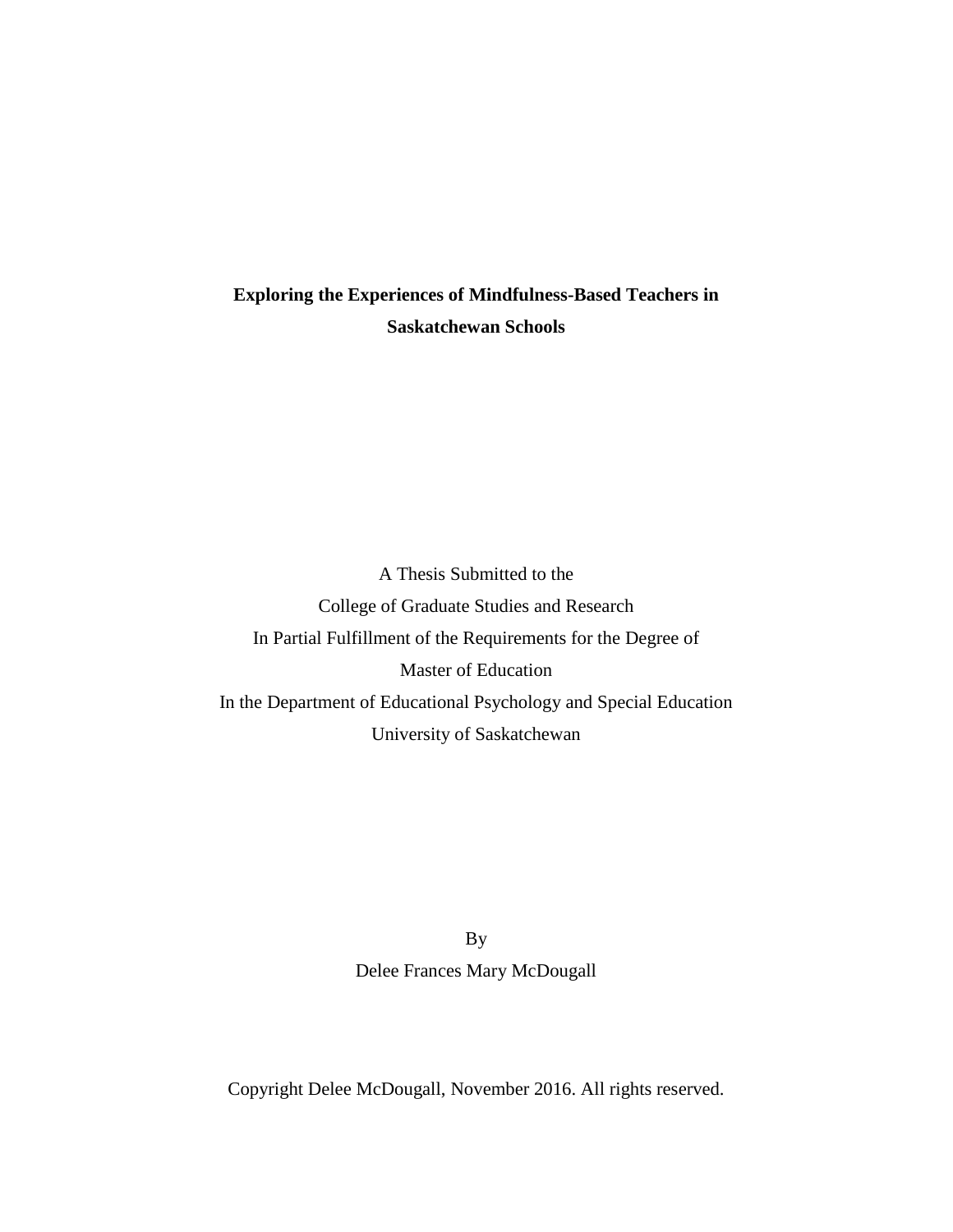## **Permission to Use**

In presenting this thesis in partial fulfillment of the requirements for a Postgraduate degree from the University of Saskatchewan, I agree that the libraries of this university may make it freely available for inspection. I further agree that permission for copying of this thesis in any manner, in whole or in part, for scholarly purposes may be granted by the professor or professors who supervised my thesis work or, in their absence, by the Head of the Department or the Dean of the College in which my thesis work was done. It is understood that any copying, publication, use of this thesis, or parts thereof for financial gain shall not be allowed without my written permission. It is also understood that due recognition shall be given to me and to the University of Saskatchewan in any scholarly use which may be made of any material in my thesis.

## **Disclaimer**

Reference in this thesis to any specific commercial products, process, or service by trade name, trademark, manufacturer, or otherwise, does not constitute or imply its endorsement, recommendation, or favoring by the University of Saskatchewan. The views and opinions of the author expressed herein do not state or reflect those of the University of Saskatchewan, and shall not be used for advertising or product endorsement purposes.

Requests for permission to copy or to make other uses of materials in this thesis in whole or part should be addressed to:

Head of the Department of Educational Psychology & Special Education University of Saskatchewan Saskatoon, Saskatchewan S7N 0X1 Canada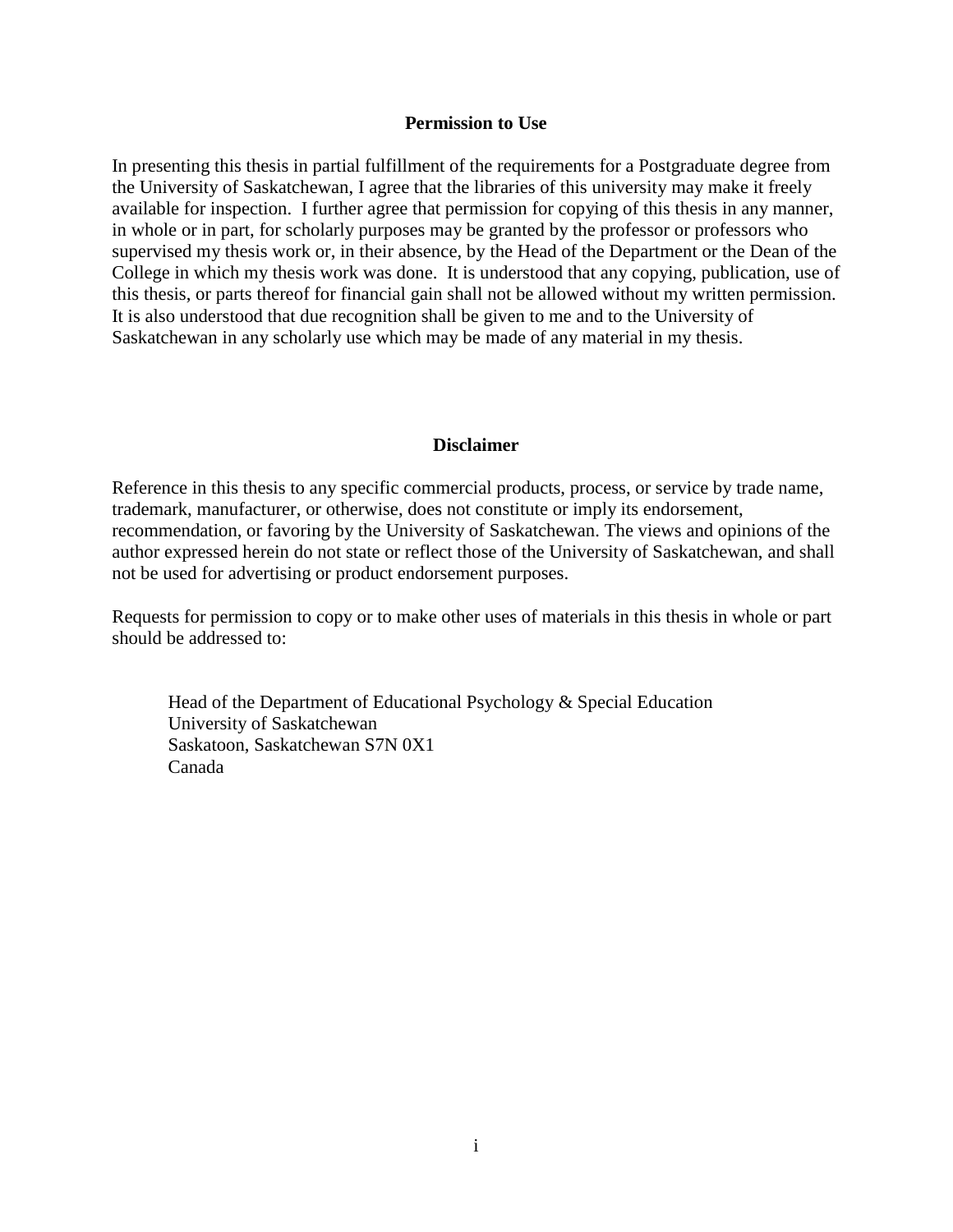## **Abstract**

This basic interpretive qualitative study investigated the benefits of a mindfulness-based approach to teaching. Six participants were recruited for this study including one homeschooling educator, three elementary school teachers, one high school teacher, and one elementary school administrator. Semi-structured interviews were used to generate data in order to understand how mindfulness affects teachers in their personal and professional lives, and how they are using mindfulness to support students in their classrooms. As participants' stories were reviewed, four major themes were identified using a wellness model perspective (Myers & Sweeney, 2008): (1) Connecting to the curriculum: Mindfulness and its curriculum links; (2) Creating, coping, socializing, meaning making, and exercising: Mindfulness and its connections to teacher health and wellness; (3) Managing and supporting students: Mindfulness and its links to a caring classroom environment; and (4) Motivating, engaging, and meeting students' needs: Mindfulness and its benefits for students. The current study's findings have contributed to furthering research in the area of mindful education and health, and have several implications for both practice and future research in the area.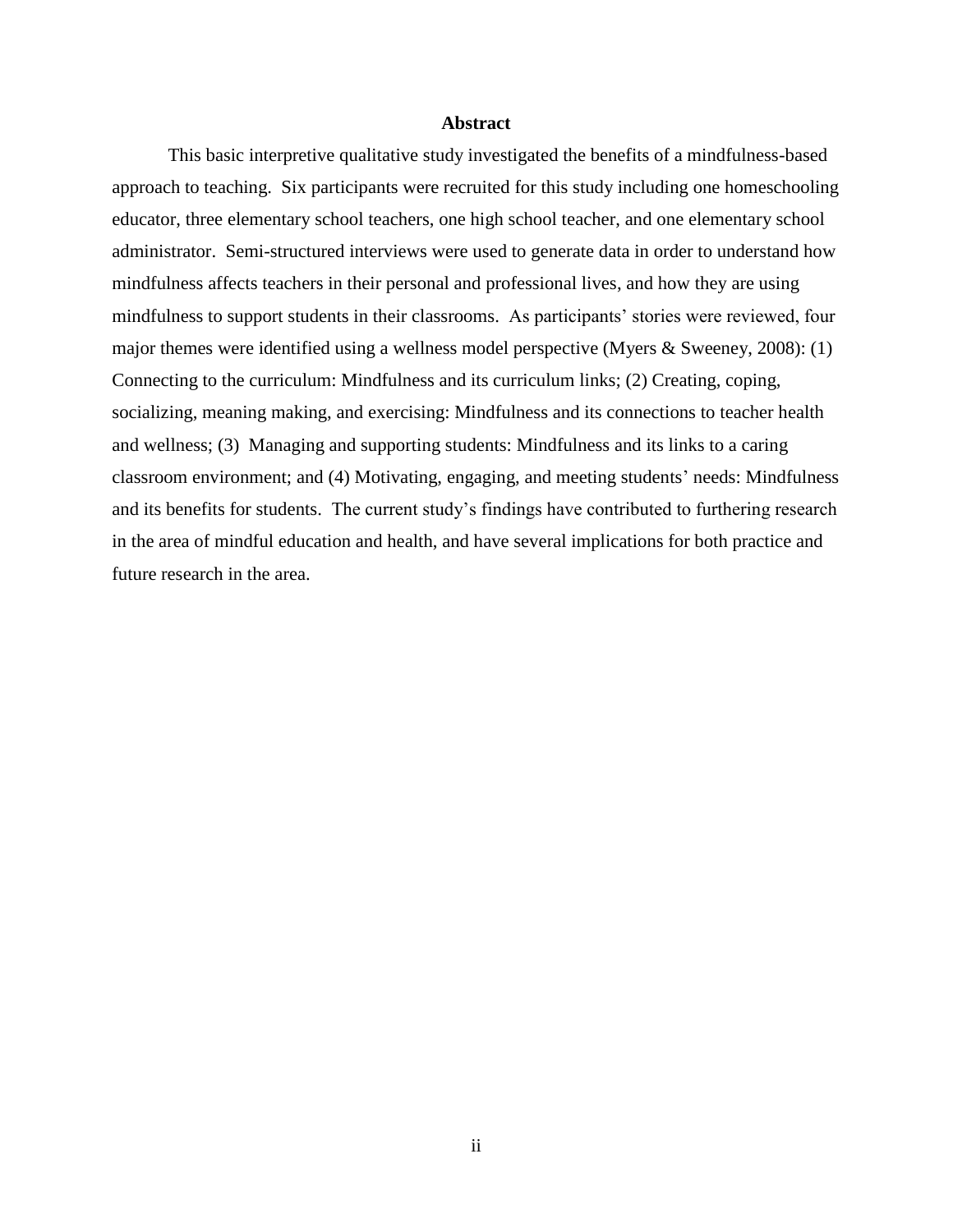## **Acknowledgements**

The successful completion of this thesis was accomplished with the support, guidance, and participation of many important individuals.

First, I would like to thank my thesis supervisor, Dr. Laureen McIntyre. Thank you for your guidance and encouragement throughout this process. I would also like to thank my committee member, Dr. Jennifer Nicol, and external examiner Dr. Jeff Park, for your insights, expertise, and recommendations for my research.

Second, thank you to the six teachers who took the time to participate in this study. I appreciate your enthusiasm and willingness to share your experiences with me. It was wonderful to meet all of you and to hear your mindfulness-based perspectives and experiences teaching mindfulness in the classroom. I hope that the findings of this study will be helpful and encourage more Saskatchewan teachers to become involved in mindfulness education.

Third, I'd like to thank the graduate students of the School and Counselling Psychology program, particularly Jill Zurevinski. Thank you for your friendship and support over the last 5 years. You have helped to motivate me to overcome obstacles and keep going. I look forward to our continued friendship and support of one another to accomplish our future educational and career pursuits.

Finally, to Cameron, thank you for your patience, love, and support as I completed this thesis. And to my family, thank you for your unwavering support and encouragement throughout my years in University, especially as I completed this thesis. Because of you I had the opportunity to accomplish my goal of completing a Master's Degree in Educational Psychology.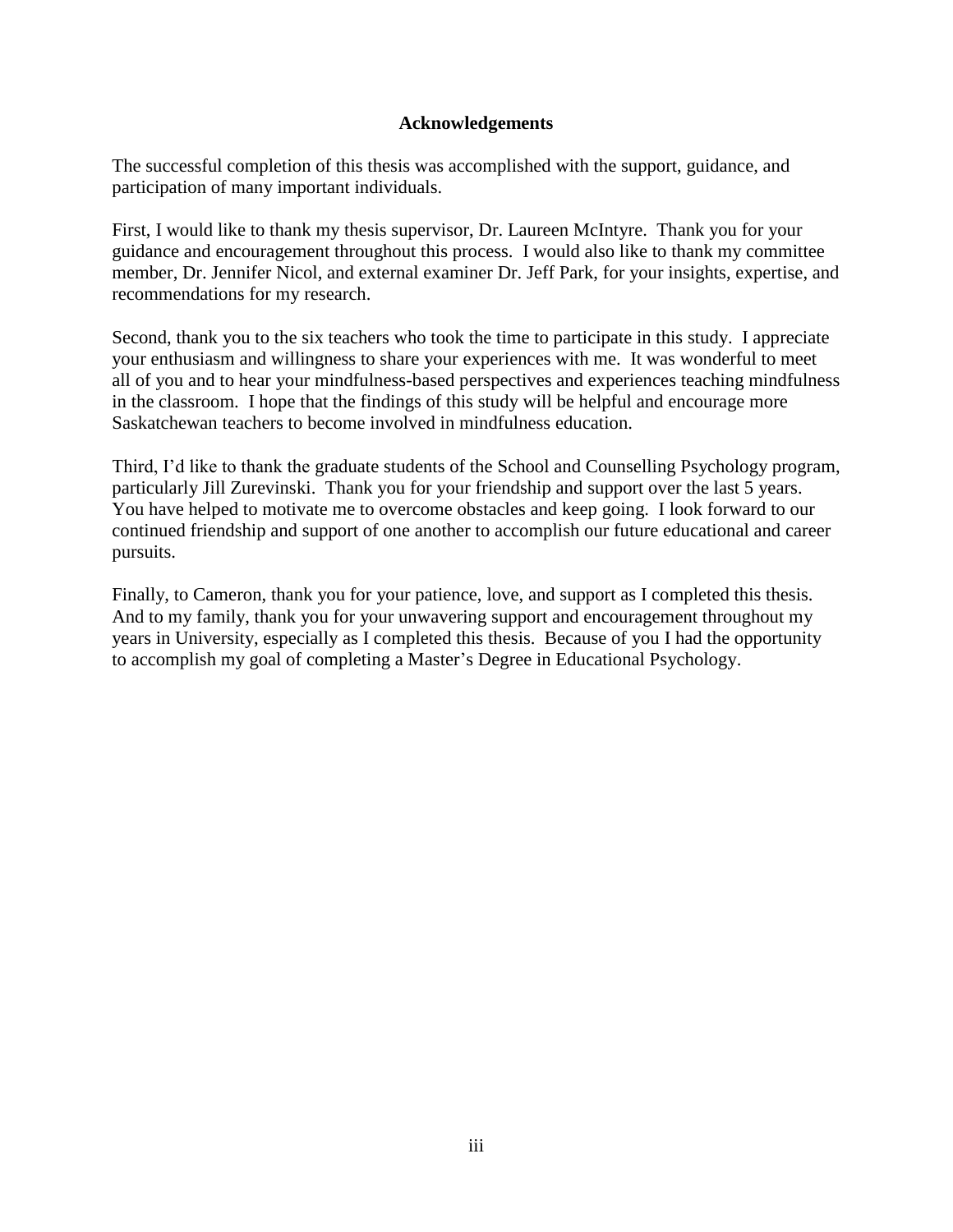## **Dedication**

This thesis is dedicated to Lewis and Wendy McDougall. Retired elementary school principal and teacher, father and mother. Thank you for instilling in me the value of education. Love, your daughter.

This thesis is dedicated to the six Saskatchewan mindfulness-based educators who participated in this study. Thank you for sharing your knowledge and experiences. You have made a valuable contribution to the field of mindfulness education.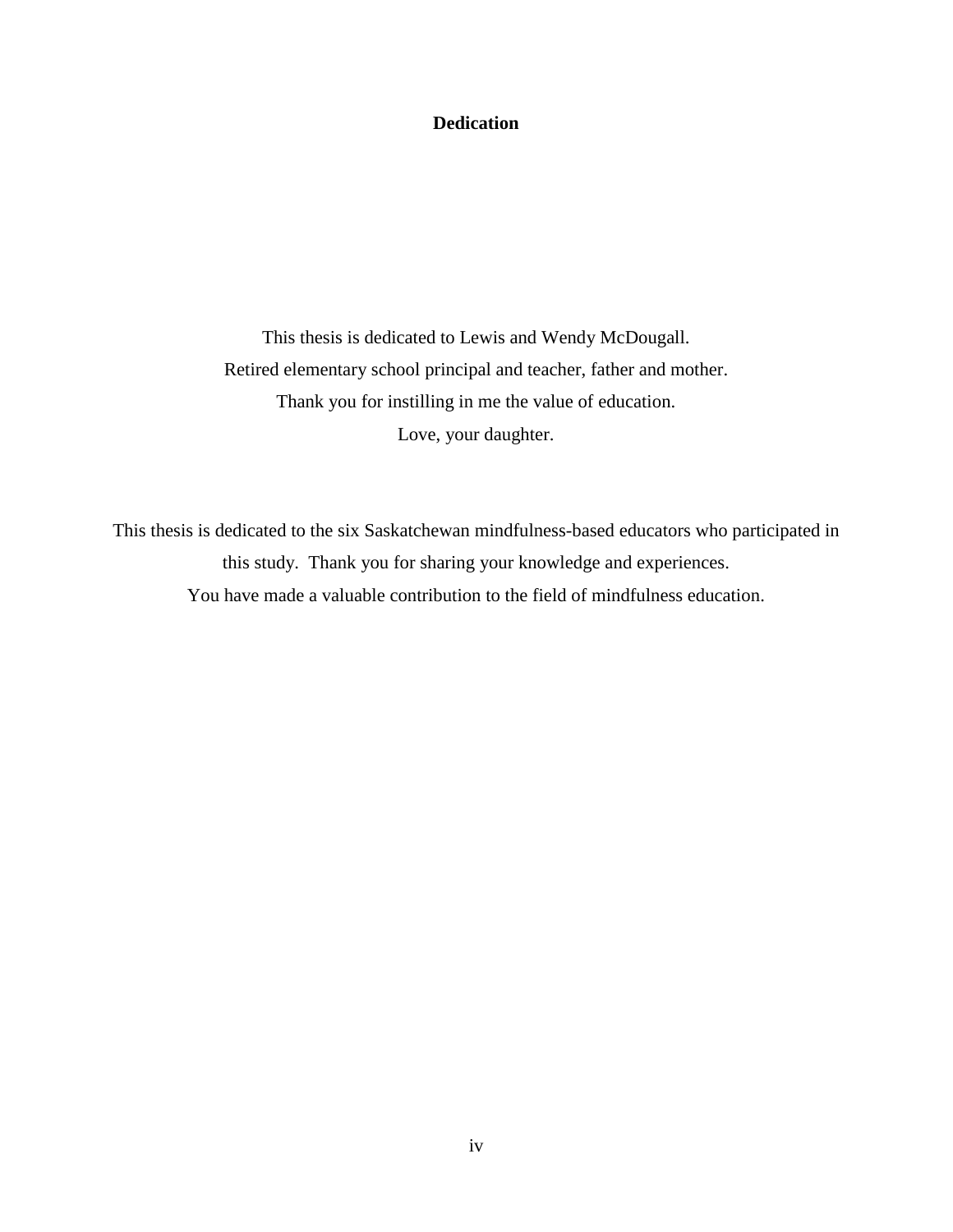| Theme 1: Connecting to the Curriculum: Mindfulness and its Curriculum Links 36 |  |
|--------------------------------------------------------------------------------|--|

# **Table of Contents**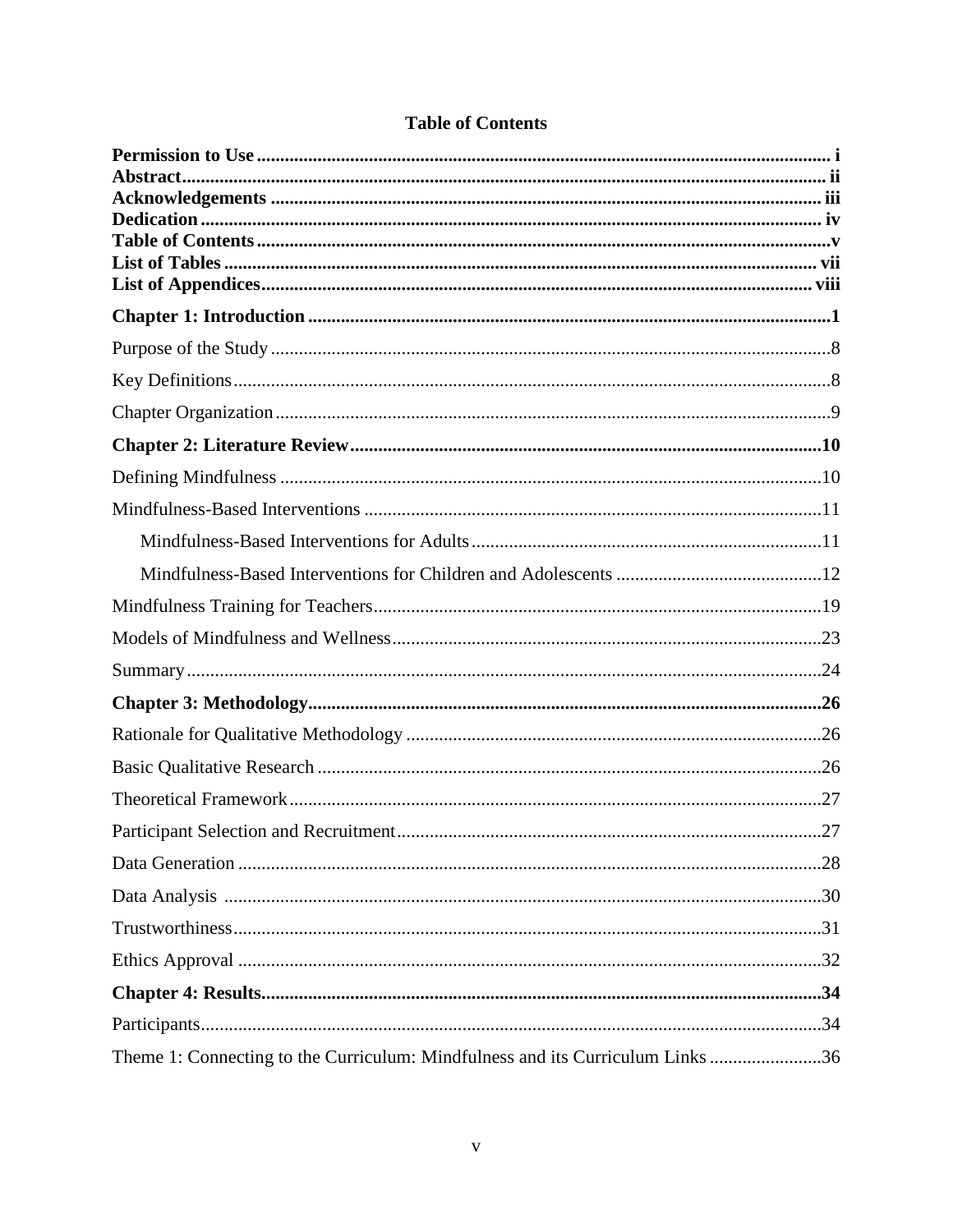| Theme 2: Creating, Coping, Socializing, Meaning Making, and Exercising: Mindfulness and its  |  |
|----------------------------------------------------------------------------------------------|--|
|                                                                                              |  |
|                                                                                              |  |
|                                                                                              |  |
|                                                                                              |  |
|                                                                                              |  |
|                                                                                              |  |
| Theme 3: Managing and Supporting Students: Mindfulness and its Link to a Caring Classroom    |  |
|                                                                                              |  |
|                                                                                              |  |
|                                                                                              |  |
|                                                                                              |  |
| Theme 4: Motivating, Engaging, and Meeting Students' Needs: Mindfulness and its Benefits for |  |
|                                                                                              |  |
|                                                                                              |  |
|                                                                                              |  |
|                                                                                              |  |
|                                                                                              |  |
|                                                                                              |  |
|                                                                                              |  |
|                                                                                              |  |
|                                                                                              |  |
|                                                                                              |  |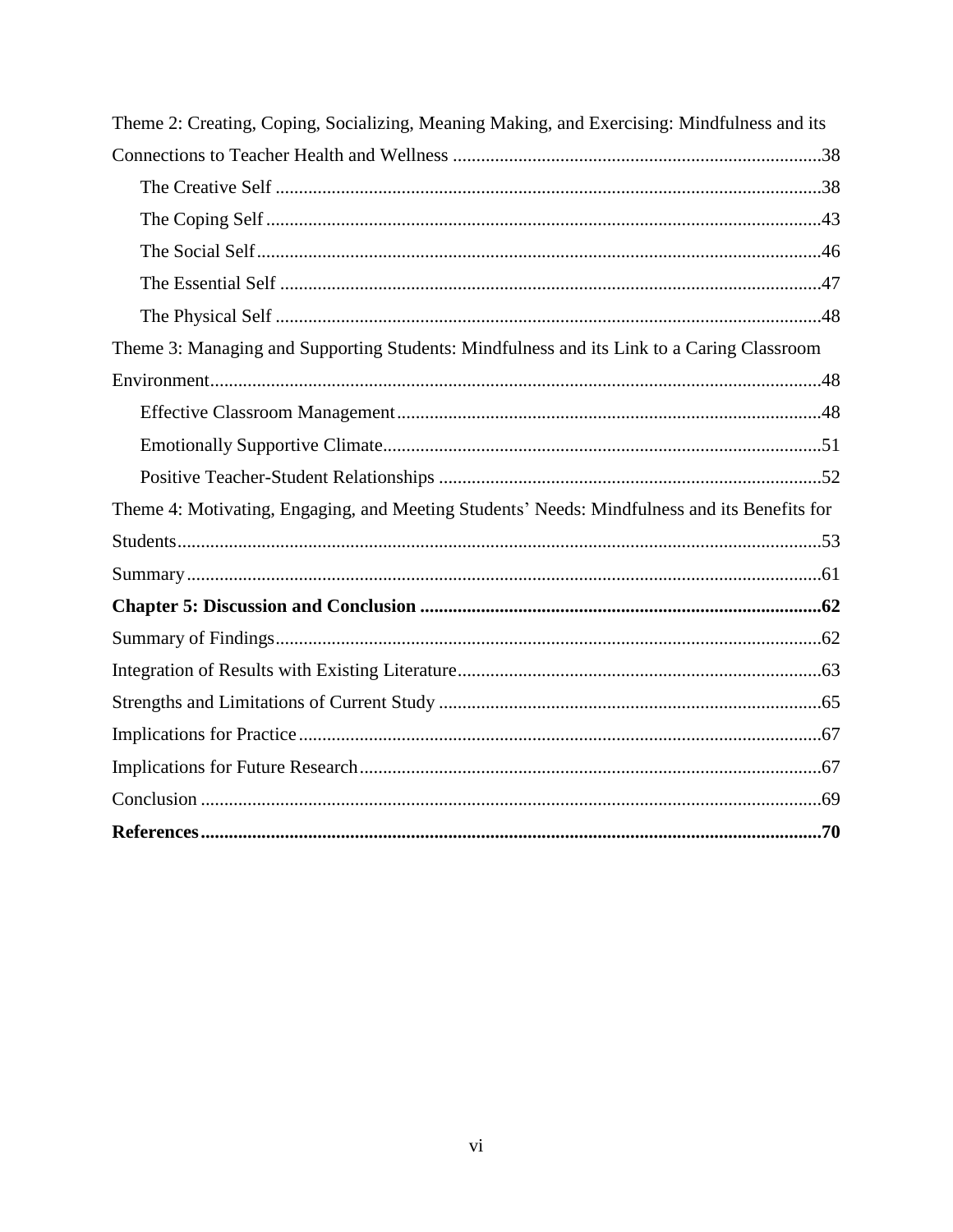## **List of Tables**

|--|--|--|--|--|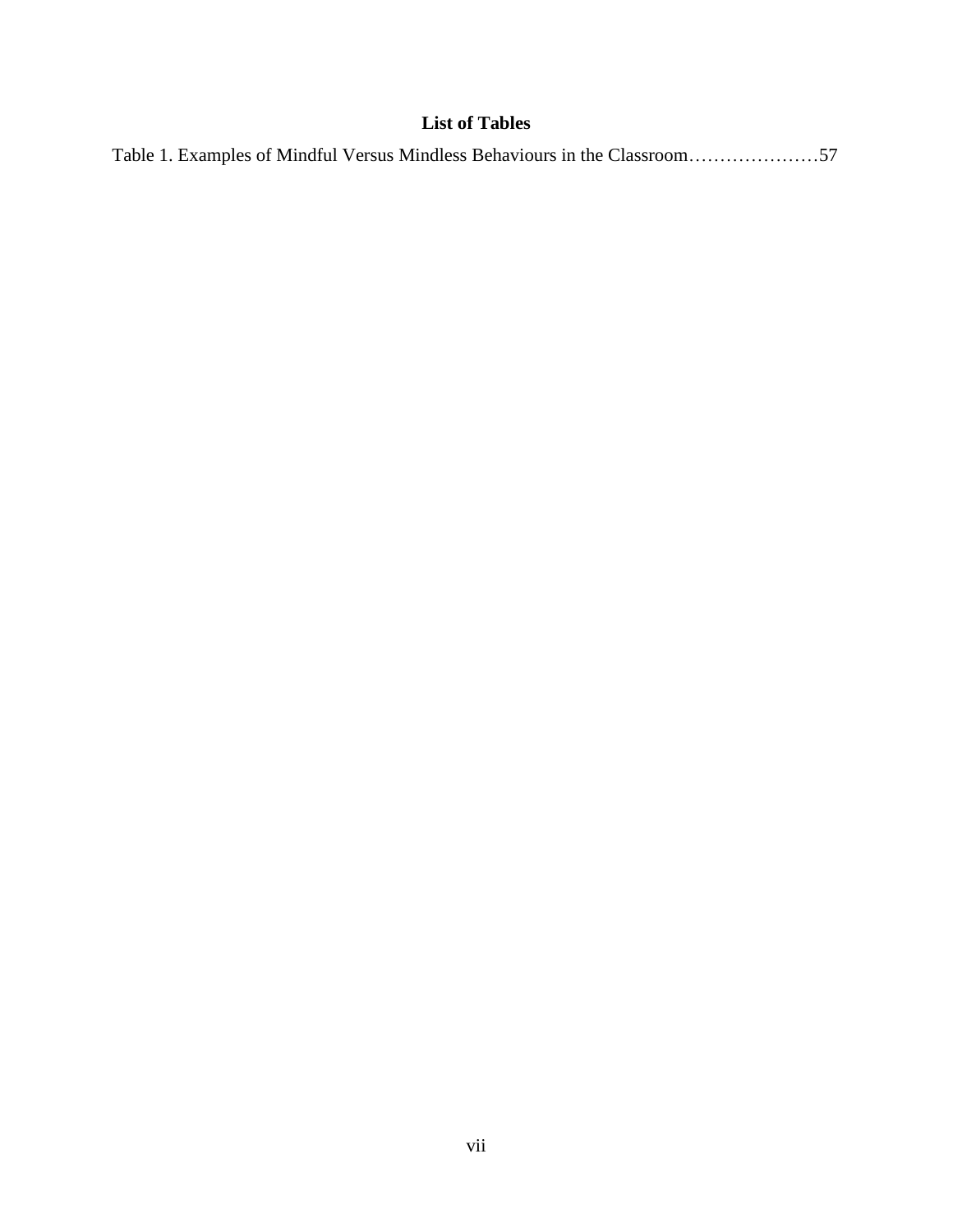# **List of Appendices**

| Appendix A |  |
|------------|--|
| Appendix B |  |
| Appendix C |  |
| Appendix D |  |
| Appendix E |  |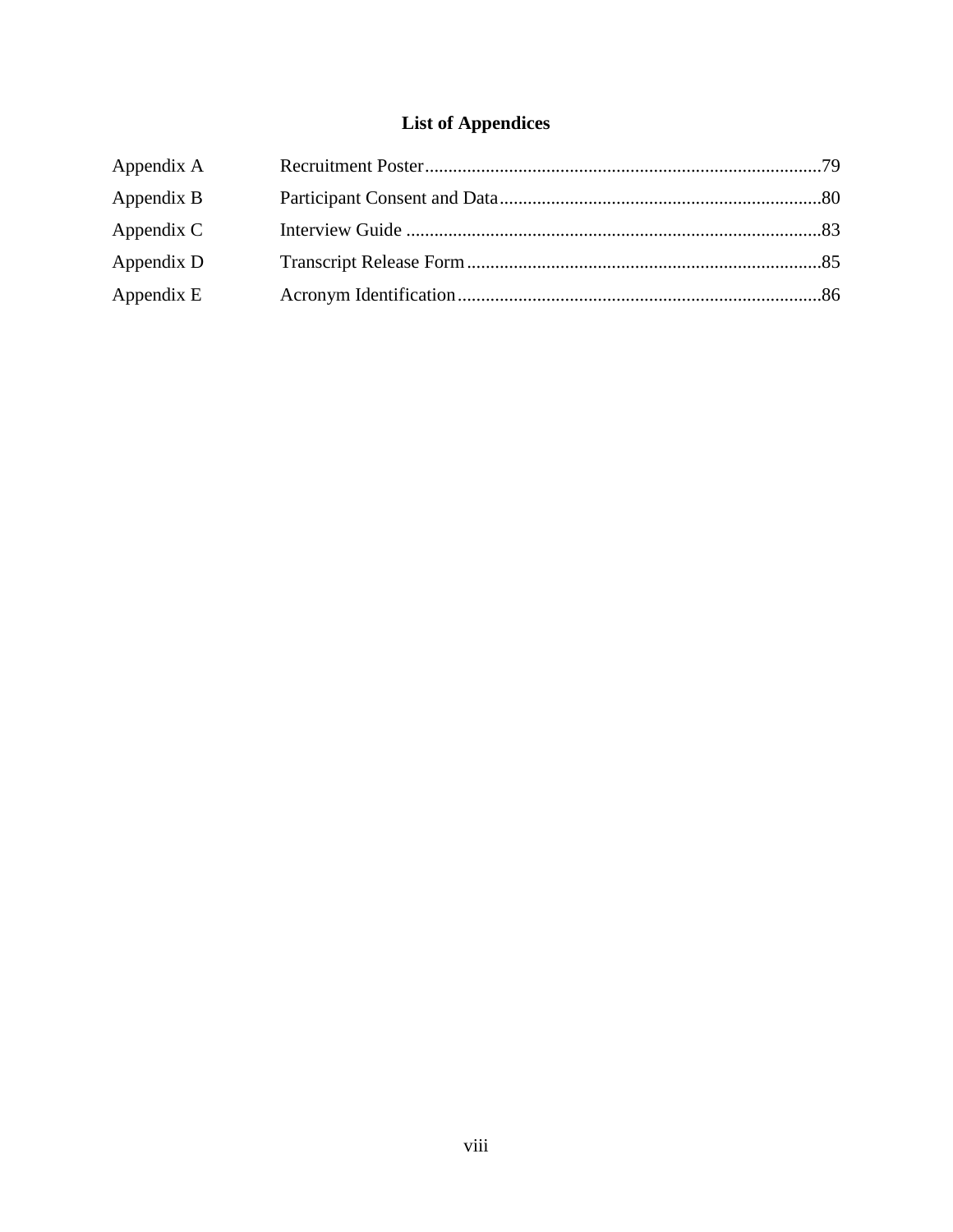## **Chapter 1: Introduction**

My personal experience with mindfulness began in 2007 when I took a healing through meditation course and experienced first-hand the psychological and physiological benefits of mindfulness to my health, wellness, and academic achievement. As a young adult, mindfulness helped me to overcome the challenges I faced when working towards a Bachelor's degree in Psychology and enabled me to function at my full potential as a graduate student in Educational Psychology. I completed beginner and intermediate courses in Zen Meditation with the Regina Zen Sangha in 2009 and 2010, taught by a 43<sup>rd</sup> generation Zen Meditation teacher, and attended a silent meditation retreat in 2012. In the spring of 2016, I completed the Mindfulness-Based Stress Reduction (MBSR) course through the Prairie Centre for Mindfulness in Regina. My personal mindfulness practice also consists of progressive muscle relaxation, and yoga.

Mindfulness is an important part of my professional life as well. When I was employed as an educational assistant (i.e., a paraprofessional who supports classroom teachers) from 2010 through 2016, I provided instructional support to students who have a range of physical, social, emotional, behavioural, academic, and mental health challenges. In this role I had the opportunity to work alongside teachers who are implementing mindfulness in their classrooms. Specifically, during the 2012-2013 school year I worked with two teachers to design and implement a mindfulness community (i.e., a yoga and meditation club) open to all staff, parents, and students from kindergarten to grade 8 within a public elementary school. During this experience, I witnessed the benefits of mindfulness when working with children, youth, and adults in a school setting, such as improved self-regulation and the development of positive relationships with peers and adults. In my current role as a psychometrist working within school settings, I recommend mindfulness to colleagues as a universal intervention and prevention strategy to support teacher and student health and wellness.

Mindfulness, a mind-body discipline, is: (1) a concept with ancient roots in Buddhism, (2) embedded within an ethical framework, and (3) practiced to gain insight into the nature of human suffering and how to relieve it (e.g., Baer, 2010; Ergas, 2014; Olendzki, 2010). Recently there has been an exponential growth in the scientific study of mindfulness within the fields of neuroscience, medicine, psychology, and education (Ergas, 2014). The teachings of mindfulness can be understood through the lens of educational psychology because the field explores topics such as attention, awareness, "sensation, perception, emotion, motivation, cognition, mind, and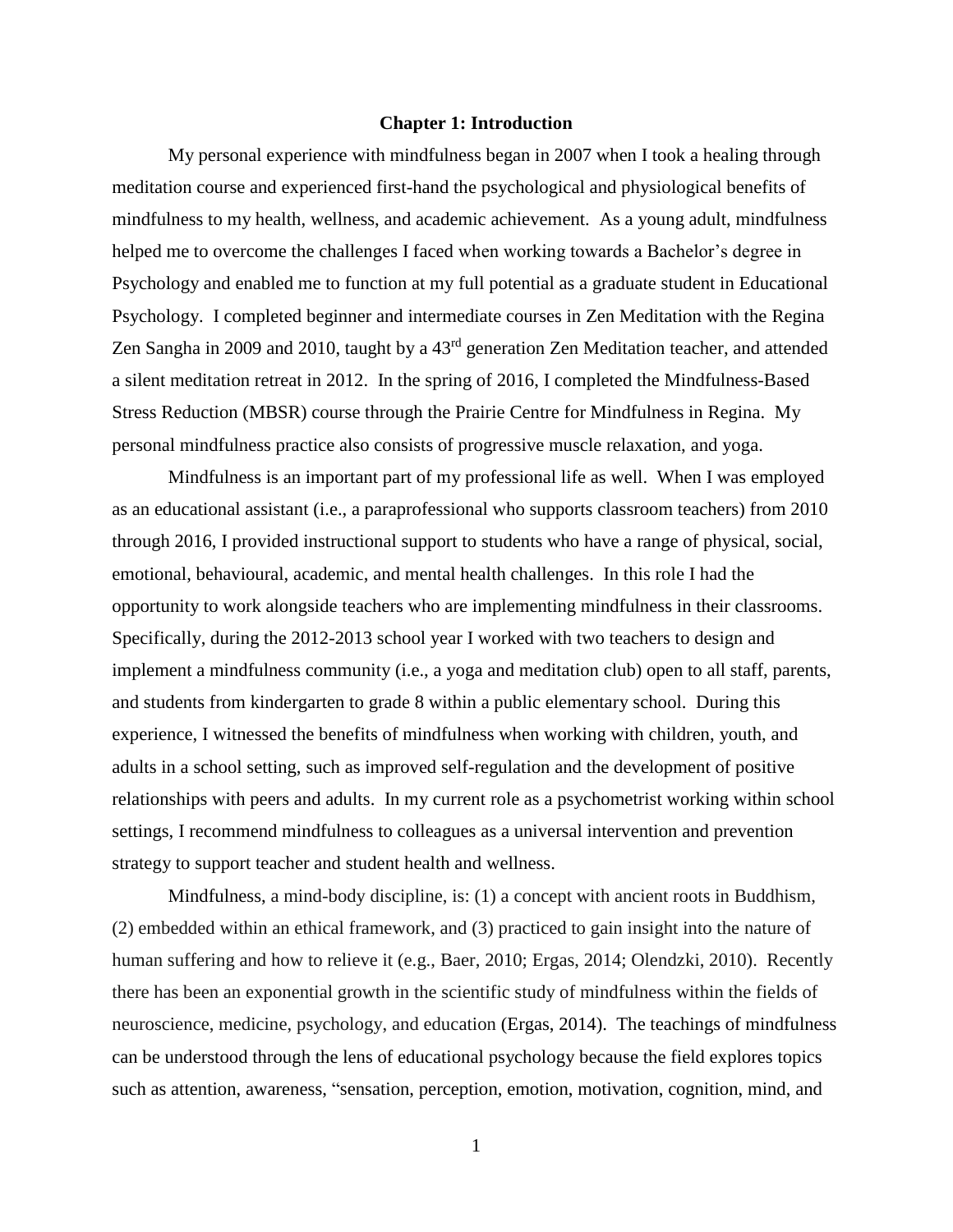consciousness" (Mikulas, 2011, p. 5). Mindfulness-based interventions (MBIs) for adults are increasingly being used as psychotherapeutic interventions to promote mental and physical health and wellness through a reduction in stress physiology (Meikeljohn, 2012; Roeser et al., 2013). For example, reviews of the literature on the effects of MBIs for working adults have shown psychological benefits (e.g., increased well-being, reduced emotional reactivity and psychological distress, stress, anxiety, and depression, and improved regulation of behaviour; Keng, Smoski, & Robins, 2011; Khoury et al., 2013; Virgili, 2013). Studies on the effects of mindfulness training (MT) for teachers have shown increased wellness through psychological and physiological health benefits (e.g., increased mindfulness, acceptance without judgement, satisfaction with life, positive emotion, and compassion, and reduced stress, negative emotion, rumination, symptoms of anxiety and depression, number of sick days, lowered blood pressure and daily physical symptoms of ill health), and the prevention of stress and burnout for both preservice teachers (Hue & Lau, 2015; Poulin et al., 2009) as well as elementary and high school teachers ( Franco, Manas, Cangas, Moreno, & Gallego, 2010; Gold et al., 2010; Jennings, Frank, Snowberg, Coccia & Greenberg, 2013; Manas, Justo, & Martinez, 2011; Roeser et al., 2013).

Initiatives have been developing in Canada and internationally to integrate mindfulness into kindergarten to grade 12 education for the benefit of teacher and student health and wellness (Meikeljohn, 2012; Roeser et al., 2013). For example, in 2013 the World Health Organization (WHO) published the *Mental Health Action Plan 2013-2020*. Central to the plan is the global principal that there can be "no health without mental health" (WHO, 2004, p. 10). Mental health is an essential part of health and well-being, as reflected in the definition of health from the WHO Constitution: "Health is a state of complete physical, mental and social well-being and not merely the absence of disease or infirmity" (WHO Constitution, 1946, p. 1). WHO defined mental health as "a state of well-being in which every individual realizes his or her own potential, can cope with the normal stresses of life, can work productively and fruitfully, and is able to make a contribution to her or his community" (WHO, 2013, p. 38). Mental health is affected by "a complex interaction of biological, genetic, economic, social and psychological factors" (Mental Health Commission of Canada, 2012, p. 14), "that need to be addressed through comprehensive strategies for promotion, prevention, treatment, and recovery in a whole-ofgovernment approach" (WHO, 2013, p. 7).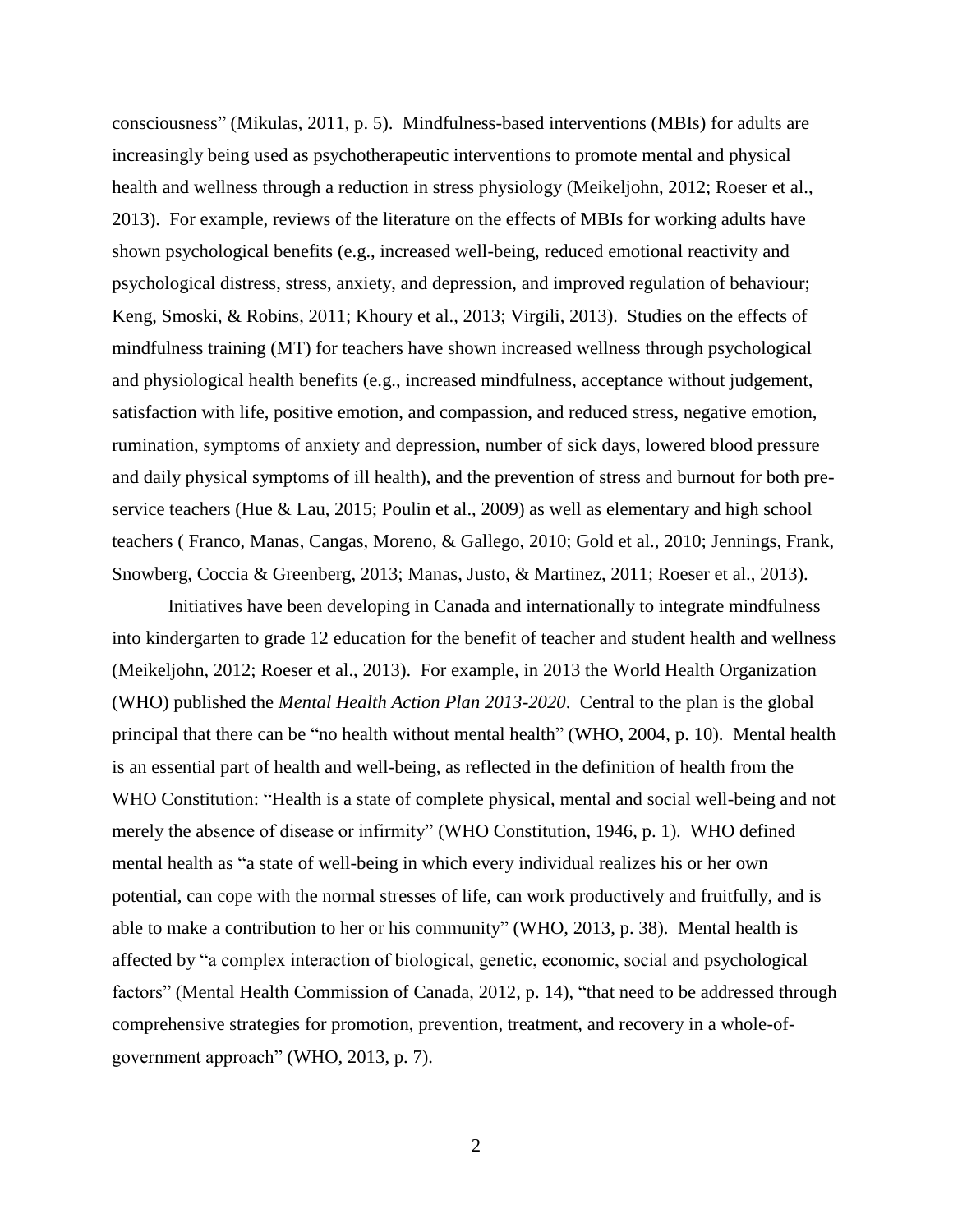In Canada, the Mental Health Commission of Canada (MHCC) released a document entitled *Toward Recovery and Well-Being: A Framework for a Mental Health Strategy for Canada* (2009). The vision statement in this framework asserted, "all people living in Canada have the opportunity to achieve the best possible mental health and well-being" (MHCC, 2009, p. 13). This document broadly outlined the kind of mental health system Canada needs, one where mental health is recognized as being integral to our quality of life and research and knowledge are used not only to address mental health illnesses equally with physical health issues, but also more importantly to promote mental wellness. The first mental health strategy for Canada, entitled *Changing Directions, Changing Lives: The Mental Health Strategy for Canada* (2012), was then developed and published. This document translated the vision statement into recommendations for action in six key strategic directions: (1) "promote mental health across the lifespan in homes, schools, and workplaces, and prevent mental illness and suicide wherever possible" (MHCC, 2012, p. 8); (2) "foster recovery and well-being for people of all ages living with mental health problems and illnesses, and uphold their rights" (MHCC, 2012, p. 11); (3) "provide access to the right combination of services, treatments, and supports, when and where people need them" (MHCC, 2012, p. 8); (4) "reduce disparities in risk factors and access to mental health services, and strengthen the response to needs of diverse communities and Northerners" (MHCC, 2012, p. 8); (5) "work with First Nations, Inuit, and Metis to address their mental health needs, acknowledging their distinct circumstances, rights and cultures" (MHCC, 2012, p. 8); and (6) "mobilize leadership, improve knowledge, and foster collaboration at all levels" (MHCC, 2012, p. 8). Professionals across the country are now working together to, "improve mental health outcomes, both by working with individuals and by seeking ways to enhance the social and economic conditions that influence everyone's mental health" (MHCC, 2012, p. 6).

Within Canada, provincial governments are responsible for the provision of most health, social, and educational services (MHCC, 2012). In 2014, the province of Saskatchewan released its first Mental Health and Addictions Action Plan in a report entitled, *Working Together for Change: A 10 Year Mental Health and Addictions Action Plan for Saskatchewan* (Winder, 2014). Saskatchewan's vision statement declared:

Mental health and addictions support will be available across the lifespan, responsive to client, family and caregiver needs and services will be easily accessible through any point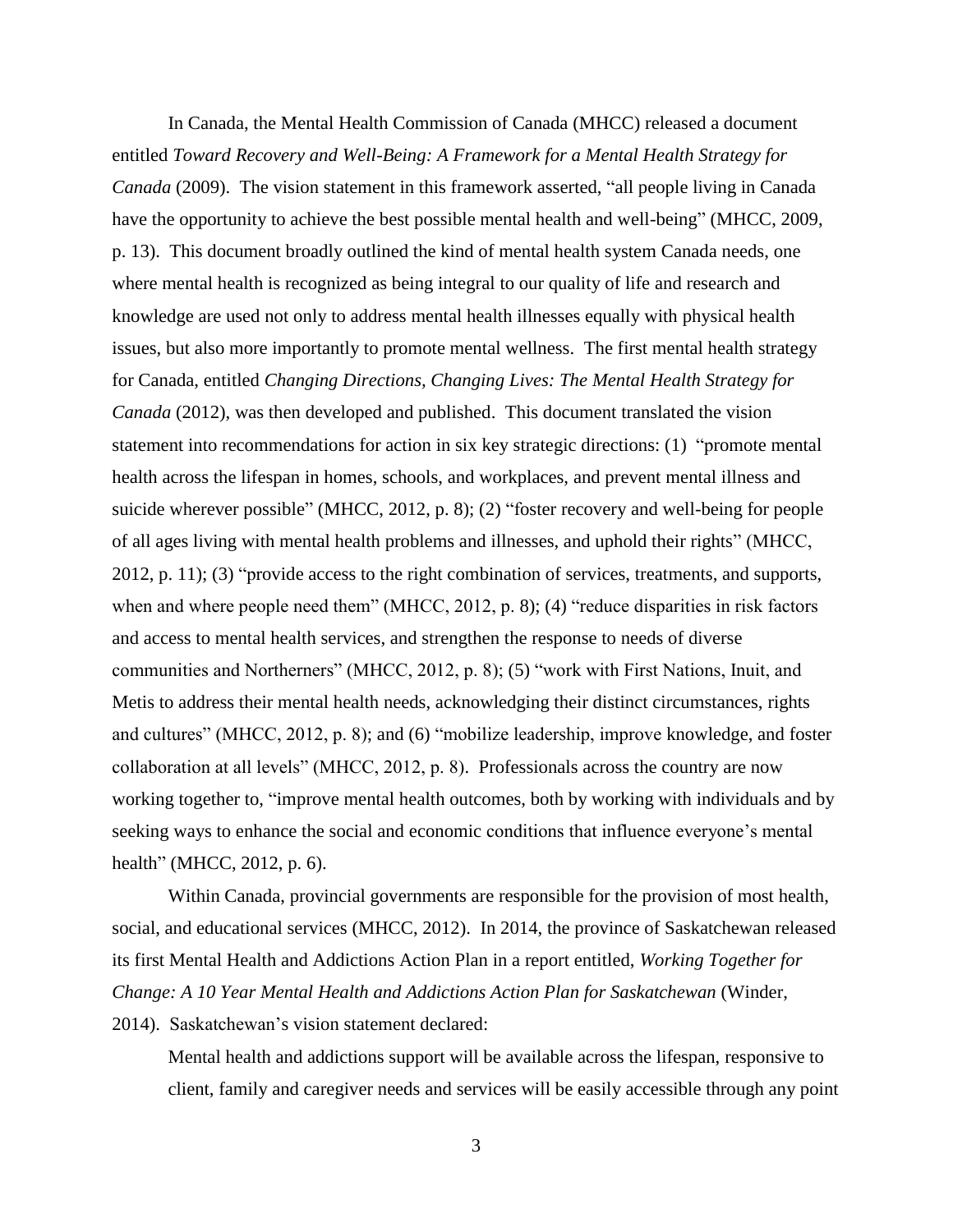of entry in the system. All residents of Saskatchewan will have access to appropriate and coordinated mental health and addictions services that promote recovery to the greatest extent possible, improve mental well-being, and ultimately enhance the overall health and vibrancy of our communities and our province. (Winder, 2014, p. 6)

Underlying Saskatchewan's vision are the principles of: (1) person-centered, (2) quality, (3) accessible, (4) equitable, (5) culturally-responsive, (6) client-informed choices, (7) coordinated, (8) capacity, (9) accountable, (10) prevention and intervention, and (11) evidence-based innovation and evaluation (Winder, 2014). In this report, the Saskatchewan public identified prevention and early intervention as one of three key areas of priority (Winder, 2014).

Currently one in five Canadians experience a mental health illness (Kessler, Chiu, Demler, & Walters, 2005). Specifically, in Saskatchewan approximately 220,000 people are suffering from mental health issues (Winder, 2014). It is further estimated that: (a) 70% of mental health problems and illnesses have their onset during childhood and adolescence (Government of Canada, 2006), (b) 10-20% of Canadian youth are affected by a mental illness or disorder (Canadian Mental Health Association (CMHA), 2016) and, (c) only 1 out of 5 children who need mental health services receives them (CMHA, 2016). The opportunity to reduce adult mental health problems lies in a holistic approach to mental health which includes prevention and early intervention of children and adolescents by individuals in daily contact with them such as teachers (MHCC, 2012; Winder, 2014; Wisner, Jones, & Gwin, 2010). Schools have become the primary provider of mental health services to children (e.g., Rones & Hoagwood, 2000). Typically only one staff member (i.e., psychologist, counsellor, nurse, or social worker) is responsible for providing mental health services to students (Teich, Robinson, & Weist, 2007). Schools are overwhelmed with the chronic shortage of mental health care professionals and services and the increase in demand for service (Petch & Tepper, 2013). The mental health management of children is placing a significant burden on teachers as primary care providers in the community (Petch & Tepper, 2013).

In the Saskatchewan Teacher's Federation (STF, 2013) report, *Teacher Time – A Study of the Challenges of Intensification of Saskatchewan Teachers' Professional Time,* increases in teacher workload and stress, decreases in job satisfaction, and a greater tendency to leave the profession were documented. Research studies have also documented the increasing demands placed upon teachers' knowledge and skills, especially related to their responsibility to support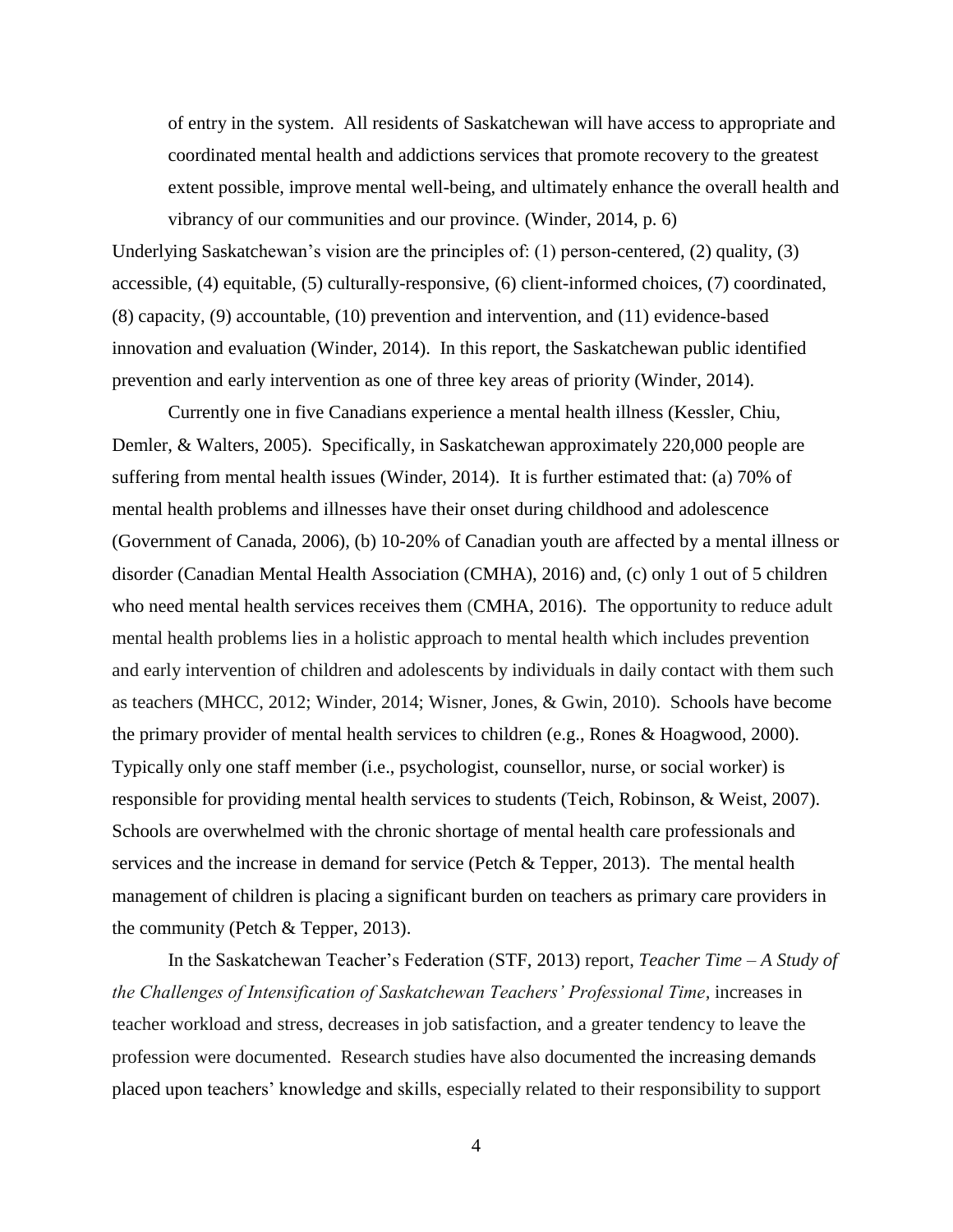students who are struggling with academic, social-emotional, behavioral, and mental health challenges (e.g., Jennings & Greenberg, 2009; Napoli, 2005; Roeser, Skinner, Beers, & Jennings, 2012; Wisner et al., 2010). A relationship has been found between the chronic occupational stress of teaching and symptoms of mental and physical illness (e.g., Johnson et al., 2005; Montgomery & Rupp, 2005) and emotional exhaustion and burnout (e.g., Bauer et al., 2006). Therefore, MBIs are being integrated into teacher education and professional development (PD) programs to prevent burnout and promote resilience, health, and wellness for teachers since they have been found to reduce stress in adult working populations (e.g., Meikeljohn, 2012; Roeser et al., 2012; Virgili, 2013; Wisner et al., 2010; Zenner et al., 2014). MBIs are also being integrated into kindergarten to grade 12 education through the direct teaching of students (Meiklejohn, 2012; Wisner et al., 2010). The MHCC stated that, "the best results for mental health promotion, mental illness prevention, and suicide intervention have been achieved by initiatives that target specific groups (defined by age or other criteria) and settings (school, workplace, home)" (2012, p. 15). The MHCC recommended increasing comprehensive school health initiatives that promote mental health for all children and youth through prevention and early intervention (MHCC, 2012). Therefore, it is important for research endeavours to now consider how MBIs are being used in school environments.

Findings from reviews of the literature suggest that MBIs may promote psychological, physiological, and wellness for children and adolescents (e.g., Burke; 2009; Chadwick & Gelbar, 2016; Harnett & Dawe, 2012; Rempel, 2012; Zenner, Herrnleben-Kurz & Walach, 2014). For example, studies most relevant to school contexts have shown MBIs influence several areas of wellness for children and adolescents such as: psychological health (e.g., emotion regulation; improvements on personal goals, increased attention, self-esteem, optimism, happiness, and mindful awareness, reduced anxiety and depression symptoms, reduced involuntary response to stress including rumination, intrusive thoughts, and emotional arousal, greater trust in friends; Biegel et al., 2009; Bogels et al., 2008; Liehr & Diaz, 2010; Schonert-Reichl & Lawlor, 2010; Zylowska, 2008), physiological health (e.g., reduced blood pressure and heart rate, improved sleep, calmness, and relaxation, less reactivity, increased self-care, self-awareness, and a sense of connection with nature; Gregoski et al., 2011; Wall, 2005), as well as ability to learn (e.g., improvements in executive functions, enhanced social skills, improved academic performance,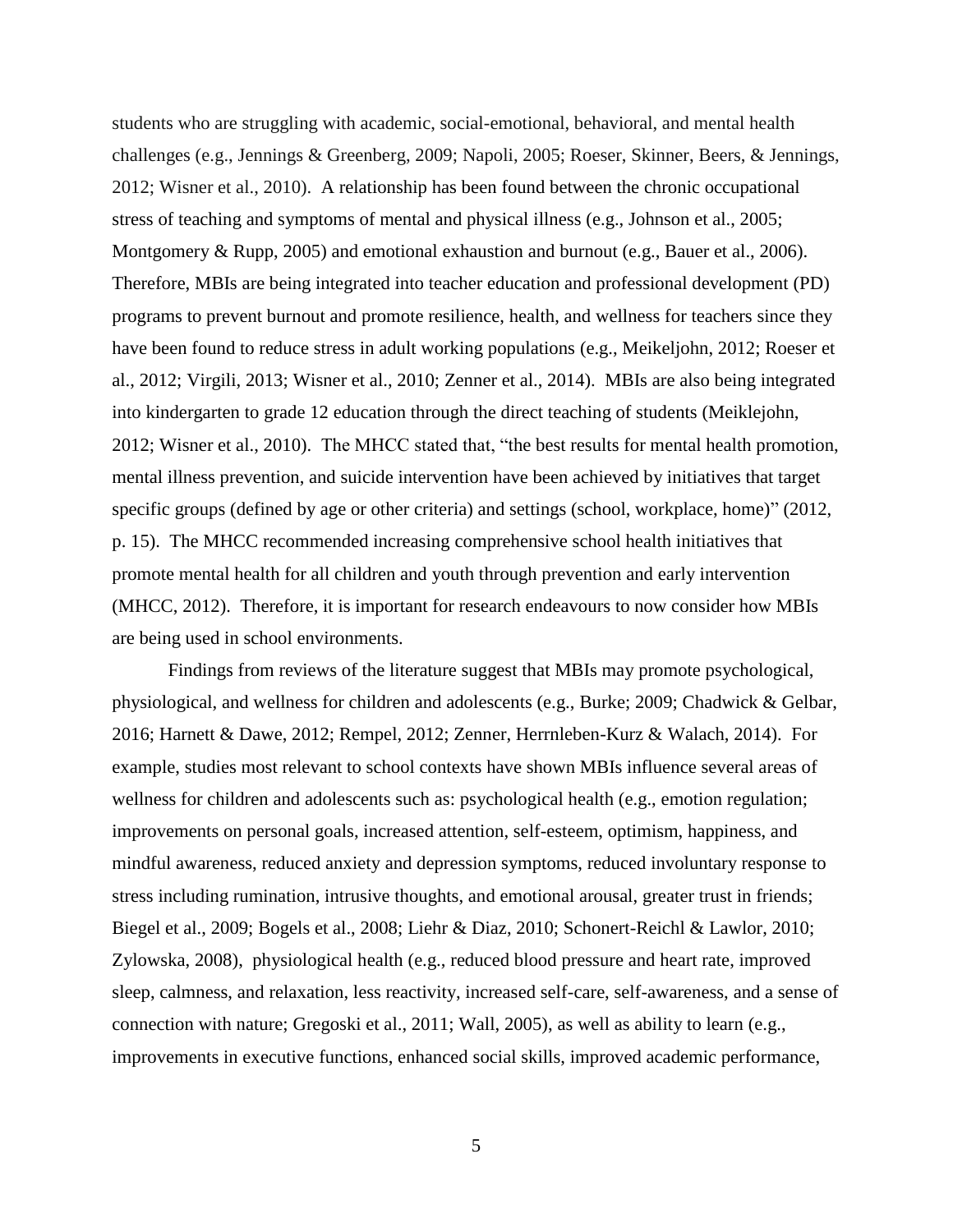increased attention, reduced test anxiety, and symptoms of ADHD; Beauchemin et al., 2008; Flook et al., 2010; Napoli et al., 2005; Semple et al., 2010).

While there is a growing body of literature to suggest that MBIs are promising interventions to promote children and adolescent health and wellness, there is limited research literature related to teachers' experiences with, and use of, mindfulness in an educational context. For example, Hue and Lau (2015) is one of several studies that have focused on the benefits of MT for pre-service teachers. These researchers used focus group interviews to explore the effects of a six-week MT on pre-service teachers. Teachers reported increased wellbeing, reduced negative emotions, stress and anxiety (Hue & Lau, 2015). Several studies have also focused on the experiences of mindfulness-based teachers in the classroom (e.g., Napoli, 2004; Roeser et al., 2013; Schonert-Reichl & Lawlor, 2010). For example, Schonert-Reichl and Lawlor (2010) evaluated the effectiveness of the MindUP program and assessed teachers' perceptions of the program. Qualitative data indicated that teachers found the mindfulness exercises easy to implement, and students often requested to practice them. Teachers reported that they saw change in students' behaviours such as increased focus and attention to academic lessons. While, Napoli (2004) completed in depth interviews with three elementary school teachers and found four core themes on how mindfulness impacted their teaching behaviour, student-teacher relationships, and their personal lives: (1) curriculum aid changes, (2) dealing with conflict and anxiety through the breath, (3) improved quality of personal life, and, (4) changes in the classroom. Roeser et al. (2013) presented the Teacher mindfulness training logic model and theory of change in which they hypothesized the effects of MT on teaching and learning in the classroom. In the proposed theory of change, MT provides teachers with skills and mindsets (e.g., mindfulness and occupational self-compassion) that may exert effects on:(a) teacher resiliency and coping which leads to, (b) specific classroom outcomes (e.g., effective classroom management, emotionally supportive climate, and positive dyadic teacher-student relationships), and (c) student outcomes (e.g., promoted belonging in the classroom, motivation to learn, engagement in learning and prosocial classroom conduct). Roeser et al. (2013) examined the effects of MT on teachers' ability to cope with job stress and reduce feelings of occupational burnout. Teachers randomized to MT showed greater mindfulness, focused attention and working memory capacity, and occupational self-compassion, as well as decreased occupational stress and symptoms of burnout, anxiety, and depression than those in the control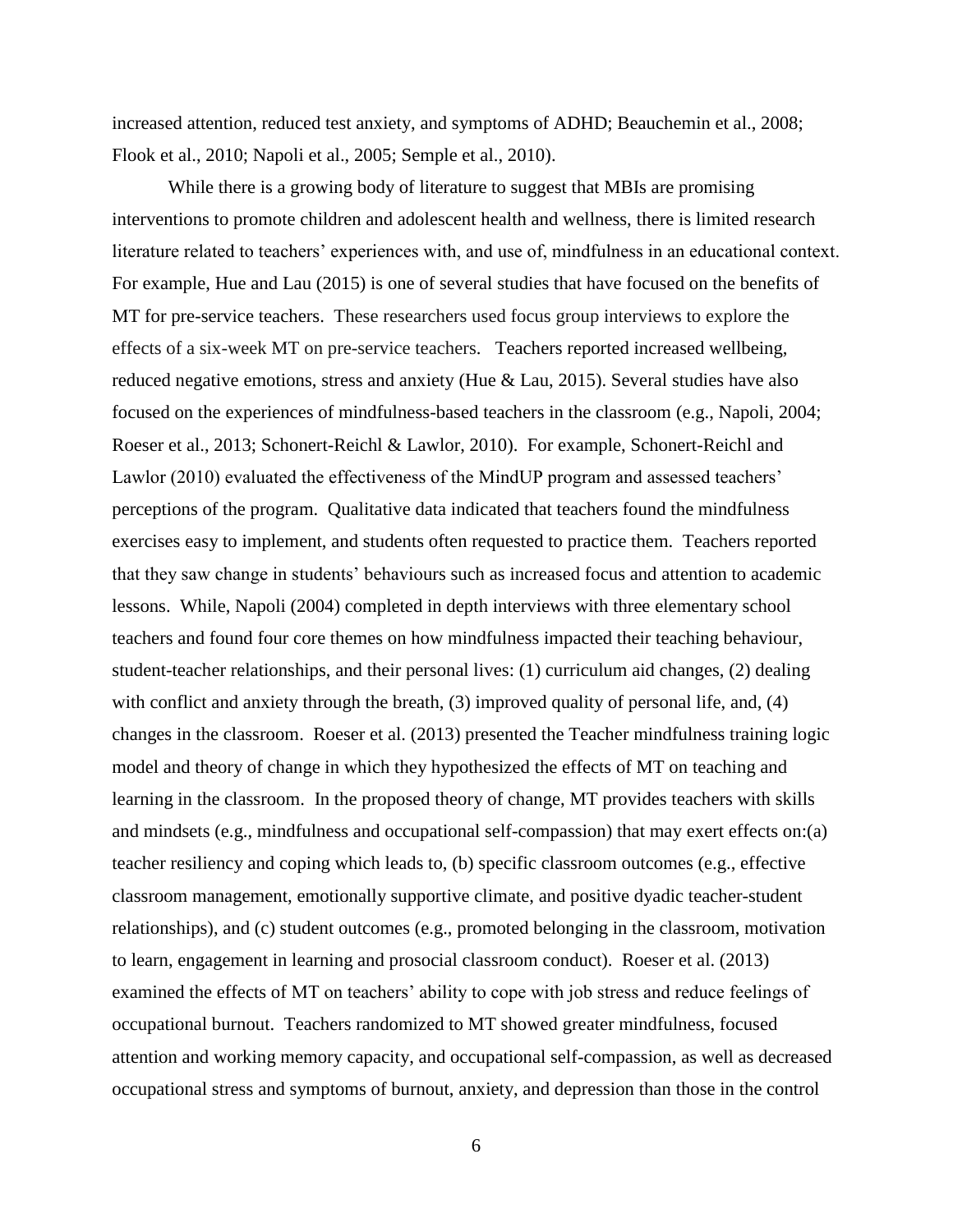group. The results of this study suggest that MT may improve teaching and learning in public schools by assisting teachers in managing job stress and feelings of burnout more effectively.

Given that limited research literature has considered mindfulness from an educational context, additional research is still needed to further our understanding of teachers' experiences with, and use of, mindfulness in the classroom. Currently, there is no research literature to support whether MT programs designed for teachers lead to the kinds of skills, mindsets, and outcomes proposed by Roeser et al. (2013). Therefore investigating the potential effects of MT on the health and wellbeing of teachers, their teaching practice and classroom outcomes, and student outcomes represent an important next step in mindfulness research (Roeser et al., 2013). Roeser et al., (2012) suggested that research on the effects of MT on teachers, classrooms, and students should involve, "phenomena finding investigations with rich ethnographic descriptions, case studies of exemplars, and other forms of qualitative assessment of mindfulness and MT in education" (p. 170). Examining the experiences of mindfulness-based teachers directly from their perspectives will further understanding about the health and wellness benefits of mindfulness for teachers, classroom outcomes, and student outcomes. In turn this will help support educational professionals who are implementing MT within teacher education and PD programs, and MBIs within school settings to promote teacher and student health and wellness.

Mindfulness-based teachers have the potential to improve their own wellness (Roeser et al., 2013). Teacher wellness can be viewed through the lens of *The Indivisible Self (IS-Wel)*, an evidenced-based holistic model of wellness (Myers & Sweeney, 2008)*.* Adlerian theory is used as an organizing principle in the IS-Wel model to provide a coherent explanation of wellness (Myers & Sweeney, 2008). Specifically, Adler (1927/1954) believed in "the unity and indivisibility of the self, observing that human beings are more than the sum of our parts and cannot be divided. This foundation of holism became the explanation of the wellness model in which the self is at the core of wellness and is depicted graphically (and ultimately statistically) as indivisible" (Myers & Sweeney, 2008, p. 484). The IS-Wel is an effective theoretical model to study mindfulness as it relates to teacher wellness, because each of the five factors (e.g., creative self, coping self, social self, essential self, and physical self) and 17 components of wellness (e.g., thinking, emotions, control, work, positive humour, leisure, stress management, self-worth, realistic beliefs, friendship, love, spirituality, gender identity, cultural identity, selfcare, exercise, and nutrition) have been considered within the institutional context of education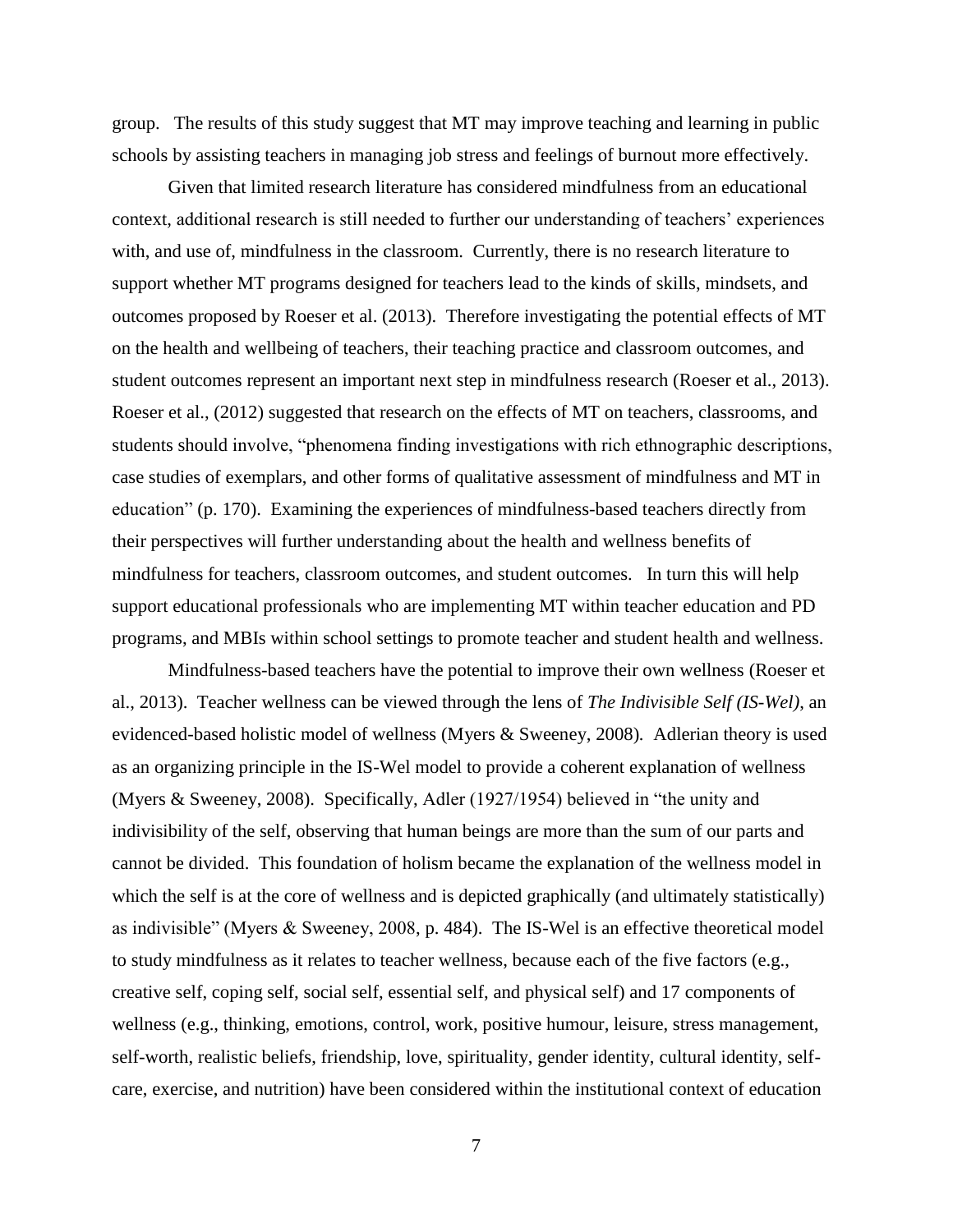and are important aspects within teachers' lives. Therefore, this model is appropriate to use as a lens for analyzing the experiences of mindfulness-based teachers and considering how mindfulness impacts teacher wellness within an educational setting.

## **Purpose of the Study**

The purpose of the present study was to investigate the experiences of mindfulness-based teachers (i.e., teachers with MT, who have a personal mindfulness practice, and purposefully integrate mindfulness within their teaching in the classroom) in order to understand how mindfulness affects teachers in their personal and professional lives, and how they are using mindfulness to support students in their classrooms. Specifically, the following research questions were explored:

- 1. What are the personal and professional experiences of mindfulness-based teachers in the Saskatchewan classroom environment?
- 2. How are teachers using mindfulness as an intervention or instructional strategy and what are their perceptions of student outcomes in the classroom environment?

## **Definitions**

For the purpose of adding greater clarity, the following terms are defined:

**Mindfulness.** In the context of this study, mindfulness was defined as, "paying attention in a particular way; on purpose, in the present moment, and nonjudgmentally" (Kabat-Zinn, 1994, p. 4). Mindfulness is a mental capacity that can be strengthened through training methods such as meditation (Meikeljohn et al., 2012).

**Meditation.** The Canadian Oxford English Dictionary defined meditation as, "a) exercise the mind in contemplation; b) focus on a subject in this manner; and c) plan mentally; design" (2004, p. 963). The term meditation conveys the idea of a practice in which an individual trains the [mind](http://en.wikipedia.org/wiki/Mind) and/or induces a [mode of consciousness](http://en.wikipedia.org/wiki/Consciousness#States_of_consciousness) to realize some benefit (Lutz et al., 2008).

**Wellness.** Wellness can be defined as:

A way of life oriented toward optimal health and well-being, in which body, mind, and spirit are integrated by the individual to live life more fully within the human and natural community. Ideally, it is the optimum state of health and well-being that each individual is capable of achieving. (Myers et al., 2000, p. 252)

**Educational Psychology.** Educational Psychology is a distinct discipline that applies the methods and theories of psychology as well as having its own theories, research methods,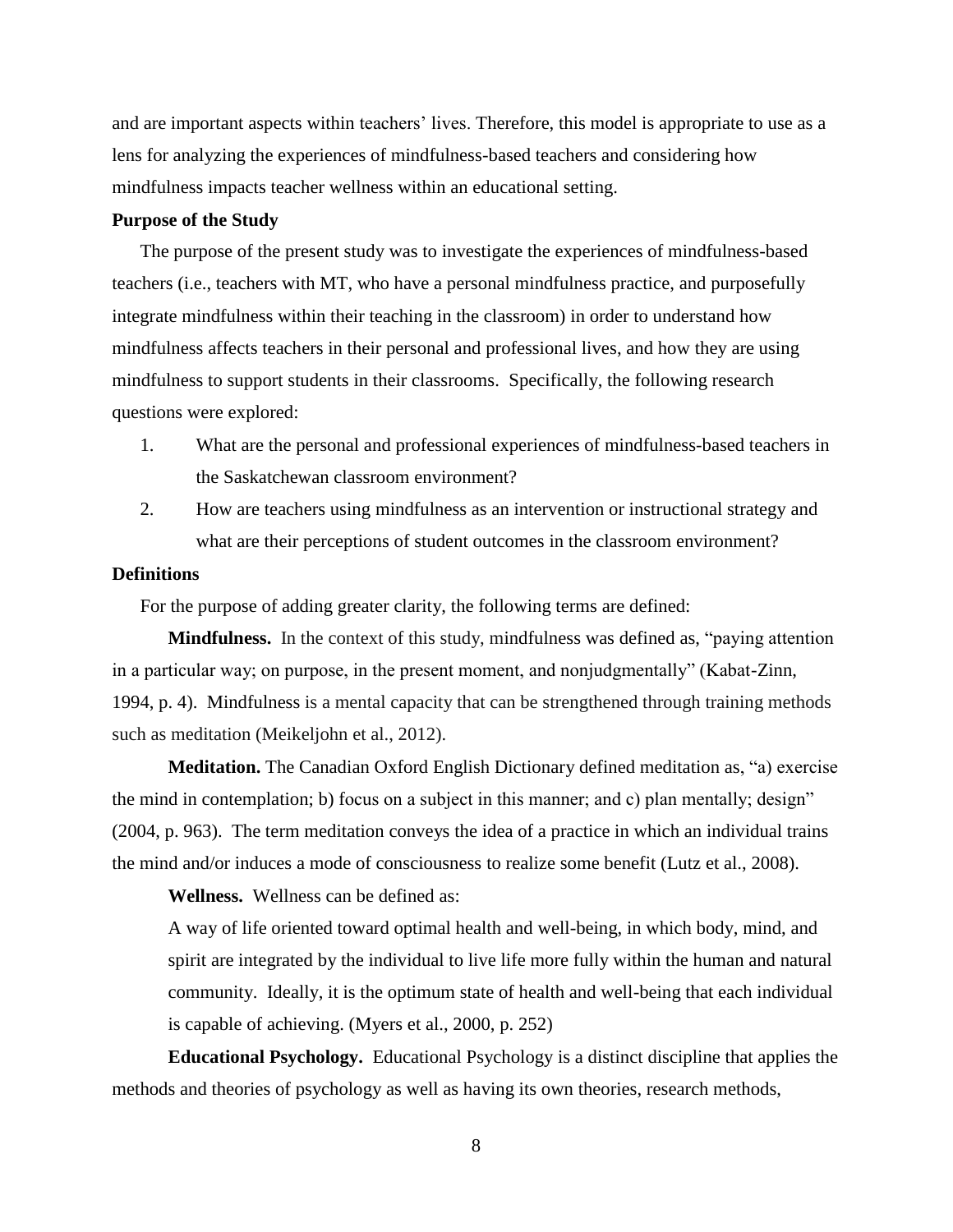problems, and techniques (Woolfolk, Winne, Perry, & Shapka, 2009). Educational psychologists study learning and teaching, and strive to improve educational practice (Pintrich, 2000).

## **Chapter Organization**

A review of the literature related to mindfulness from an educational psychology perspective follows in Chapter 2. A description of the research methods and procedures used in this study is provided in Chapter 3. Chapter 4 presents the results and the major themes found. Lastly, Chapter 5 concludes with an integration of the findings related to existing literature, strengths and limitations of the current study, and implications for future research.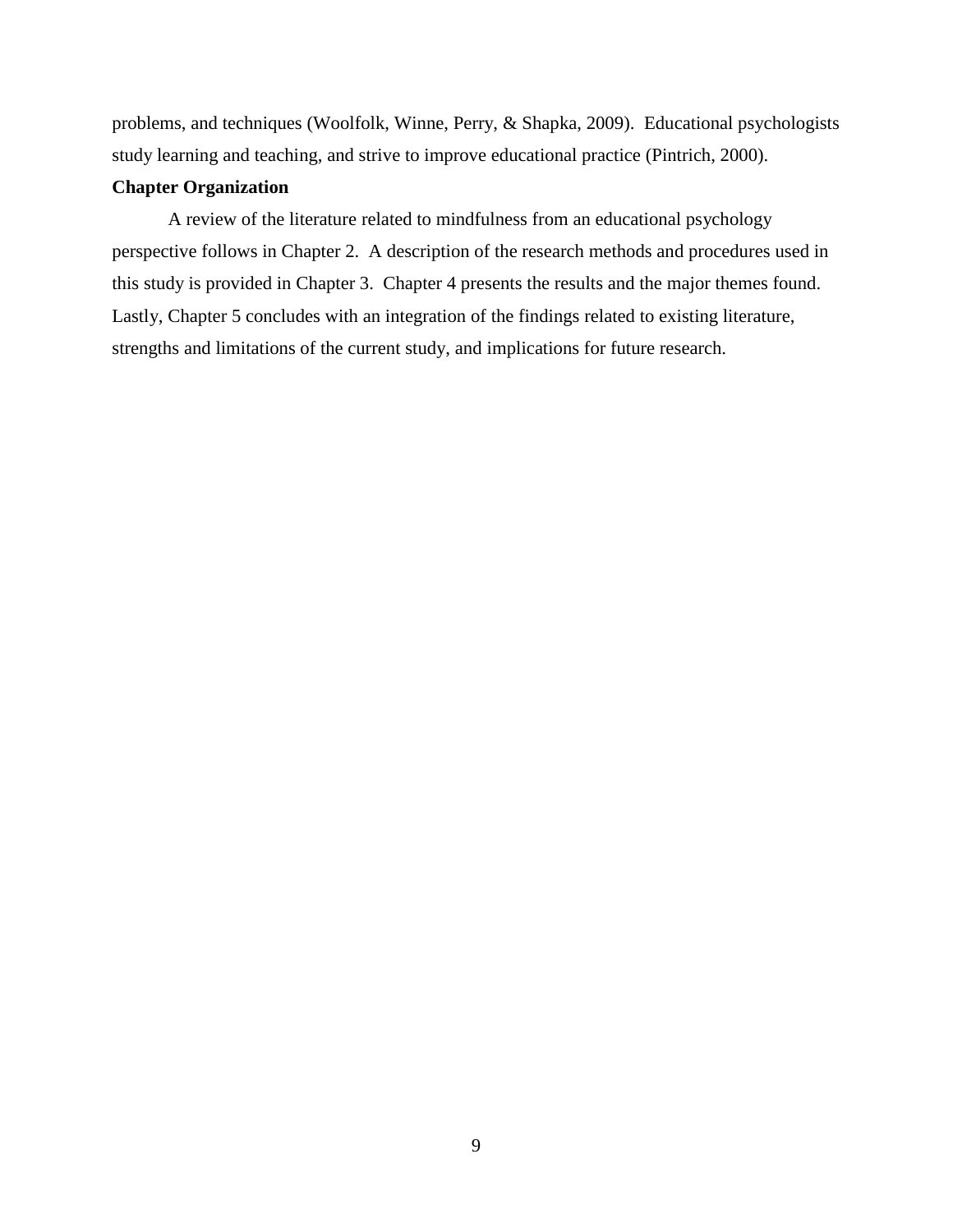#### **Chapter 2: Literature Review**

A review of mindfulness from an educational psychology perspective is valuable in understanding a mindfulness-based approach to health and wellness, teaching, and learning. This review of the literature is divided into four major sections: defining mindfulness, mindfulness-based interventions, mindfulness-based training for teachers, and models of mindfulness and wellness.

#### **Defining Mindfulness**

Mindfulness, a mind-body discipline, is a concept with ancient roots in Buddhism that is embedded within an ethical framework, and practiced to gain insight into the nature of human suffering and how to relieve it (Baer, 2010; Ergas, 2014; Olendzki, 2010). The term mindfulness can be defined in a variety of ways depending on the setting in which the term is being used and the discipline in which the definition is being framed. For example, mindfulness is defined differently within the contexts of clinical/therapeutic settings (e.g., Kabat-Zinn, 1994), classroom/instructional settings (e.g., Langer & Moldoveanu, 2000), and according to Buddhist theory (e.g., Grabovac, Lau, & Willett, 2011). From a clinical psychology perspective mindfulness can be defined as, "paying attention in a particular way; on purpose, in the present moment, and nonjudgmentally" (Kabat-Zinn, 1994, p. 4). This definition is the most common secular definition of mindfulness found within the research literature and was therefore chosen for this thesis. Mindfulness as an approach to teaching and learning within classroom/instructional settings has been defined as having four basic characteristics: (1) a greater sensitivity to one's environment, (2) more openness to new information, (3) the creation of new categories for structuring perception, and (4) enhanced awareness of multiple perspectives in problem solving (Langer & Moldoveanu, 2000). This definition differs from Kabat-Zinn's (1994) definition in that it focuses on the applications of mindfulness within an educational context. Lastly, mindfulness from a Buddhist psychological theory perspective is defined as, "the moment-by-moment observing of the three characteristics (impermanence, suffering, and not-self) of the meditation object" (Grabovac et al., 2011, p. 4). This definition considers mindfulness within the context of the religion of Buddhism which differs from Kabat-Zinn's (1994) and Langer and Moldoveanu's (2000) definitions of mindfulness within secular disciplines. Although these definitions of mindfulness from different settings and disciplines vary, a common theme amongst them is that mindfulness is a way of directing attention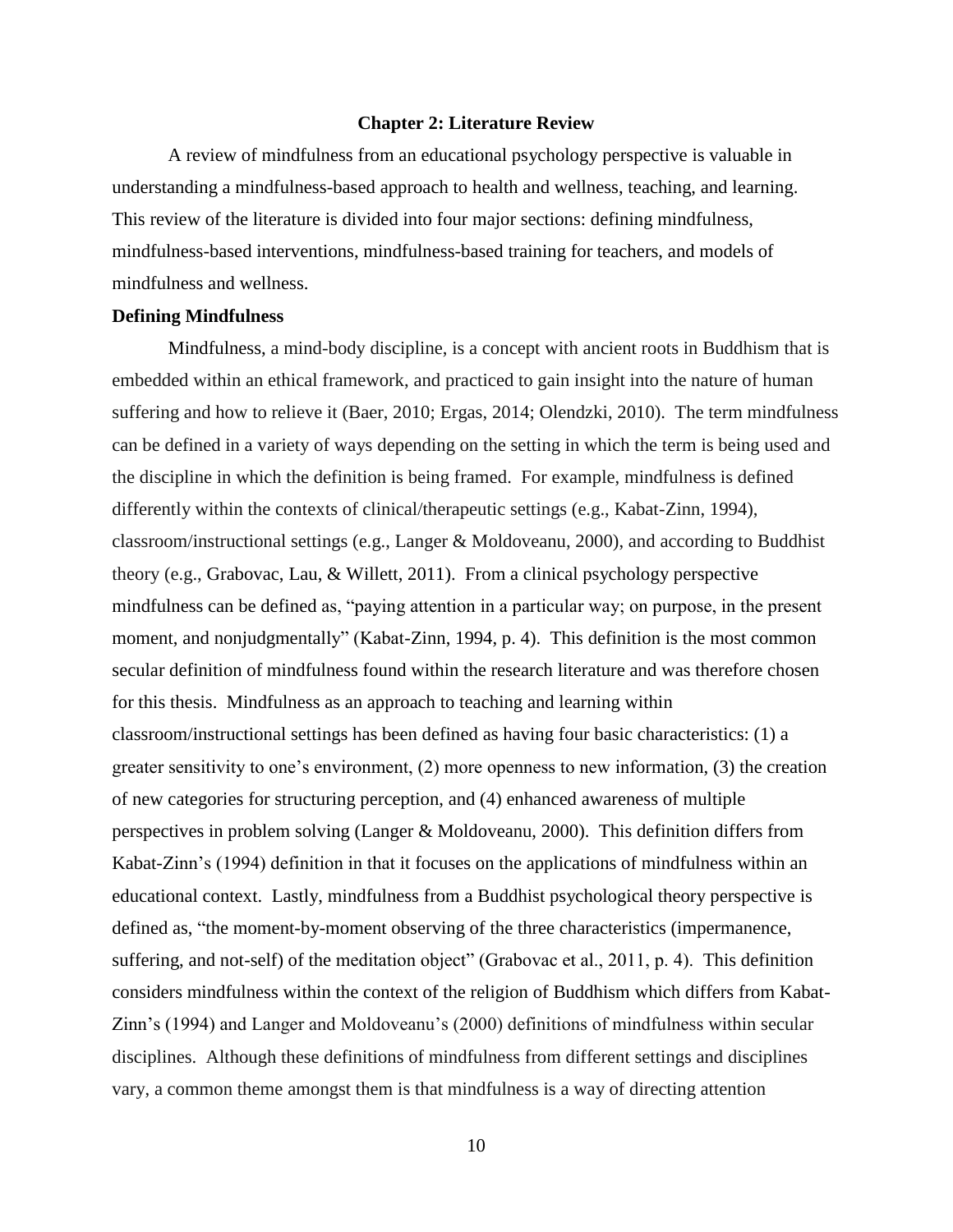(Schonert-Reichl & Lawlor, 2010). Directing an individual's attention, or the "focusing of mental processing on a particular stimuli" (Ormrod, 2015, p. G-1), is of particular importance to a classroom teacher because in order for children to learn, they must be able to focus their attention (Napoli, Krech, & Holley, 2005). Therefore, it is important to consider how individuals, particularly teachers, can be trained to use mindfulness.

## **Mindfulness-Based Interventions**

**Mindfulness-based interventions for adults.** Mindfulness began to be studied as an intervention to enhance psychological wellness during the 1970's when Dr. Kabat-Zinn founded The Center for Mindfulness in Medicine, Health Care, and Society at the University of Massachusetts in 1979 (Keng, Smoski, & Robins, 2011). Kabat-Zinn explored the use of mindfulness as a therapeutic intervention for treating patients with clinical problems (e.g., chronic pain); and developed the Mindfulness-Based Stress Reduction (MBSR), an 8-week intervention designed to encourage individuals to participate more fully in their health and wellness, which includes mindfulness practices such as the body scan, mindful yoga, and mindful sitting meditations focusing on the breath (Kabat-Zinn, 2003). MBSR is now offered in hospitals, clinics, schools, workplaces, universities, and other settings (Kabat-Zinn, 2003). In addition to MBSR, the predominant MBIs of Mindfulness-Based Cognitive Therapy (MBCT), Dialectical Behaviour Therapy (DBT), and Acceptance and Commitment Therapy (ACT), are considered third generation cognitive behavioural therapies (CBT) (Cook-Cottone, Tribole, & Tylka, 2013). MBIs differ from traditional CBTs in how they address internal events (i.e., thoughts, feelings, memories, and physical sensations) (Greco & Hayes, 2008). Rather than identify and change the content, frequency, and form of thoughts and feelings, MBIs address and alter the function of internal events and, thereby decrease their behavioural impact (Greco  $\&$ Hayes, 2008). Mindfulness is a decentered approach to internal events; these events are considered to be the same as external sensory impressions (Baer, 2005). For example, individuals can learn to observe their feelings just as they would observe a tree, they do not need to react to either experience (feeling or tree); instead they simply acknowledge the experience. Through self-observation individuals can learn to recognize internal states just as they learned to recognize external experiences (Baer, 2005). MBSR and MBCT use regular mindfulness meditation practices to develop mindfulness skills, whereas DBT and ACT do not, therefore exploration of DBT and ACT is outside the scope of this paper.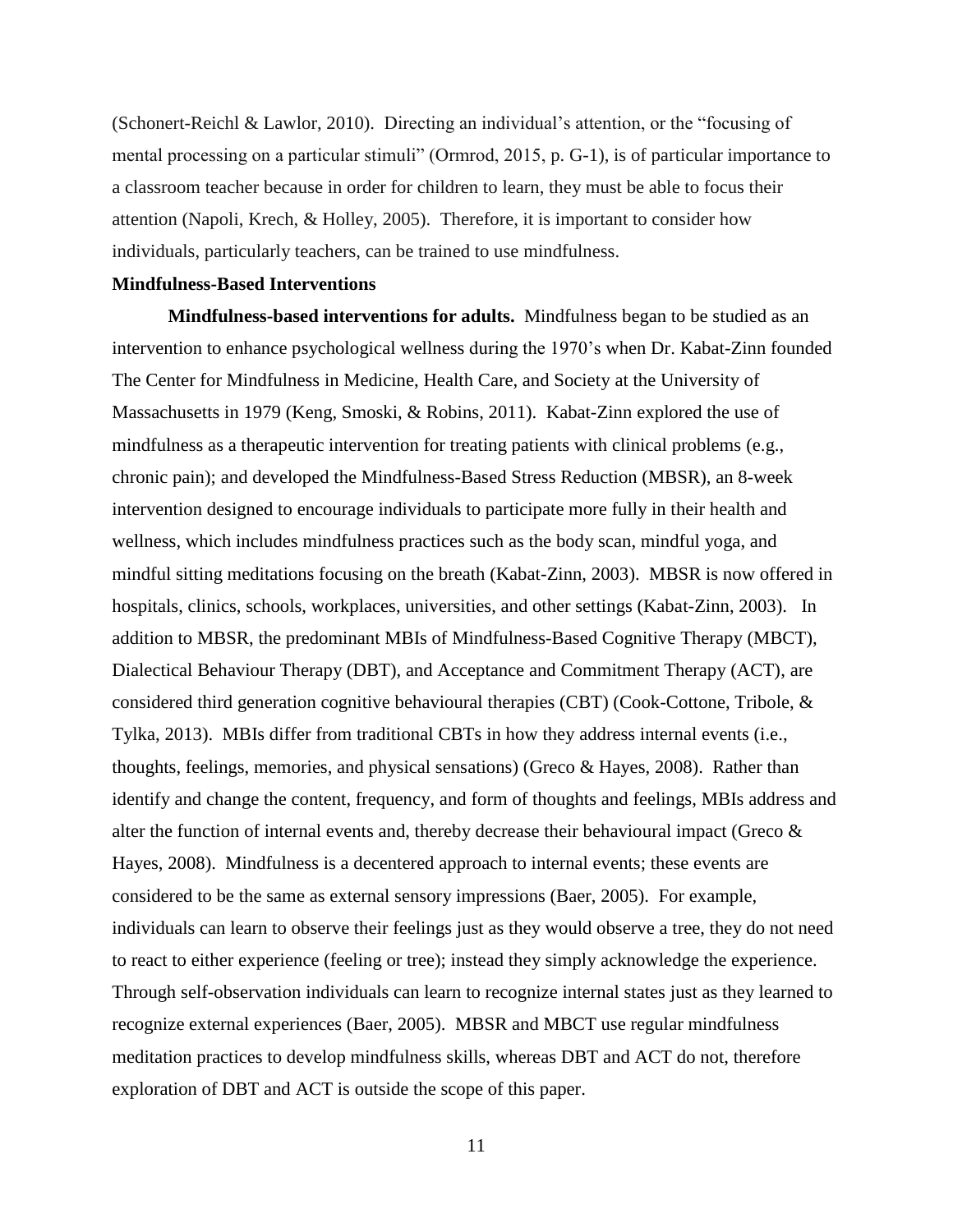There is over three decades of research examining the health and wellness benefits of MBIs for adults. One recent review and two meta-analyses of the literature on the health and wellness benefits of MBIs for adults exist (Keng, Smoski, & Robins, 2011; Khoury et al., 2013; Virgili, 2015). Keng et al., (2011) reviewed research from 1986 to 2010 that looked specifically at the relationship between mindfulness and psychological health. They organized the mindfulness research found (e.g., correlation studies, clinical intervention studies, and laboratory-based experimental studies) into four areas: randomized controlled trials (RCTs) of MBSR, MBCT, DBT and ACT. When participating in MBIs, existing research noted that mindfulness facilitates adaptive psychological functioning, and positive psychological health effects, including increased well-being, reduced psychological symptoms and emotional reactivity, and improved regulation of behavior (Keng et al., 2011). These findings supported the belief that participation in mindfulness-based interventions promoted psychological health.

A meta-analysis assessing the effect of mindfulness for reducing psychological distress, stress, anxiety, and depression for working adults reviewed 19 MBIs, involving 1,139 participants (Virgili, 2015). These researchers found medium-to-large mean effect sizes for both before and after control studies, and this effect was maintained at 5 week follow-up, and applied to short as well as longer interventions. Khoury et al., (2013) conducted a larger meta-analysis assessing the effect of mindfulness and mental health problems. They looked at 209 studies, involving 12,145 participants and found a moderate effect size in both pre-post comparisons and control, including where the control was other types of psychological treatment. Both metaanalyses concluded that MBIs are an effective treatment for a variety of psychological problems in working adults (Khoury et al., 2013; Virgili, 2015). These findings supported the belief that participation in MBIs promoted mental health. Similar studies have considered mindfulnessbased interventions for children and adolescents.

**Mindfulness-based interventions for children and adolescents.** MBIs for elementary and high school students have been developed and implemented around the world since 2007 (Chadwick & Gelbar, 2016). For example, there are MBIs for use within school settings such as the MindUP curriculum (The Hawn Foundation, 2016), and adaptations specific to clinical populations of anxious children such as Mindfulness-Based Cognitive Therapy for Children (MBCT-C; Semple, Lee, Rosa, & Miller, 2010). MBCT-C is a manualized twelve week group psychotherapy intervention program consisting of weekly 90-minute sessions, designed to teach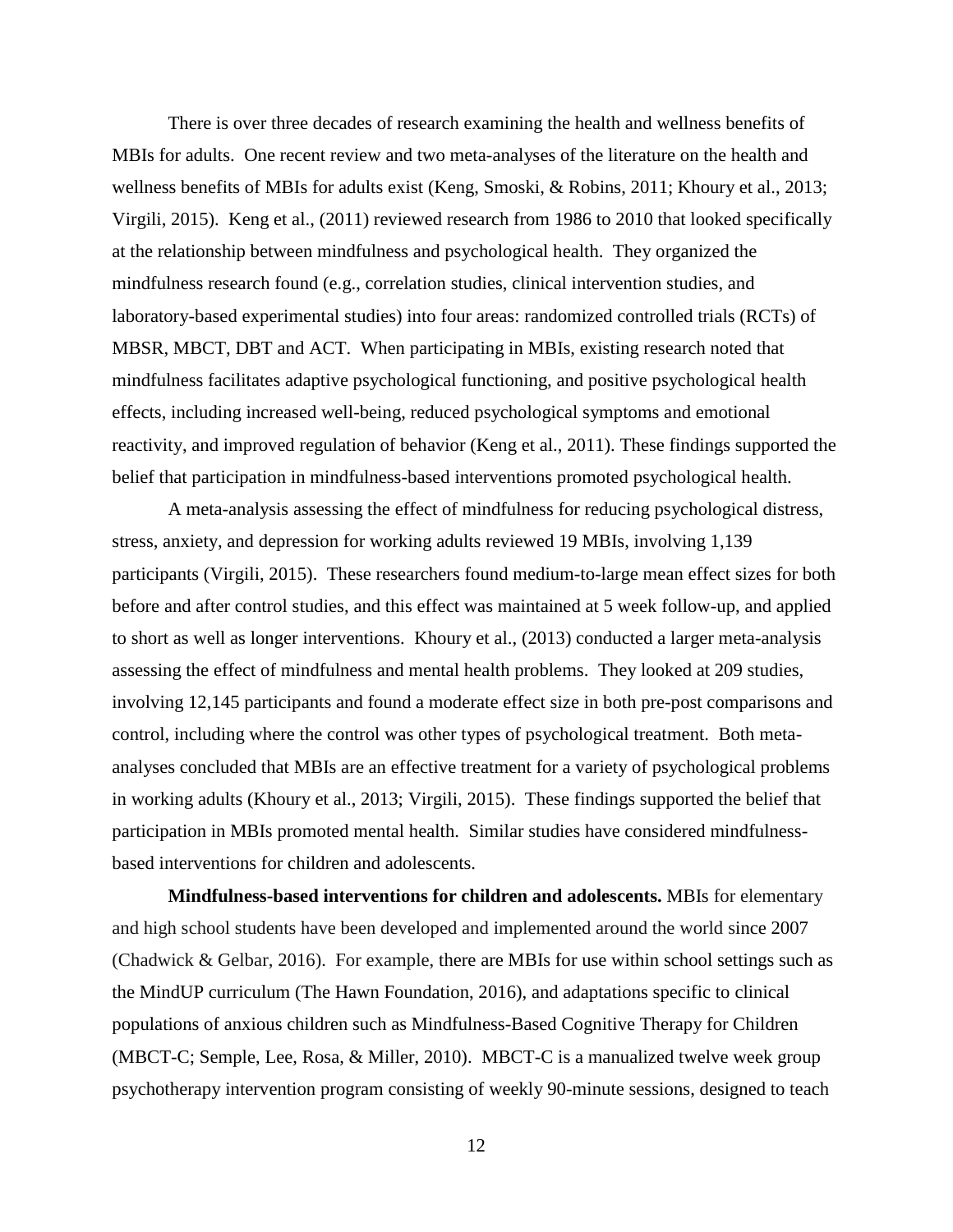children ages 9-12 years with anxiety new ways to relate to anxious thoughts and feelings, increase social-emotional resiliency and self-regulation through the development of mindful attention (Semple et al., 2010). The MBCT-C program explores mindfulness through stories, games, activities, and movement, such as focused sensory activities, short breath meditations, mindful body scan, visualization practices, and drawing or writing exercises. Four recent systematic reviews and one meta-analysis of the literature have considered MBIs for children and adolescents (Burke, 2009; Chadwick & Gelbar, 2016; Harnett & Dawe, 2012; Rempel, 2012; Zenner, Herrnleben-Kurz & Walach, 2014). Burke (2010) reviewed the current research base of MBIs with children and adolescents, focusing on MBSR/MBCT models. This review concluded that although the research base did not provide generalized empirical evidence for the efficacy of MBIs due to multiple variations in intervention formats and methodological issues within studies (e.g., small samples, few with controls or randomization, no standardized measures, reliance on self-report, etc.), it did provide support for the feasibility of MBIs with children and adolescents. More recently, current research was reviewed concerning school based MBIs (Chadwick  $\&$ Gelbar, 2016). These researchers summarized that there are two key issues when developing MBI programs for schools: (1) school teams must define the purpose for the MBI, define a target population and decide which outcomes they are targeting, since MBIs could be implemented at any of the tiers of a multitiered delivery system (e.g., Tier 1, Tier 2, or Tier 3); and (2) it is essential to choose outcomes to evaluate the efficacy of MBIs (Chadwick & Gelbar, 2016). In another review, 24 studies were reviewed that evaluated MBIs targeting children, adolescents or families published since 2009 (Harnett & Dawe, 2012). They concluded that MBIs are an important addition to existing therapeutic techniques because they improve aspects of individual functioning that are associated with better developmental outcomes for children and families, such as increased acceptance of problem behavior in children by parents and teachers that leads to an increase in the quality of these relationships While Rempel (2012) reviewed the MBI literature for children and youth (e.g., Yoga, Tai Chi, Mindfulness on the Soles of the Feet, MBSR, MBCT, MBCT-C) and concluded that MBIs can have a positive impact on academic performance, psychological wellbeing, self-esteem, and social skills in children and adolescents because they provide students with an effective strategy to manage stress. In a systematic review and meta-analysis that considered the evidence from 24 studies looking at the effects of MBIs on psychological outcomes for children and youth in school settings, MBIs in a school context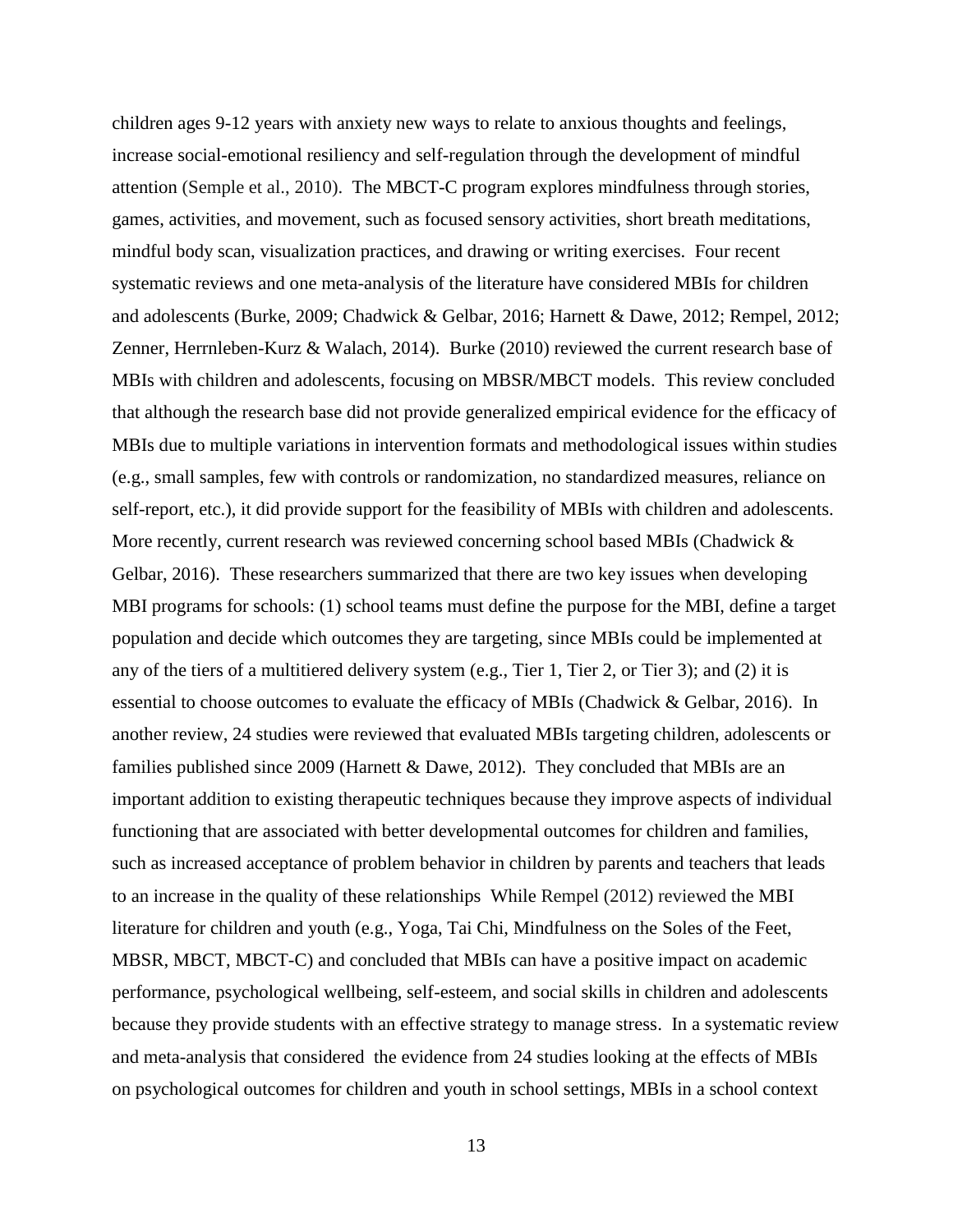were found to have a significant effect on cognitive performance, and psychological measures of stress, coping, and resilience (Zenner et al, 2014). These findings supported the belief that participation in MT in a school setting promoted several areas of health and wellness for K-12 students.

Taken together the general findings of these four reviews and one meta-analysis on the MBI literature for children and adolescents are that MBIs are feasible, acceptable, well-liked by participants, with no reports of any adverse effects or harm to participants (Burke, 2010). Overall, many of the studies had varied MBI formats (e.g., type and length of MBI) and methodological issues (e.g., small samples, few with controls or randomization, no standardized measures, reliance on self-report, etc.) which prevent conclusions being drawn or generalized to a wider population of children and adolescents (Burke, 2010). However, MBIs have been found to have beneficial outcomes for students such as: enhanced learning, increased attention, focus, self-management, self-regulation of emotions and behaviour, improved sleep, social skills, and psychological well-being, and decreased stress and anxiety (Chadwick & Gelbar, 2016; Harnett & Dawe, 2012; Rempel, 2012; Zenner et al., 2014). That is, MBIs may promote wellness for children and adolescents through psychological and physiological health benefits. Therefore, a closer examination of research studies most relevant to children and adolescents within school settings is warranted.

Recent research most relevant to school contexts have looked at the effects of MBIs on the psychological health (i.e., mental and emotional wellbeing) of children and adolescents (e.g., Broderick & Metz, 2009; Huppert & Johnson, 2010; Joyce et al., 2010; Schonert-Reichl & Lawlor, 2010) including clinical populations (i.e., with diagnosed disorders; Biegel et al., 2009; Bogels et al., 2008; Napoli, Krech, & Holley, 2005; Zylowska, 2008), minority children (e.g., Liehr & Diaz, 2010) and children from disadvantaged backgrounds (Mendelson et al., 2010). Recent research has also looked at the effects of MBIs on children and adolescents' physical health (e.g., Gregoski et al., 2011, Wall, 2005), and learning (e.g., Beauchemin, Hutchins & Patterson, 2008; Flook et al., 2010; Semple et al., 2010; Schonert-Reichl & Hymel, 2007). For example, Broderick and Metz (2009) conducted a pilot study of Learning to BREATHE, a mindfulness program designed to support the development of emotion regulation skills for adolescents in a classroom setting. Qualitative feedback from 120 females (average age 17.4 years) who participated as part of their health curriculum indicated decreased negative affect and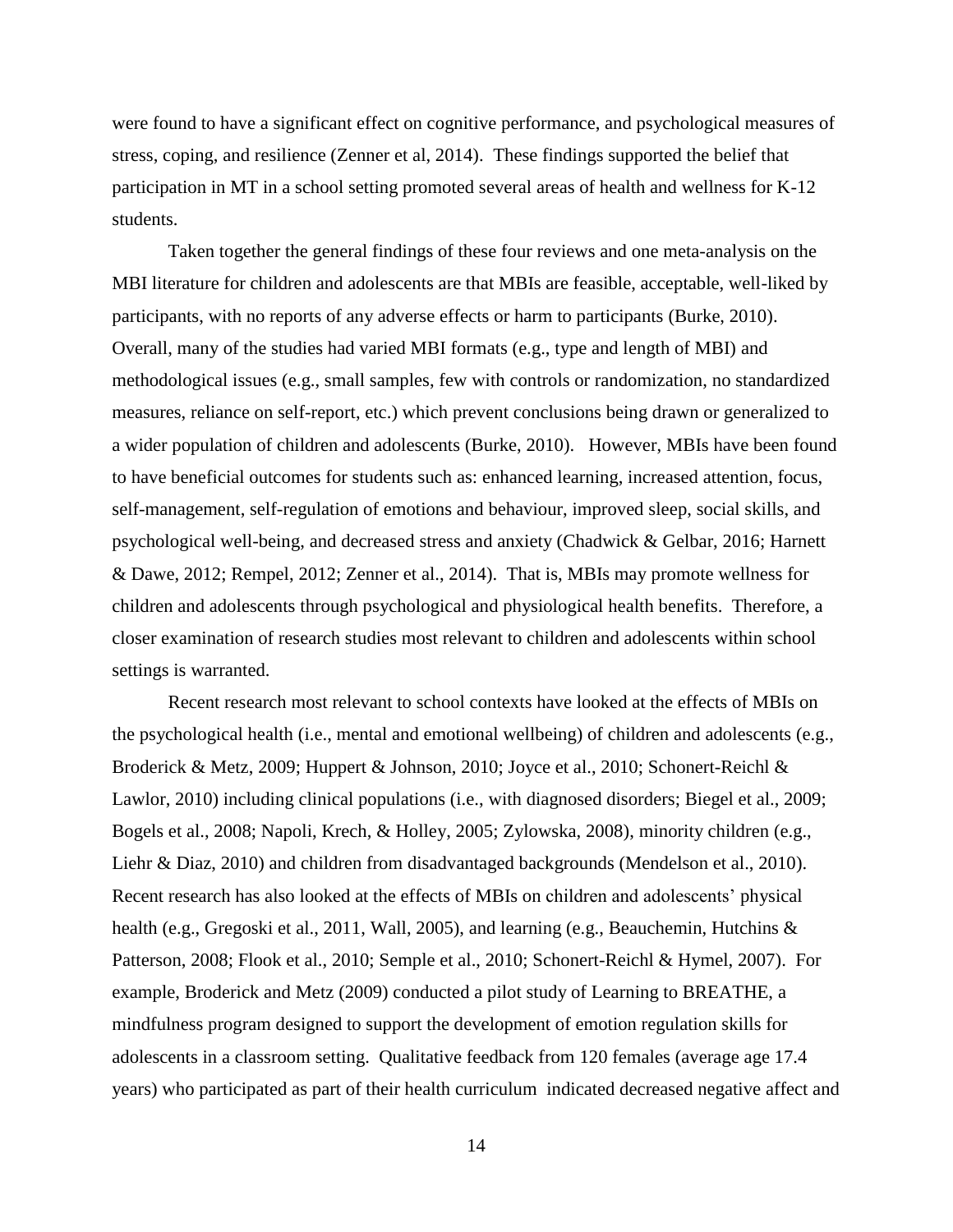increased feelings of calmness, relaxation, and self-acceptance. Significant improvements in emotion regulation and decreases in tiredness and aches and pains were found in the treatment group. The results of this study suggest that mindfulness is a promising method for enhancing adolescent girls' psychological and physical health. While a controlled trial of MBI with adolescent boys in a classroom setting compared intervention and control groups (N ¼ 155) on measures of mindfulness, resilience and psychological well-being (Huppert & Johnson, 2010). Although there were no significant differences between the two groups, within the MBI group there was a significant positive association between individual practice time outside the classroom and improvement in psychological well-being related to personality variables (agreeableness and emotional stability). These findings suggest that mindfulness is a promising intervention for enhancing adolescent boys' psychological health.

Two studies examined the effects of MBIs for children. A Canadian study evaluated the effectiveness of the MindUP program (formerly Mindful Education (ME); The Hawn Foundation, 2016), a classroom-based universal preventive intervention that focuses on facilitating the development of students' social-emotional competence (Schonert-Reichl & Lawlor, 2010) among grades 4 - 7 students. Participants from six ME program classrooms and six wait-list control classrooms completed pre- and post-test self-report measures where results showed significant increases in optimism from pre-test to post-test for the ME group, while teachers' ratings on dimensions of classroom social and emotional competence also indicated improvements for ME program students. Another study, examined the effects of a ten-week mindfulness curriculum among grades 5 and 6 students (ages 10-12) at two primary schools (Joyce et al., 2010). Although the study is limited by its use of a pre-post design without comparison group, post-program there was a significant decrease in overall average score on both the Strengths and Difficulties Questionnaire and the Children's Depression Inventory. The authors suggested the potential of MBIs to be part of a whole-school mental health promotion program. Results of these studies suggest that MBIs may promote children's psychological health.

Three studies have examined the psychological effects of MBIs for use with clinical populations of children and adolescents (i.e., with diagnosed disorders). One study evaluated the impact of an eight week MBI on attention and impulsivity problems among 14 adolescents diagnosed with externalizing disorders such as AD/HD, oppositional defiant and/or conduct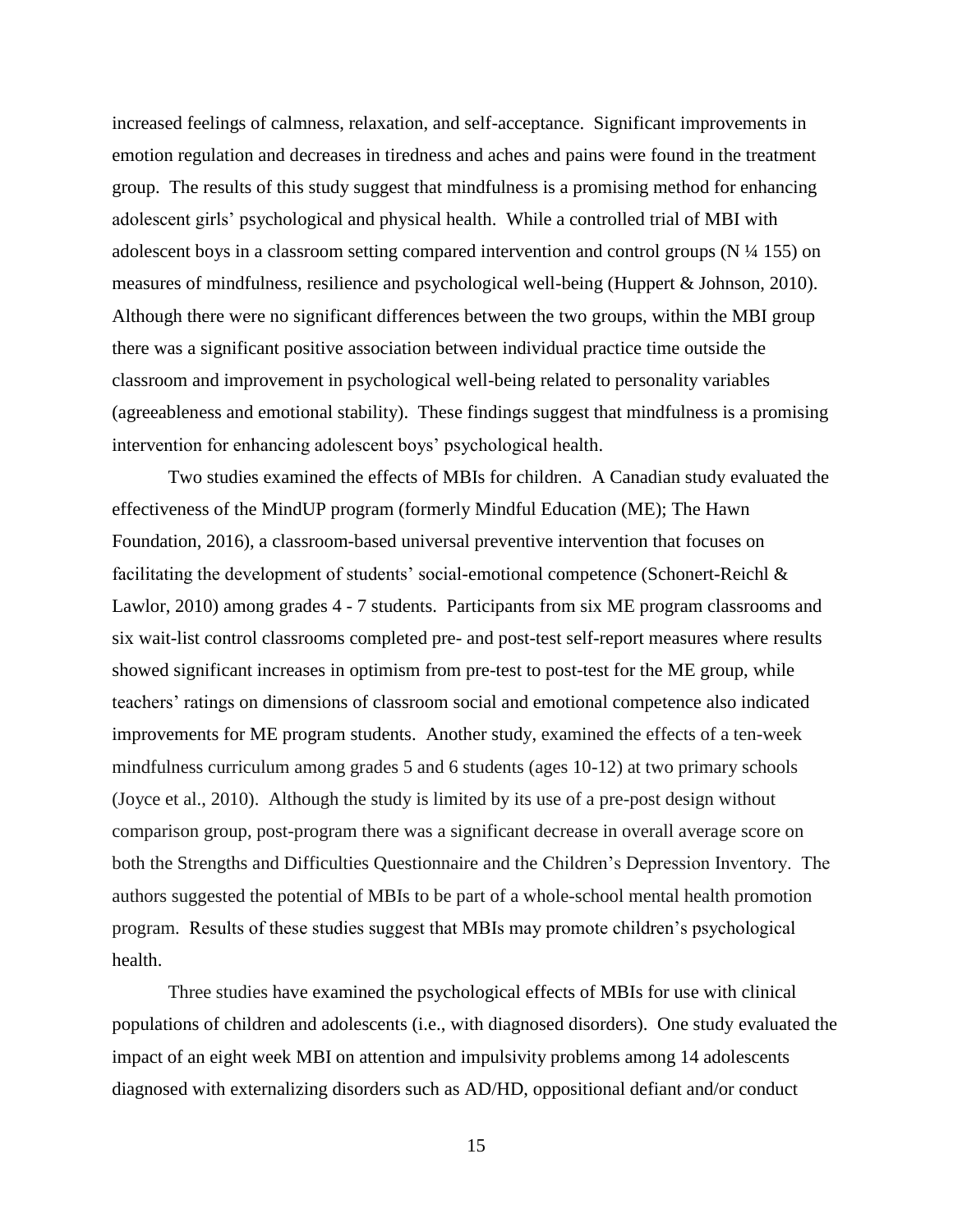disorder, and autism spectrum disorder (ASD) (Bogels et al., 2008). Adolescents and their parents, who also received mindful parenting training, were measured before and after waitlist, after training, and at eight week follow-up. Following the MBI, adolescents reported improvement on personal goals, increased sustained attention, happiness and mindful awareness, and decreased internalizing and externalizing symptoms and attention problems, while parents reported improvements on their personal goals as well as their children's goals, externalizing and attention problems, self-control, attunement to others and withdrawal. This study provided evidence to suggest that MBI's along with parent MT may positively impact the psychological health of adolescents' diagnosed with externalizing disorders. A second study, a RCT examined the effects of a modified eight week MBSR course among 74 adolescents (aged 14 to 18 years) with diverse diagnoses within an outpatient psychiatric facility (Biegel et al., 2009). When compared with a control group, the MBSR group self-reported reduced symptoms of anxiety, depression, and somatic distress, and increased self-esteem and sleep quality. The intervention group demonstrated a higher percentage of diagnostic improvement and significant global assessment of functioning scores relative to controls. The findings of this study provide evidence that MBSR may have beneficial effects on the psychological health of adolescents with various diagnoses within an outpatient clinic. Thirdly, Zylowska (2008) conducted a pilot study of an eight week MBI for eight adolescents with AD/HD. Participants who took part in the intervention showed improvements on tasks measuring attention and cognitive inhibition, and in externally observed and self-reported anxiety and depressive symptoms. Although there was no control group in this study, results showed that MBIs may enhance psychological functioning and mental health for adolescents with AD/HD.

Other recent studies on specific populations were found looking at the benefits of MBI for minority children, as well as those from disadvantaged backgrounds. Liehr and Diaz, (2010) carried out a small randomized trial comparing a MBI with a health education intervention. Eighteen minority children (average age 9.5) recruited from a summer camp were randomly assigned to either a MBI in which they went to classes on mindful breathing and movement for two weeks, or to a health education group, both interventions focusing on depression and anxiety. There was a significant reduction in depression symptoms for those in the MBI group and a reduction in anxiety for both groups post-treatment. Results of this study show that MBIs may decrease symptoms of depression and anxiety for minority children. While another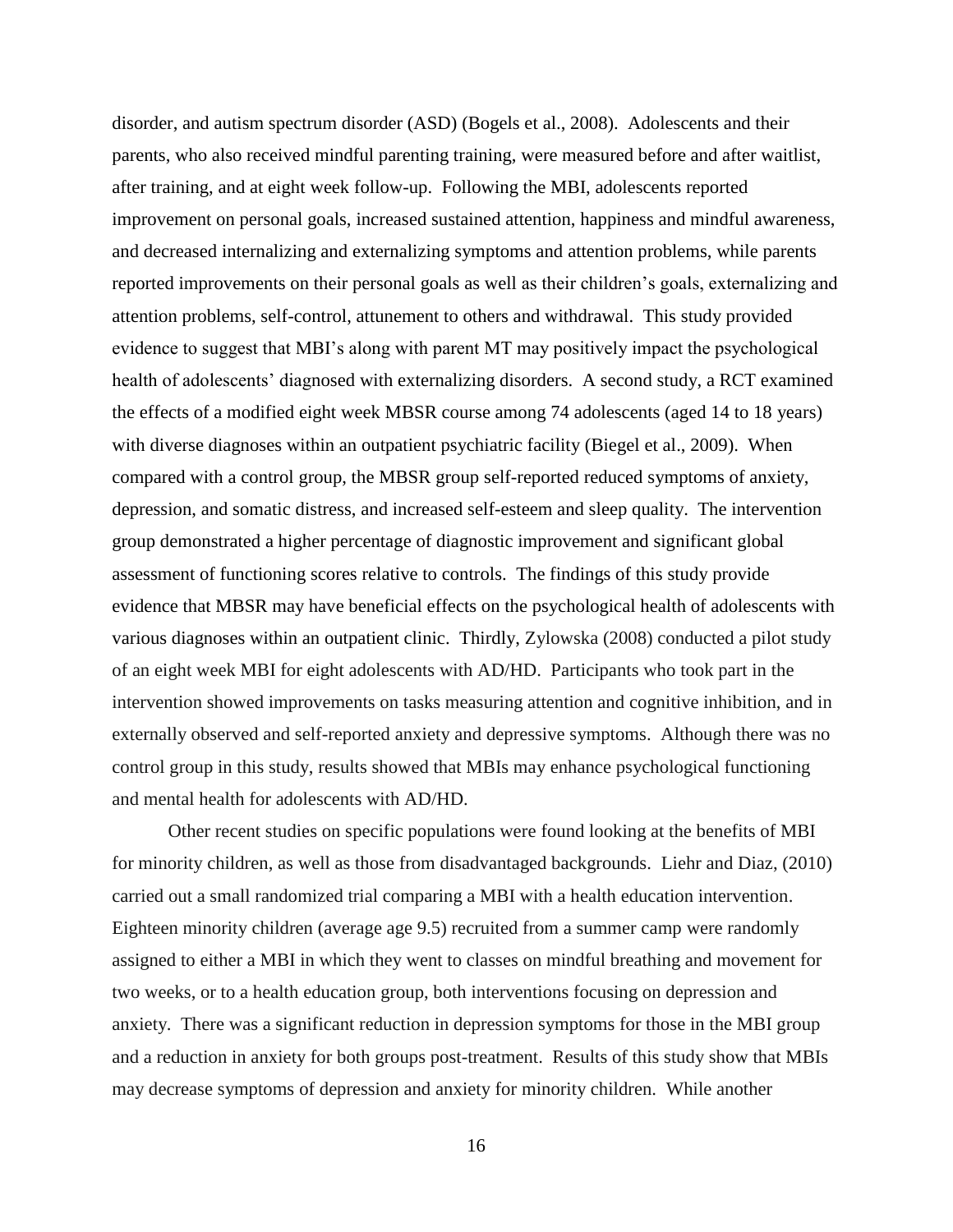randomized control pilot study examined the effects of a twelve week MBI on self-regulation among 97 grade 4 and 5 students (aged 9 and 10 years) from disadvantaged backgrounds within four urban schools (Mendelson et al., 2010). The intervention included yoga-based physical activity, breathing techniques and guided mindfulness practice designed to help children manage arousal and stress levels. When compared to the control group significant reductions were found on measures of involuntary response to stress including rumination, intrusive thoughts, and emotional arousal, and there was a trend for greater trust in friends. The results of this study suggest that school-based MBIs may be beneficial in enhancing psychological patterns of response to stress among chronically stressed and disadvantaged urban children. Results of the studies with clinical populations, minority and disadvantaged children, suggest the universality of the benefits of MBIs with diverse populations of children and youth.

In addition to studies that have looked at the psychological health benefits of MBIs for children and adolescents, two studies have examined the effects of MBIs on the physical health of children and adolescents. In a small study examining MBSR and Tai Chi with a group of 11- 13 year olds in a school setting, participants perceived benefits such as improved well-being, calmness, relaxation, improved sleep, less reactivity, increased self-care, self-awareness, and a sense of connection with nature (Wall, 2005). Results of this study suggest that MBIs may have beneficial effects on the psychological and physiological health and wellness of children. While, Gregoski et al. (2011) in a randomized trial evaluated the effect of a twelve week breathing awareness meditation in the context of a summer camp with 166 adolescents who were at risk of cardiovascular disease. The intervention group showed greater reductions in systolic blood pressure than either control group of Life Skills Training or Health Education programs, and greater reductions for 24 hour diastolic blood pressure and heart rate compared to the Life Skills group. These studies exemplified the potential of MBI's to improve physical health of children and adolescents.

Four studies examined the effects of MBIs on learning among children and adolescents. A pilot study using a pre-post no control design examined the outcomes of a five week MBI administered to 34 high school students (aged 13-18 years) diagnosed with learning disabilities (Beauchemin et al., 2008). All outcome measures showed significant improvement, with participants who completed the program demonstrating decreased anxiety, enhanced social skills, and improved academic performance. Results of this study suggest that MBIs may enhance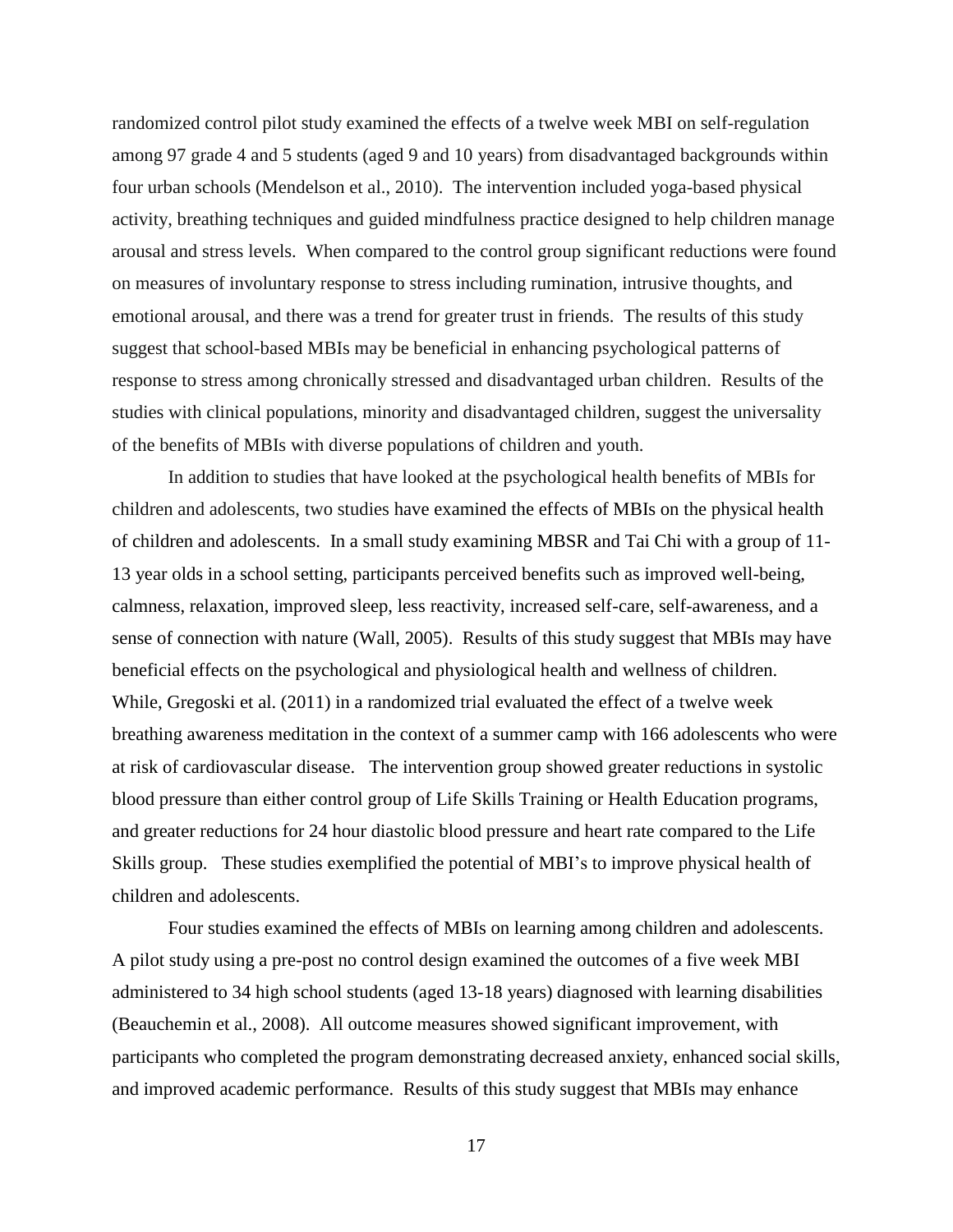learning as well as mental health among adolescents with learning disabilities. While, another study, a RCT evaluated the effects of a school-based MBI with 64 grade 2 and 3 students, (aged 7 to 9 years; Flook et al., 2010). The program was delivered for 30 minutes, twice per week, for eight weeks. Results from parent and teacher questionnaires indicated improvements in executive function (i.e., the ability to problem solve, plan, initiate and control and monitor one's own actions, to pay attention, be mentally flexible and multi-task, and to employ verbal reasoning). Participants in the intervention group with lower self-regulation were observed to experience the greatest improvements in behavioural regulation, meta-cognition, and executive function indicating a stronger effect of MBI on children with executive function difficulties. While a fourth study, randomized trial evaluated the effectiveness of MBCT-C with 25 children aged 9-13 years (Semple et al., 2010). Participants who completed the program showed fewer attention problems, and there were significant reductions in anxiety symptoms and behaviour problems for those children who reported clinically elevated levels of anxiety at pretest. Results showed that MBCT-C is a promising intervention for attention and behaviour problems, and may reduce childhood anxiety symptoms. Finally, another study examined the effects of a twentyfour week MBI program with 225 children (aged 5-8, grades 1-3) with high anxiety (Napoli et al., 2005). Results from three attentional measures showed significant decreases in both test anxiety and Attention-Deficit/Hyperactive Disorder (ADHD) behaviors and an increase in the ability to pay attention. This study demonstrates that MBI's may increase attention, reduce test anxiety and symptoms of ADHD in children. Results from these studies suggest that MBIs have potential to promote children's learning.

MBIs are promising approaches to promote several areas of wellness for children and adolescents such as psychological health (e.g., emotion regulation; improvements on personal goals, increased attention, self-esteem, optimism, happiness, and mindful awareness, reduced anxiety and depression symptoms, reduced involuntary response to stress including rumination, intrusive thoughts, and emotional arousal, greater trust in friends; Biegel et al., 2009; Bogels et al., 2008; Liehr & Diaz, 2010; Schonert-Reichl & Lawlor, 2010; Zylowska, 2008), and physiological health (e.g., reduced blood pressure and heart rate, improved sleep, calmness, and relaxation, less reactivity, increased self-care, self-awareness, and a sense of connection with nature; Gregoski et al., 2011; Wall, 2005) as well as ability to learn (e.g., improvements in executive functions, enhanced social skills, improved academic performance, increased attention,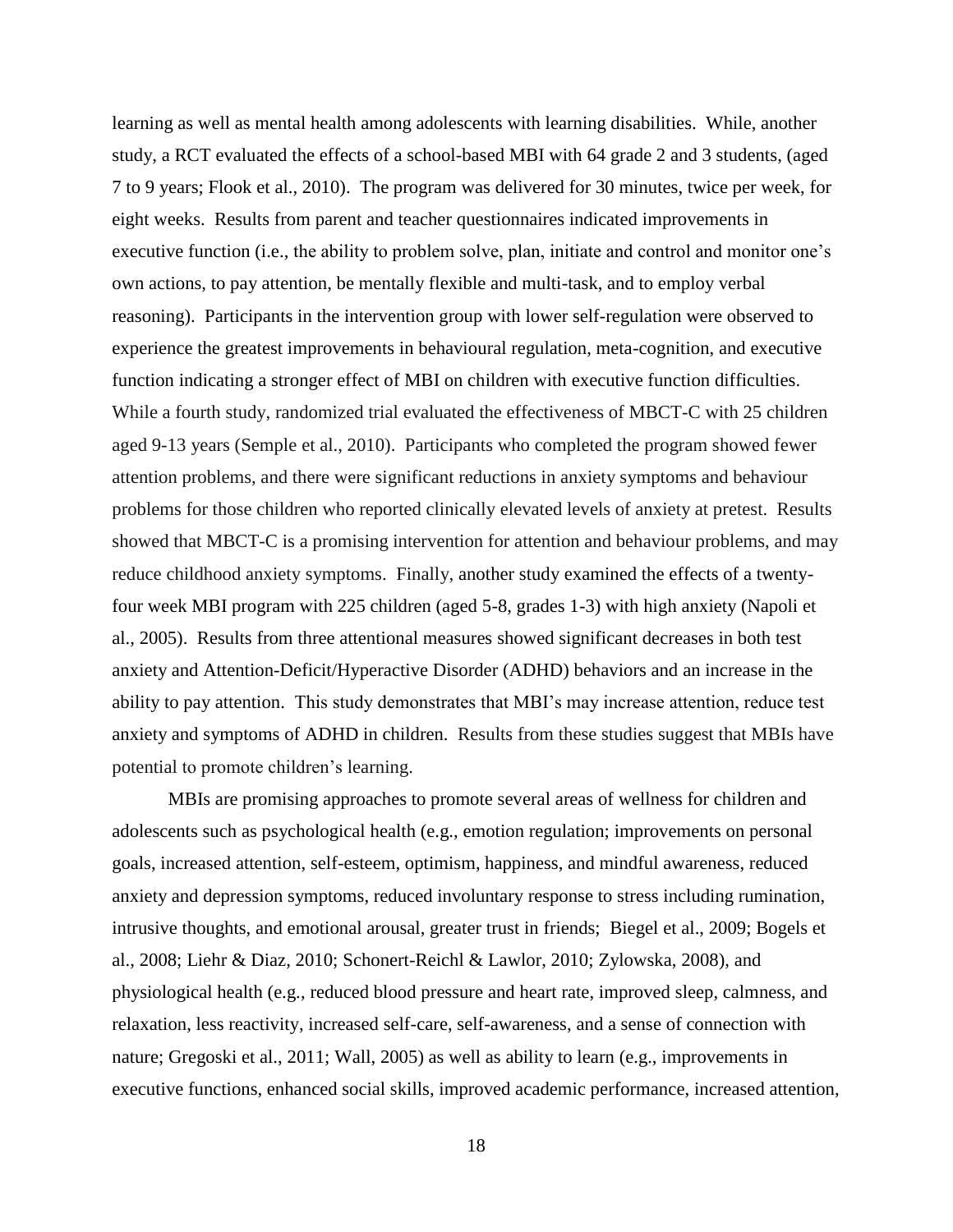reduced test anxiety, and symptoms of AD/HD; Beauchemin et al., 2008; Flook et al., 2010; Napoli et al., 2005; Semple et al., 2010). In addition to MBIs for adults, children, and adolescents there are also mindfulness training (MT) programs specific to teachers.

## **Mindfulness-Based Teacher Training Programs**

Mindfulness-based training (MT) programs for teachers are being implemented in teaching education to promote wellness and stress management while preventing burnout (Hue & Lau, 2015). Three MT programs for teachers that are currently available, include: (1) Mindfulness-Based Wellness Education (MBWE; Poulin et al., 2009), (2) Cultivating Awareness and Resilience in Education (CARE for Teachers; e.g., Jennings et al., 2013), and (3) Cultivating Emotional Balance (e.g., Kemeny et al., 2011).

Studies on the benefits of MT programs for teachers have become increasingly prevalent. Recent research has looked at the effects of MT on the wellness, psychological and physiological health, and the prevention of stress and burnout for both pre-service teachers (e.g., Hue & Lau, 2015; Poulin, Mackenzie, Soloway, & Karayolas, 2008; Poulin et al., 2009) as well as elementary and high school teachers (e.g.; Franco, Manas, Cangas, Moreno, & Gallego, 2010; Gold et al., 2010; Jennings, Frank, Snowberg, Coccia, & Greenberg, 2013; Kemeny et al., 2011; Manas, Justo, & Martinez, 2011; Roeser et al., 2013). Three studies have examined the effects of MT for pre-service teachers (Hue & Lau, 2015; Poulin, 2009; Poulin et al., 2008). Hue and Lau (2015) conducted a pilot study investigating the effects of a six-week MT program on 70 pre-service teachers with poor wellbeing and mild anxiety in Hong Kong, China. Both intervention and control groups were assessed through questionnaire surveys at baseline and at post-intervention. Results indicated a significant increase in mindfulness and wellbeing for the intervention group at post-test. Qualitative data about the student participants' experience of the mindfulness program were also collected through focus group interviews and student teachers reported increased wellbeing, reduced negative emotions, stress and anxiety (Hue & Lau, 2015). These findings suggested improved mental health of pre-service teachers. Another study examined the effects of the MBWE program among 28 pre-service teachers and found increases in mindfulness, satisfaction with life, and teaching self-efficacy compared to controls (Poulin et al., 2008). The MBWE program, uses a wellness wheel as a framework to illustrate the principles and practices of mindfulness and to explore aspects of wellness and teaching strategies which are then applied with students, parents, and colleagues (Poulin, 2009). In a 2year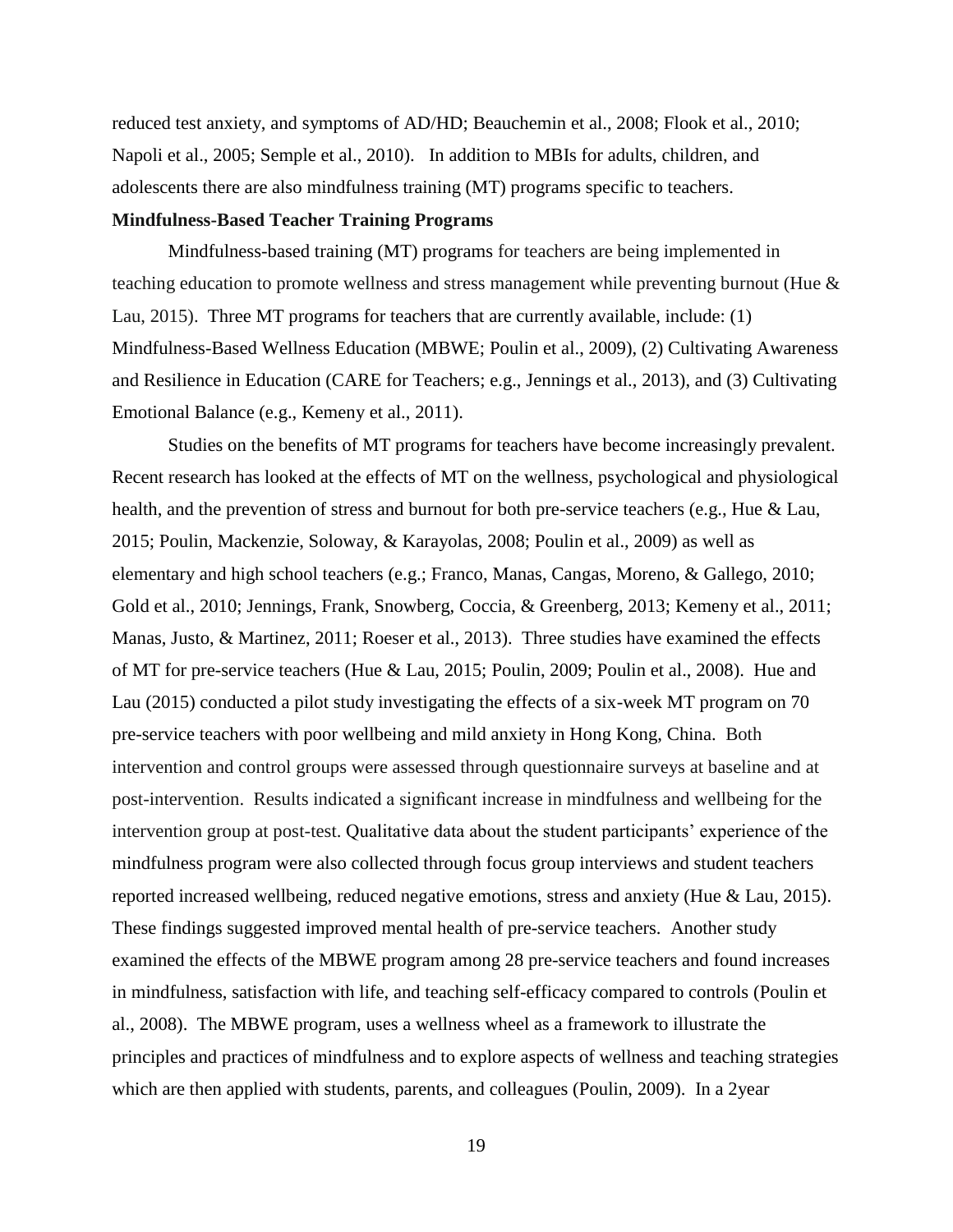controlled study examining the effects of the MBWE program results indicated increased mindfulness, teaching self-efficacy, and physical health ratings among MBWE participants compared with a control group (Poulin, 2009). These studies showed similar conclusions that MT may be effective to promote wellness for teachers through psychological and physical health benefits.

Six studies examined the effects of MT for elementary and high school teachers (Franco et al., 2010; Gold et al., 2010; Jennings et al., 2013; Kemeny et al., 2011; Manas, Justo, & Martinez, 2011; Napoli, 2004). For example, one RCT study examined the efficacy of the Cultivating Emotional Balance program, an eight week intensive (42 hour) meditation/emotion regulation training intervention among 82 healthy female school teachers (unclear whether elementary or high school; Kemeny et al., 2011). Participants were randomly assigned to a training group or a wait-list control group, assessed pre- and post-intervention and five months after training completion on measures of self-report and experimental tasks to capture changes in emotional behavior. The MT group reported reduced negative emotion, rumination, depression, and anxiety, and increased positive emotion and mindfulness compared to the control group. Performance on real life behavioural tasks indicated that MT increased teachers' recognition of emotions in others (Micro-Expression Training Tool), lowered blood pressure and decreased recovery time from a stressful task (Trier Social Stress Test; TSST), increased greater feelings of compassion (lexical decision procedure), and significantly decreased hostile behavior (Marital Interaction Task). Findings from this study suggest that MT may influence several aspects of teachers' mental and physical health. While another RCT study examined the efficacy of CARE, a mindfulness-based PD program designed to reduce stress and improve teachers' performance and classroom learning environments, among a sample of 50 public elementary and high school teachers (Jennings et al., 2013). Participants completed a battery of self-report measures at preand post-intervention and those randomly assigned to CARE reported significant reduction in daily physical symptoms of ill health and improvements in teacher wellbeing, physical health symptoms, sense of efficacy, burnout/time-related stress, and mindfulness compared with controls. Evaluation data showed that teachers viewed CARE as a feasible, acceptable, and effective method for reducing stress and improving performance. Results suggest that the CARE program may support teachers' wellness and physical health.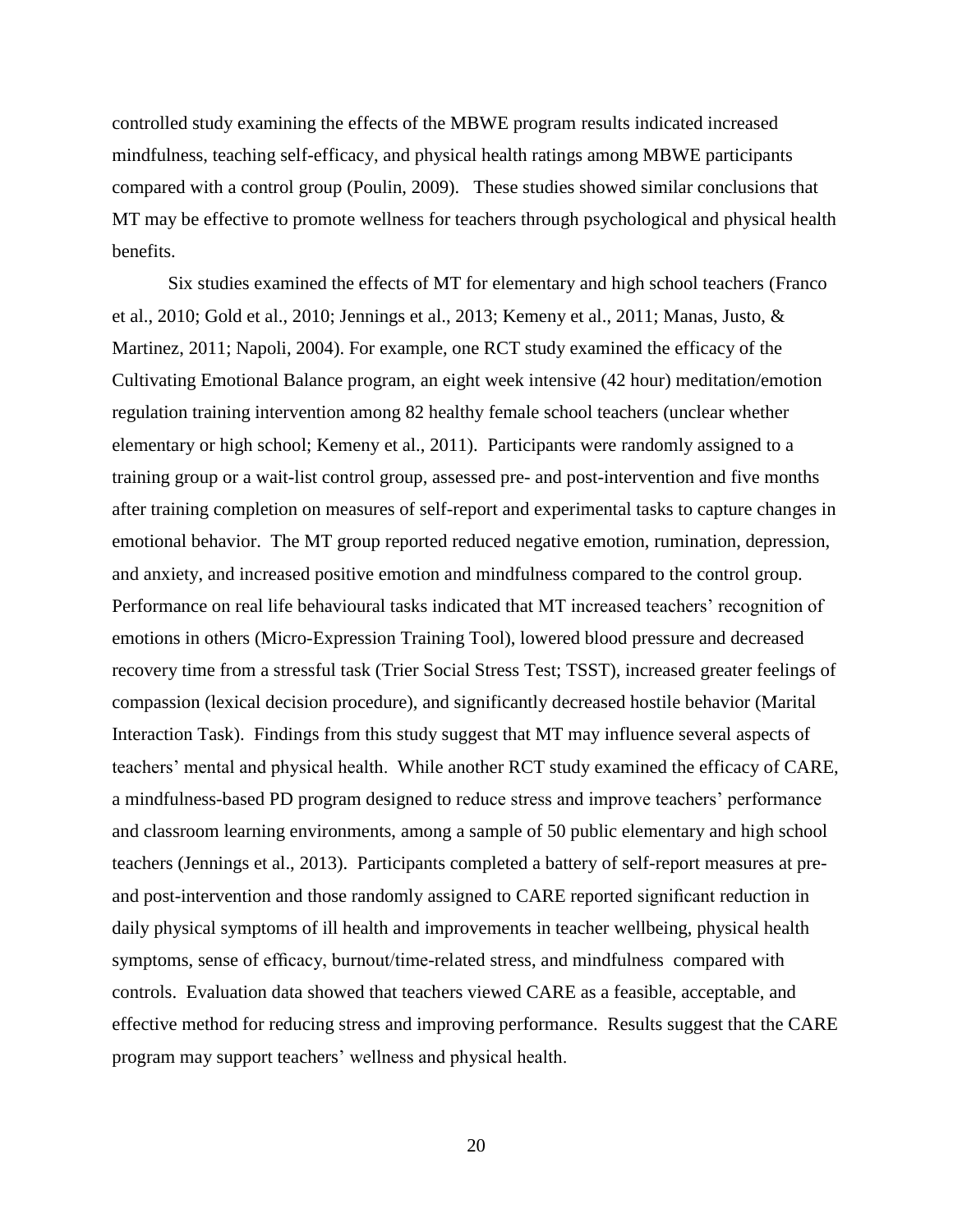Franco et al., (2010) examined the efficacy of a MT program called Flow Meditation to reduce psychological distress in a sample of 68 public secondary school teachers. Levels of psychological distress were measured, in both the control and experimental groups by the Symptom Checklist-90-R (SCL-90-R) before and after the program. Statistical analysis showed significant reduction of three general measures of psychological distress (Global Severity Index, Positive Symptom Distress Index, and Positive Symptom Total), as well in all its dimensions (somatization, obsessive-compulsive, interpersonal sensibility, depression, anxiety, hostility, phobic anxiety, paranoid ideation, and psychoticism), in the experimental group compared with the control group. Results of this study indicate that MT may enhance psychological health of teachers. In another study, Manas, Justo, and Martinez (2011) examined the efficacy of a MT program to reduce the levels of teachers stress and the days of sick leave taken among a group of 31 secondary school teachers. Levels of teacher stress were measured by the Teacher Stress Scale (ED-6) before and after application of the MT program. Statistical analysis showed significant reduction of levels of teacher stress and the number of days of sick leave, as well as in three dimensions of the ED-6 (pressure, demotivation, and coping poorly) in the experimental group compared with the control group. Results of this study indicated that MT may be an effective intervention for reducing stress in teachers.

Studies have also examined the effects of MT specifically for elementary teachers (e.g., Gold et al., 2010; Napoli, 2004). One study investigated the effects of an eight week MBSR course on levels of anxiety, depression, and stress, as well as movement towards a stated goal and changes in awareness among a sample of nine primary school teachers and two teaching assistants (Gold et al., 2010). Results showed improvement for most participants for anxiety, depression, and stress, with some statistically significant improvements on two of the four dimensions of a mindfulness skills inventory (acceptance without judgement and observe). On average, participants reported that they had progressed 60% of the way toward achieving their set goals in less than three months. Results of this study provide evidence that MBSR may be an effective intervention for occupationally stressed teachers. Lastly, a qualitative study by Napoli (2004) included in depth interviews with three elementary school teachers on how mindfulness impacted their teaching behaviour, student-teacher relationships, and their personal lives. The following themes of teacher experience following MT were found: "(1) curriculum aid changes, (2) dealing with conflict and anxiety through the breath, (3) improved quality of personal life,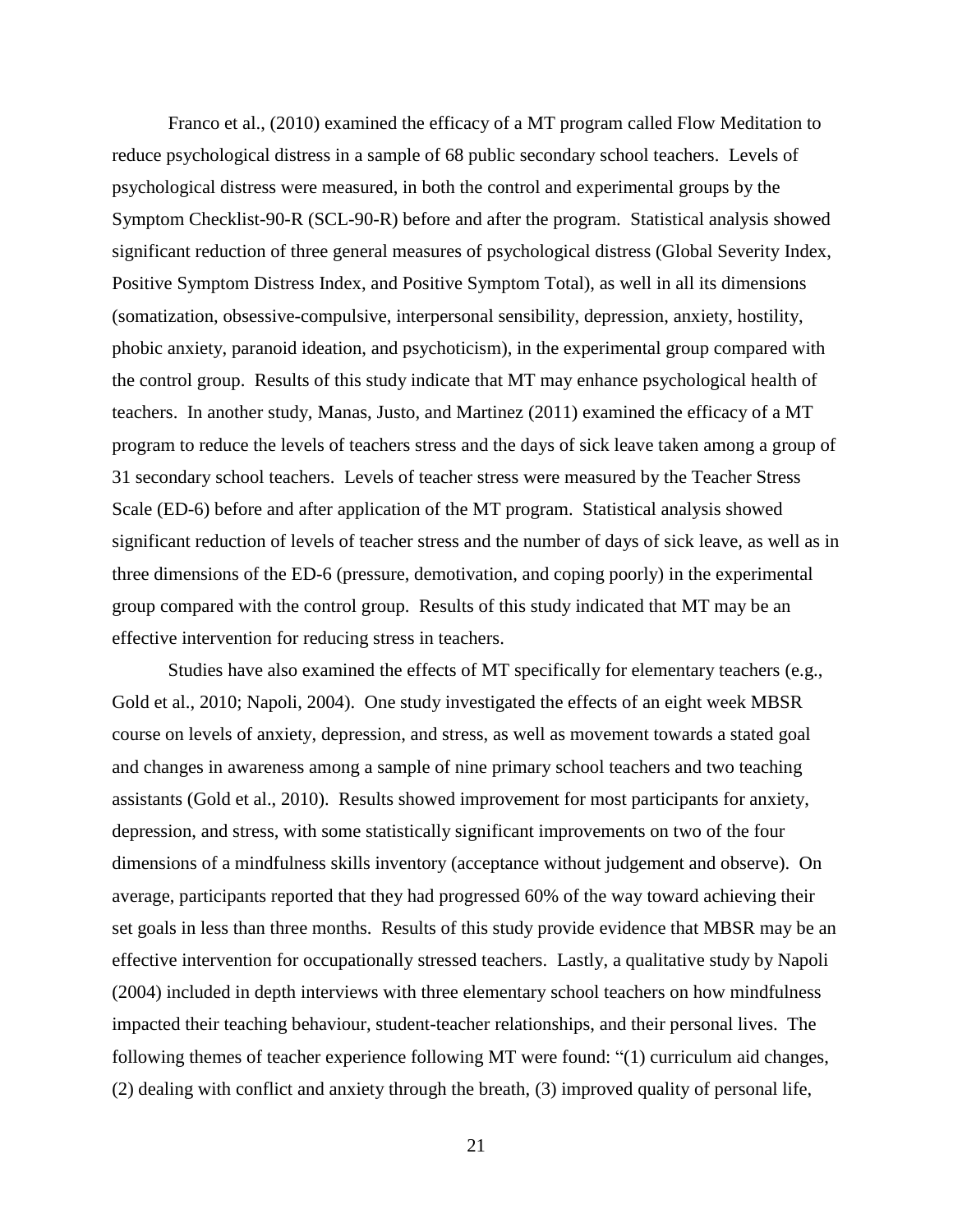and (4) changes in the classroom" (p. 31). Results of these studies supported the belief that MT has beneficial psychological and physical health effects for teachers, thereby promoting their wellness.

As shown by the number of studies completed, the connection between MT programs for teachers and health has begun to be explored more frequently in the last decade. Among the studies published in peer reviewed journals, the majority were quantitative or mixed-methods, and only one qualitative study was found (e.g., Napoli, 2005). These studies have generated useful data suggesting that MT was beneficial for both teachers in training as well as elementary and high school teachers. Findings from these studies were similar to the adult literature on the effects of MBIs and suggested that MT programs for teachers promote wellness through mental and physical health benefits, such as cognitive performance, as well as reductions in stress, burnout and anxiety. Though all of the studies mentioned above have established research on this topic and begun to generate a data base, there has also been a call for more research in the area.

Based on gaps in previous research (e.g., lack of qualitative analysis and mechanisms of change research, important future directions for research have been identified. Specifically, Rempel (2012) noted that qualitative studies are necessary to gain a richer understanding of how and why mindfulness training works, and posed questions such as: a) "How and why mindfulness benefits the whole person and why this is a valuable addition to existing curriculums?" (p. 214); b) "What conditions are most conducive to optimizing the effects of mindfulness training in a school setting? For example, is mindfulness practice at the start of the day more beneficial than mindfulness practice after lunch?"; and c) Where does it fit in the curriculum and who should teach it?" (p. 216). While, Harnett and Dawe (2012) suggested that because there were no studies which used methodology to investigate the mechanisms of change involved in mindfulness, future research focus on understanding the mechanisms responsible for change. Given that MBIs and MT are the systematic practice and development of specific skills (e.g., attention) and encompass both mental processes and mindful practices (e.g., Grabovac, Lau & Willett, 2011) in order to better understand mindfulness-based teaching one must consider the mechanisms of mindfulness (i.e., the core mental processes and exercises underlying mindfulness and the methods used to teach these mental exercises) explained through mindfulness models.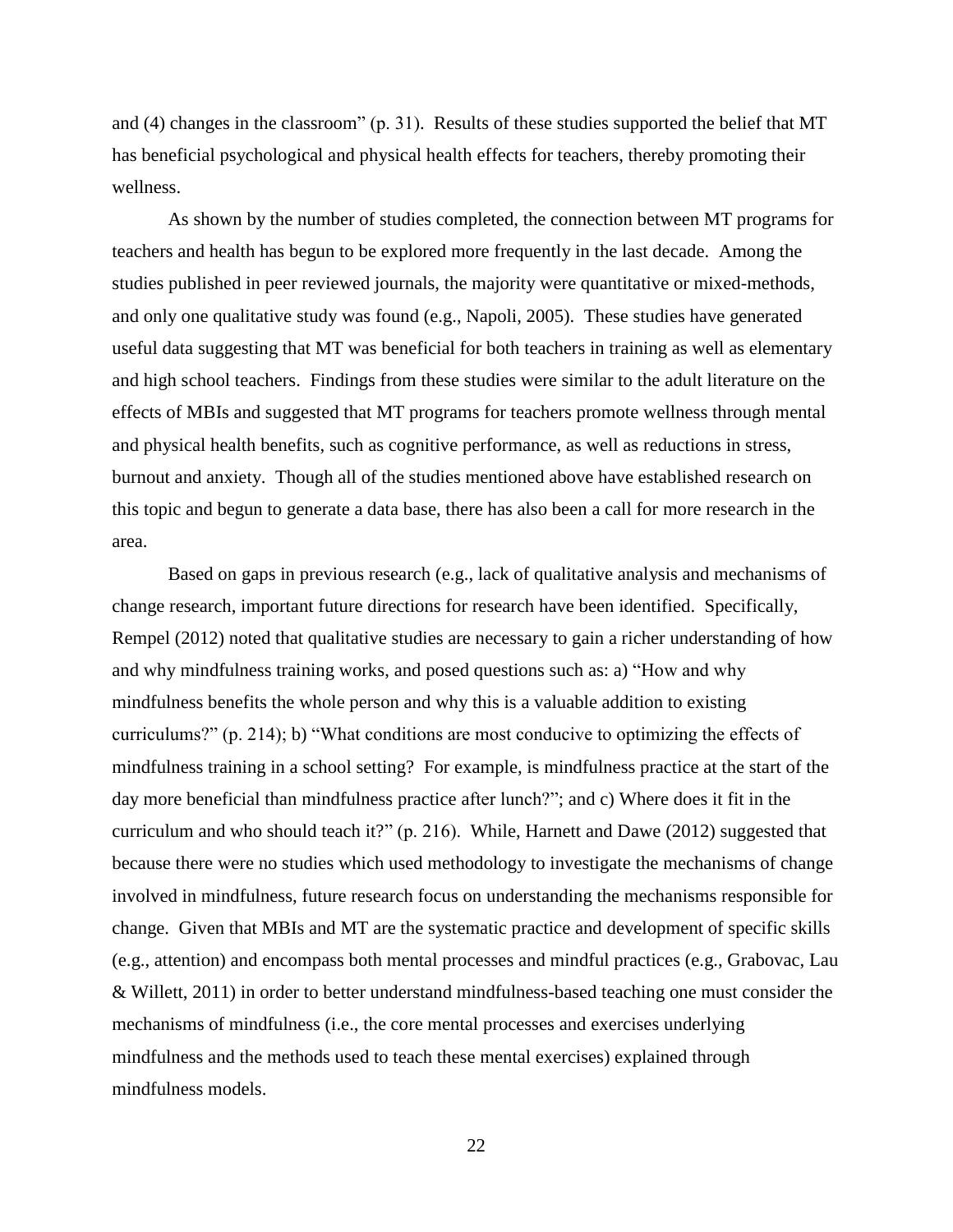## **Models of Mindfulness and Wellness**

From a religious and psychological perspective, Grabovac et al. (2011) presented the Buddhist psychological model to understand the mechanisms of mindfulness based on Buddhist psychological theory. From a neuropsychological perspective, Malinowski (2012) presented the Liverpool Mindfulness Model, to conceptualize the neural mechanisms of attentional control in mindfulness meditation. While both of these models are important to gain an in depth understanding and appreciation for the complexity of the mechanisms of change involved in mindfulness, only Roeser et al.'s (2013) theory of change model from an educational psychology perspective relates to the use of MT and MBIs specifically for teachers and students in schools. In 2012, Roeser et al. first developed a logic model of mindfulness and theory of change in which they hypothesized the effects of MT on teaching and learning in the classroom. The authors proposed that MT, through its effects on cultivating teachers' mindfulness and habits of mind (e.g., tolerance for uncertainty, attentional focus, cognitive flexibility, and emotion regulation), should increase teachers' occupational health, well-being and engagement, and decrease occupational stress and burnout. The original model was modified and proposed that the theory of change provides teachers with skills and mindsets (e.g., mindfulness and occupational self-compassion) that may exert effects on: (a) teacher resiliency and coping which leads to (b) specific classroom outcomes (e.g., effective classroom management, emotionally supportive climate, and positive dyadic teacher-student relationships), and (c) student outcomes (e.g., promoted belonging in the classroom, motivation to learn, engagement in learning and prosocial classroom conduct; Roeser et al., 2013).

Roeser et al. (2013) examined the first couple of steps in the logic model of mindfulness and theory of change with regard to the hypothesized effects of an eight week, 11-session MT program on teachers' ability to cope with job stress and reduce feelings of occupational burnout. They conducted two randomized, waitlist-control trials with a sample of 113 elementary and secondary school teachers from Canada and the United States. Measures were collected at baseline, post-program, and three month follow up. Teachers randomized to MT showed greater mindfulness, focused attention and working memory capacity, and occupational self-compassion, decreased self-judgement and self-criticism and an increase in self-acceptance and self-kindness, as well as decreased occupational stress and symptoms of burnout, anxiety, and depression at post-program and follow-up, than did those in the control group. No statistically significant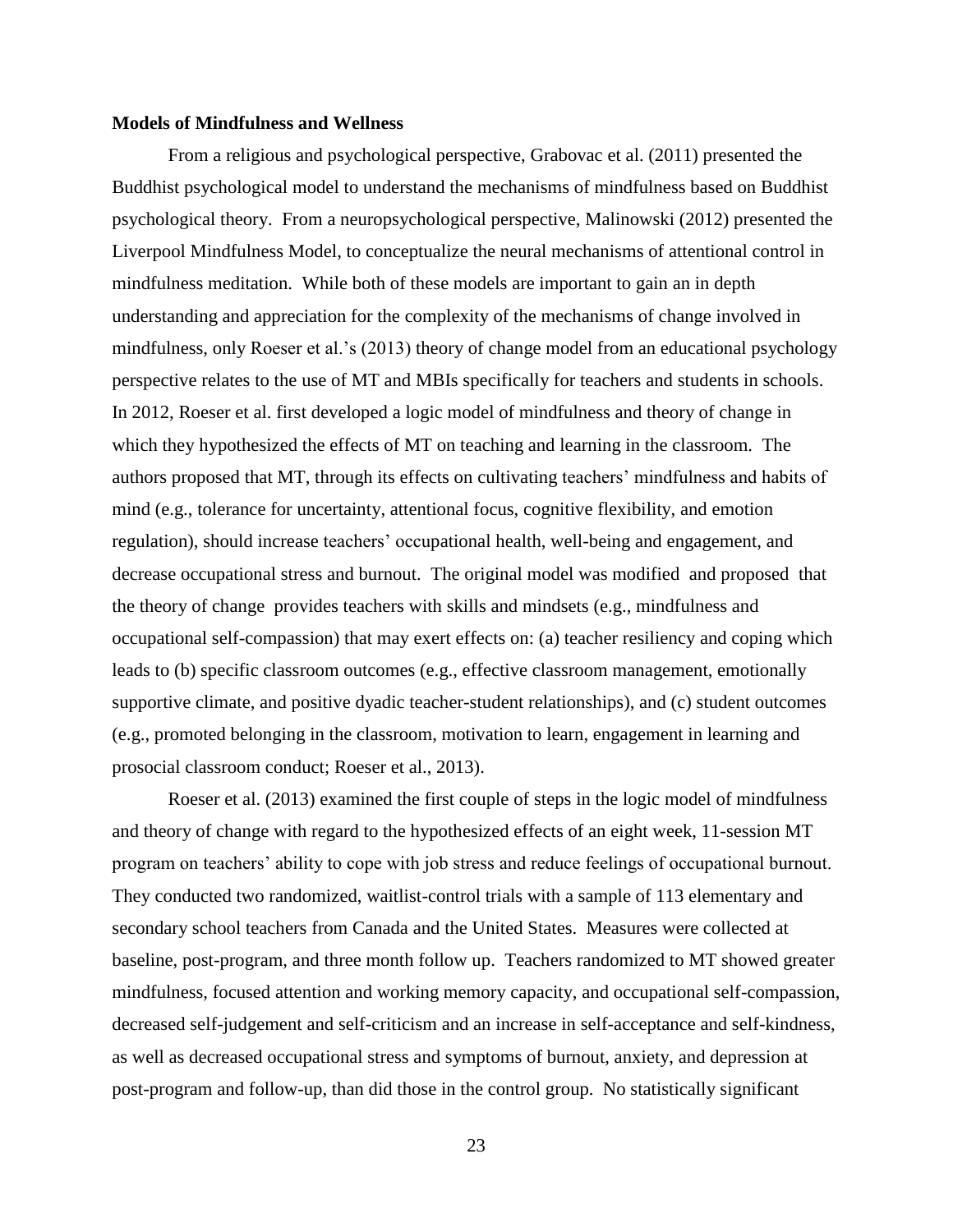differences due to MT were found for physiological measures of stress. The results of these randomized trials suggest that MT may improve teaching and learning in public schools by assisting teachers in managing job stress and symptoms of burnout more effectively. There is currently no research literature to support whether MT programs designed for teachers lead to these kinds of skills, mindsets, and outcomes therefore, Roeser et al. (2013) recommended that investigating the potential effects of reductions in teacher stress and burnout on the health and wellbeing of teachers', their teaching practice and classroom climate, and student outcomes represent an important next step in mindfulness research.

Mindfulness-based teachers have the potential to improve their own wellness (Roeser et al., 2013). With this rationale in mind, further research into models of wellness was conducted. One evidenced-based holistic model of wellness exists in the research literature: the IS-Wel (Myers & Sweeney, 2008)*.* Adlerian theory is used as an organizing principle in the IS-Wel model to provide a coherent explanation of wellness (Myers & Sweeney, 2008). Specifically, Adler (1927/1954) believed in "the unity and indivisibility of the self, observing that human beings are more than the sum of our parts and cannot be divided. This foundation of holism became the explanation of the wellness model in which the self is at the core of wellness and is depicted graphically (and ultimately statistically) as indivisible" (Myers & Sweeney, 2008, p. 484). The IS-Wel is an effective theoretical model to study mindfulness as it relates to teacher wellness, because each of the five factors (e.g., creative self, coping self, social self, essential self, and physical self) and 17 components of wellness (e.g., thinking, emotions, control, work, positive humour, leisure, stress management, self-worth, realistic beliefs, friendship, love, spirituality, gender identity, cultural identity, self-care, exercise, and nutrition), have been considered within the institutional context of education and are important aspects within teachers' lives. Therefore, this model is an appropriate lens for analyzing the experiences of mindfulness-based teachers and considering how mindfulness impacts teacher wellness within an educational setting.

## **Summary**

Wellness benefits, such as psychological health effects (e.g., increased well-being, improved regulation of behavior, and reduced emotional reactivity, psychological distress, stress, anxiety, and depression; Keng, Smoski, & Robins, 2011; Khoury et al., 2013; Virgili, 2013), exist for working adults due to participation in MBIs. There are also wellness benefits for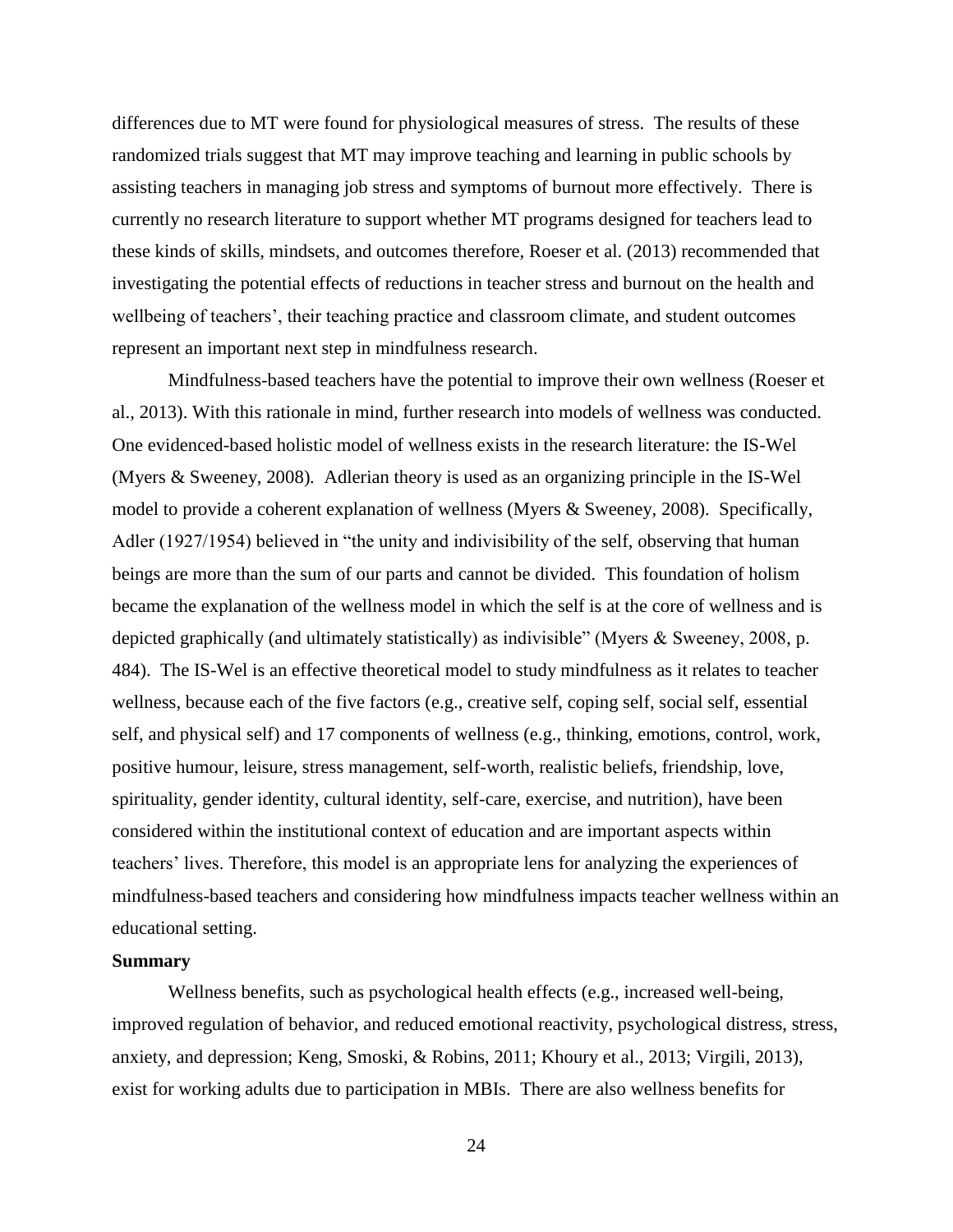children and adolescents due to participation in MBIs, including: psychological health benefits (e.g., emotion regulation; improvements on personal goals, increased attention, self-esteem, optimism, happiness, and mindful awareness, reduced anxiety and depression symptoms, reduced involuntary response to stress including rumination, intrusive thoughts, and emotional arousal, greater trust in friends; Biegel et al., 2009; Bogels et al., 2008; Liehr & Diaz, 2010; Schonert-Reichl & Lawlor, 2010; Zylowska, 2008), physiological health benefits (e.g., reduced blood pressure and heart rate, improved sleep, calmness, and relaxation, less reactivity, increased self-care, self-awareness, and a sense of connection with nature; Gregoski et al., 2011; Wall, 2005), and improvements related to an individual's ability to learn (e.g., improvements in executive functions, enhanced social skills, improved academic performance, increased attention, reduced test anxiety, and symptoms of ADHD; Beauchemin et al., 2008; Flook et al., 2010; Napoli et al., 2005; Semple et al., 2010). Studies on the effects of MT for teachers have shown increased wellness through psychological and physiological health benefits (e.g., increased mindfulness, acceptance without judgement, satisfaction with life, positive emotion, and compassion, and reduced/prevention of stress and burnout, negative emotion, rumination, symptoms of anxiety and depression, reduced number of sick days, lowered blood pressure and daily physical symptoms of ill health), for pre-service teachers (e.g., Hue & Lau, 2015) and elementary and high school teachers (e.g., Jennings et al., 2013). However, only one study (Roeser et al., 2013) has examined the logic model of mindfulness and theory of change with regards to the effects of MT on teachers in the classroom, and furthermore, qualitative research has yet to be done looking specifically at the wellness benefits of MT for teachers in the classroom. Therefore, this topic needs to be further explored.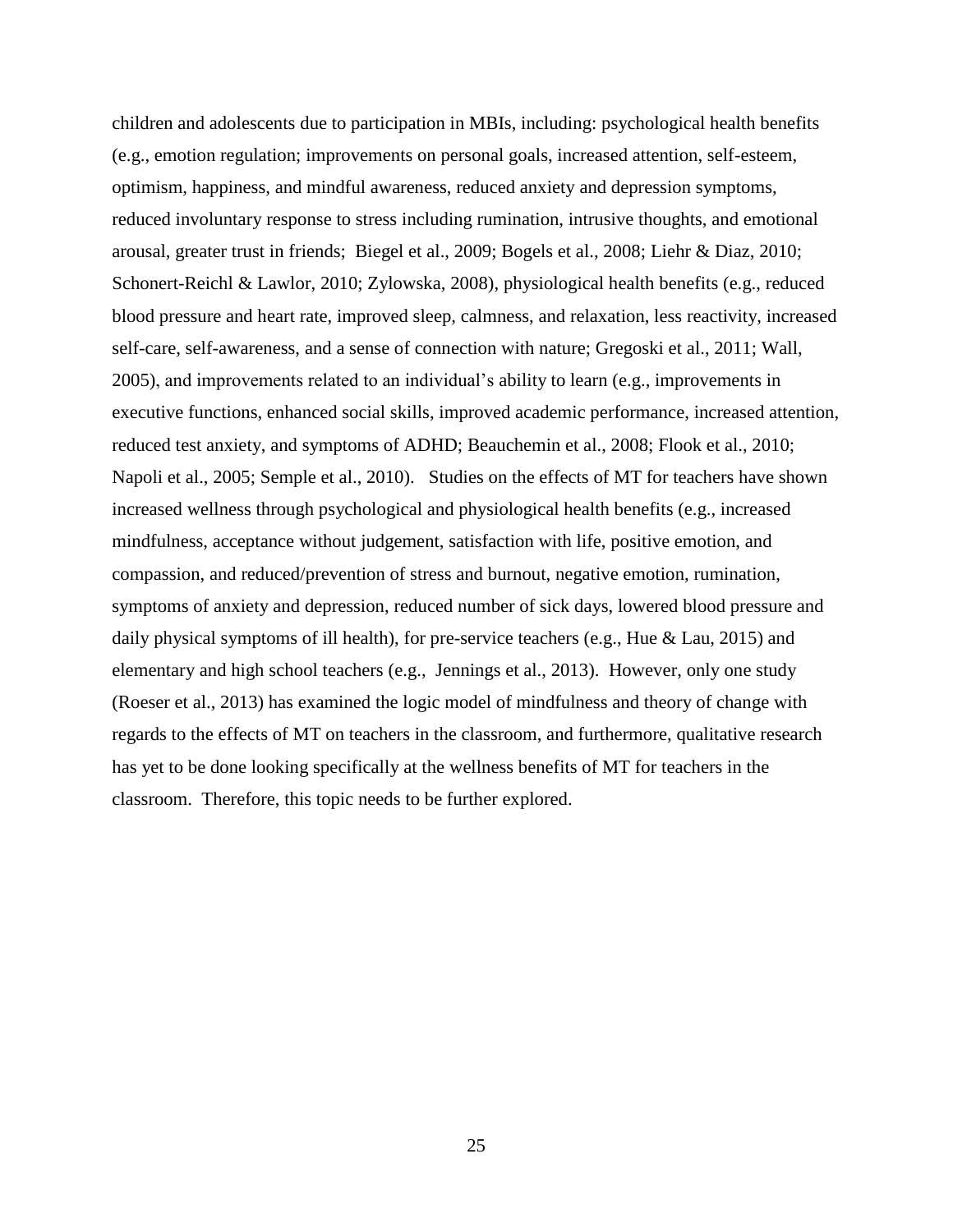#### **Chapter 3: Methodology**

This chapter outlines the methodology and is divided into the following sections: rationale for qualitative methodology, basic qualitative research, theoretical framework, participant selection and recruitment, data generation, data analysis, trustworthiness, and ethics approval.

## **Rationale for Qualitative Methodology**

The present study explored the experiences of mindfulness-based teachers (i.e., teachers with MT, who have a personal mindfulness practice, and purposefully integrate mindfulness within their teaching in the classroom) in order to understand how mindfulness affects teachers in their personal and professional lives, and how they are using mindfulness to support students in their classrooms. Qualitative research "is designed to inductively build rather than to test concepts, hypotheses, and theories" (Merriam, 2009, p. 66). Qualitative research attempts to answer questions about what an experience is like for a particular individual or group of people (Merriam, 2002). It is a way to understand and explore the meaning individuals or groups give to a social or human issue (Creswell, 2009). Qualitative inquiry can be useful for exploring phenomenon about which little is known (Strauss & Corbin, 1990). A basic qualitative study is the most common form and has as its goal understanding how people make sense of their experiences (Merriam, 2009). Currently, limited research exists which explores the experiences of mindfulness-based educational professionals (e.g., Napoli, 2005). More information is needed to better understand the experiences of mindfulness-based teachers. Therefore, the present study employed a basic qualitative research design and explored the following research questions:

1. What are the personal and professional experiences of mindfulness-based teachers in the Saskatchewan classroom environment?

2. How are teachers using mindfulness as an intervention or instructional strategy and what are their perceptions of student outcomes in the classroom environment?

## **Basic Qualitative Research**

Basic research is motivated by intellectual interest in a phenomenon and has as its goal the extension of knowledge (Merriam, 2009). A qualitative research design was chosen to support the study's purpose of exploring how mindfulness affects teachers in their personal and professional lives and build on previous research (e.g., Roeser et al., 2013, Myers & Sweeney 2008, Hue & Lau, 2015, & Napoli 2004). Although basic research may eventually inform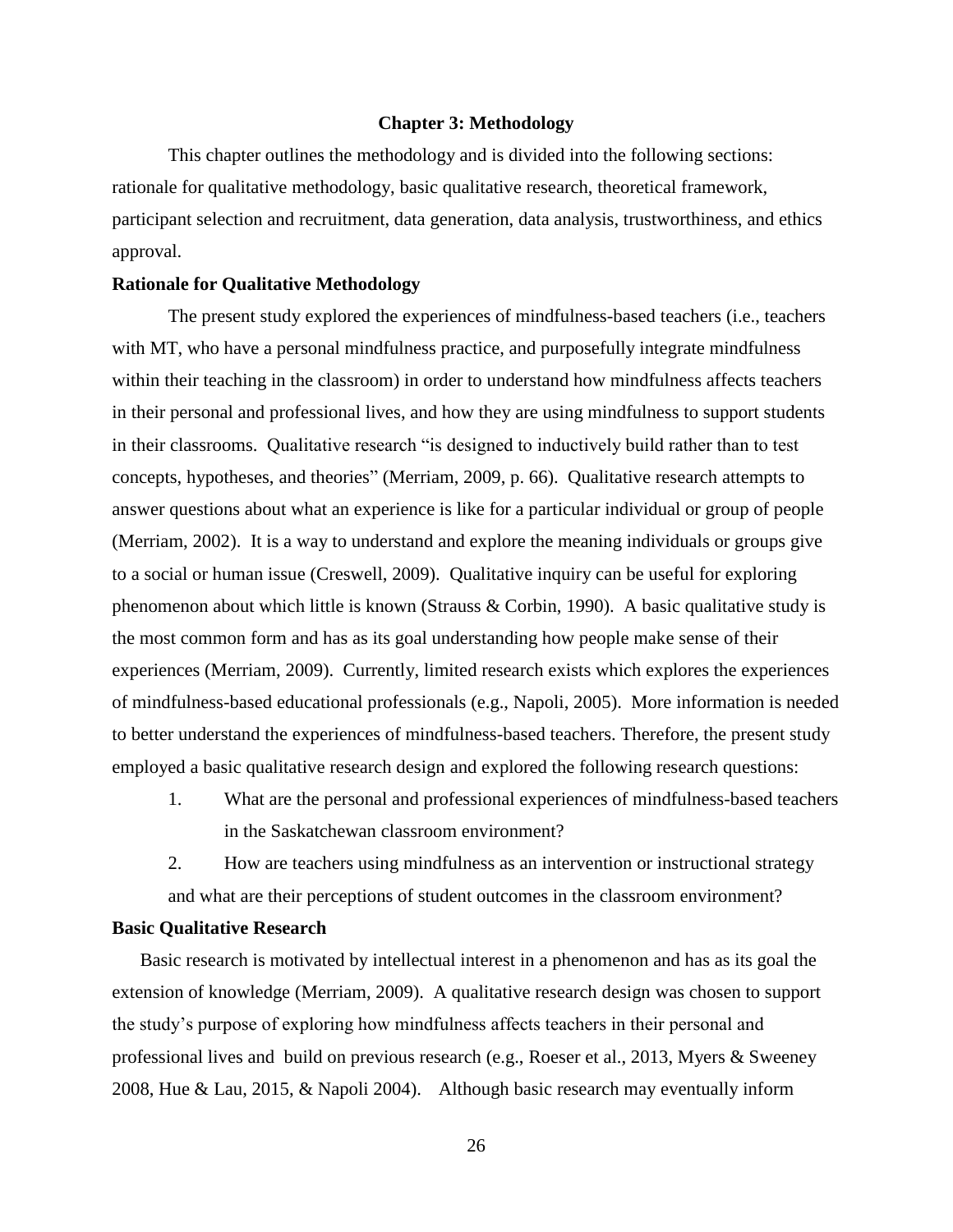practice, its primary purpose is to know more about a phenomenon (Merriam, 2009). Qualitative researchers conducting a basic qualitative study are interested in "(1) how people interpret their experiences, (2) how they construct their worlds, and (3) what meaning they attribute to their experiences" (Merriam, 2009, p. 23). Data can be collected through interviews and analyzed inductively to address the research question posed (Merriam, 2009). The findings are the recurring patterns or themes which the researcher derives from the data (Merriam, 2009). Uncovering and interpreting these meanings is a basic qualitative inquiry's primary goal. Methodologies such as basic qualitative research constitute research designs that affect the choice of methods to be used (Merriam, 2009).

## **Theoretical Framework**

The theoretical framework is, "the system of concepts, assumptions, expectations, beliefs, and theories that supports and informs your research" (Maxwell, 2005, p. 33). The problem of the study, specific research questions, data collection and analysis techniques, and the interpretation of findings will depend on the disciplinary theoretical framework of the study (Merriam, 2009). An educational psychologist for example, might be interested in understanding the teaching-learning transaction in a classroom (Merriam, 2009). The IS-Wel model of wellness (Myers & Sweeney, 2008) was used as a theoretical model to organize and analyze the data in this study. Each of the five factors (e.g., creative self, coping self, social self, essential self, and physical self) and 17 components (e.g., thinking, emotions, control, work, positive humour, leisure, stress management, self-worth, realistic beliefs, friendship, love, spirituality, gender identity, cultural identity, self-care, exercise, and nutrition) of this wellness model are relevant to teachers' lives and have been considered within the institutional context of education (Myers & Sweeney, 2008).

## **Participant Selection and Recruitment**

After University of Saskatchewan Ethics Board Approval was received (Behavioural Research Ethics # 15-242), purposeful sampling and snowball sampling were used to recruit participants. When an investigator aims to discover, understand, and gain insight into a phenomenon the goal of purposeful sampling is to select a sample from which the most can be taught (Patton, 2002). This means that the selected participants will be knowledgeable about the phenomenon under study and willing to participate fully (Morse & Richards, 2002). Therefore, the inclusionary criteria that were used to determine participant eligibility included: (1)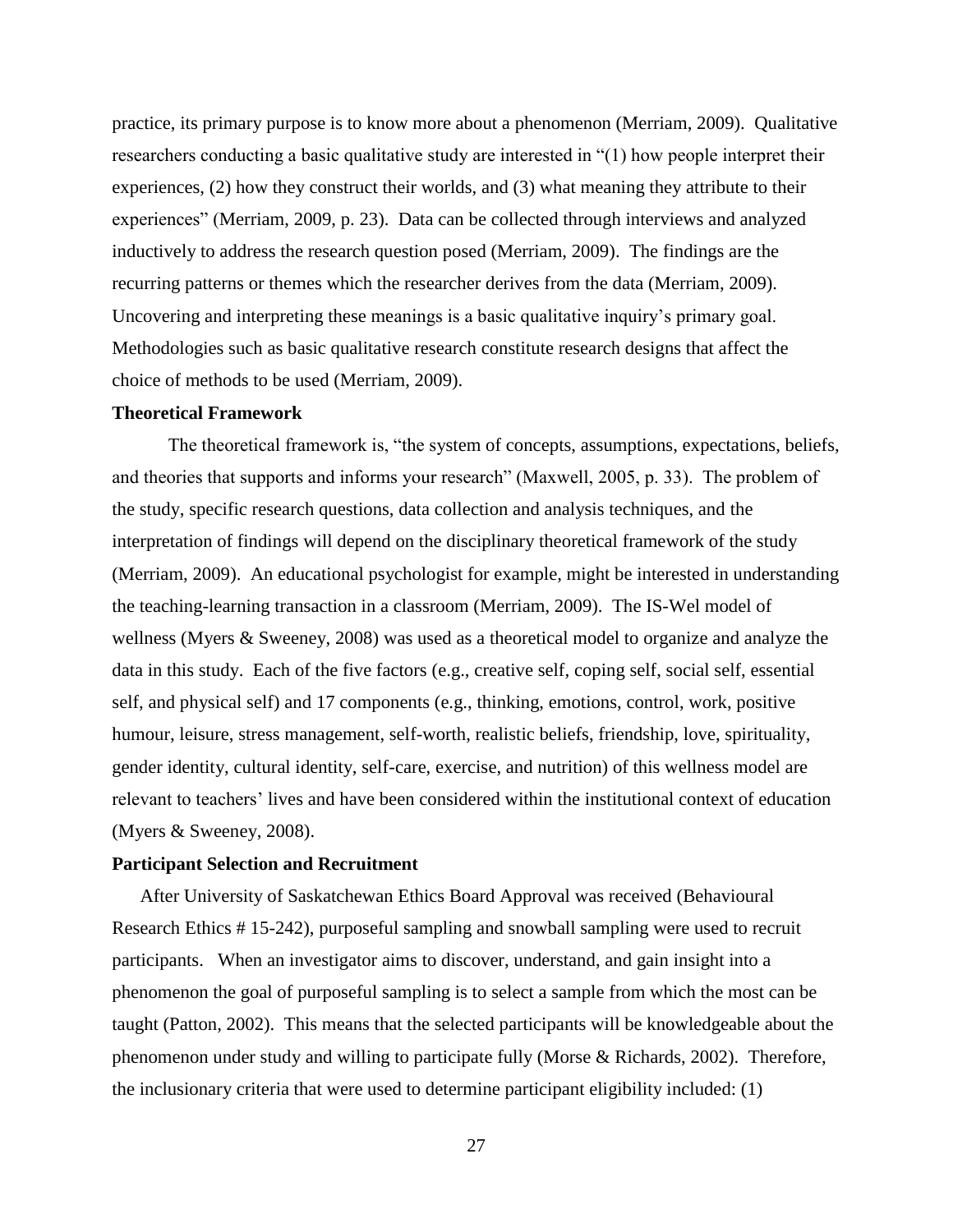Occupation: all participants were an educator currently working in an elementary or high school; (2) Pedagogy: all participants had a mindfulness-based perspective with a minimum of one year experience using mindfulness in their teaching practice; and an ongoing practice of mindfulness (e.g., using mindfulness in a sustained manner and practicing mindful activities themselves); and (3) Ability and willingness: all participants were willing and able to share their story and describe their experiences through interviews.

Participants were recruited through a recruitment poster (see Appendix A). The notice was posted: (1) on an online bulletin site for students attending a Western Canadian university; (2) in a print bulletin published by a provincial teacher professional organization and (3) at yoga studios and meditation communities in two urban centres. A typical sample would be one that is selected because it reflects the average person, situation, or instance of the phenomenon (Merriam, 2009). Therefore, an in-depth study of teachers implementing mindfulness within their classroom or school illuminated that interest. Discussing the credentials of the persons teaching the mindfulness practices was considered given that it was a common limitation of previous mindfulness studies (Wisner et al., 2010). Before the interview process began, each participant was screened for eligibility (i.e., whether they met the stated inclusionary criteria) through a telephone/email conversation with the researcher. Fifteen potential participants contacted the researcher about the study. The researcher responded to each of these prospective participants by telephone or email in order to ensure each person met the established inclusionary criteria to participate in the study. Six participants met the inclusionary criteria and agreed to take part in the study. A mutually agreed upon time and place for the interview was scheduled with each participant.

### **Data Generation**

Each of the six participants met with the researcher for one initial interview of 60-90 minutes. Four issues were addressed at the outset of every interview: (1) the investigator's motives and intentions and the inquiry's purpose; (2) The protection of respondents through the use of pseudonyms; (3) Deciding who has final say over the study's content; and (4) Logistics with regard to time, and place (Taylor & Bogdan, 1984). Interviews were conducted in a public but private location that was convenient for both the participants and the student researcher (e.g., a board room or meeting room on a nearby university campus, teachers' classroom, etc.). Informed consent was obtained through a written consent form clearly outlining the details of the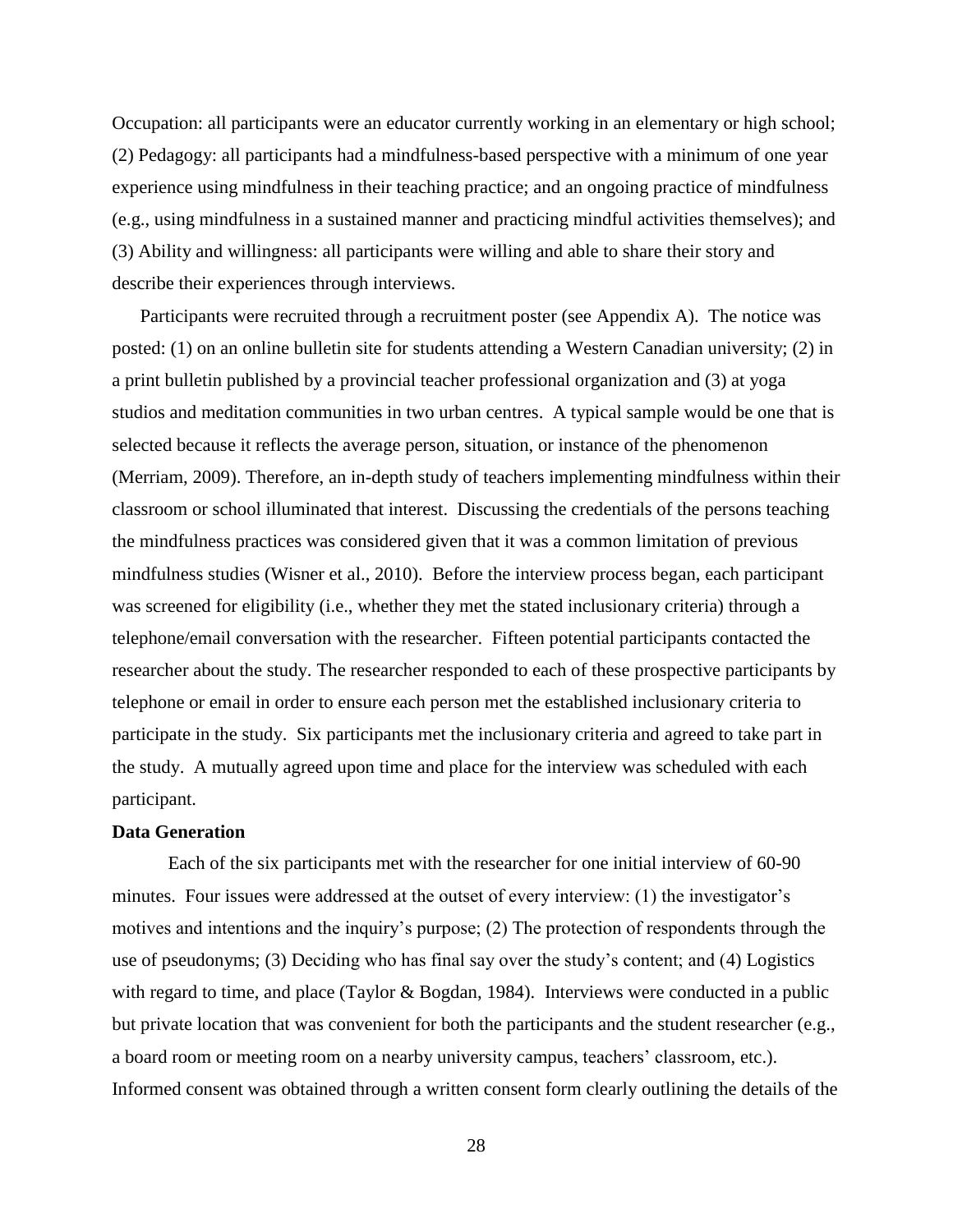research project and the participant's rights and obligations, including their right to withdraw from the study at any time without penalty (see Appendix B). Signing the form signified the participants' understanding of the rights and obligations, and was accepted as consent to participate. The researcher reviewed the content of the consent form orally with each participant and they were given a copy of the form at the interview. During the interview process the interviewer brought about positive interaction by being respectful, nonjudgmental, and nonthreatening, and digitally recorded the interviews to ensure that everything said was preserved for analysis (Merriam, 2009). The person to person interview was similar to a conversation, where the researcher and participant engaged in a conversation focused on questions related to the research study, with the purpose of obtaining a special kind of information (DeMarrais, 2004; Dexter, 1970). The largest part of the flexible semi-structured interview was guided by a list of mainly open-ended questions or issues to be explored (see Appendix C). There was no predetermined wording or order, "less structured formats assume that individual respondents define the world in unique ways" (Merriam, 2009, p. 90). Following the interview participants were verbally debriefed, thanked for their participation, and arrangements were made for a follow-up email within one month's time to review their completed transcript. In order to keep track of the data each interview was transcribed into a document. The researcher kept track of the data through transcription, computer files, and a binder with labelled sections to sort documents and stay organized.

Through a follow-up email, participants were provided with a copy of their transcript from the interview which the researcher and participant discussed to aid in member checking. All participants were given the opportunity to review the transcript and make any changes, additions, substitutions, or deletions. Any information that could potentially identify participants was altered or deleted, and each participant was given a pseudonym. Participants signed the transcript release form (see Appendix D). After the participants reviewed the transcript with the researcher, follow-up questions were asked to provide any needed clarification from the interview. Once the core concepts or ideas repeated, it was no longer necessary to add to the categories or their properties (Merriam, 2009), and at this point the student researcher ceased to conduct interviews with new participants.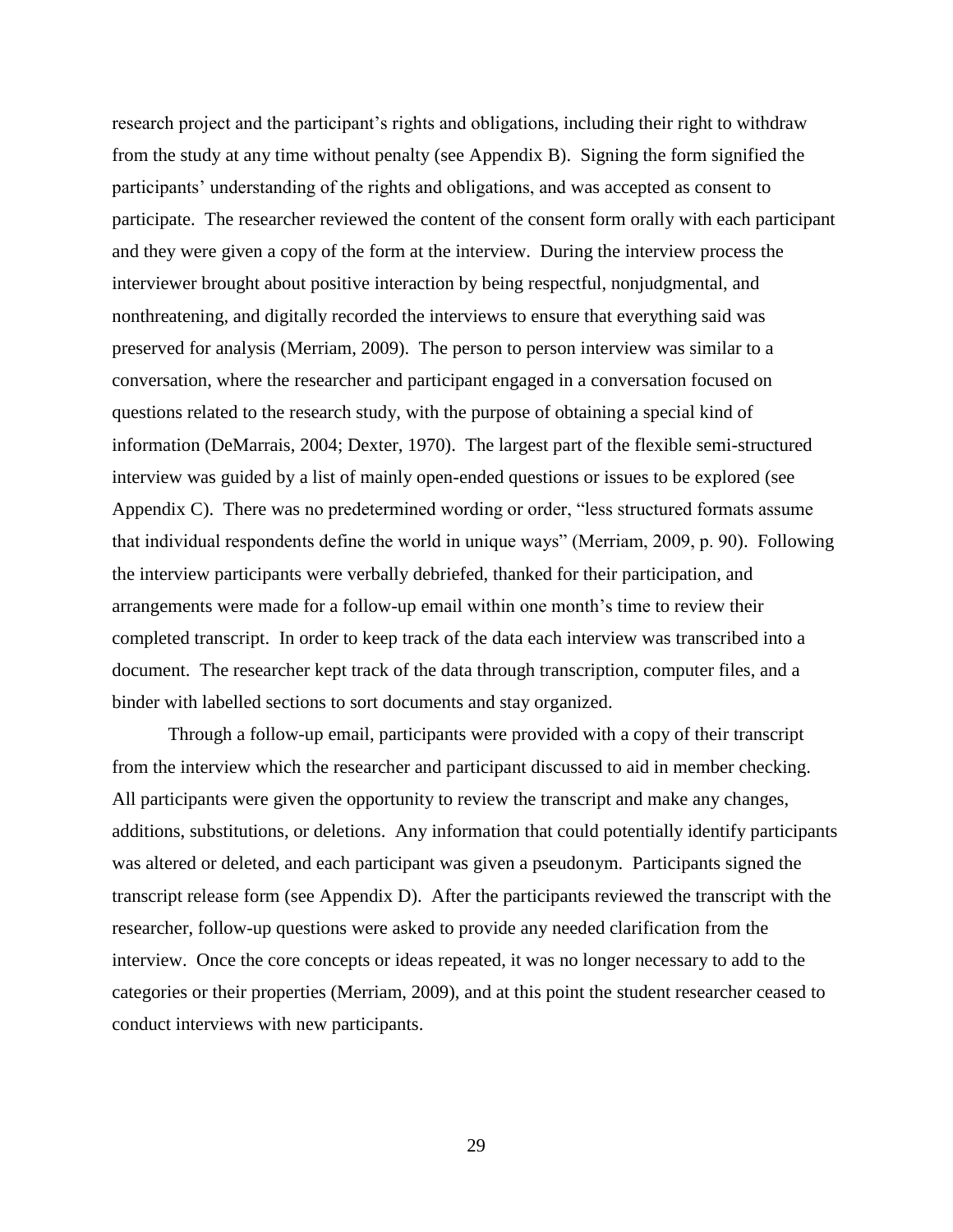### **Data Analysis**

The preferred way to analyze data in a qualitative study is to do it simultaneously with data collection (Merriam, 2009). The data set consisted of transcribed interviews. The method of data generation was thematic analysis (Braun & Clark, 2006). As a foundational method for qualitative analysis, thematic analysis is a useful research tool for minimally organizing, identifying, analysing and reporting patterns (themes) within data (Braun & Clark, 2006). A "theme captures something important about the data in relation to the research question, and represents some level of patterned response or meaning within the data set" (Braun & Clark, 2006, p. 10). The themes or patterns within the data were identified in a 'theoretical' thematic analysis, "driven by the researcher's theoretical or analytic interest in the area, and is thus more explicitly analyst driven" (Braun & Clark, 2006, p. 84). This form of thematic analysis provides less of a rich description of the overall data, and more a detailed analysis of some aspect of the data, in this case the health and wellness benefits of mindfulness. In the theoretical approach generally you code for a specific research question.

Themes were identified at a latent or interpretative level (Boyatzis, 1998), which "goes beyond the semantic content of the data, and starts to identify or examine the underlying ideas, assumptions, and conceptualizations, and ideologies that are theorized as shaping or informing the semantic content of the data" (Braun & Clark, 2006, p. 84). For latent thematic analysis, "the development of the themes themselves involves interpretative work, and the analysis that is produced is not just description, but is already theorized" (Braun & Clark, 2006, p.84). With this particular theoretical approach, the researcher was interested in the way health and wellness played out across the data, and focused on that particular feature in coding the data (Braun & Clark, 2006). This then resulted in a number of themes around health and wellness, which may include, speak to, or expand on something approximating Myers and Sweeney's (2008) original model of wellness (Braun & Clark, 2006). The research epistemology of constructivism guided what was said about the data, and informed how meaning was theorized (Braun & Clark, 2006). The following is a description of how the data were analyzed. To begin, the purpose of the study was reviewed before the first transcript was analyzed. The data were read and reread, notes were made in the margins commenting on the data, and a separate memo was written to capture the student researcher's reflections, tentative themes, hunches, ideas, and things to pursue that were derived from this first set of data. Additional topics or questions to explore, observe, or look for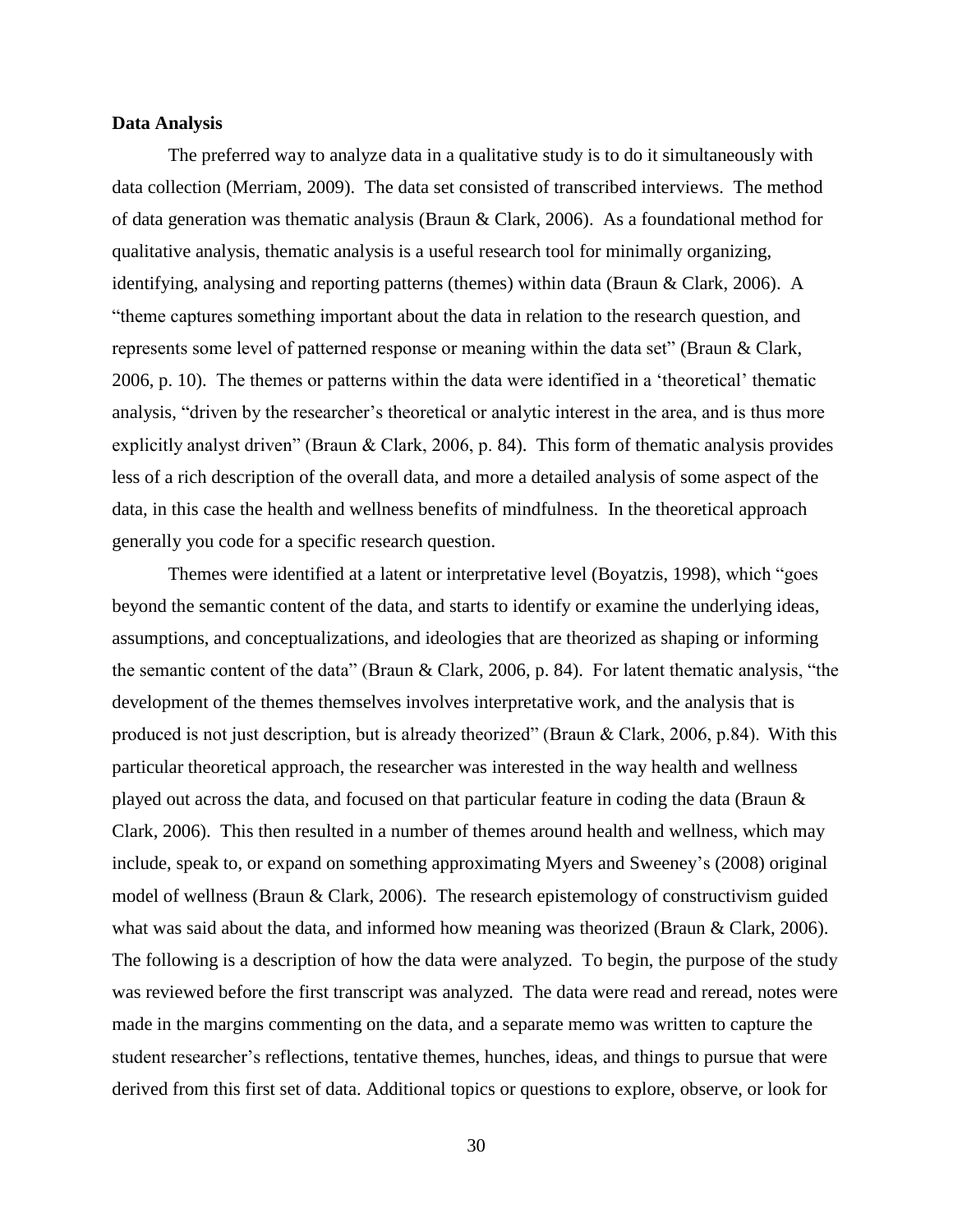during the next round of data collection were also noted. The second set of data collection were compared to the first set and this comparison informed the next data collected (Merriam, 2009). Later when analyzing and writing up the findings, the student researcher had a set of tentative categories or themes and answers to the research questions from which to work. Each interview needed identifying notations so that they could be accessed as needed in both the analysis and the write-up. Coding was assigned using shorthand designation to various aspects of the data so the pieces of data could be easily retrieved. The designation included single words, letters, numbers, phrases, colors, or combinations of these (Merriam, 2009). Coding the data involved, "comparing one segment of data with another to determine similarities and differences. Data were grouped together on similar dimensions and were tentatively given a name which later became a category (Merriam, 2009, p. 30). The overall object of this analysis was to identify patterns of the data. Properties are concepts that describe a category or dimensions of a category. The core category is the central defining aspect of the phenomenon to which all other categories and hypotheses are related or interconnect (Merriam, 2009). The student researcher tried to support tentative hypotheses, the suggested links between categories and properties, while remaining open to the emergence of new hypotheses. While interpreting the data the student researcher looked for patterns, themes, and regularities as well as contrasts, paradoxes, and irregularities (Coffey & Atkinson, 1996). The analysis extended beyond what any individual may see in their own experience because while the individual has a deep understanding of his or her own experience, the researcher had access to the insights of many participants (Janssen, Henderson & Vedam, 2006). Through the amalgamation of themes from different interview data sets, the analyzed data were then written into a report.

## **Trustworthiness**

Based on a fundamental appreciation for qualitative inquiry (Patton, 2002), this researcher wanted to contribute knowledge to the field that is believable and trustworthy. Qualitative research examines a study's trustworthiness, authenticity, and rigor based on its alignment with the philosophical assumptions underlying the paradigm (Merriam, 2002). This study involved qualitative research methodology anchored in a constructivist framework which is appropriate when researchers want to understand the meaning of a phenomenon or experience for the individuals involved (Merriam, 2002). A constructivist perspective views meaning as something that is constructed by individuals as they engage and interact with the world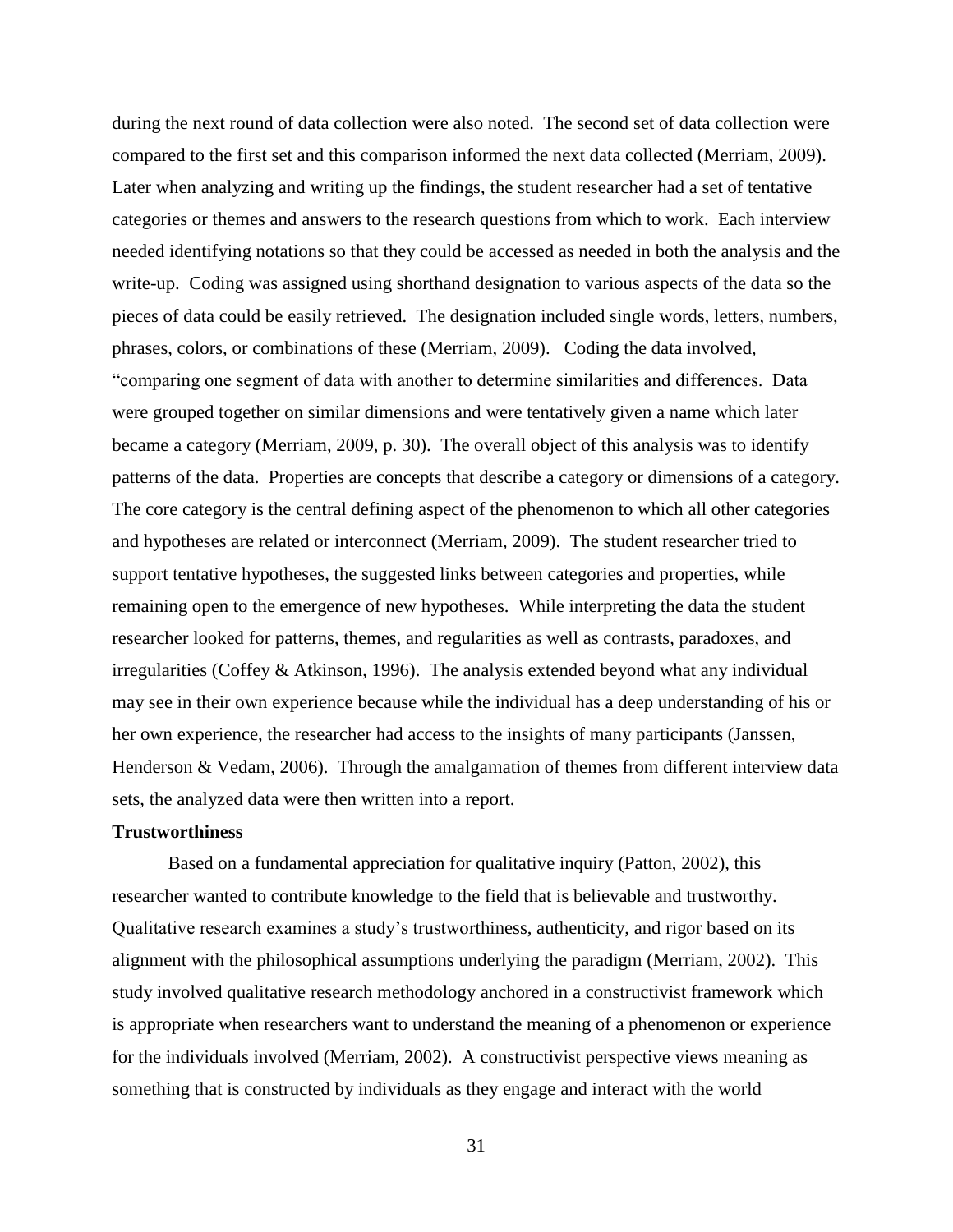(Merriam, 2002). Guba and Lincoln (2005) explained that the epistemological assumptions of constructivism lead to transactional, subjectivist, and co-created findings (i.e., an interactive link made between researcher and participants). They further explained that in taking a constructivist approach, the views of each participant are valued as unique and equally important in understanding the phenomenon. The researcher strove to build rapport with the participants in order to obtain honest, and open responses. These ontological, epistemological, and theoretical positions were chosen because the researcher's own belief systems and the research design of the study best align with the constructivist paradigm. Therefore, if the current study upholds the beliefs within this paradigm it will have authenticity, trustworthiness, and rigor.

The rigorous design of this study will accomplish trustworthiness and convince the reader that they can trust the interpretations because they are grounded in the data and are not something that was *dreamed up*. The criteria of trustworthiness relevant to this study are credibility, transferability, and, confirmability (Merriam, 2009, Patton, 2002). Credibility was established through: (1) prolonged engagement in data collection, saturation, scope; persistent observation and spending a sufficient amount of time to understand the context to see the elements that are most relevant to the study purpose and account for divergence in the data; (2) member checking during the interview process by restating and summarizing information to determine accuracy, and by transcribing the interviews and getting feedback while examining themes; and, (3) peer debriefing in which the interpretations of the student researcher were exposed to the research supervisor in order to explore researcher bias, and construct conceptual aspects of the categories. Transferability was established by informing the reader enough about the context of the schools, classrooms, and teachers to know if it will work in their setting (Merriam, 2009). Confirmability was established by keeping a researcher journal and following a model of specific steps such as colour coordinating things to be consistent with analyzing the data. Data were protected by keeping it locked in a safe place where only the researcher has the key. Based on these qualities and an examination of my own philosophical orientation, readers can trust that this study was carried out with professional integrity.

## **Ethics Approval**

Although policies, guidelines, and codes of ethics have been developed by the federal government, institutions, and professional associations, ethical practice comes down to individual values and ethics (Merriam, 2009). It was necessary to consider ahead of time the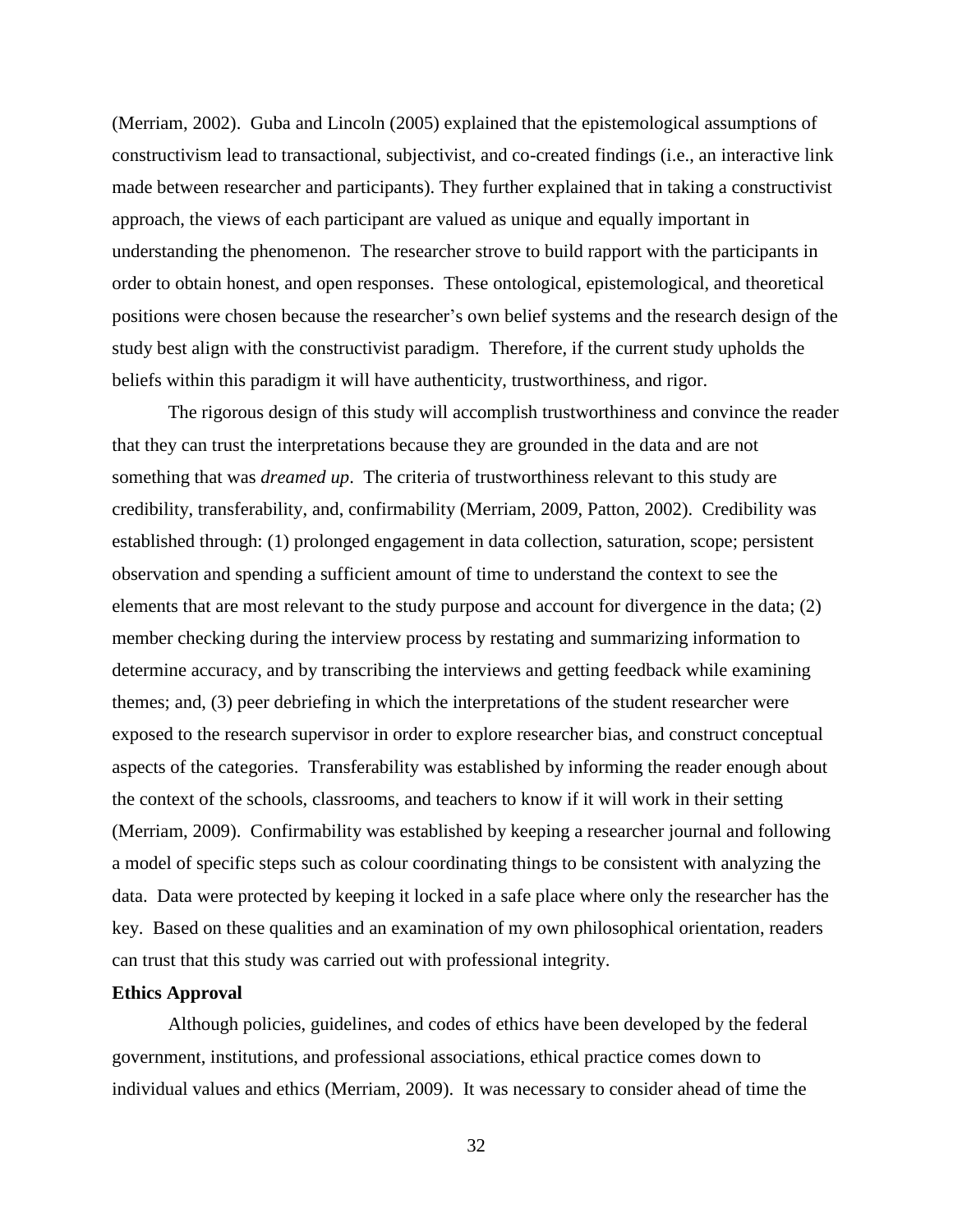protection of subjects from harm, the right to privacy, the notion of informed consent, and the issue of deception, and once in the field issues were resolved as they arose (Merriam, 2009). As the primary instrument for data collection, data were filtered through the student researcher's particular theoretical position and biases (Merriam, 2009). Deciding what should or should not be attended to when collecting and analyzing data is up to the researcher, therefore opportunities exist for excluding data contradictory to the researchers' views (Merriam, 2009). Patton (2002) provided an *Ethical Issues Checklist* identifying the following ten items to be considered when engaging in qualitative research: explaining purpose of the inquiry and methods to be used, promises and reciprocity, risk assessment, confidentiality, informed consent, data access and ownership, interviewer mental health, advice (who will be your counselor on ethical matters), data collection boundaries, and ethical versus legal conduct. This study was approved by the University of Saskatchewan Ethics Board (Behavioural Research Ethics # 15-242). The standard data collection techniques of interviewing in qualitative research present their own ethical dilemmas (Merriam, 2009). As Stake (2005) observed, "qualitative researchers are guests in the private spaces of the world. Their manners should be good and their code of ethics strict" (p. 459). If any problems had surfaced during the interviews, referrals to resources for assistance in helping participants deal with these issues would have been made (e.g., counselling services). The ethical responsibilities of writing, such as political aspects were considered, for example, by using participant language. To a large extent, the validity and reliability of a study depend upon the ethics of the investigator (Merriam, 2009).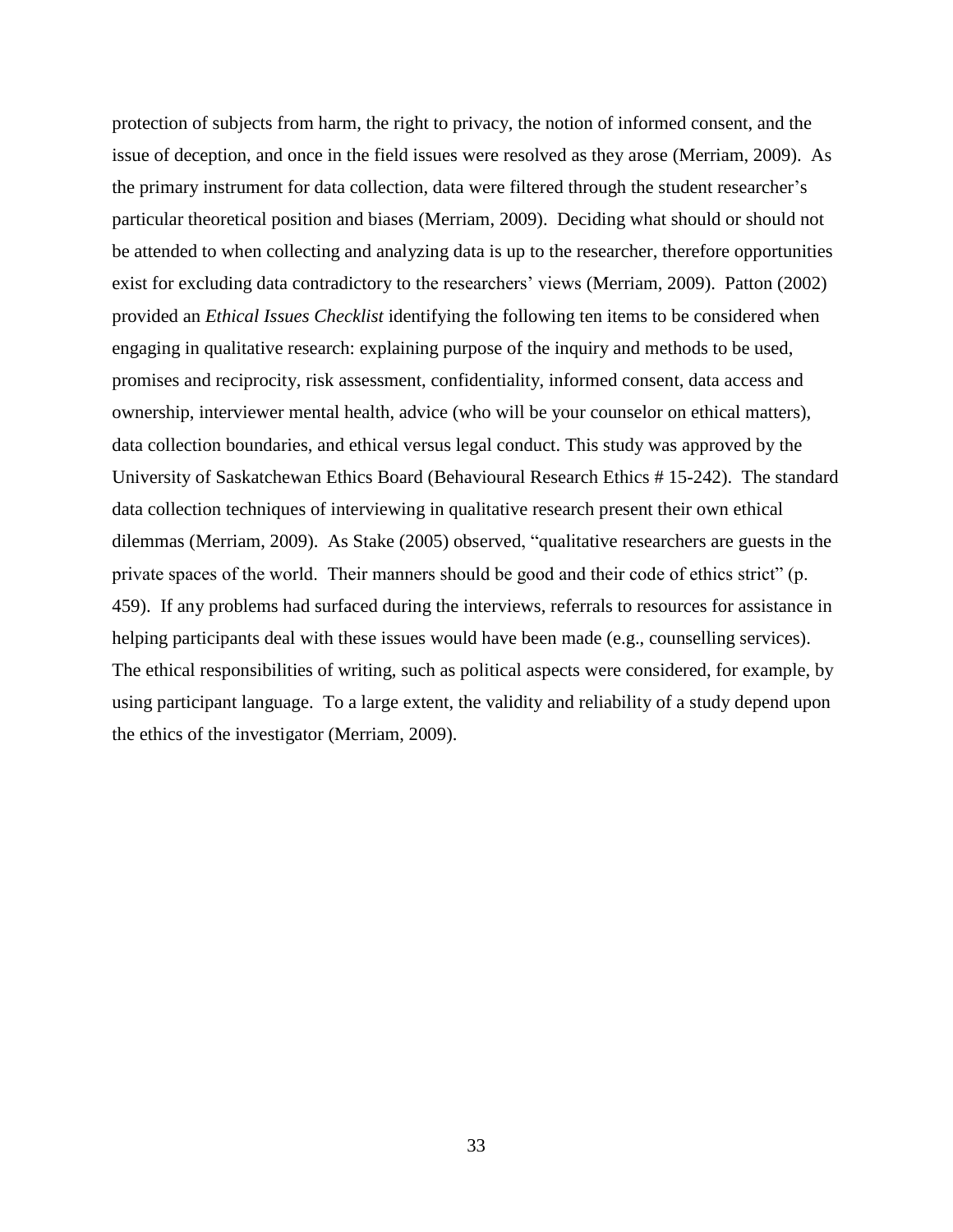#### **Chapter 4: Results**

This chapter introduces the six teachers who participated in this study and presents their thoughts and experiences related to how mindfulness affects teachers in their personal and professional lives and how they are using mindfulness to support students in their classrooms. In order to protect participant confidentiality, pseudonyms were chosen. Participants' quotations were often edited to protect their confidentiality and increase readability. For example, specific names were altered or eliminated and repetitive and unnecessary words (e.g., um, yeah, you know, like, just) were deleted. Information gathered from participants in relation to the research questions was revealed, and the IS-Wel model of wellness was used as a frame for generating themes from the data (Myers & Sweeney, 2008).

### **Participants**

Fifteen individuals responded to the call to participate. However, only six of these individuals met the inclusionary criteria established for this study (i.e., current elementary or high school educator; had a mindfulness-based perspective, a minimum of one year experience using mindfulness in their teaching practice, and an ongoing practice of mindfulness; was willing and able to share their story and describe their experiences through interviews) and agreed to participate in the study. All six female educators, Nara, Donally, Lavena, Brigid, Enid, and Deva taught within an urban school setting. When asked to define their cultural background all of the participants self-identified as either Caucasian and/or Canadian.

The first participant to be interviewed was Nara, who is a 38 year old Caucasian with a M.Ed. in Curriculum Studies. She has 15 years of experience teaching and is currently an English as an Additional Language (EAL) teacher (grades 9 to 12) in a public high school. Nara attended a meditation group and has received online training through Mindful Schools. Nara along with a colleague, teach a Mindful group at her high school which includes students in grade 9 health, students learning English as an Additional Language (EAL), and students attending a supportive environment classroom (e.g., for students on the autism spectrum or diagnosed with panic disorders and/or anxiety) and from a modified learning classroom (i.e., for students with learning disabilities).

The second participant, Donally, a 47 year old Caucasian, will be graduating with a Fine Arts Degree in 2016. She has certificates in Adlerian Parent Education, and Non-Violent Communication also known as Compassionate Communication. She has 20 years of experience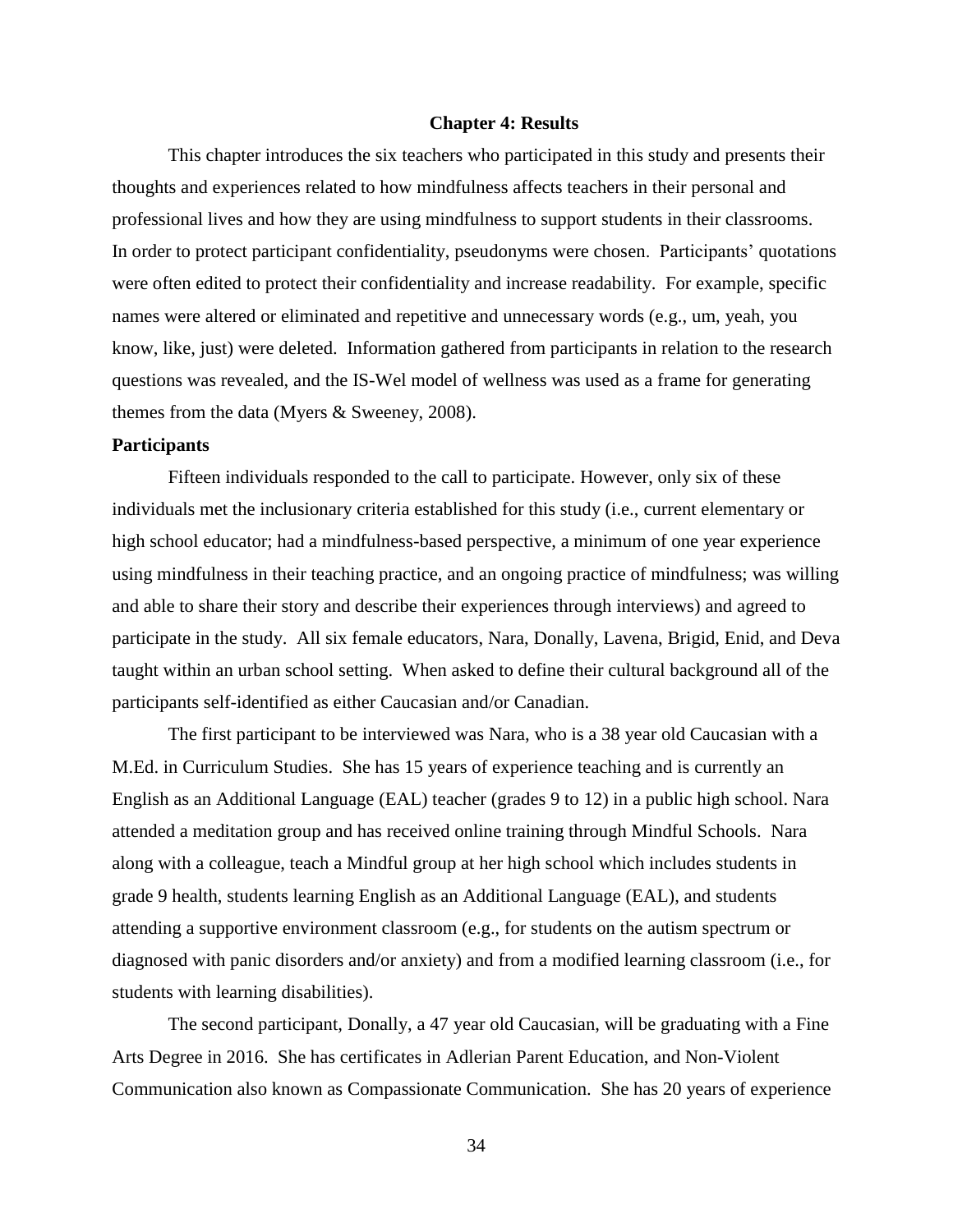teaching yoga to adults and youth through community associations. Although Donally did not fully meet the criteria for participation because she does not have a B. Ed., she homeschooled her two daughters so that she could instruct them with a mindfulness-based curriculum. Donally offered a slightly different mindfulness-based perspective (e.g., home classroom) that had not been previously considered when the inclusionary criteria were established. However, it was ultimately decided that her perspective would be a valuable contribution and she was accepted as a participant in this study.

Lavena, the third participant interviewed, is a 48 year old Canadian who has a M.Ed. in Curriculum Studies and a Post-Degree Certificate in Special Education. She has 15 years of experience teaching special education and middle year's (grades 6-8). She has taught EAL for the past two years in a Catholic elementary school. Lavena was first introduced to mindfulness through her yoga practice, and now integrates mindfulness into her teaching practice with EAL students.

The fourth participant to be interviewed was Brigid, who is a 54 year old Canadian with a M.Ed. in Educational Administration. She has 32 years of experience as a Learning Resource Teacher (LRT). Brigid is currently in her second year as a Vice-Principal in a public elementary school. She recently attended a workshop on the MindUP curriculum from presenter Goldie Hawn through the Hawn Foundation and is currently integrating MindUP as a universal intervention in her school. She practices yoga three to four times a week.

Enid, the fifth participant interviewed, is a 58 year old Canadian who has a B.A. in Psychology, a B.Ed., and a Post-Degree Certificate in Special Education. She has 20 years of teaching experience and is currently a middle year's (grade 6 to 8) teacher in a public elementary school. Enid was first introduced to mindfulness through a colleague and has been teaching mindfulness in her classroom for six years now.

The sixth and final participant was Deva, who is a 27 year old Caucasian. She has a B.Ed. with three years of experience teaching physical education to kindergarten to grade 8 students in a Catholic French Immersion elementary school. Deva teaches mindfulness to students through physical education and yoga, and has a personal mindfulness practice through journaling and art.

Participants were interviewed by the student researcher to explore their thoughts and experiences related to how mindfulness affects teachers in their personal and professional lives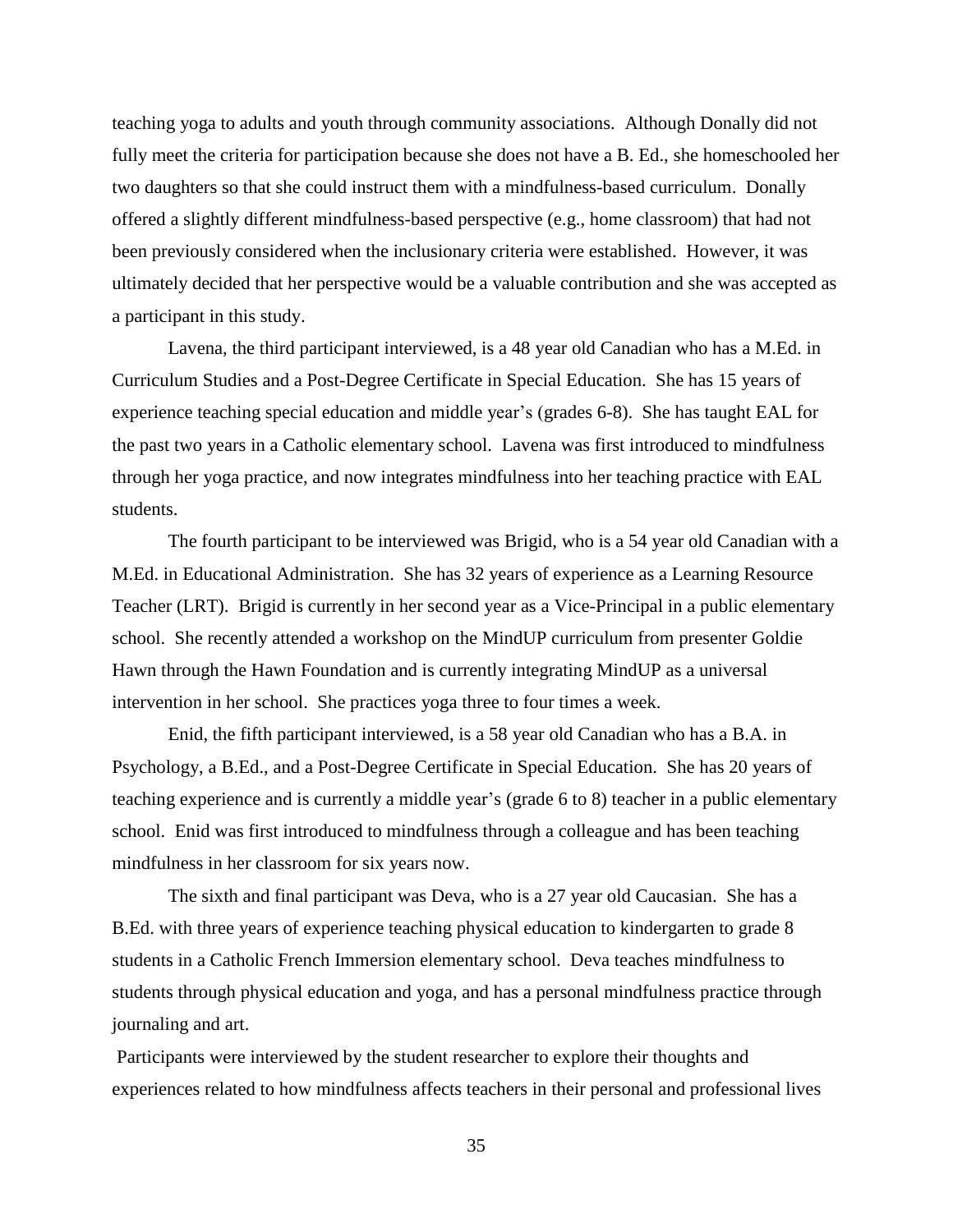and how they are using mindfulness to support students in their classrooms. As participants' stories were reviewed, four major themes were identified using a wellness model perspective (Myers & Sweeney, 2008): (1) Connecting to the curriculum: Mindfulness and its curriculum links; (2) Creating, coping, socializing, meaning making, and exercising: Mindfulness and its connections to health and wellness; (3) Managing and supporting students: Mindfulness and its links to a caring classroom environment; and (4) Motivating, engaging, and meeting students' needs: Mindfulness and its benefits for students. These themes are discussed and linked together using meaningful participant quotes.

### **Theme 1 Connecting To The Curriculum: Mindfulness And Its Curriculum Links**

All of the participants shared how they connected mindfulness to the Saskatchewan Curriculum through the topics of health and wellness, virtues, culture (e.g., First Nations Circle of Courage), religion, career, practical and applied arts, physical education, and yoga. For example Donally, who home schooled her children so that mindfulness would be part of their curriculum, felt mindfulness needed to be integrated into her children's home school curriculum since it would allow her to respond to her children's learning needs mindfully:

After meditating for a few days on the topic I decided to home school them where meditation, mindfulness, and breathing could be part of their actual curriculum. So I contacted the home school liaison and learned that there were so many different ways to home school.... I could uniquely create specific to my daughters' needs this mindfulness way of approaching education.

School-based educators also saw the value of connecting mindfulness to their students' learning. For example, Brigid described how she connected the MindUP curriculum (The Hawn Foundation, 2016), a mindfulness-based intervention program, across the Saskatchewan curriculum in order to develop a plan for the school year:

I needed a totally different plan. I threw out everything I had prepared for the year, threw it away and started from scratch. I thought, "What am I going to do, what do these kids really need? And I looked over at my Zones of Regulation stuff and I thought, "I need to start here, I have to get these kids ready to learn." So I thought about that and I remembered about the MindUP curriculum that I had purchased, and I found it on my shelf and I started to read through it…and compared it to the curriculum for grade 6 career education and many of the outcomes matched the outcomes in MindUP in terms of self-awareness, goal setting, and working with other people productively, and most of the outcomes matched what MindUP would present them with. Then I started to look on their website and it talks about using this across the curriculum in health, math, language arts, writing, and social studies, and so I thought, "Done, I've got my plan for the year."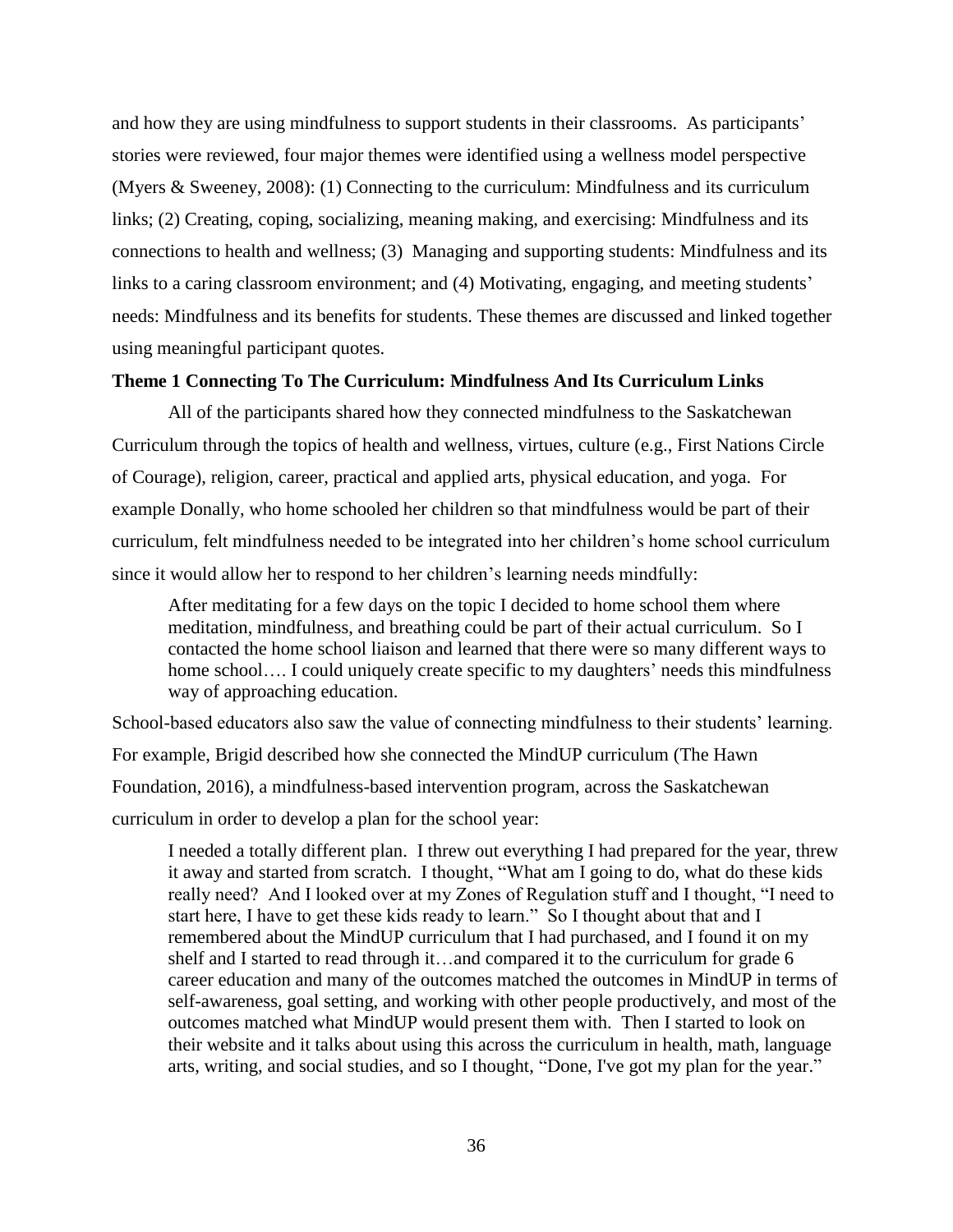In addition to the programs of MindUP and Zones of Regulation, which is a cognitive behaviour approach to teaching self-regulation (Kuypers, 2011), Brigid also found it useful to connect mindfulness to Brain Gym, a program that considers the physical aspects of learning (Dennison, 2016), and MeMoves, a system for self-regulation (Bye & Scherf, 2014).. Brigid explained:

I look at work some teachers have done with Brain Gym, and [mindfulness] really connects with Brain Gym. Another one that I'm looking at is MeMoves. I'm ordering MeMoves and we're going to start with our Pre-K classroom. If the little ones can start being attentive and the Kindergartens start with MeMoves, we're gonna try everything.

Many of the participants connected mindfulness to the curriculum through physical education and yoga. For example, Deva stated:

With the Saskatchewan curriculum, especially with the physical education there's components in there of getting those basic movement skills and developing them. One way of doing that is yoga and that's one example that they give in the curriculum. So practicing yoga with the kids was how I first started introducing it. And then at the end of the yoga practice we would always do a one or two minute meditation and then it moved into that meditation being belly breathing and being aware of your breath or being aware of your heartbeat.

Enid also connected mindfulness to the curriculum through yoga as well as a life skill in

Practical Applied Arts (i.e., career and work exploration in areas such as home economics and

technical-vocation education; Saskatchewan Curriculum, 2016):

We were teaching yoga and mindfulness in practical applied arts, it's a life skill you can use for a long time. So presenting it as a life skill, as something you can use for all kinds of situations where you want to do well, and you want to be concentrating and focused and reducing stress. Middle years that's what they want, they are looking ahead, they're looking down the road to high school and what they can do to be successful. So it leads to being successful in your career, with relationships, and going on to post-secondary education.

Some participants connected mindfulness to the curriculum through religion. For example,

mindfulness was a way for Deva to connect with students who were not of Catholic faith within

the Catholic school system:

With the religion curriculum, a few of my students aren't Catholic but they are in a Catholic school. So they still have to learn about the religion and having them answer questions about faith or god, they were really resistant against it. Taking the root of mindfulness and what they want out of life or where they want to go in life was a connection that I made between the two.

Enid shared how she connected mindfulness to the topics of virtues and culture in the curriculum: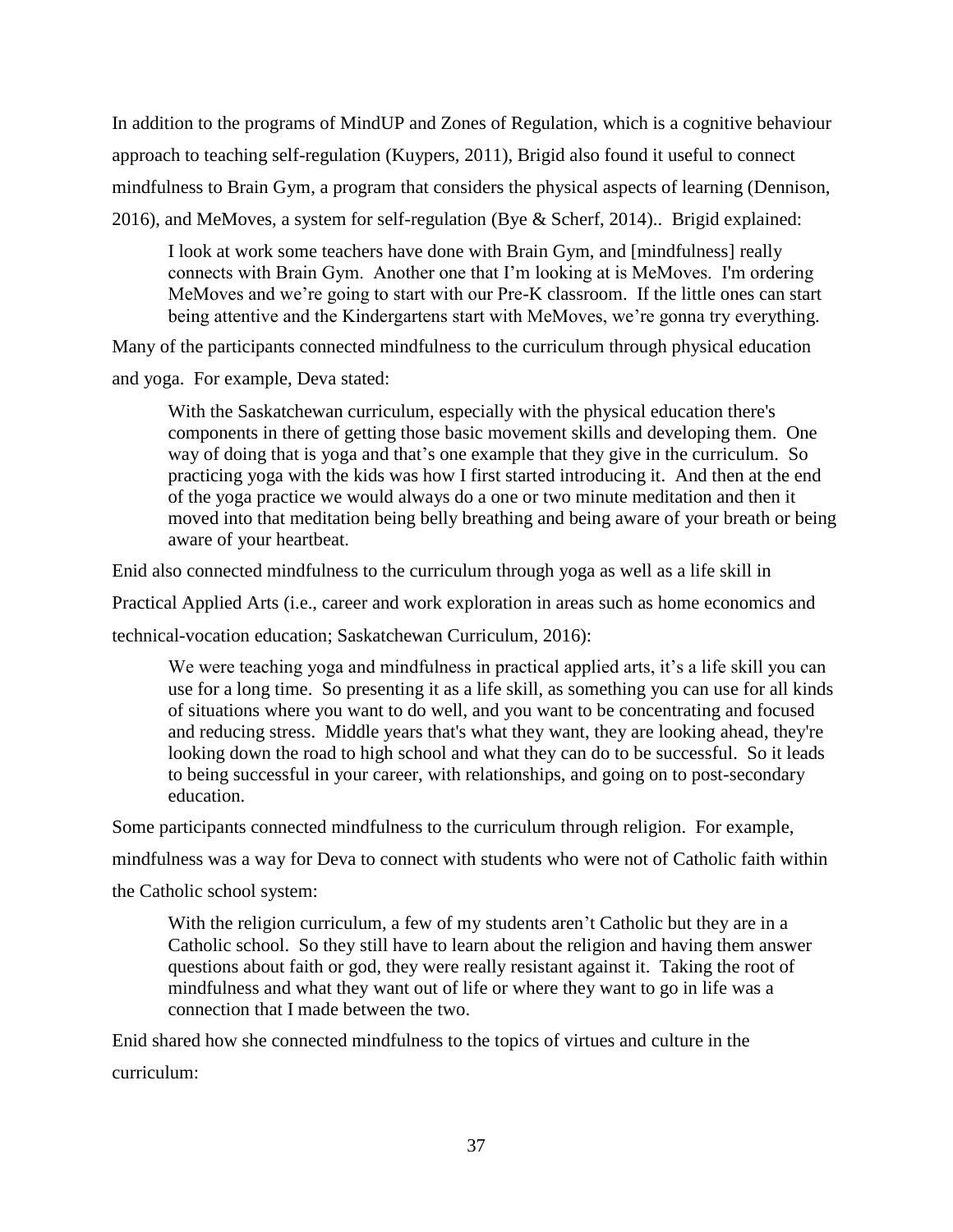I tied it [mindfulness] in with the virtues program…it's all about respect and social and personal growth…how you're treating others, how you're making other people feel, your empathy, understanding how your impacting others, so you can tie it in with tangibles versus intangibles… We [also] tied it in with the [First Nations] Circle of Courage...your physical, mental, social, emotional,…. and psychological wellbeing. The Circle of Courage… it's part of the First Nations mindset too, so we talked about how different cultures do things. If you look at meditation, Buddhism, it's huge there, they use this, and so we talked about how different cultures use different ways… the sweat lodge…so it was tied into cultures.

Enid also connected mindfulness to the curriculum through the topic of health and wellness, stating: "[In] grade 6 you look at ways of coping with stress, stress strategies…it was something...that was health related, that was curriculum based so we looked at outcomes [of] mental and social wellbeing." Nara also reflected how she connected mindfulness through health and wellness:

I had a friend on staff who I would talk about mindfulness with and I shared with her my practice. She started teaching grade 9 health this semester and I've been talking with her and she saw this connection between the health curriculum - that idea of complete health and wellbeing, physical, social, mental, spiritual, overall wellbeing - and how mindfulness can connect with that, so together we decided let's try this mindful [group].

The Mindful group that Nara and her colleague created grew to include grade 9 health, EAL students, and students from a supportive environment classroom (e.g., for students on the autism spectrum or diagnosed with panic disorders and/or anxiety) and from a modified learning classroom (i.e., for students with learning disabilities).

# **Theme 2 Creating, Coping, Socializing, Meaning Making, And Exercising: Mindfulness And Its Connections To Teacher Health and Wellness**

Through mindfulness-based teaching all of the participants experienced outcomes of health and wellness which have been organized using the five factors (i.e., the creative self, the coping self, the social self, the essential self, and the physical self) of the IS-Wel model of wellness (Myers & Sweeney, 2008).

**The creative self.** Through a mindfulness-based perspective participants experienced the wellness factor of the creative self or "the combination of attributes that each of us forms to make a unique place among others in our social interactions and to positively interpret our world" (Myers & Sweeney, 2008, p. 485). This factor includes the components of thinking, emotions, control, work, and positive humour.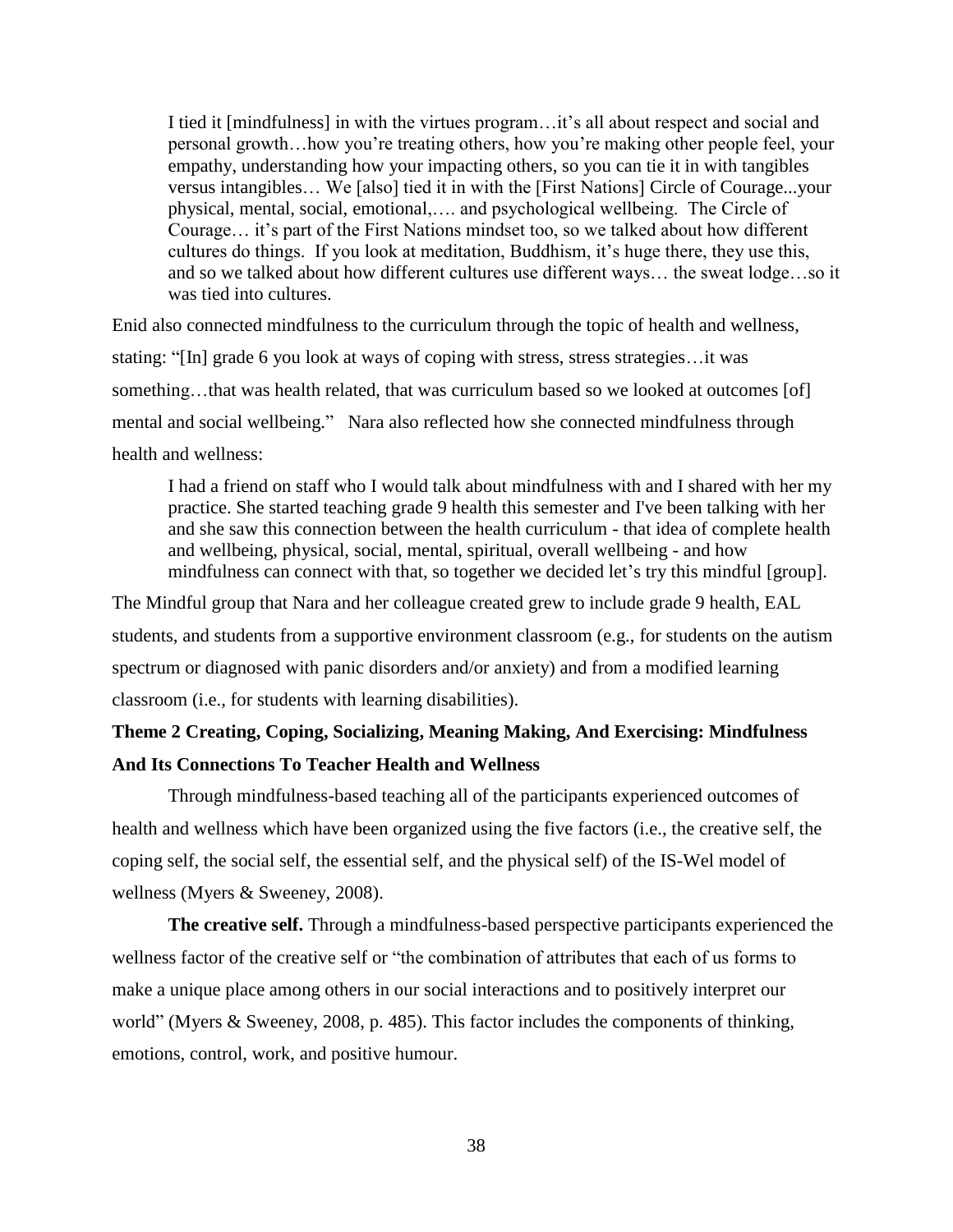Participants shared how they have experienced the wellness component of thinking or "being mentally active, open-minded; having the ability to be creative and experimental; having a sense of curiosity, a need to know and to learn; the ability to solve problems" (Myers & Sweeney, 2008, p. 485). As Lavena explained:

When I practice mindfulness, I attempt to direct my thoughts to tune into what I'm sensing in the present moment rather than rehashing the past or imagining the future. I think that doing this practice has assisted me in many ways such as increasing my abilities to tune out distractions, improving my memory and attention skills, increasing my compassion and more.

Participants discussed characteristics which helped them to be successful in teaching mindfulness such as empathy, compassion, happiness and being open-minded. For example, Nara believed, "What we are really trying to give [our students] is wellbeing and happiness and how can we give them that if we are not cultivating that within our own lives?" Brigid concurred that mindfulness enabled, "More successful social relationships with other kids, kinder children, kinder teachers, teachers would be more empathic and understanding…. it's not just a child talking out, let's find out exactly why, let's get right to the root of the problem…" While Nara emphasized her willingness to see outside of the box, and outside of the structure and routine of the school day: "I was willing to try something new, willing to be innovative, willing to be collaborative, willing to do the grunt work too."

Participants described a sense of curiosity and a need to know and to learn about monitoring their thinking. Nara explained that mindfulness, "helped me a lot to recognize how to watch my mind and how to be conscious of watching my mind." She pointed out: the outer world you can't control, you can't make other people do anything, but you have complete freedom in your inner world to choose what thoughts you listen to, to let go of things that you want to let go of and to create peace inside yourself. In your inner world that is all choice for you. You can't always control the outer world but you have 100% choice about your inner world." So turning some of that attention inward…I think mindfulness helped me make that shift.… we learn how to watch our own minds and we learn a lot about the stories they create that aren't true, and we learn to question our minds, "Is that really true or is that a story I made up?" And you have that story going on and then you're feeding that story and the more you think about it the more you are feeding it and the larger it grows in your mind. Then somehow you've come to think of that as true and then you are moving forward with that. Deva recognized that, for example: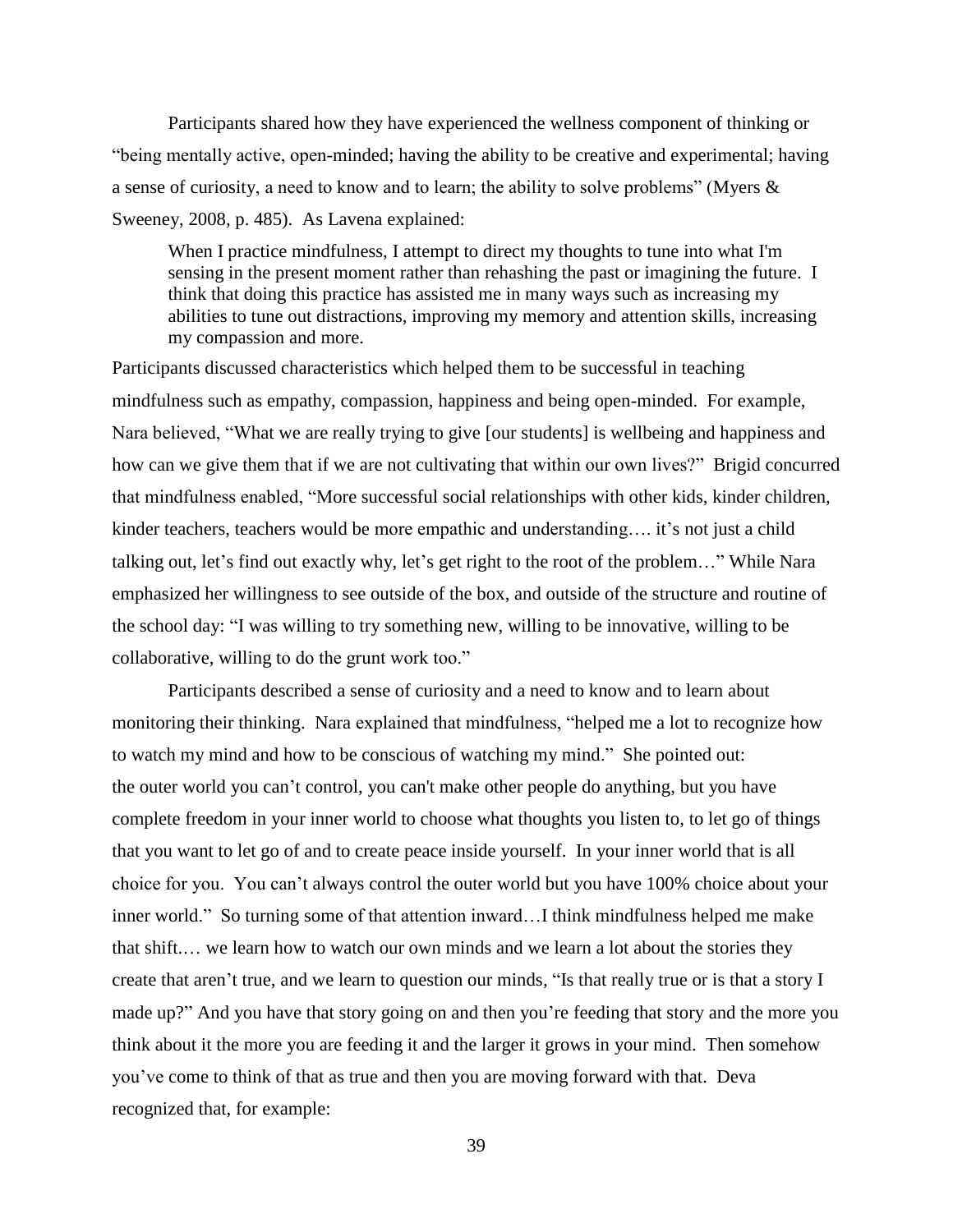if a student is having a behavioural problem sometimes you can get lost [thinking] that it's that student that wanted to push your buttons. But what I've found is that if I slow down my own thoughts and take the time to ask the student, "What's going on with you?" there is so much more that's going on in their life that's not school related that they're bringing forward. So it's just a reminder that everyone needs someone that's going to be there to listen to them and to let them express what they're feeling.

Deva admitted that although a mindfulness-based perspective helped her to slow down her thoughts and see the situation in front of her more clearly, "I'm not going to get it perfect in the next situation but that's the journey of it, that you keep trying, you keep moving forward."

With a mindfulness-based perspective participants were able to be creative, learn from their mistakes, and intuitively integrate the practice. Enid stated, "it allows you to be a way more innovative in your teaching." While, Donally indicated: "I'll practice other peoples' [mindfulness practices] but for me a lot of fun is coming up with my own breathing or meditations…. Practicing it myself, making errors and figuring out the errors." Finally, Deva shared a memory of a spontaneous teaching moment she created with her grade 4 physical education class at a park:

We walked there and I tried to remind the kids....let's try to be mindful of the sounds that we're hearing around us. That didn't quite work and my first intention was that we'd do a mindfulness walk, get to the park and then play a game. But once we got to the park I just had this idea of having the students lay with all of their heads touching one another and so it ended up being this huge circle of 24 students and all of their heads were pointed towards the middle and they were bundled up in their jackets and their toques. And it was a clear day, sunny, and they were laying on their backs. I said, "All I want you to do is look up into the sky, feel the sun on your face and concentrate on your breathing." And it was beautiful, it was one of the highest moments of my teaching career. I got down and lay with the students, and it was so incredible to have each student touching shoulder to shoulder. They were incredibly calm and it was a really beautiful moment. The students mentioned that they felt peaceful and restful, that they felt like it was nice just to lay and be quiet in nature and just listen.

Within the factor of the creative self, participants also experienced the wellness component of emotions or "being aware of or in touch with one's feelings; being able to experience and express one's feelings appropriately, both positive and negative" (Sweeney & Myers, 2008, p. 485). Through a mindfulness-based perspective participants described improved self-regulation of emotions and mental health. For example, Nara described her emotional awareness without judgement:

"Just notice what you're feeling. Are you feeling bored? Just notice it. Are you feeling uncomfortable? Notice it. Being bored is just something to notice." We're so accustomed to putting this in the good and the bad category. We want to say these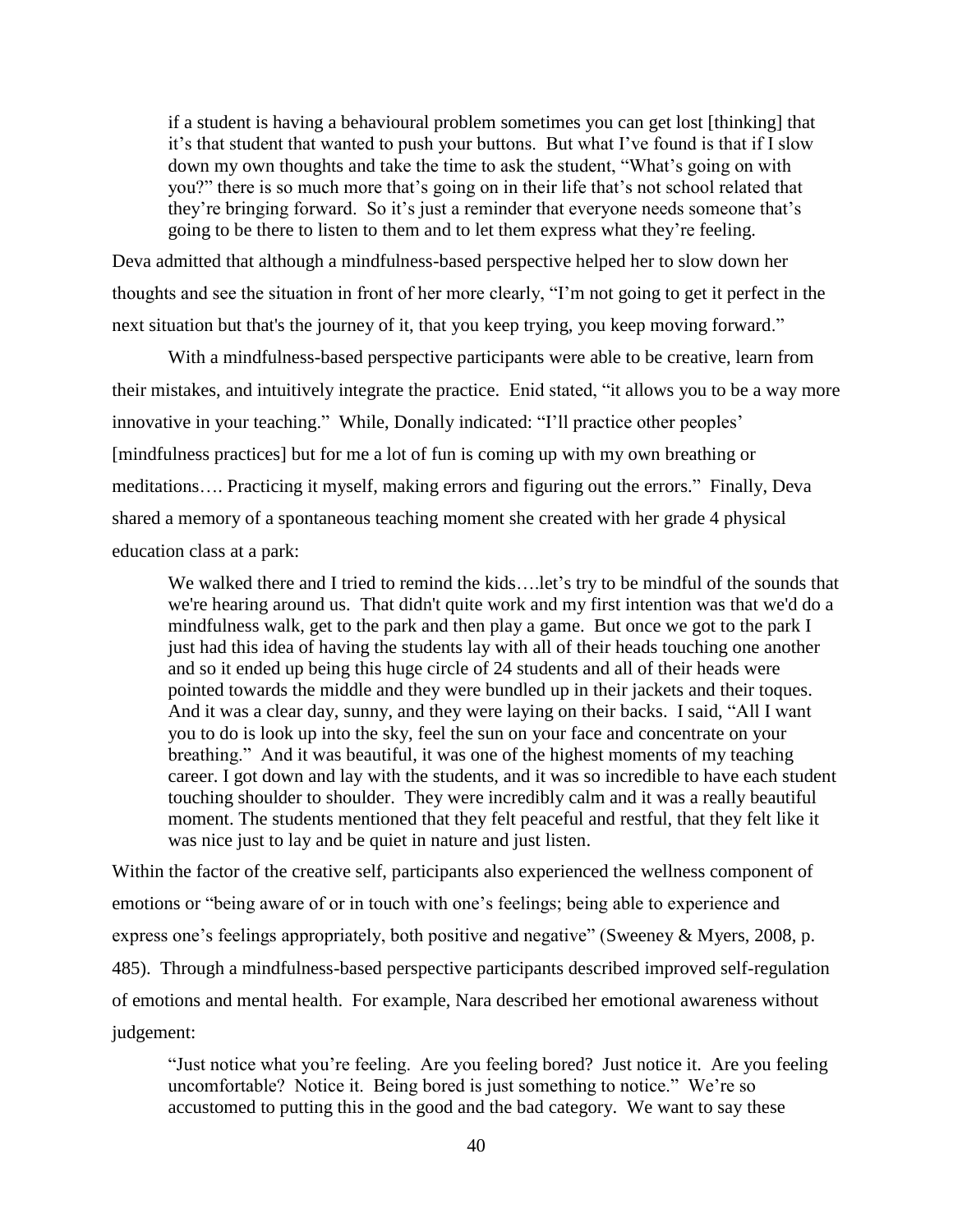emotions are bad, I don't want to feel them. These emotions are good, I want to feel more of them all the time. But can't we come to a place where we just notice these things? And the emotions are coming and going and just notice it without making a judgment on it because that's what mindfulness does right, we notice it without making a judgment upon it. [For example] after we do a seated practice I'll open it up and say, "How was that for people?" Sometimes people will offer things and other times people won't. If they don't I say, "Well you might have noticed boredom, you might have noticed discomfort, you might have noticed relaxation, you might have noticed uncomfortableness.

Deva described expressing her feelings appropriately:

Taking a walk or calling a friend, those would be things that in the past I would totally shut down and I wouldn't want to do anything I would rather stay in a dark room. But with mindfulness I can tell when something's happening or about to happen and go and take that walk or call a family member that I really trust and say, "hey this is the way I'm feeling," because in the past I wouldn't share anything with anybody.

Deva also exemplified how mindfulness helped her with mental health management of

depression and anxiety:

…falling back to mindfulness I can sort through my thoughts and I can calm myself. I can be in the moment and I found that I won't get to a place where I'm going into a deep low, or if I'm going into a crying state especially with anxiety I feel something will be bugging me and I won't know what it is, but having that mindfulness tool I can access what's going on with my emotions and my feelings and I can clearly think back to a time where it happened before and do self-talk, "You've been through this before, these are the steps you need to take." And I find that really helps me with my own thoughts because sometimes with mental health those thoughts can get away with you and can really start unraveling a lot of negativity in your life.

Nara suggested that embodying mindfulness helped her to respond instead of react emotionally, sharing "you are teaching through your behaviour and through how you interact with colleagues and students. So even if you're not formally teaching mindfulness your way of being is teaching mindfulness." Nara insisted, "the difference between response and reaction [is] when you are in a response you are noticing the space….between the *in* and the *out* [breath] and how we notice that space so that we become responsive instead of reactive." Nara gave an example within a classroom setting:

This morning we were practicing mindfulness and some kids had left their bags in the room and a cell phone starts going off….So if I wasn't mindful I would maybe be angry, hostile, or upset and reactive, but if I'm conscious of my own mindfulness I see a trigger there [the cellphone] and I'm just noticing that and I incorporate that into the lesson. We were talking about the difference between a reaction and a response so I brought that in, I said, "I could be making up a whole story in my head about what this cell phone going off means and how a story could be… the students are disrespectful… this whole story in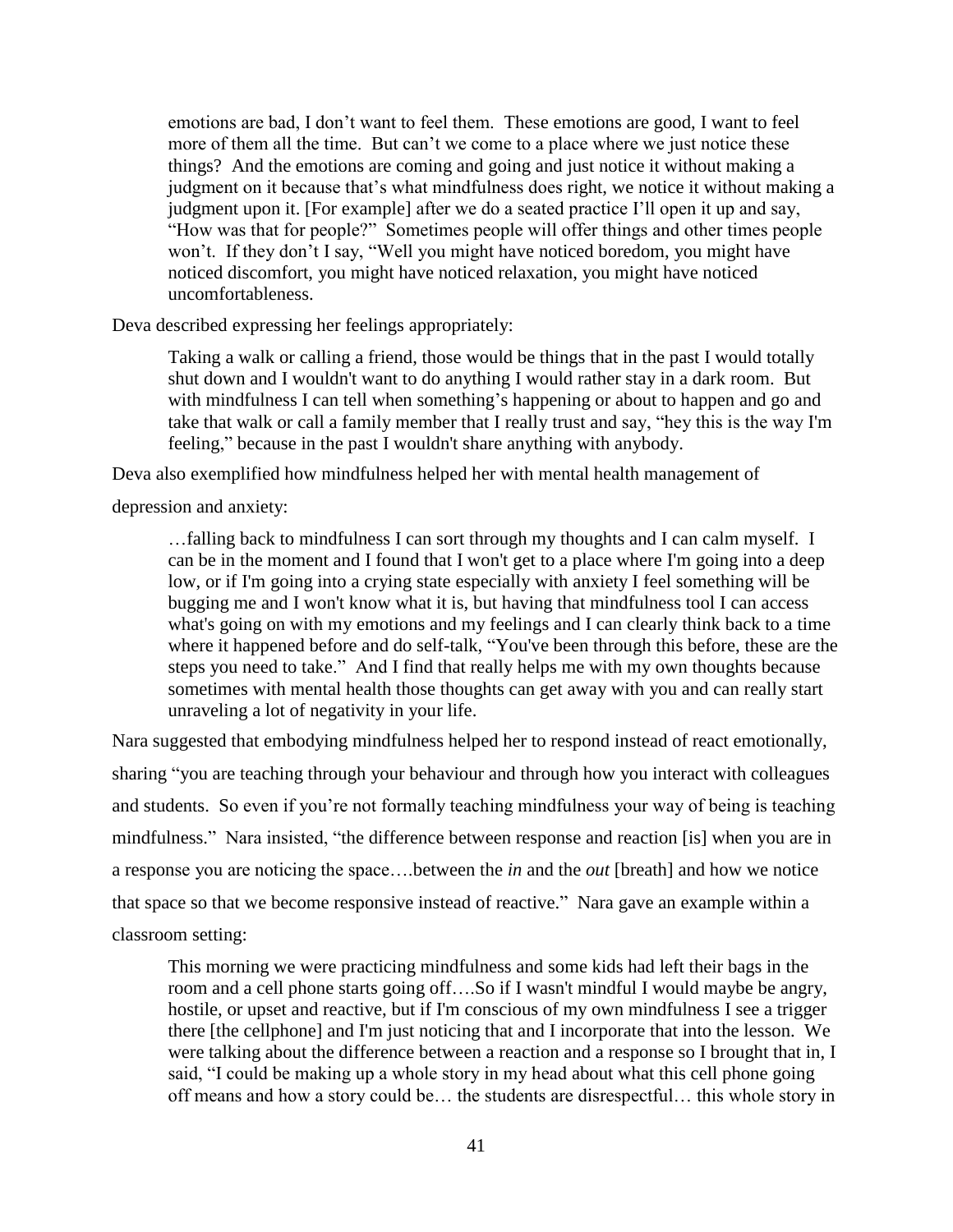my head. Or I could choose to have that come and just let it go." But if I don't have my own mindfulness practice, if I'm not practicing it myself I don't have that foundation.

The participants also described how mindfulness has helped them to increase their positive feelings. For example, Lavena explained, "It's helped me to increase my positivity… It's good for the kids that I'm happy to be there and that makes them happier to be there." Nara felt mindfulness can be used as "…a tool to cultivate our own happiness. I think the way I can be the best teacher is to cultivate my own happiness and my own joy and then I am sharing that with students." Nara further explained that:

If we understand our social and emotional worlds, we could teach happiness as a skill…you really can't get by as an adult without knowing how to cultivate your own happiness, and knowing how to focus your attention, and knowing how to be in relationship with other people, every adult has to do those three things, all the time, every day….Happiness is a skill.

Participants described how they have experienced the wellness component of control or the "belief that one can usually achieve the goals one sets for oneself; having a sense of planfulness in life; being able to be assertive in expressing one's needs" (Sweeney & Myers,

2008, p. 485). For example, Nara reported:

I have noticed improvements in my health. It helps a person [have] an overall sense of wellbeing. It helps you balance your life a little bit better, because it's pretty easy to let your life run away on you and you can find yourself busy with a lot of commitments…spending all this time and energy on something that isn't important to me…When we practice mindfulness, when our attention drifts, when I notice my life is coming out of balance, I notice it, and I bring it back. [This] skill is awareness, noticing something and coming back to center or making the adjustments in your life that are necessary to find center again. So I find myself, I think it's easier to let go of stuff, I didn't let go of stuff as much as I do now.

Participants shared how they have experienced the wellness component of work that can

be defined as "being satisfied with one's work; having adequate financial security; feeling that

one's skills are used appropriately; the ability to cope with workplace stress" (Sweeney &

Myers, 2008, p. 485). As Deva stated, "I do find great success with it at work, so I definitely

want to add more into my personal life." For Brigid, mindfulness has become her new way of

functioning all day at work:

Basically it's my new way of functioning as an administrator and a teacher. I try to take sort of a temperature pulse or a reading of where I'm at emotionally and work on my breathing. I try to clear my head when I approach kids. I try to make sure that when I sit on the entrance steps when they come in I make sure I have a smile on my face because if I'm not careful, if I'm thinking about something I look mad, and they'll read me as mad.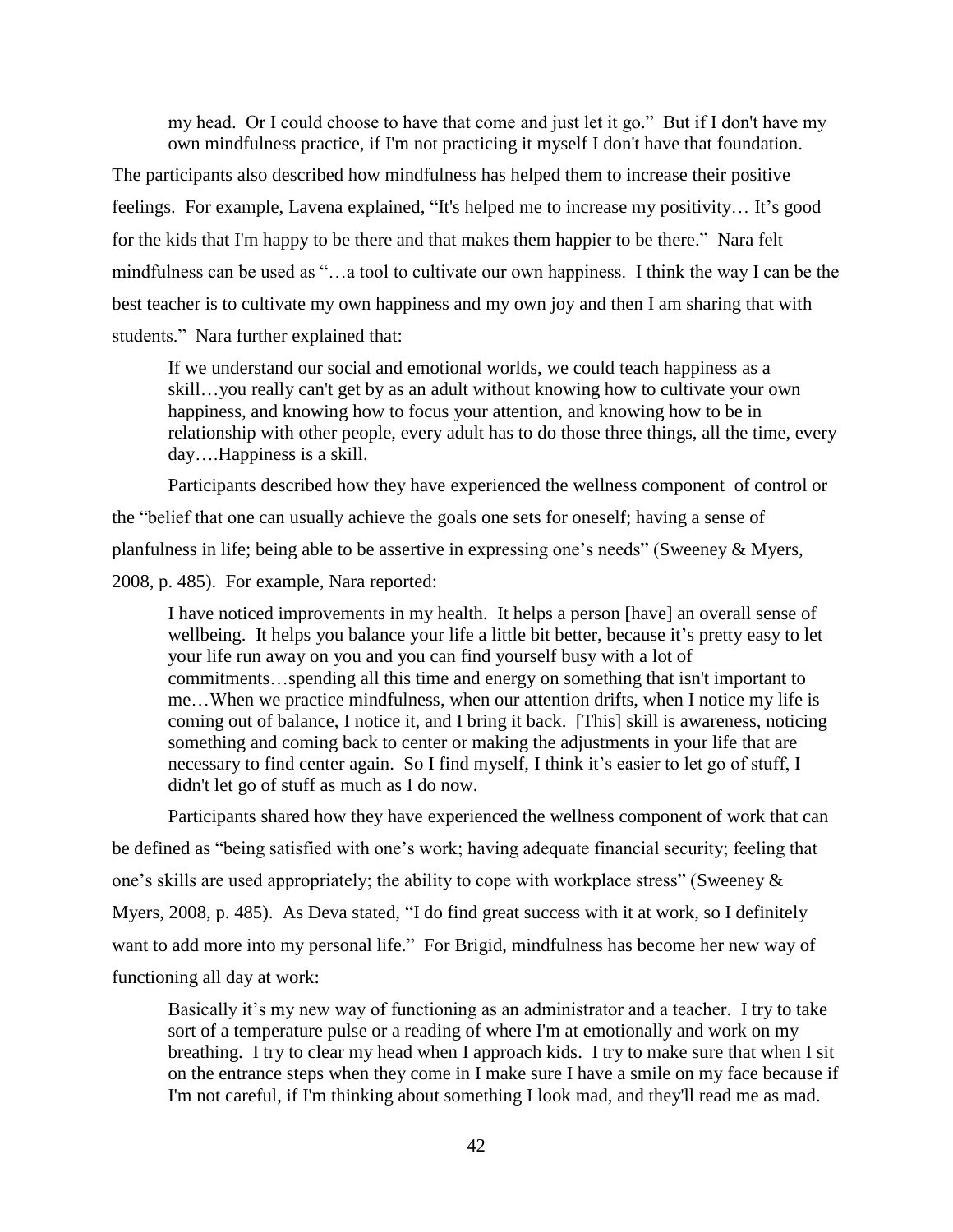So I make sure when I'm sitting there greeting people that I'm not thinking about anything else because if I am I get a stern look. So I think I try to implement it all day long. It's my new way of functioning because I have to recognize that I might be happy yet greeting these children with a really stern look or body language, so I'm trying to use it all day long, I'm not, but I'm trying to. There's not a time when I don't want to be using it.

Lavena has noticed she's taken less sick days, "I haven't had a sick day in the last two years, but whether that's connected to my mindfulness or to my sense of purpose, maybe anyone of those factors. I've just noticed it's been reduced….by a substantial number." Deva explained how mindfulness helped her get through her work day:

Professionally as a teacher it's another tool that you can use to help you get through your day and not only survive your day but enjoy your day because teaching they're hard days and you don't always have a good day. But if you have the tool of mindfulness you can be aware of what's going on with yourself and your students and you can turn a bad situation into a great situation or a learning situation. As a teacher that's something really important because of the demand of the job.

Deva went on to explain how a mindfulness-based approach helped her to deal with stress as a

new teacher:

I think it's helped me personally when you start out teaching it can be very difficult to know which way is up or down, everything is so brand new. Especially coming out of university into the profession I don't know if you're totally prepared for all of the behaviours that come at you, or dealing with parents, or finding resources for curriculum, or knowing how to use technology….,the teacher calendar, booking laptops or space. There's so much more that comes along with teaching then just teaching the students and I think that's something that stresses a lot of teachers out in their first couple of years that there's just so much coming at them.

Lavena described how she has experienced increased positivity and happiness in her work:" [It's] a choice that I make in that I'm happy to be at school every day and that cheerfulness and optimism is visible to the other staff members…..because teaching can be a stressful workload and lots of expectations." Lavena advised that if teachers were trained in mindfulness, "they'd be able to be more at peace with where they're at and happier in what they are doing." Deva agreed that, "it [a mindfulness based approach] would help them [teachers] to separate and organize what they need to do and know that mindfulness is a support…. to help you deal with all the stresses of the job….it would help alleviate not every problem, but it would definitely be beneficial."

**The coping self.** Through a mindfulness-based perspective participants described how they have experienced the wellness factor of the coping self or "the combination of elements that regulate one's responses to life events and provide a means to transcend the negative effects of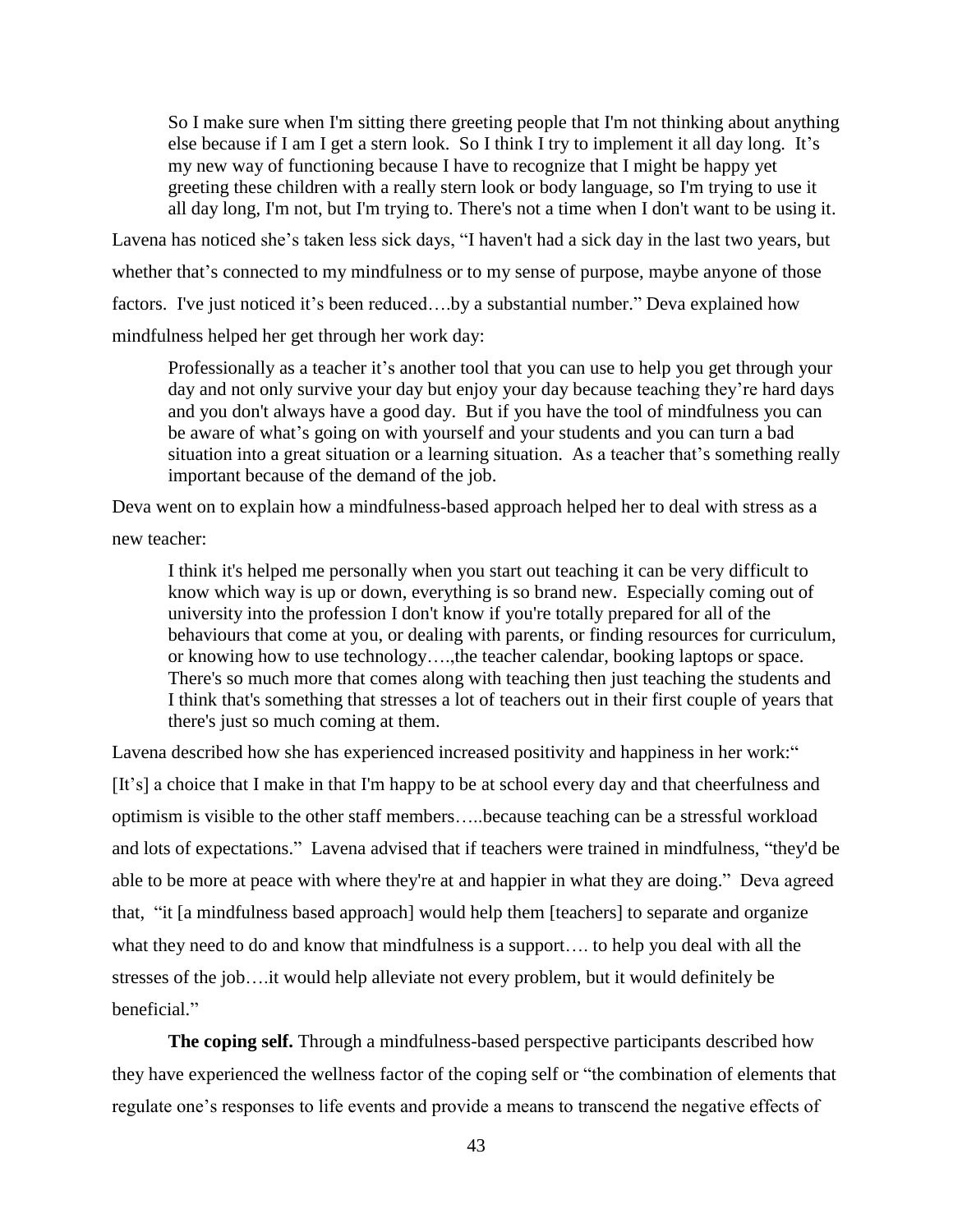these events" (Sweeney & Myers, 2008, p. 485). This factor includes the components of leisure, stress management, self-worth, and realistic beliefs.

Participants shared how they have experienced the wellness component of leisure or the "activities done in one's free time; satisfaction with one's leisure activities; having at least one activity in which "I lose myself and time stands still" (Sweeney & Myers, 2008, p. 485). Participants mentioned that they have expressed mindfulness through art. For Donally art is a mindful process with, "an element that will have a mindfulness intention in the image. If you said, "I know you do this mindful[ly], what aspect of it would be mindful?" I could tell you what the intention was and where it shows up." Deva concurred, "Creating doodles was another way for me to express mindfulness. I introduced Zen tangles to my classes and to individual students that are having a hard time. Zen tangles is something that they love."

Participants described how they have experienced the wellness component of stress management which can be defined as the "general perception of one's own self-management or self-regulation; seeing change as an opportunity for growth; ongoing self-monitoring and assessment of one's coping skills" (Sweeney & Myers, 2008, p. 485). Lavena stated that mindfulness is beneficial for teachers' "own health and own stress level." Donally confirmed, "People will say that my voice is calm and they like to be around the calm. I have less stress and when I do have stress, I have a way that I can myself deal with it." Enid mentioned feeling less burnout:

You'd feel like going out with people, you wouldn't be so burnt out. I think it prevents burnout because you don't have to repeat yourself a zillion times all day, you're not repeating instructions, repeating teaching, going back and doing recovery work with kids because they are not learning and they are not engaged and they are not listening.

While Lavena described how self-management and self-regulation "helped me to relieve stress. I work with 75 students, all at differentiation abilities so it's important to connect with every single one of them. When it's a 30 min spot once a week…. I have to be in the here-and-now…. take that [breath] and be here."

Participants also described their experiences of self-monitoring and assessing their coping skills. For example, Enid expressed that:

Last year I'm not sure if I would have survived the year if I wouldn't have had mindfulness. That year I started in with some heart palpitations from the stress of dealing with these kids. And I had so many teachers say to me, "if I had that group I would be on stress leave by now." I think it gave me a strategy to grab onto, it gave me something to teach them and it made me feel not hopeless with their behaviour.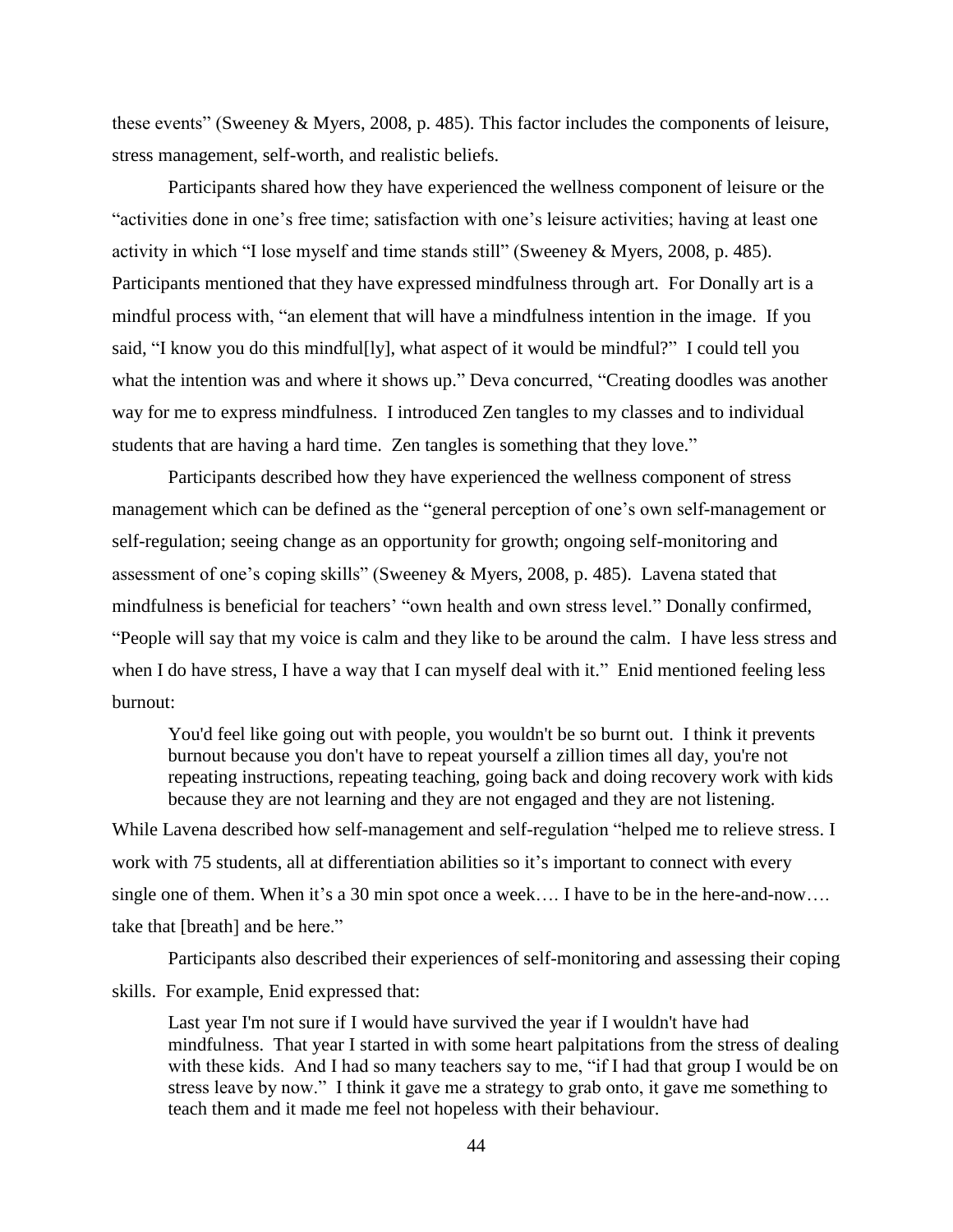Brigid felt that mindfulness:

…gives you space to think about what's really important… you give yourself permission to sit and think and prioritize things and recognize that all these worries and stresses in your life will still be there but you need time to just relax. If we don't show kids to let the tensions go and the worries go they just carry them around like a burden on their backs so I have to recognize that that has be important for me to do. I think it's really important to for me personally to learn how to release the stress, because I recognize that people see me as this tense wound up person. My chiropractor [would] say you really need to calm down and de-stress, and may I recommend a book… and I [replied]" "I don't have any time for that." People around me would see me as this ball of tension and I recognize now I don't want to be seen that way anymore. I want to be seen calm and open instead of tight and closed.

Participants also shared how they have experienced the wellness component of self-worth or "accepting who and what one is, positive qualities along with imperfections; valuing oneself as a unique individual" (Sweeney & Myers, 2008, p. 485). As Donally shared, "My own self-esteem and my own sense of worth and connection with community." Deva described how she has experienced acceptance and non-judgment with the mental health management of her anxiety and depression, declaring:

I battled with living in the past or living in the future. With mindfulness I was able to be in the present moment and it took a while to not judge myself for being in the moment and what I was feeling and going through but once I got better at using the tool it really helped me flourish…I've learned when I first got into doing mindfulness at work it takes a while [to establish]….Adding it in to personal life [as] a structured routine that happens every day [will] take some time. That's comforting to know too that you don't always have to be perfect.

Participants shared how they have experienced the wellness component of realistic beliefs or the "understanding that perfection and being loved by everyone are impossible goals, and having the courage to be imperfect" (Sweeney & Myers, 2008, p. 485). Deva explained that "If something does happen and you weren't at your best self in that moment that can stick with you for the next day or the next week. Know not to be so hard on yourself." Deva experienced a shift in her perspective where she let go of outside expectations from others:

I was definitely the person that had to please everybody and I couldn't let anybody down and I couldn't fail and that was really starting to weigh my spirit down. Once I finally realized that it doesn't have to be this way, I can say no and I can put myself first, it totally changed everything. When you come to a point in your life where you can make that decision so many other doors and windows open and then you really get to start being the person that you want to be or are meant to be.

Deva also experienced the courage to be imperfect, asserting: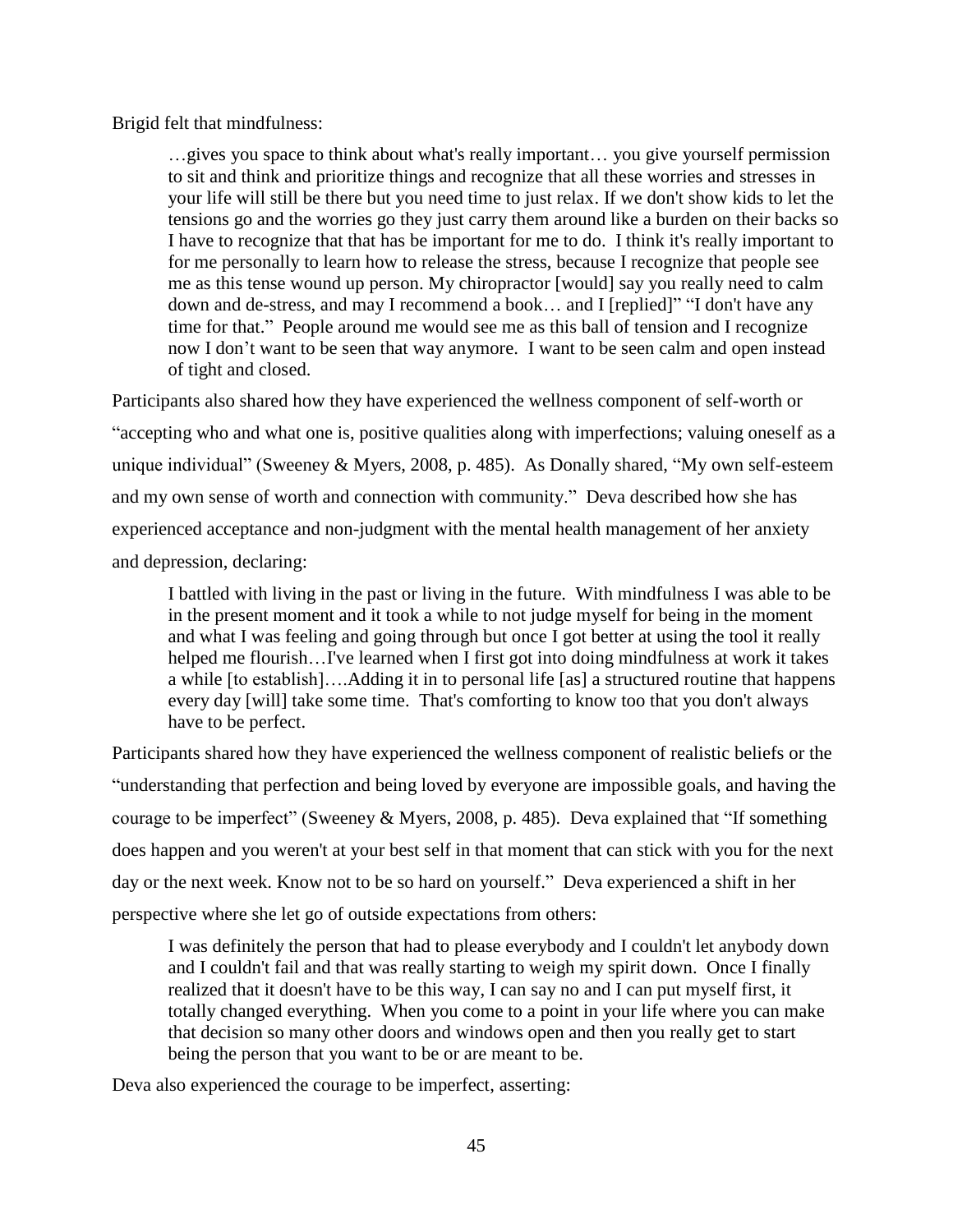A lot of teachers take it to heart when a student misbehaves and then you have to contact a parent and then if a parent is upset with you for what was done or what was said and it can be very stressful, you can get down on yourself. But I feel with a mindfulness approach you look at the situation and you can say, "You know what, I'm human, I made this decision for this reason, or you know what maybe I didn't do this the best way that I could have done it so in the future I can do it this way."

**The social self.** Participants discussed friendship and love, factors related to the social self.

Participants shared how they have experienced the wellness component of friendship, which are:

…social relationships that involve a connection with others individually or in community, but that do not have a marital, sexual, or familial commitment; having friends in whom one can trust and who can provide emotional, material, or informational support when needed. (Sweeney & Myers, 2008, p. 485).

Donally explained, "interpersonally, mindfulness is powerful, this is super powerful, even though its invisible I would suggest don't underestimate being connected." For example, Nara explained "I have to embody mindfulness in my own life, in my teaching, in my parenting, in my relationship with my husband, with my friendships. I have to be practicing all the time." Deva described how mindfulness helped her let go of unhealthy friendships:

it helped me to see who I was and see who my friends were. I went through a period where I broke all ties with all of my good girlfriends and as soon as I let those friendships go and realized that I outgrew them and that our morals and values weren't matching up it was ok. You don't have to be friends with someone just because you've been friends with them up until that point in your life. It doesn't mean that it wasn't hard and there was definitely those points where you feel lonely or wonder if you should go back to them or not but mindfulness helped me to be in that moment and to say to myself, "there's a reason why you outgrew it." You can look clearly back on an experience that happened instead of obsessing over it, you can let it be and let it go.

Participants also experienced the wellness component of love or the "the ability to be intimate, trusting, and self-disclosing with another person; having a family or family-like support system characterized by shared spiritual values, the ability to solve conflict in a mutually respectful way, healthy communication styles, and mutual appreciation" (Sweeney & Myers, 2008, p. 485). Deva reported she has experienced the ability to be intimate, trusting, and selfdisclosing with others in relationships:

I found a big improvement within my relationships. I've found that whenever I was ready to open up to someone about mental illness they weren't able to understand what I was going through. I would always take that so hard and it would always break my heart and I always felt [that] this relationship isn't going where it's supposed to and the relationship ends. But over the years I've learned that I'm going to love somebody in a certain way and they are going to love me in a certain way and it doesn't necessarily mean that you have to love each other the exact same way. That was something that mindfulness had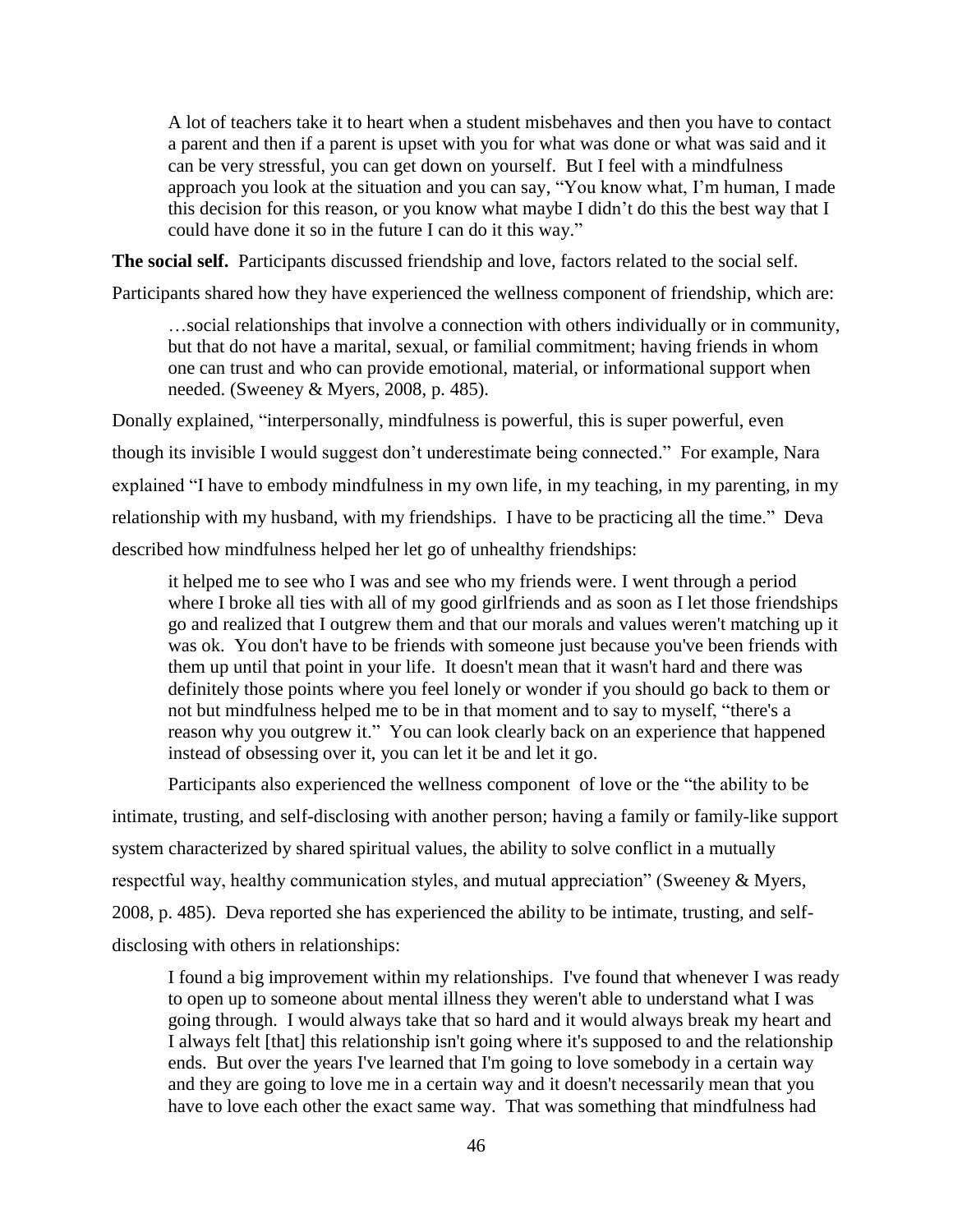taught me that even though I would [love someone] a certain way it doesn't mean that I should expect that from a person. I found that once I was able to open up to that concept you let the right people into your life then. Taking that time to know who you are in the relationship and to know who others are in the relationship.

Donally experienced healthy communication styles with family through mindfulness:

I'm able to talk with the very people who I have memories of hitting me or punching me but I can be present to my own breathing and emotions and what I need to do that I can actually still have connection with them. I can still experience the core heart connection that I longed for then and want to with people now….I don't know anything else that you can walk away with and still feel healthy and still feel hopeful and to be aware and hold them here as just that, while still being who you are, which is you care about people and you love people.

Donally also shared how she encountered a family-support system characterized by shared values, , "If we're having a family meeting, any one of [my kids] will call for it to start with either breathing or checking in or some form of gathering."

**The essential self.** Through mindfulness-based teaching participants described how they have experienced the wellness factor of the essential self or the "essential meaning-making processes in relation to life, self, and others" (Sweeney & Myers, 2008, p. 485). This factor includes the components of spirituality, gender identity, cultural identity and self-care.

Participants experienced the wellness component of spirituality, "personal beliefs and behaviours that are practiced as part of the recognition that a person is more than the material aspects of mind and body" (Sweeney & Myers, 2008, p. 485). Nara reported that "Mindfulness has helped me find a very deep meaning to my life and that has been a beautiful gift." Brigid admitted:

…my father's side of the family, how we function, [is] that we value workaholics. Taking a holiday to me is being sinful and wasteful and just it's work, work, work, and it's not a healthy lifestyle. Working hard is good but you need time and space to relax and calm down and just be aware of options open to you. [Mindfulness] makes me understand that there is more to life than what I have been doing. This is a huge area of spirituality that I've neglected.

Nara analyzed, "If I want peace in the world I need to be peaceful in myself…So mindfulness helped me create that shift between my inner and outer worlds so now I work more with my inner world and my inner thoughts." One participant, Donally, experienced the wellness component of self-care, "taking responsibility for one's wellness through self-care and safety habits that are preventive in nature; minimizing the harmful effects of pollution in one's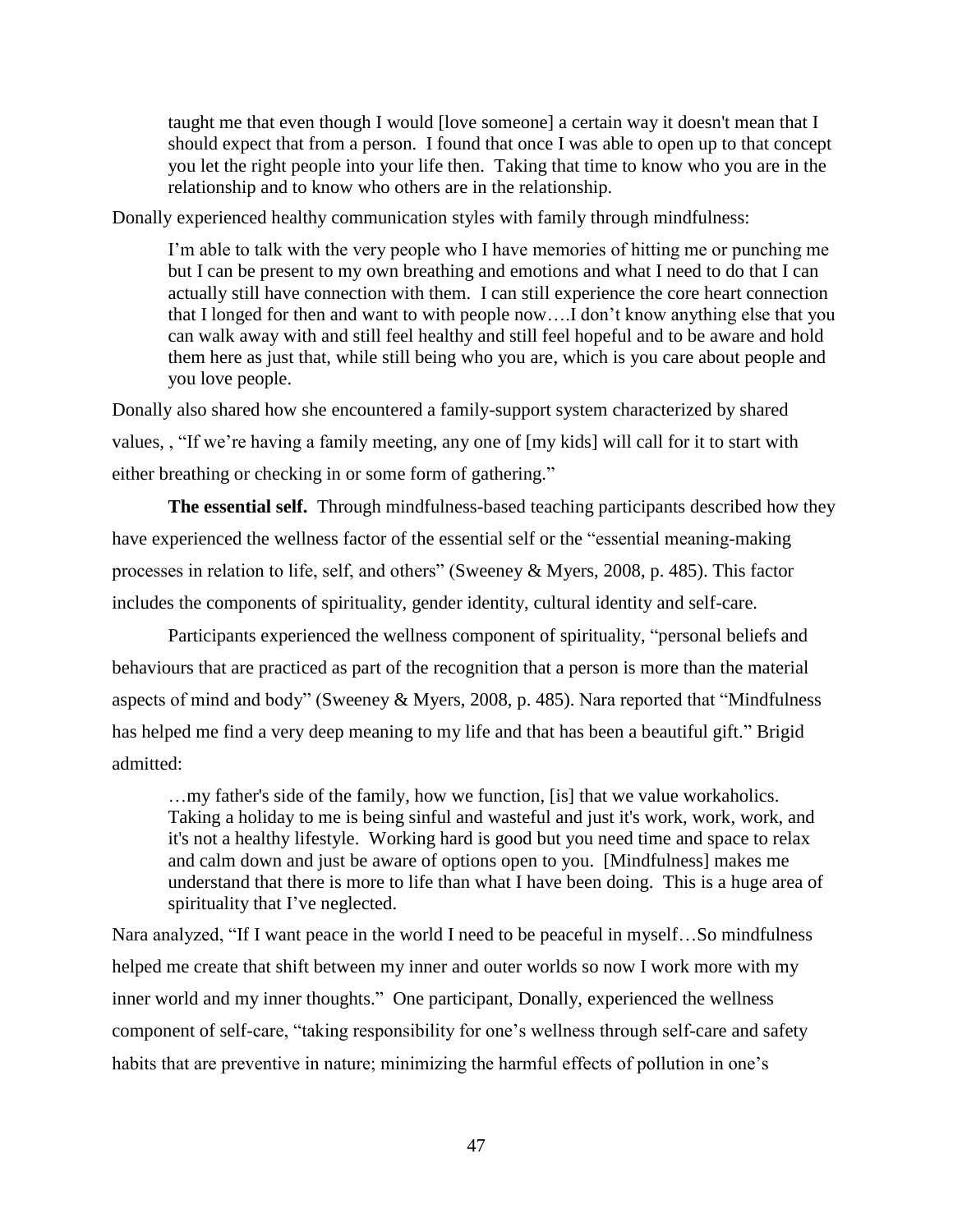environment" (Sweeney & Myers, 2008, p. 485). She reported taking responsibility for her wellness through self-care:

I had a little bit of an injury in my hip and I was very aware of it and decided immediately to ease off of what I was doing. Traditional ways [of thinking] would be, "oh push through that, or you're a wimp just keep going" or some form of that selfjudgement. I took care of it and I did meditation with it specifically, and the next morning mindfully took care of it in another way, wrapped some stuff on, did all this care over just this one sort of strain. I thought… "that's going to be a couple weeks [I] might need to take off. No it was only two days later, I was really surprised.

**The physical self.** Through a mindfulness-based perspective, participants experienced the wellness factor of the physical self or "the biological and physiological processes that compose the physical aspects of a person's development and functioning" (Sweeney & Myers, 2008, p. 485). This factor includes the components of exercise and nutrition.

Participants shared how they have experienced the wellness component of exercise by "engaging in sufficient physical activity to keep in good physical condition; maintaining flexibility through stretching" (Sweeney & Myers, 2008, p. 485). As Nara stated, "Mommy's gonna go to the gym and exercise because that's what mommy needs to stay balanced." Brigid also experienced engagement in physical activity, reporting, "I started yoga and….now I'm doing my yoga class 3 or 4 times a week and I don't even want to miss it." She further explained:

I recognize the importance of the breathing and the awareness of my body, what's hurting and where I'm holding tension in my own body. I have a lot of neck and jaw problems, and a lot of stress in my personal life so I find that this is very important. If I'm going to put my best self forward, I better practice what I preach, so I'm doing the yoga.

Enid also reported engagement in physical activity as a result of mindfulness:

It reduced my stress load. I wasn't totally exhausted by the end of the day, so when I got home I had energy to actually go and do fitness. I could never go to the gym before. I'd just be exhausted. I'd be so burnout. I'd be mentally drained. I would have trouble sleeping at night because I'd be thinking about… "How can I get these kids to settle down?"

# **Theme 3 Managing And Supporting Students: Mindfulness And Its Links To A Caring Classroom Environment**

Through their mindfulness-based teaching participants experienced the classroom outcomes of effective classroom management, emotionally supportive climate, and positive teacher-student relationships.

**Effective classroom management.** Participants described how a mindfulness-based approach led to the classroom outcome of effective classroom management. Participants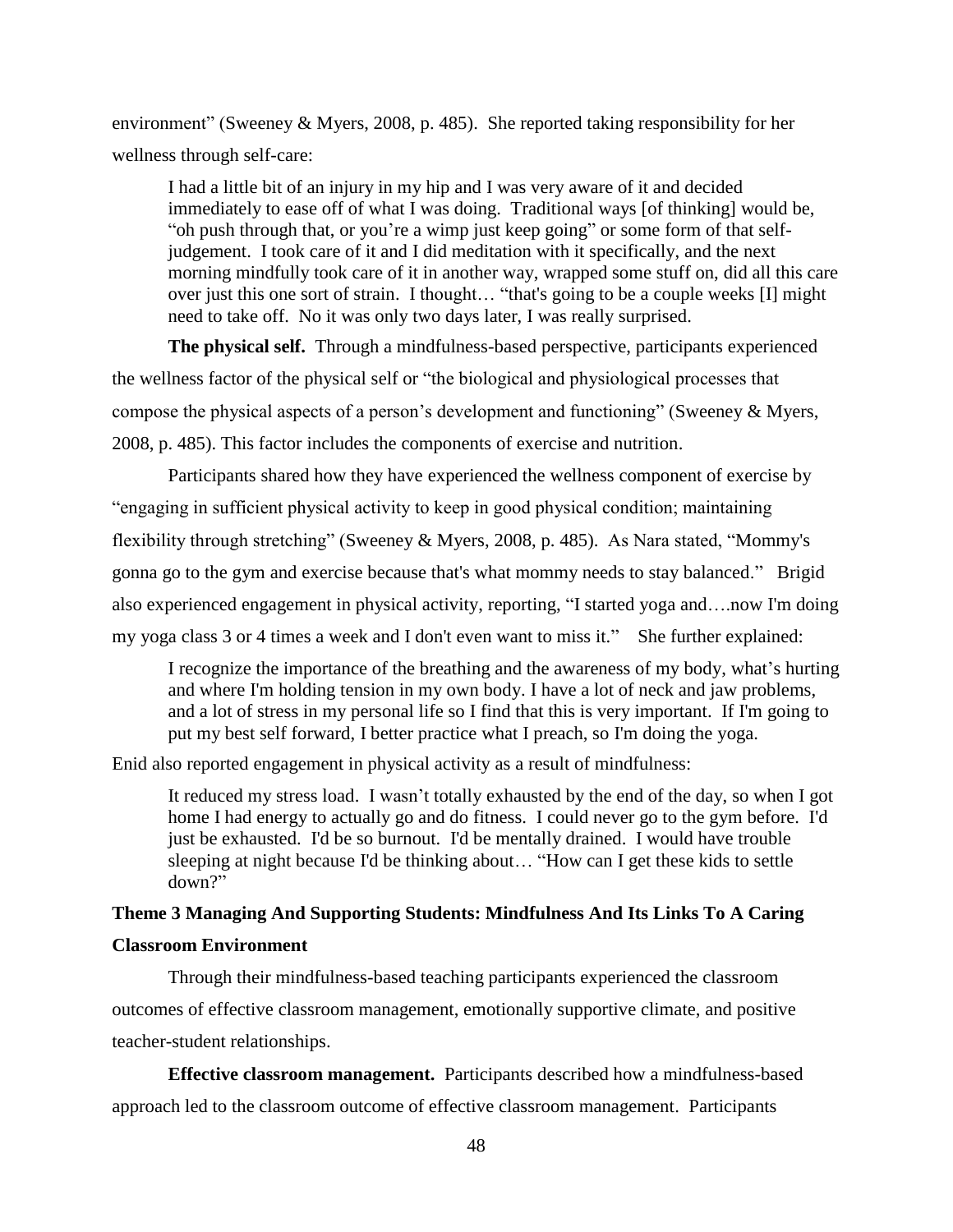explained that mindfulness, along with curriculums (e.g., Zones of Regulation, MindUP), and measurement tools and visual aids (e.g., timer, transition meter, voice level meter) contributed to effective classroom management and a classroom environment conducive to inquiry learning. As Enid stated, "It cut down on your classroom management time, classroom management they say is the number one thing for achieving good achievement for kids." Enid went on to admit, "It helps with the management, any time you have kids under control, and I like having a really controlled calm classroom." Deva discussed that mindfulness is a skill that teachers need to directly teach to students: "With regards to teaching that's the new approach that we have to take towards mindfulness, is that we actually have to teach it, we have to teach students how to calm their minds, calm their bodies." For example, Deva shared:

at the end of a physical education class instead of saying, "Okay what did we learn today? What are the things that you learned about the skill that we were doing?" Instead of going right into a conversation I would have the kids sit down instead and practice their belly breathing. Then once they are in a calm state we can have a better conversation and they're a lot more focused and open to reflecting and being aware of what they just did in that previous hour of class.

Participants shared the strategies and tools that they used to assist them in a mindfulness-based approach to effective classroom management. For example, Brigid advocated that the Zones of Regulation program is a good basis for teaching mindfulness, "Zones gives us a common language throughout the school, it gives [students] a common language to begin to understand about mindfulness. Now I've started the mindful talk with all of them but it started with the

Zones." Brigid highlighted why this is important:

When I have the student sitting in the chair [in my office and I ask for example,] "Why did you hit that person? Or why did you lie? Or explain to me how you are feeling?" [Students] are able to use the language [to explain their feelings and reasons for behaviour]. And they'll point, "I was feeling like this." I'm getting way more out of the students than I did last year in our conversations. They're not just shrugging… the [students] that would just shut down, now they can point [on the chart] and show me where they are.

Brigid suggested that the MindUP curriculum helped her be successful in teaching mindfulness, "If I didn't have the resource to understand about the brain functioning I would not be able to do this at all….The Zones of Regulation talks about the tools and what you need, it doesn't talk about the brain, hormones, spirituality and that part of it." While Enid described using measurement tools and visual aids (e.g., timer, transition meter, voice level meter) along with mindfulness for effective classroom management: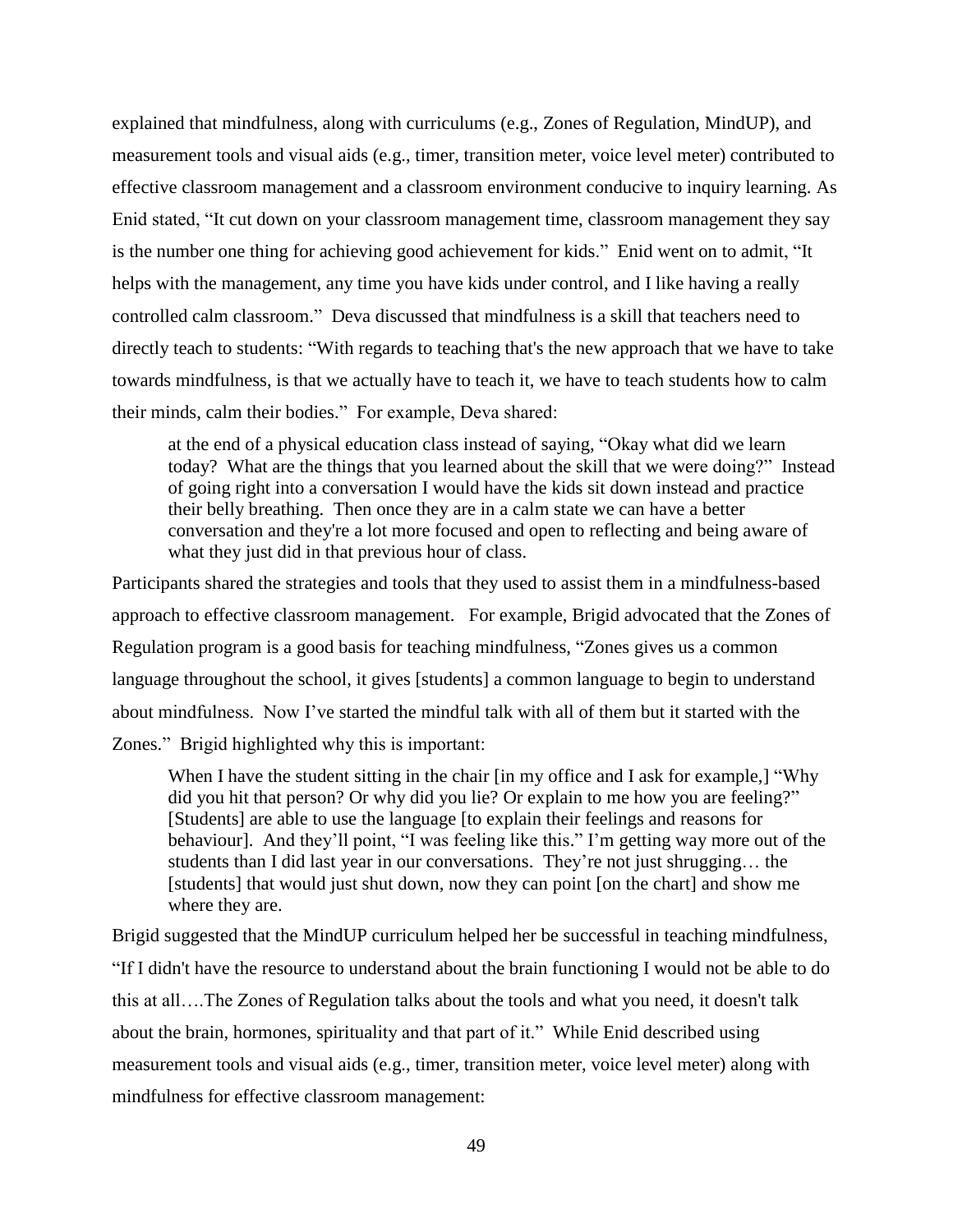"Here's a timer, we're in from recess, we do our mindfulness, let's see how quickly we can get our books out." Then it got to the point where if I come in from recess late because I'm on supervision they can set the standards and help figure out through anticipation. One of my rules: participation – anticipation. So with mindfulness you have that anticipation ability and when you have anticipation mindfulness you can anticipate what's next and be a step ahead. For example, math: You are at a 0 if your books aren't even out, you're a 1 if you're books are out but they're not open, you're a 2 if you're books are open and you are recording the date and the page number, and you're a 3 if you're math books are out and you are reading ahead to the next lesson, and figuring out what our next assignment is and you're engaged… So I got them to the point where they could calm down enough if I was late they would have the ball and they could start [mindfulness exercises], and they had their transition meter on the wall, and we got to the point where most kids were at a 2 or 3 instead of them sitting there waiting for teacher direction.

Enid observed that mindfulness contributed to a calmer classroom environment that was

conducive to inquiry learning:

I can think better, I'm calmer, I'm not near as stressed. I can phrase things in a more positive way, because it's that calmness. And I can do way more. I don't have to be as structured so I can give them a little more freedom to take learning into their own hands. [For example] "Okay here's your group work this is what you're going to do." And you knew that they [students] would be focused so it allowed me to use a way more variety of teaching activities. I could do inquiry learning then.

Brigid explained how she measured student progress by using a stopwatch and measuring the length of time students are working in the green zone and then sharing it with the students so that they can see their growth too:

I could see it was working. I could take my stopwatch and I would record how long they were in the green zone, and it would be up to 17-19 minutes, where at the beginning of the year it would be 5 seconds. I take my stopwatch with me, I wear it around my neck, and of course it's all the colours of the zones by luck! I wear this and I say, "Let's see how well we are in the green zone." And I can push go, and then yellow is when we start to get yellow, and I would write it up on the board. And I want to build their capacity to work productively and appropriately within a classroom. That's the whole key, the whole key to this is to improve student learning, improve their capacity to work a longer period of time, effectively, productively, positively, with their peers, that's the end result, that's my goal. Whether it's in math or gym, or this curriculum, whatever they are doing. I want them to learn how to see what's going on around them, to focus on the lesson, to focus their attention like a flashlight, to block out extraneous noise and stimulation as well as they can, and to build their capacity to work effectively so that they can get more out of the school day. And so then I would write on the board, after I've done my instruction and their getting to work, or even during a discussion I'll start the stopwatch and we'll have a conversation and we'll see how long we can work as a team. Then I'll write the time up when we've had an interruption in the flow of our class I'll just write the time up and then we'll try to build that time so that they realize that this is all about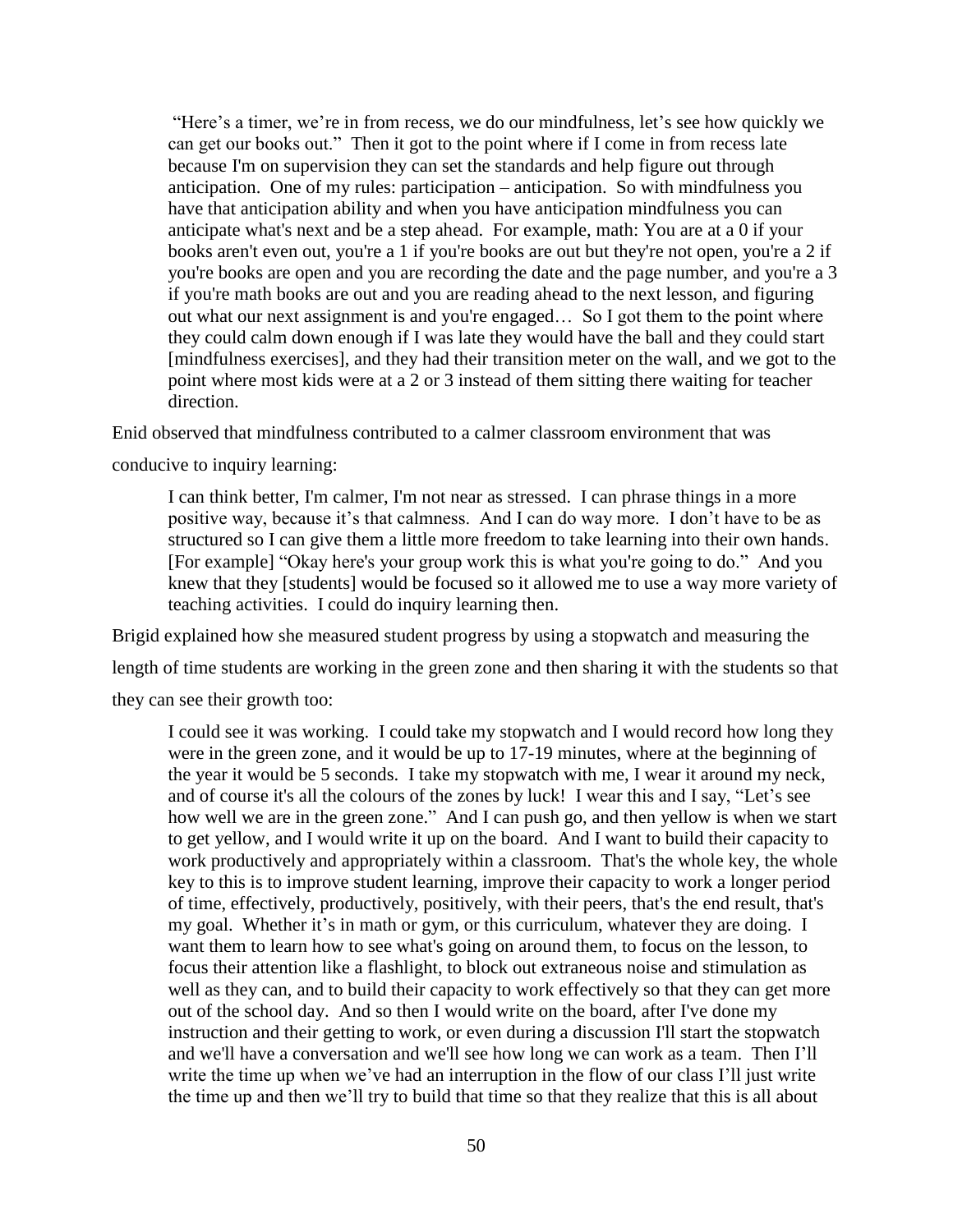building our capacity to work longer stretches of time. I've just written the time, like how long of a stretch of time, I could do it different ways, but that's all I've done now, I write...3mins 5secs and then, "Oh looks like we have to start again" And they go "Oh gee" and I go, "This is team 1, and you work as a team, if you see a team member getting off task you can remind them. I might even put the name of the people who have interrupted our lesson, I might put a name on the board and say, "Ok what was it that interrupted our lesson, what was it that you did?" "I was talking to my neighbour" "What about that? What zone would that be? And why are you focusing your attention there?"

**Emotionally supportive climate.** Participants described how a mindfulness-based approach led to the classroom outcome of an emotionally supportive climate, including selfregulation of behaviour and emotions, mental health management of students, and improved communication among staff members. Brigid has learned to create an emotionally supportive climate through mindfulness, "It's helped me think about how I react to kids….It makes me more aware of my own emotional level." Brigid exemplified how mindfulness contributes to an emotionally supportive climate and helped her to model self-regulation of emotions and behaviour for students in the classroom:

if I'm in the red zone they are going to mirror back….if I'm upset or tired, I better not present it that way to the kids because that is what I am going to get back from them. So if someone blurts out or if I'm upset when I walk in the room I really try hard to remember my breathing. I'll ring my chime or I'll do my breathing and I might say, "I'm feeling a little yellow, nothing to do with you guys but I just want to get myself calm so that I can do my best job as a teacher." I have to not mirror behaviour that I don't want to be, and when a student is upset I have to stay green [e.g., Zones of Regulation], that's hard to do and that's what I've tried to work on for myself, with the breathing has helped a lot. So I try to breath and then I take my breathing ball in and I'll mirror the breathing ball and say, "I'm feeling kind of yellow I need to get some breaths in me." If you're deep breathing and de-stressing it just feels so much better.

Brigid used a think aloud strategy with students,

so that they can see what's in my brain... I say, "What zone do I look like I'm in?" And they'll say "Green." "Well how do you know?" And they'll tell me from my facial expressions, my shoulders, my clench [etc]. I say, "Does anybody know why I might be in the green zone?" If I'm upset I might say, "I didn't sleep all night, so what do you think I could potentially be feeling right now?" "Oh you're probably feeling blue." And I'll go, "Well actually I'm feeling more yellow, I'm frustrated." And we'll talk about that and I'll say "Now I don't want to put that on you guys so I've got to try to do something." And we always talk about the effect on other people around us.

As a vice-principal who deals with a lot of discipline, Brigid modelled an emotionally supportive climate for students in her office, "If a student has done something really wrong, I try very hard to look at those posters and not react to what they've done and make sure I'm talking to them in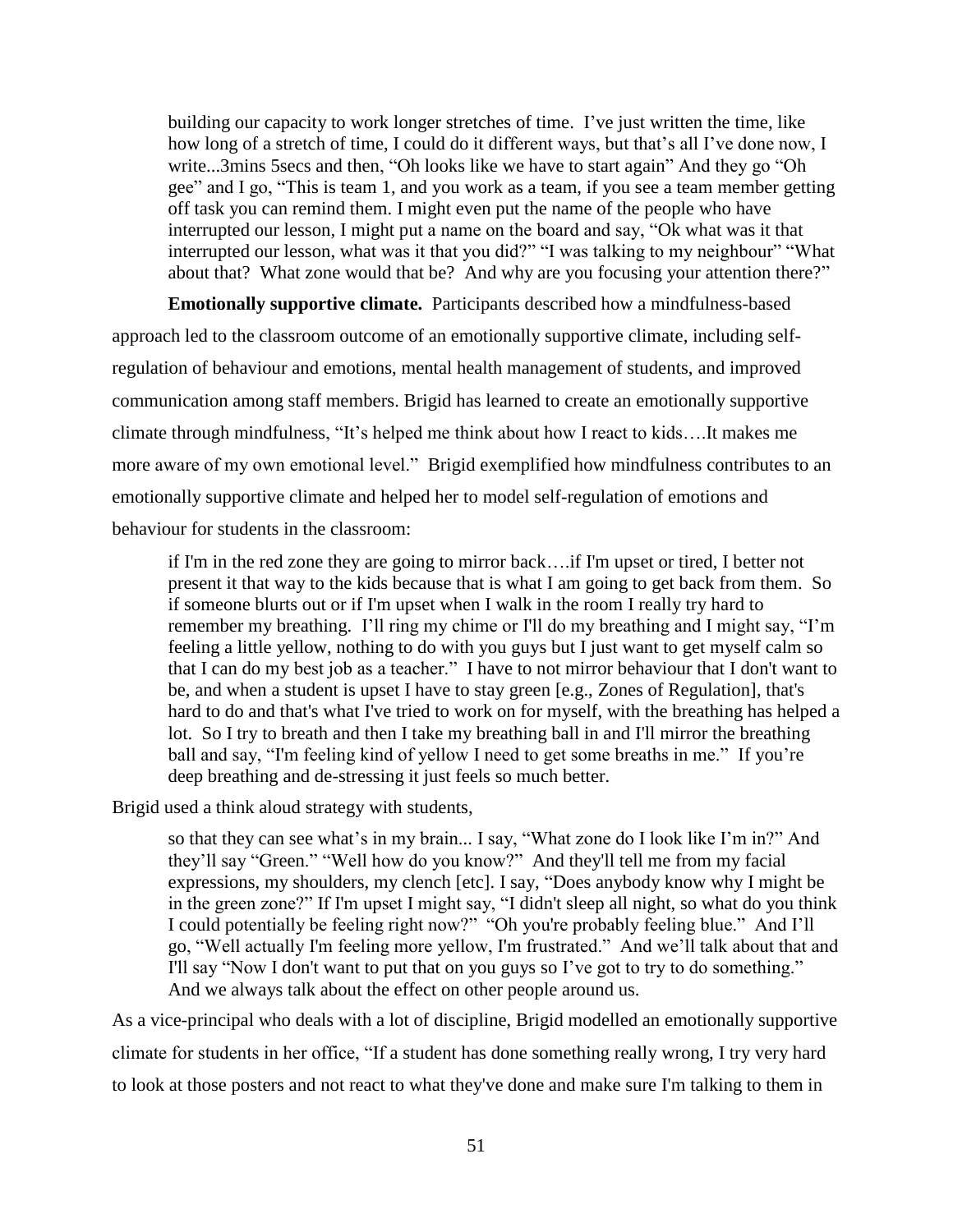the green zone." She also modelled an emotionally supportive climate for parents, "a parent came screaming down the hallway and yelling and totally in the red zone. I could have mirrored her behaviour…., but I had to recognize, "I can't mirror her behaviour, I have to breathe deeply, calm down and then she can mirror my behaviour." Brigid pointed out that mindfulness, "helped me deal with stressful situations and recognizing that I don't want students to mirror me and I've learned to not mirror them, or parents, or staff members."

Participants created an emotionally supportive climate through the mental health management of students. For example, Enid noted that mindfulness, "helps me help my students" with diagnosed mental health disorders such as anxiety and depression, "I have a student who can be very volatile…. When she starts escalating and she's standing screaming in your face, it gives me a specific strategy to say, "Here try this, what works for you?" It gives them choice." Enid explained that with this same student, to help identify her emotions, she would ask her questions such as,

Okay are you starting to get that feeling? How do you feel right before this happens? How does your stomach feel? How do your shoulders feel? We're trying to get her to identify that and reach a place where she can grab on to this [mindfulness] before she gets to her breaking point.

Enid pointed out that mindfulness, "helps in safety especially with some really volatile students….The kids said, when she starting blowing they just ducked because things would fly everywhere, so it can be a safety issue for kids too." Deva experienced improved communication among staff, "a lot of teacher friends will come to me and say, "I'm feeling this or I'm feeling that." From what I know about mindfulness and what I can share with them, giving them that moment to pause really helped. Deva believed that, "if all staff members had that connection or could formulate it through a mindfulness-based approach I think it would be another tool, another person you could turn to and talk too."

**Positive teacher-student relationships.** Through a mindfulness-based perspective participants experienced the classroom outcome of positive teacher-student relationships, including fostering caring, compassionate, and kind relationships and building trust. For example, Nara shared:

It's helped me in my teaching. My students notice that I'm mindful, caring, compassionate and kind with them. That doesn't mean I don't have boundaries; that just means that I am treating them with compassion and kindness. I think it's improved my overall teaching practice and my relationships with kids.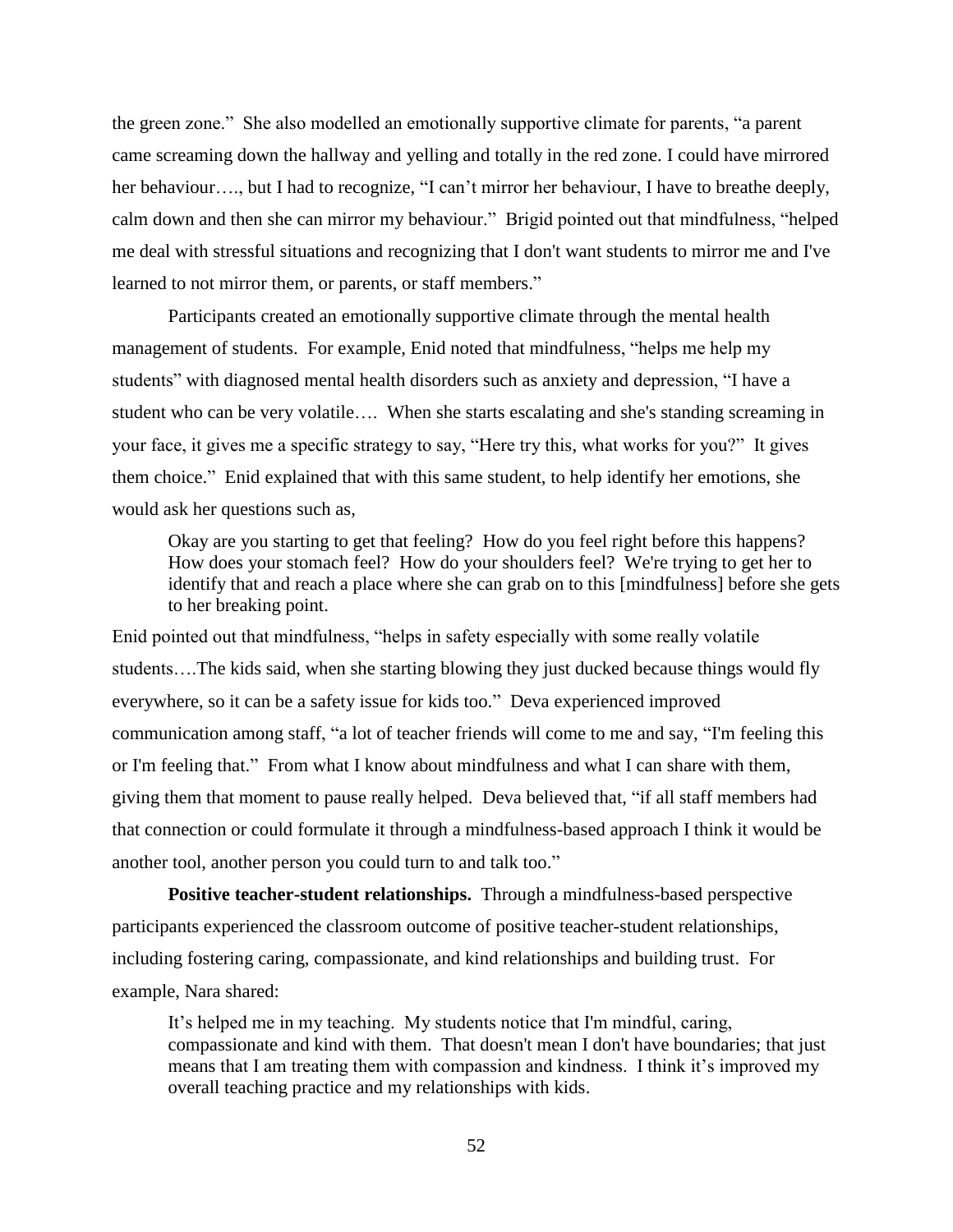Deva experienced positive relationships with students through mindfulness,

something that I had a lot of success with and I felt like I could relate to a lot of the kids that I was teaching. It was a passion of mine so I wanted to introduce it to the kids. I always feel that whatever you're passionate about if you share it with the students they're going to scoop it up a lot quicker than something that's not as interesting. My philosophy of teaching is that if you're able to show who you are and what your interests are the students connect with you a lot better.

Lavena concurred that, "Kids know when you really care about them, they can sense that, kind of connection [is] a very important way for them to be able to trust me to say, "If you take a couple deep breaths things will feel better." Donally viewed the teacher-student relationship this way:

We're sharing a space of learning so it's both ways the way I understand. If I have people who are willing to trust me to show them something I know, they are teaching me how to teach them and then I'm teaching them what I happen to know. So it's both ways equally. I get to be a teacher because of them and I'm grateful and they maybe get something from me and that's great….I get to learn more of how to be a better teacher because of what they are teaching me about themselves…

Donally stated, "So the thing that I've learned about mindfulness is that when you check into yourself and your connected it helps you to be present and hear what the other person needs or what they would like in a way that's more connecting." Donally gave an example to highlight this point:

So I would be able to hear if my daughter asked a question, "Why are there cows in the field?" If you're in this mindfulness way you go, "this kid wants to learn about agriculture, geography, veterinary medicine." She's asking a question but something else is going on, so all the clues were there it would just be my job to find the resources.

Lavena reasoned, "Whatever the kids are exploring is what you should be responding too. I can't do that every day in my practice but I'd like to have the opportunity to respond to what it is that the kids want to talk about."

## **Theme 4 Motivating, Engaging, and Meeting Students' Needs: Mindfulness and Its Benefits**

## **for Students**

Participants described how a mindfulness-based approach led to student outcomes,

including student feelings of belonging in the classroom, motivation to learn, engagement in

learning, and prosocial classroom conduct. For example, Brigid felt:

Other teachers and administrators would have more successful students in classrooms, and they'd have fewer discipline problems, better conversations with children, so that you are getting to the root of the problem. When there is a problem you get to the root of the problem because the kids have the language to understand themselves, and if they can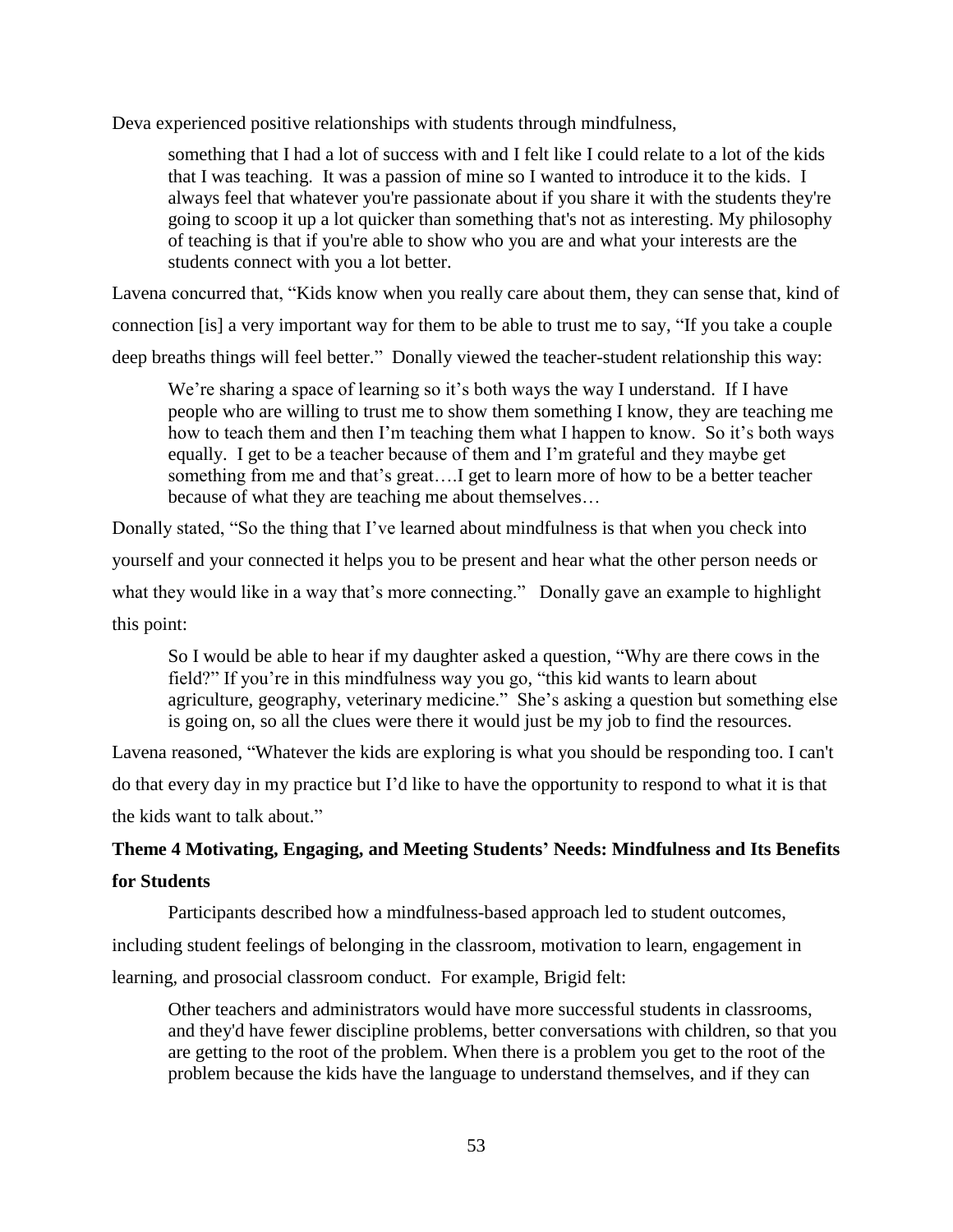start to understand themselves and what might be causing problems at school then they might be able to do something about them, gives them some power.

Participants described how a mindfulness-based approach contributed to student outcomes of belonging such as inclusion, differentiated instruction, and conflict resolution. For example, Enid reported that mindfulness helped with teaching for inclusion and differentiated instruction, "Last year I taught outcomes for every grade except for one grade. Some [students] had learning disabilities....I had EAL students....I had four students with IIP's. I had students from a life skills program…" Enid reasoned,

So mindfulness, when it's calm and everyone can concentrate and focus, it enables you to deliver all the different programs that you need to deliver. That's a huge part so that you can work with a small group and have others working independently. That's really important because I know a lot of the teachers in the system are struggling with that right now. How do you do individualized programs when you have 20 or 30 students in a classroom? So [mindfulness] helps with that…. so you get continuity of program and delivery of your teaching skills.

Enid explained that mindfulness is a strategy that can be useful for conflict resolution, "It's part of conflict resolution strategies, mindfulness, it helps facilitate all of this. You can't resolve conflicts unless you're calm." Enid shared an example,

When [students] are standing in line and all of a sudden a fight breaks out let's give it some time. Sometimes we set the 24 hour rule. You don't deal with things for 24 hours and then tomorrow we're going to deal with this. If they were in a good state they could try mindfulness to get themselves into a space and then write [their] ideas down.

Participants shared how mindfulness-based teaching contributed to student outcomes of motivation to learn and engagement in learning such as: interest and engagement to learn, goal setting and monitoring, concentration and focus, self-management and independence in learning. Lavena reported, "It really fosters better engagement, not only with centering [students] to where they need to be but then in response to what it is that they want to be learning." Enid articulated that mindfulness, "creates that student engagement and student excitement about learning." She explained that mindfulness helped students with mental health diagnoses such as depression become more engaged, "kids who are so subdued it can get them engaged, it can get them more alert." Enid described one student in particular who, "was depressed [because] his dad had committed suicide, - he would lay on his desk. We used to get him to do the breathing…. We always think of lets calm them down, but it can be getting them more engaged."

One participant shared how mindfulness contributed to the student outcome of goal setting and monitoring. Deva experienced more success in getting students to do reflections,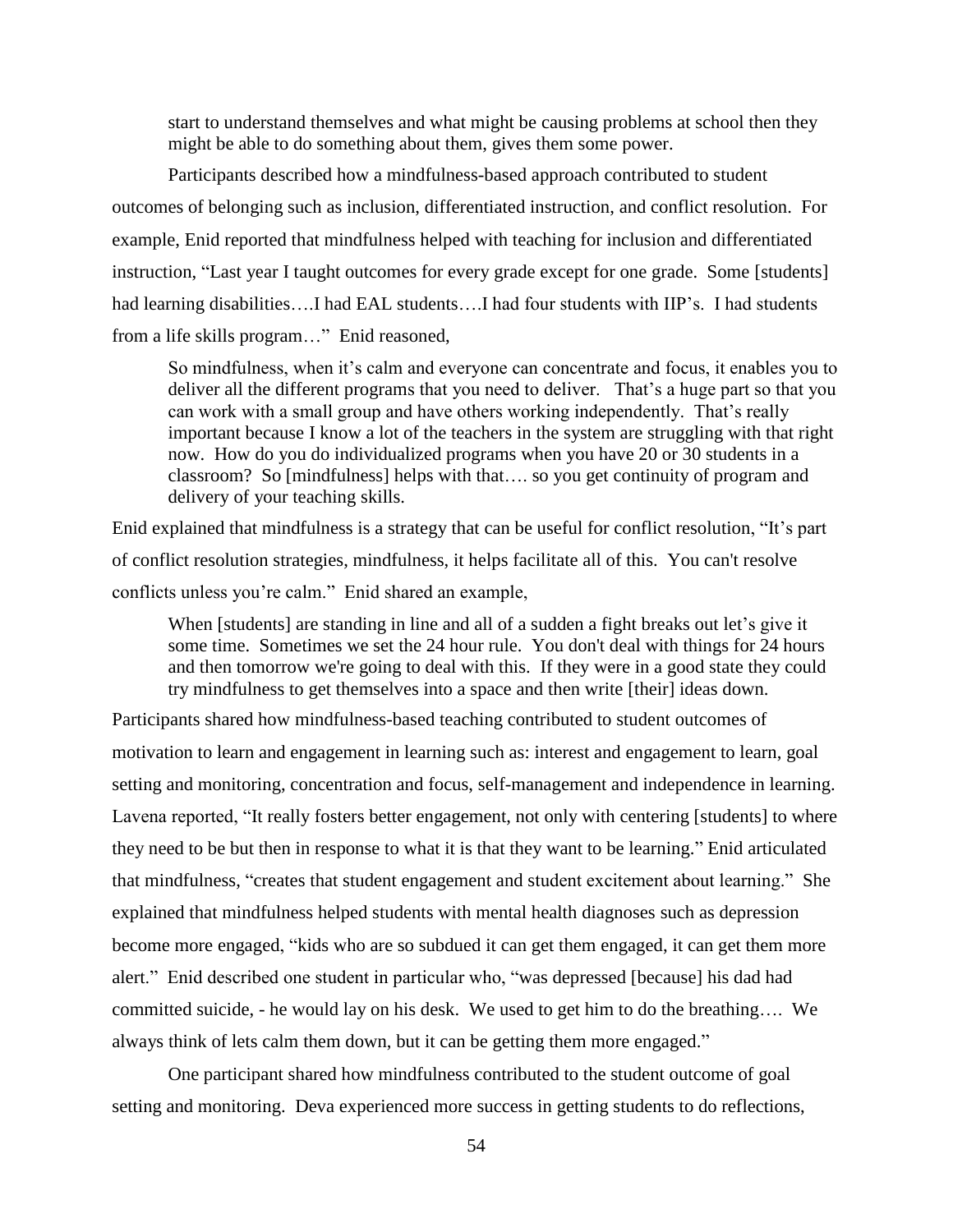"They liked listening to the bell and from there they were totally focused, they went right into their work and there was no arguments about whether they wanted to do the reflection or not, they just automatically went for it."

Participants shared how a mindfulness-based approach led to the student outcome of concentration and focus, which led to increased success in learning. For example, Donally noted this about mindfulness: "One thing I like most is the sense of calm and presence. I've noticed it's the difference, it makes the difference between scattered learning and frazzled to focused and relief." Lavena also noted that students: "are doing better work because they are able to be more centered, more focused." While Enid thought, "You're thinking it was way more rewarding for them and for me when they did well on their assessments… assessments are stronger." Enid experienced the student outcome of focused learning, "Mindfulness as an approach to teaching enhances learning hugely; it really facilitates learning. [Students] think better, they are settled enough to learn, and their focus time is way longer." Before practicing mindfulness Enid admitted, "They couldn't concentrate, they couldn't make five minutes, they could not focus and work quietly for five minutes, and stay focused on the task at hand, there would be someone up and walking around, people talking." Enid further remarked,

We would set a timer and we were able then with mindfulness to build up to 30-35 minutes of quiet work time,….our measurement on how effective this is, and the bonus was kids started seeing their test scores go up in math units, and they got more work done.

Brigid experienced the student outcome of focus while teaching a mindful seeing lesson where she had students sketch their shoe, "The point of the lesson was to focus all of your attention like a flashlight and look at the shoe, look at the details and be focused on it." Students drew sketches of their shoe, "and it was the first time I really had their full attention and you could have heard a pin drop in that room! I thought to myself this is really, really working, and the products that they produced were phenomenal." Brigid observed that, "students who didn't think that they could draw, drew really well because they drew what they saw and they really understood if they focus and block everything out and focus on what they see they'll be able to produce it." Brigid, "hung them on the bulletin board and [students] were really proud of them and the drawings were really quite good."

Enid talked about how mindfulness encouraged the student outcome of self-management, responsibility for academic success and independence in learning, "When you're mindful you're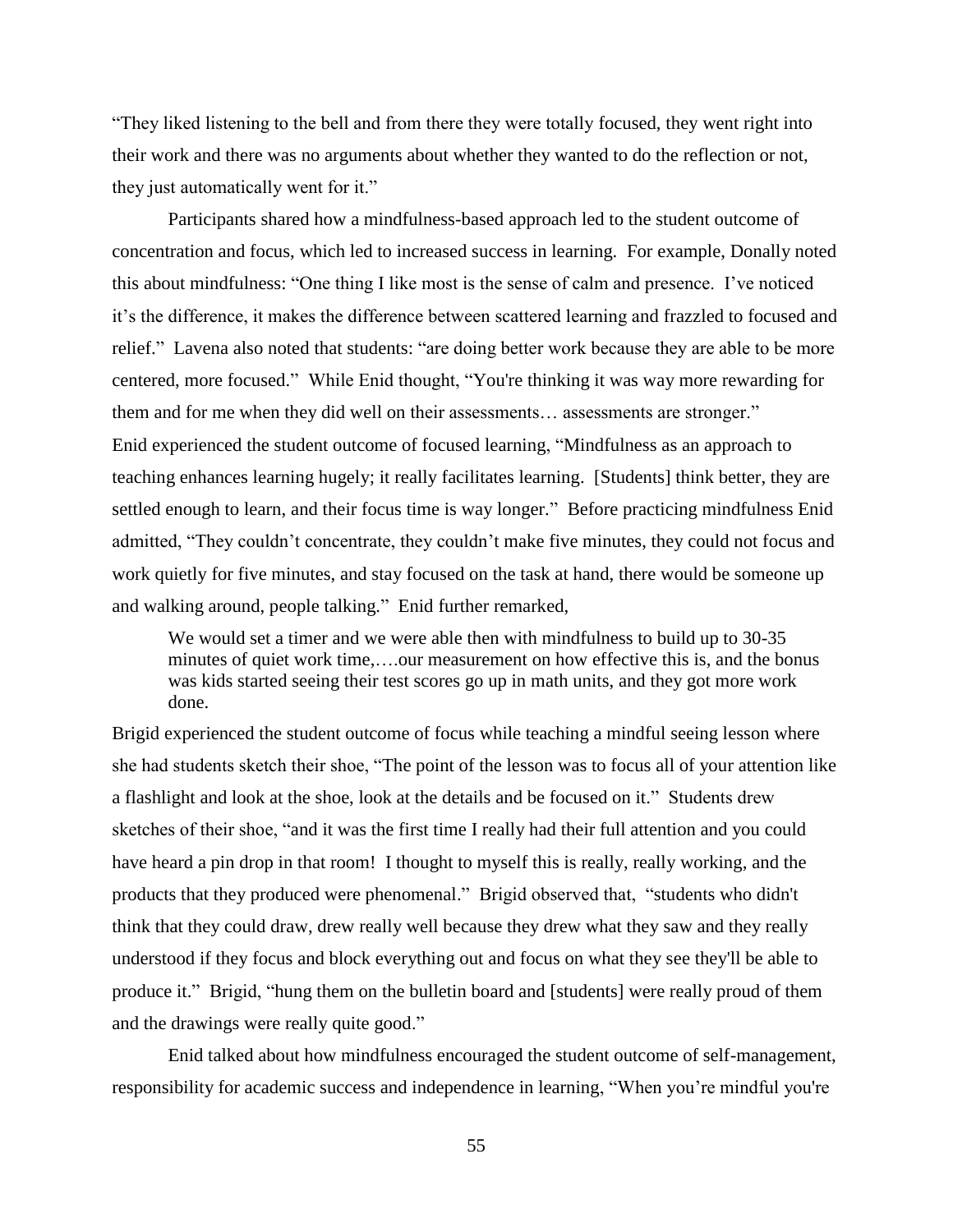showing responsibility, it's a virtue. When you're showing responsibility I can trust you. I know in the hallway you are going to be getting your learning done." She also experienced the student outcome of independence in learning through the practice of mindfulness:

It's imparting your knowledge and teaching kids skills that they can use on their own. It's that independence, you want them to be independent learners. You want them to become independent beings. You want them to be able to function without you being there and you want them to have that sense of this is my choice I can do something about this. Giving them a sense of I have some control here, because when kids are out of control, it [mindfulness] gives them control, empowering, it gives them a sense of selfawareness, self-control, being able to be you as a citizen, your citizenship within the school, your sense of community, when you are in a good space you are contributing to the overall citizenship and the culture of your classroom and your school.

Enid observed that students were able to independently practice mindfulness, "Once you do the breathing you can say, 'Okay think of our mindfulness now' and they sit back and realize how it should look. They don't even sometimes have to do a strategy, they can go straight into behaviours, mindfulness." Enid discussed how students independently requested mindfulness during the school day:

"Can we do the breathing ball? They asked, and so they must have felt that need that it would help them. I had kids really wanting to do it and I found from this that they were really looking for ways...They wanted to feel calm, they didn't want to feel wound up. They felt better."

Enid also discussed how students transferred the skills learned at school to use at home. Specifically, one student, "could never fall asleep he was so wound up…. so he was using the breathing to help him fall asleep at night. It was rewarding to see [the students] taking transfer to out of school situations."

Through mindfulness-based teaching all of the participants observed student outcomes of prosocial classroom conduct such as mindful behavior, and virtues of moral intelligence: selfcontrol/self-regulation, respect, empathy, and kindness. Participants reported what mindful behavior in the classroom looks like compared to mindless behavior and provided numerous examples of mindful versus mindless behaviour (see Table 1). For example, Brigid explained that mindfulness connects to school division values, "We talked about the different values that connect back to the school division core values, and we talked about our own core values and yea it connects to everything that we're doing in school." Participants explained that mindfulness contributed to the student outcome of self-awareness, self-control, and self-regulation of thoughts, emotions, and behaviour. Participants described using mindfulness as a self-regulation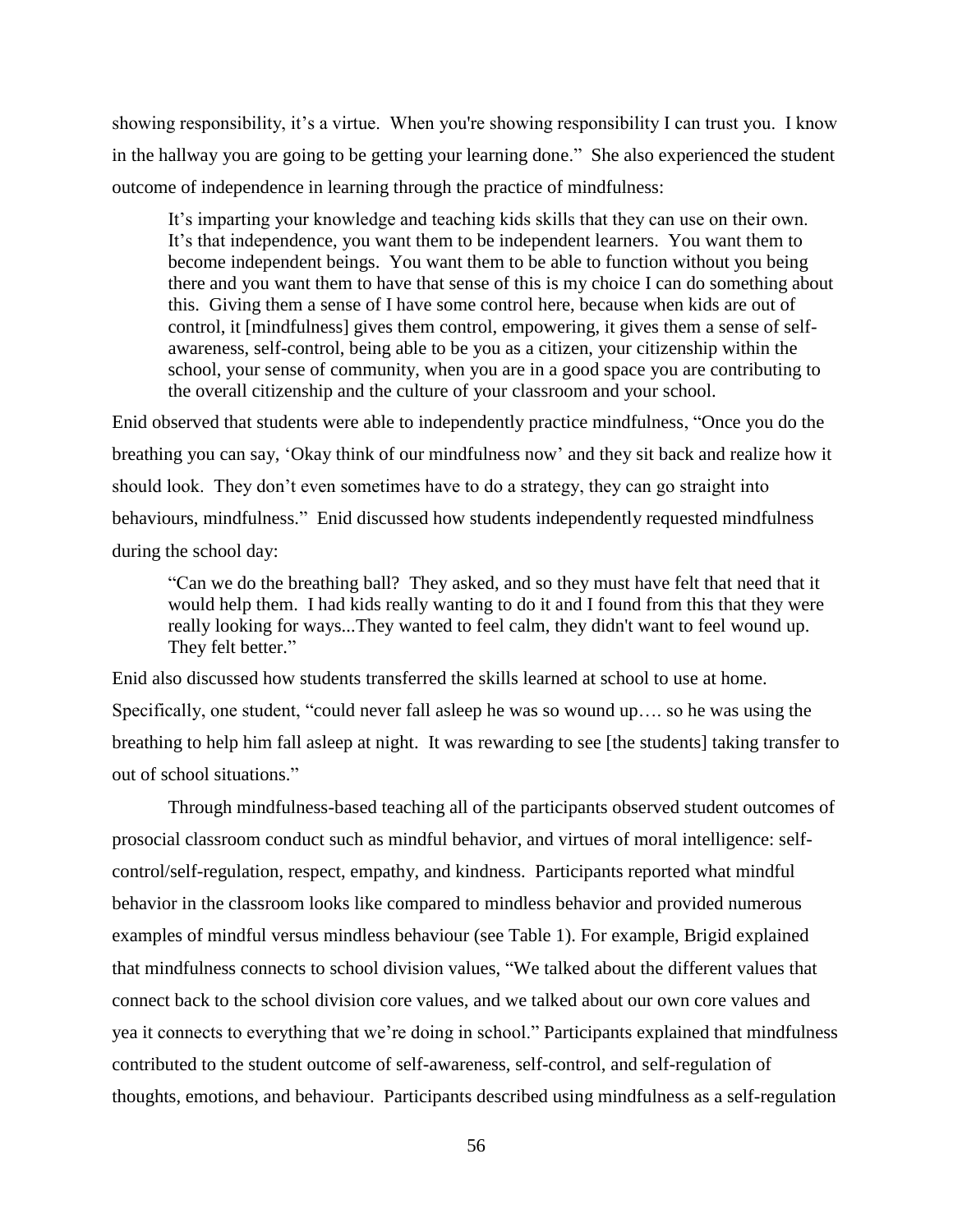Table 1. Examples of Mindful Versus Mindless Behaviours in the Classroom

| <b>Mindful Behaviours</b>                      | <b>Mindless Behaviours</b>                      |
|------------------------------------------------|-------------------------------------------------|
| Ready to Learn                                 | Not ready to learn                              |
| Engaged in learning, present in the learning   | Not engaged in learning, not open to learning   |
| moment                                         | what is being presented                         |
| On task, focusing their energy and attention   | Off task, fragmented attention, fooling         |
| on work                                        | around, talking to friends, not trying to work, |
|                                                | getting up out of desk                          |
| Aware to not be disruptive to classmates       | Not aware they are disrupting classmates        |
| Follow routine                                 | Does not follow routine                         |
| Brain is calm and in a relaxed state, mind is  | Mind is cluttered, unaware of what's            |
| open, free from clutter, body is relaxed       | happening around them                           |
| Organized desk/workspace                       | Unorganized, cluttered desk/workspace           |
| Can transition (e.g., after recess, between    | Difficulty transitioning (e.g., after recess,   |
| subjects, or to new environments)              | between subjects, or to new environments)       |
| Listen to directions and follow through on     | Impulsive behaviours and not considering        |
| instructions                                   | safety of self or others                        |
| More individual choices (e.g., assignments)    | Limited choices (e.g., assignments)             |
| Adapt to change (e.g., in the classroom)       | Difficulty dealing with change (e.g., in the    |
|                                                | classroom)                                      |
| Physically comfortable (e.g., in their body or | Physically uncomfortable (e.g., in their body   |
| seating)                                       | or seating)                                     |
| Respectful of others, apologetic,              | Disrespectful, defiant, defensive,              |
| understanding how you're impacting others      | argumentative                                   |
| Self-aware(e.g., of thoughts, feelings)        | Self-obsessed (e.g., unaware of others)         |
| Independent                                    | Attention seeking                               |
| Aware of how noise impacts others              | Making a lot of noise, loud                     |
| Acknowledge you, look at you                   | When the answer is "I don't know"               |
| Collaborating with a partner                   | Worksheets, rote memorization                   |

strategy for students of all abilities including those with exceptionalities (e.g., Autism Spectrum), self-regulation difficulties, mental health diagnoses (e.g., Depression, Anxiety, Post-Traumatic Stress Disorder (PTSD)), and EAL (e.g., immigrants, refugees). Enid reported that mindfulness helped students develop self-awareness and taking ownership of their actions:

It's all tied in with sharing circles and so mindfulness a huge piece of that is selfawareness….when you have self-awareness of what strategies work for you to get yourself to a good thinking place. And how do you get self-awareness? You have to be mindful of what's happening, you have to be mindful of your actions. [For example], "I messages". I do a lot of "I messages" versus you. So mindfulness is taking ownership, I'm doing this for me, I'm taking control of my behaviour. It gives kids that feeling that I can help myself. There's something I can do here instead of feeling helpless. It takes away that feeling of being helpless when your body's going out of control and you don't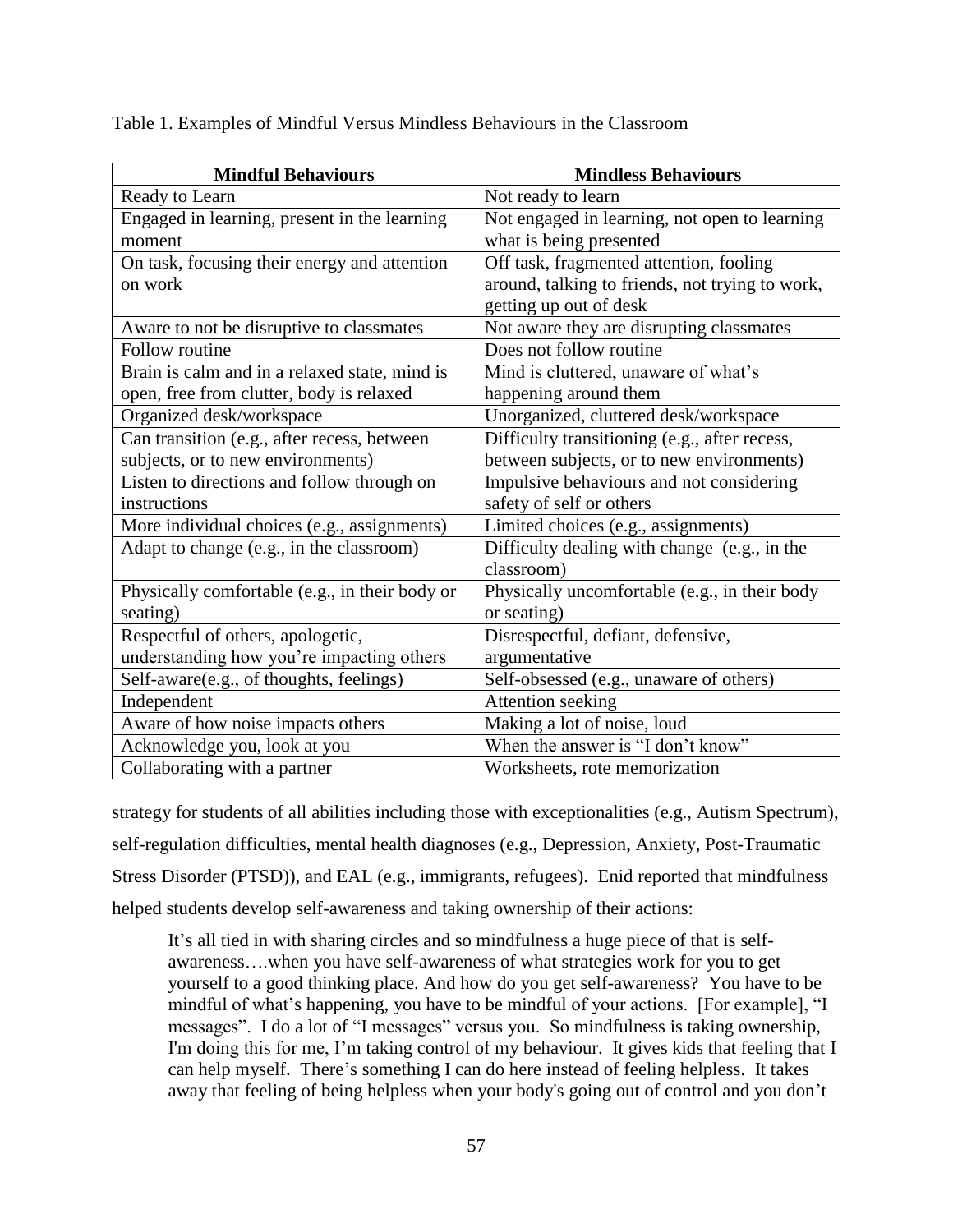know what to do. Grades 6, 7, and 8 the hormones start kicking in and they don't know what's happening. They don't understand the moods and the emotions so this gives them something too. You can tell kids to think a certain way but this is visual, you can see it, that's where the breathing ball comes in it's a visual.

Donally described using mindful breathing as a technique to self-regulate, "If [students] were frustrated we would find ways to pretend we're breathing into a balloon as a self-connection tool, or they would count to 5 out loud, again as a way of breathing regulation."

While, Deva explained that mindfulness helped students with Autism self-regulate:

I have a couple of students that almost daily have a freak out in Physical Education class if they are not winning or if they are not getting something their way. It tends to be the students that are on the Spectrum for Autism. I consider it mindfulness, I always say to the students, "I need you to take 10 deep breaths for me and I need you to take a walk and get a drink of water." So by giving them that specific job to do I'm asking them to be aware of their body. I've never, not once had a student say, "No" to me when I give them that job to do. They just go and do it and they come back in and they are ready to participate again. I know with one of the students in our school it's helped him because now he can even come up to me and say, "Mme, I'm having a hard time, I need to be by myself right now for a few moments so I can breath and calm down."

Lavena shared that mindfulness was beneficial for EAL students:

Refugees and immigrants….often came to my elementary school with….lots of things in their history like post-traumatic stress disorders…. so it was important for me to be able to have a safe space to make connections and relationships and let them be able to talk about what's on their mind, because if they are worried about, say there's a sound outside of the classroom and they think it could be a bomb they need to be able to tell me that's what's going on before they can concentrate on learning how to read. In my practice I am open to having the discussion or the lesson be student driven.

While, Enid explained that mindfulness helps students with self-regulation difficulties and

mental health problems to self-regulate their emotions and behaviour and identify their triggers.

For example, one student,

Bursts into crying so fast. Last year he cried every single day. He might cry now once every 2 weeks. I've done the breathing ball with him on an individual basis, so he'll come to me and I'll say, "Try the breathing." He can reach a point now where he's not hyperventilating to the point that he can't even talk.

Enid explained that mindfulness helps students who are volatile self-regulate, "if they got to a place where they were stressed they would trash my room, they would throw everything all over the place, they would stomp, wreck my markers, they were defiant and it worked for them, I found that." Enid emphasized that, "their parents were very happy that we were teaching them specific skills and I think their parents too!" Another example,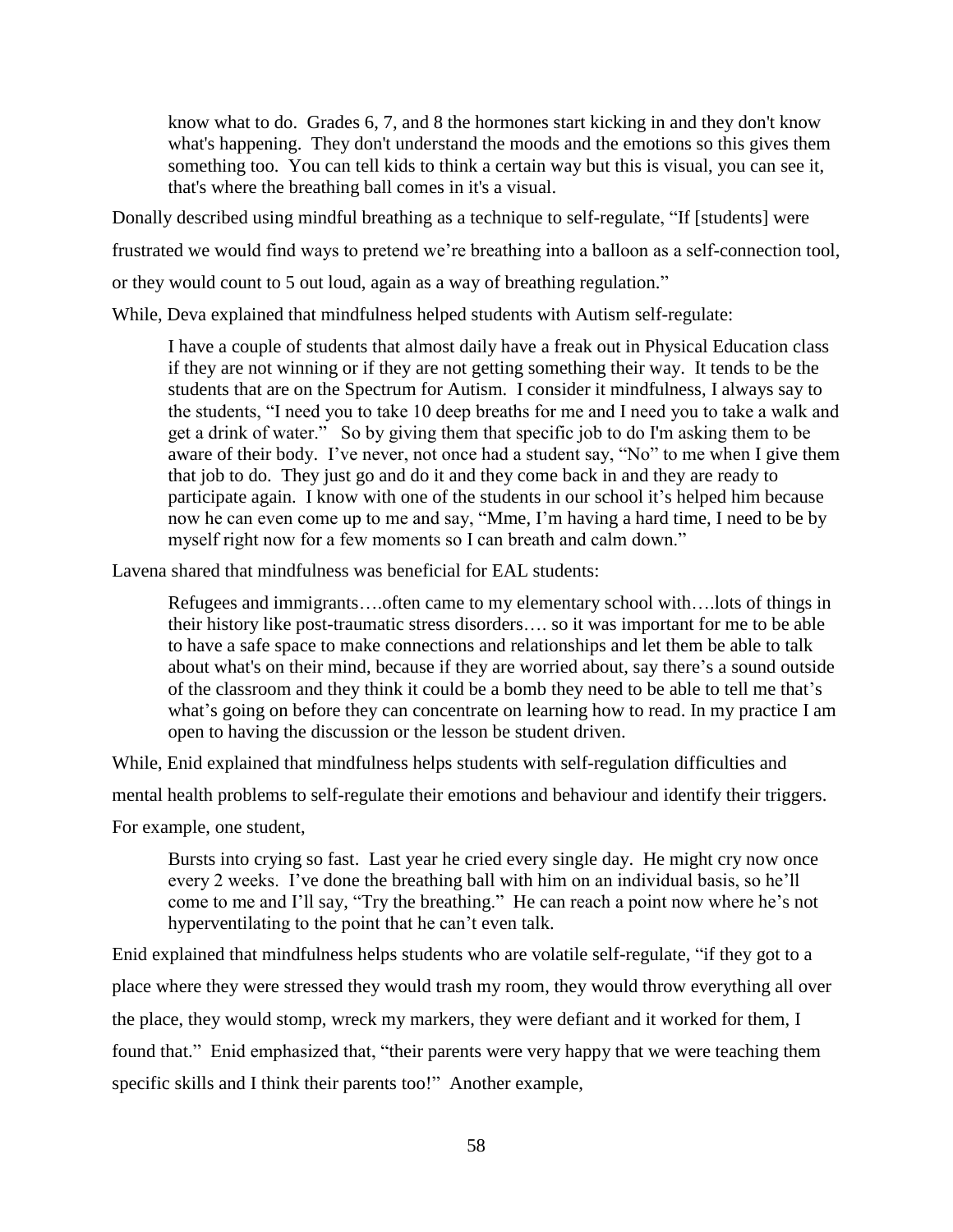One student when she starts [saying], "I can't get this," she wants to learn something instantly, if we do a new math concept she starts getting worked up and I'll say, "Try your colouring, colour me happy." So she'll go colour for a bit, and then she can go to the mindfulness, she can't go straight into mindfulness, or she has to read. So sometimes you need bridging with other activities to get to the mindful point.

Participants explained that mindfulness helped students identify their triggers and communicate

their feelings. Enid claimed:

some [students] get so out of control they can't go into mindfulness, so you have to teach them, "What's your trigger? How are you starting to feel inside? What's your stomach feeling like? Is your heart starting to race? What are the physical symptoms that go with stress?" So if they can start recognizing those physical symptoms…[for example] I'm starting to get that tight feeling, I'm starting to feel like...ok let's do the mindfulness before we get to our breaking point.

Brigid was informed on the topic:

We're working on triggers, so that they understand what could potentially be a trigger for them so that they can either avoid it or identify it to me…. And I want them to learn what their triggers are, and particularly kids that are chronically volatile so that they can talk to me in the language and explain things….It's helping [students] to learn the basic strategy of breathing. Some of them that's their go to strategy of deep breathing. I think that their becoming more aware of their feelings. I think they're becoming more aware of the fact that when they're really tired and frustrated that they can't learn, and they're in a mood, and they're starting to recognize what might have put them in that mood….

Before implementing mindfulness, Brigid found, "When dealing with discipline, kids…. couldn't

articulate what had even happened, or how they were feeling." And after implementing

mindfulness Brigid found:

this program [e.g., Zones of Regulation, MindUP, all of it as a whole] and awareness gives them a voice and it gives them the language to explain so that we can get to the root of things, understand why they are feeling that way and then knowing what caused that behaviour, what triggered it.

Brigid reported that the trigger is, "typically lack of sleep, or something at home, it's typically

what it is." Brigid will ask students, "Are you exhausted? Then they'll start crying, and say,

"I'm so tired." Or they can't explain to me why they are so upset. Then I'll say, "Are you really

tired, maybe you're not yellow maybe you are in the blue zone?"

Brigid further explained that she communicates with parents about student triggers:

I phone their parents….and say, "Your child is having these difficulties because they are telling me they are exhausted, they're not able to learn, they're not able to be effective socially, cognitively, or emotionally, because they're exhausted." I think a parent would rather hear, rather than your child is fighting, your child is name calling and bullying, rather than your child is bullying, your child is exhausted, and because they're exhausted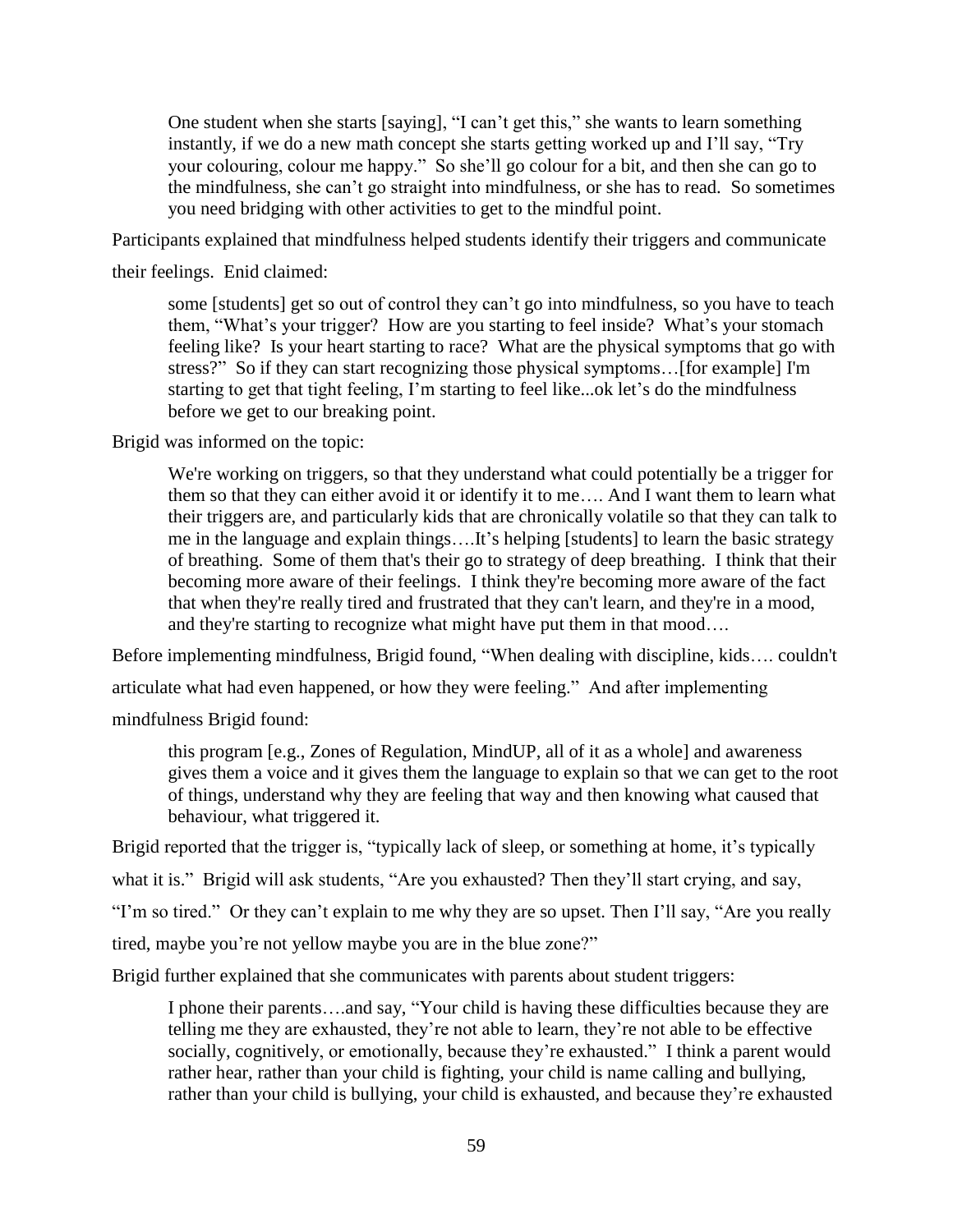they are not making good choices, they are not thinking clearly. We talk about emotional brain and thinking brain. When their exhausted they're using their emotional brain, and they're not using their thinking brain and I think parents have an easier time hearing, "We need to get this kid in bed earlier" than your child is a bully, because that's labeling them as a bully.

Participants shared how mindfulness contributed to the student outcome of respect, such as: respect for others, consideration, understanding of rules, classroom community and team building. For example, Enid explained that mindfulness contributed to classroom team building, "a really good group strategy because it was something we could do as a team and work together as a group and so it was that team approach. There was a lot of team building through it especially when they wanted to be leaders and they talked about it." Brigid also discussed how she used mindfulness as a strategy for team building:

I'll say, "We don't point fingers, but we work as a team to support each other, and we're not mad at someone but we can remind them to breathe deeply, focus on your work and remind our team, we work as a team, and I'm your coach and we're all together here."

One participant described how their mindfulness-based approach contributed to the

student outcome of empathy. Brigid observed that mindfulness helped students' become aware of other peoples' feelings:

I think it improves student learning across everything that you do, whether it's lining up for gym class or being on the playground, or reading. It helps students learn, and behave socially, to making friends, it helps them be more aware of other peoples' feelings, and it just makes them nicer people.

Participants described how mindfulness-based teaching led to the student outcome of

kindness. For example, Brigid shared a memory of how mindfulness contributed to the student

outcome of kindness while she read a book out loud to the class:

I read to them quite often and they have to think about the theme of the book and relate to it and connect. These are kids that I didn't even trust to read to them because when I read, it's like putting my whole soul out there. So I read them this book and I paused at the end and they all clapped and I just about started to cry. I thought they're really starting to come around and be more thoughtful and I think this program [MindUP] is really working. Their just being kinder people and more sensitive. That was how I first knew that I was on the right track when I got those kinds of responses and for most of the lessons that's how it went for the rest of the year.

Deva mentioned a memory of students being thankful for the mindfulness practice:

After I did a mindfulness practice with the students, a meditation, I had a couple of boys come up after class, one of the grade 4 boys and say, "Thank you, Mme. that was really great." Getting that feedback from the students that they appreciated it, it's a nice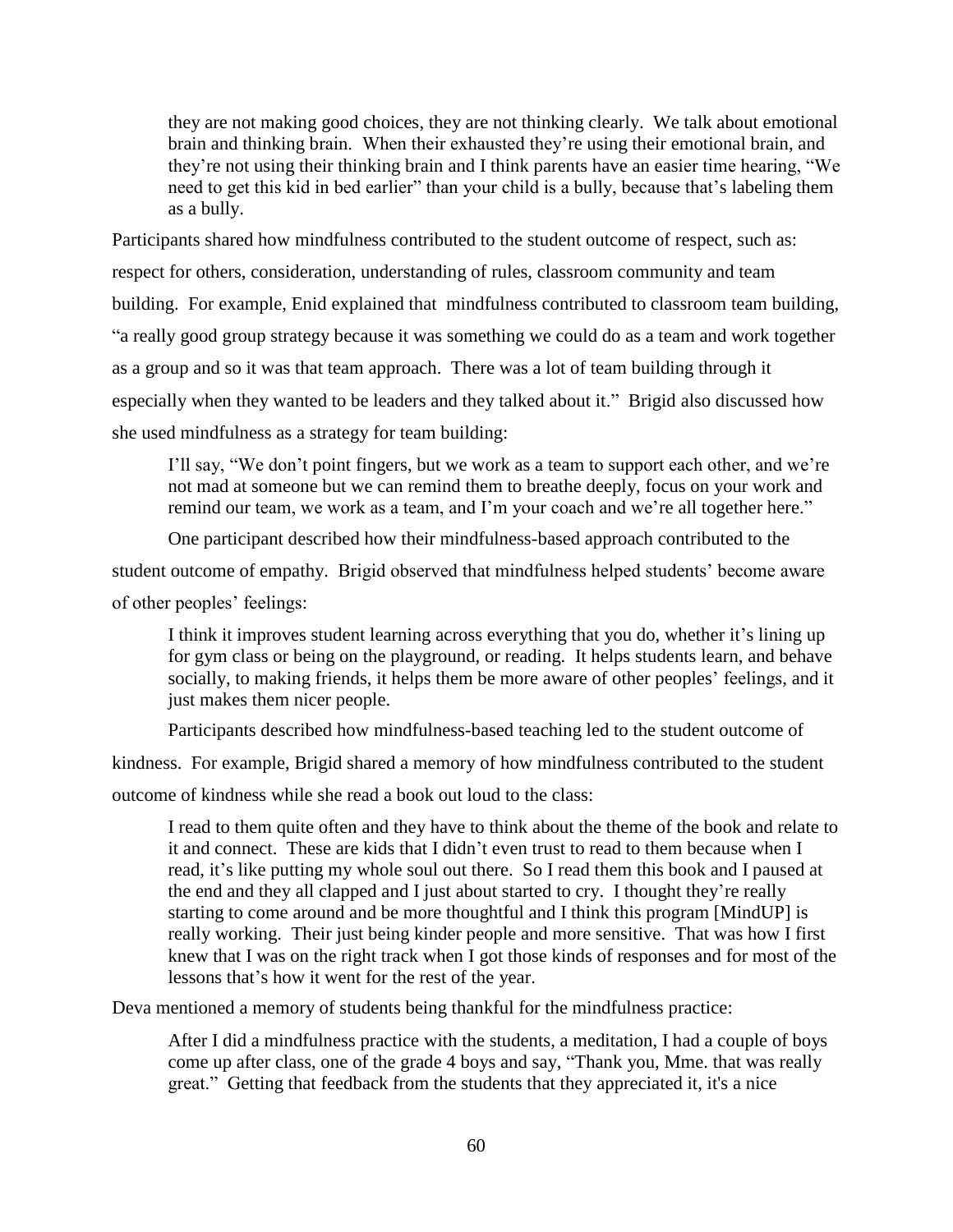reminder that you are doing something that the kids enjoy and that they are getting something out of it.

### **Summary**

Through the above mentioned semi-structured interviews, the experiences of mindfulness-based teachers (i.e., teachers with MT, who have a personal mindfulness practice, and purposefully integrate mindfulness within their teaching in the classroom) were explored in order to understand how mindfulness affects teachers in their personal and professional lives, and how they are using mindfulness to support students in their classrooms. Four major themes were identified using a wellness model perspective (Myers & Sweeney, 2008): (1) Connecting to the curriculum: Mindfulness and its curriculum links; (2) Creating, coping, socializing, meaning making, and exercising: Mindfulness and its connections to health and wellness; (3) Managing and supporting students: Mindfulness and its links to a caring classroom environment; and (4) Motiving, engaging, and meeting students' needs: Mindfulness and its benefits for students. The following chapter discusses this study's findings in relation to existing literature, the practical implications of the findings, the limitations and strengths of the current study, and considerations for future research.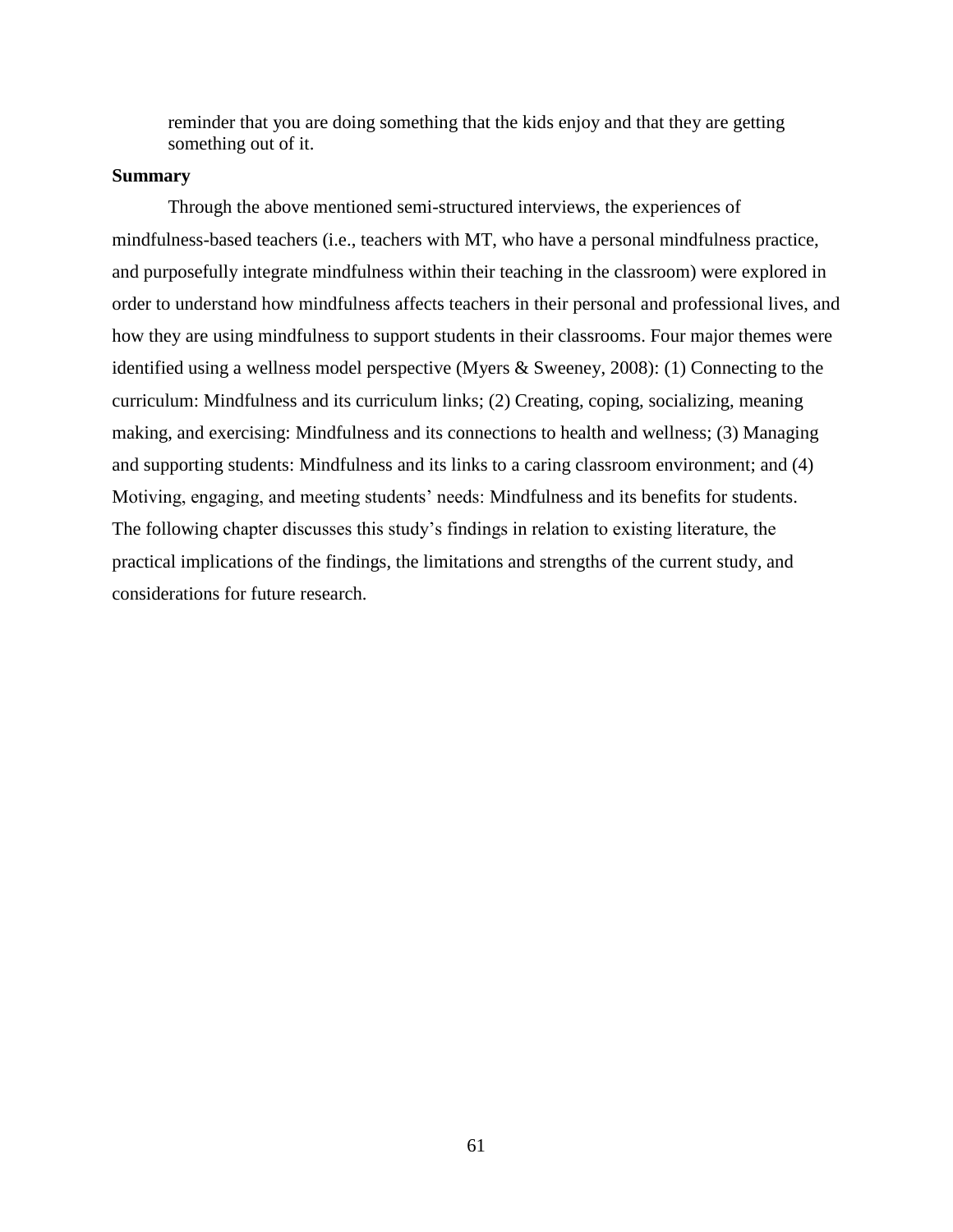#### **Chapter 5: Discussion**

This basic interpretive qualitative research study used semi-structured interviews to better understand the experiences of six mindfulness-based teachers in Saskatchewan schools. This chapter summarizes the findings of this study, and integrates these results with existing literature. The chapter then concludes with a discussion of the strengths and limitations of the study, and implications for future practice and research.

### **Summary of Findings**

Six participants were involved in the semi-structured interviews for this study and included one home-school teacher, three elementary school teachers, one high school teacher, and one elementary school administrator. I was surprised that home-schooling educators were also using mindfulness when instructing their children at home. What I learned was that despite their different teaching roles and classrooms (e.g., school classroom, home classroom), all of the participants shared similar experiences and perspectives of the benefits and outcomes associated with mindfulness-based teaching. Data analysis of the interview transcripts using a wellness model perspective (Myers & Sweeney, 2008) revealed four common themes: (1) Connecting to the curriculum: Mindfulness and its curriculum links, (2) Creating, coping, socializing, meaning making, and exercising: Mindfulness and its connections to teacher health and wellness, (3) Managing and supporting students: Mindfulness and its links to a caring classroom environment, and (4) Motiving, engaging, and meeting students' needs: Mindfulness and its benefits for students. In the first theme, participants shared how they connected mindfulness across the Saskatchewan curriculum and specifically within the subjects of health and wellness, virtues, culture (e.g., First Nations Circle of Courage), religion, career, practical and applied arts, physical education and yoga. Participants' personal and professional experiences as mindfulness-based teachers were organized within each of the five factors of wellness (creative self, coping self, social self, essential self, and physical self) and related to 13 of the 17 components of wellness (thinking, emotions, control, work, leisure, stress management, selfworth, realistic beliefs, friendship, love, spirituality, self-care, and exercise) in theme two. Participants did not describe experiencing wellness benefits within the components of cultural identify, gender identity, positive humour, or nutrition. In theme three, participants shared their experiences of using mindfulness in the classroom to provide effective classroom management, an emotionally supportive climate, and positive teacher-student relationships. Within the fourth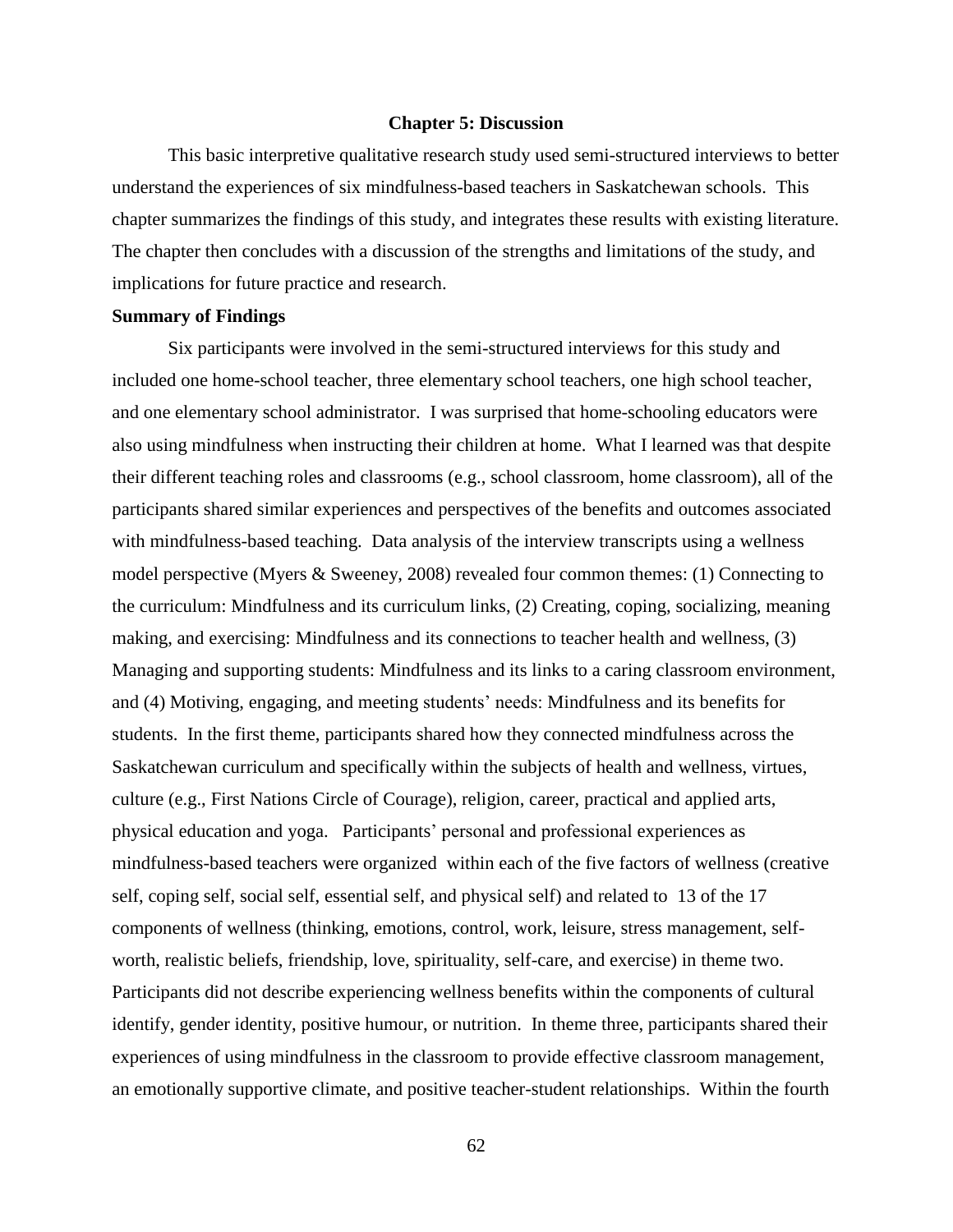theme, participants reported student feelings of belonging in the classroom, motivation to learn and engagement in learning, and prosocial classroom conduct.

### **Integration of Results with Existing Literature**

The results from the current study expand knowledge about the benefits and outcomes of mindfulness-based teaching for teachers, classrooms, and students. Commonalities of the findings of this study with existing research literature can be found in the areas of health and wellness benefits of mindfulness for teachers, classroom outcomes, and student outcomes.

**Creating, coping, socializing, meaning making, and exercising: Mindfulness and its connections to teacher health and wellness.** The concept of wellness can be understood as:

> A way of life oriented toward optimal health and well-being, in which body, mind, and spirit are integrated by the individual to live life more fully within the human and natural community. Ideally, it is the optimum state of health and wellbeing that each individual is capable of achieving. (Myers et al., 2000, p. 252)

The results of this study showed similar benefits for teachers as were found in the existing literature about mindfulness such as psychological and physiological health and wellness. First, all of the participants in the current study mentioned wellness benefits due to their mindfulnessbased teaching. Participants experienced wellness within each of the five factors of wellness (creative self, coping self, social self, essential self, and physical self) and within 13 of the 17 components of wellness (thinking, emotions, control, work, leisure, stress management, selfworth, realistic beliefs, friendship, love, spirituality, self-care, and exercise). Although participants within this study did not report experiencing wellness benefits within 4 of the 17 dimensions (cultural identity, gender identity, positive humour and nutrition), it cannot be concluded that these wellness components are not experienced since participants were not directly asked about benefits within specific components. Similarly, previous literature reviews and meta-analysis on the health and wellness benefits of mindfulness for working adults done by Keng et al. (2011), Virgili (2015), and Khoury (2013) also found that mindfulness contributed to psychological and physiological health and wellness. For example, adaptive psychological functioning, increased well-being, improved regulation of behaviour, reduced psychological symptoms and mental health problems (e.g., distress, stress, anxiety, depression), and reduced emotional reactivity (Keng et al., 2011; Virgili, 2013; Khoury et al., 2013) have all been reported as benefits of mindfulness approaches being used. Previous studies on the health and wellness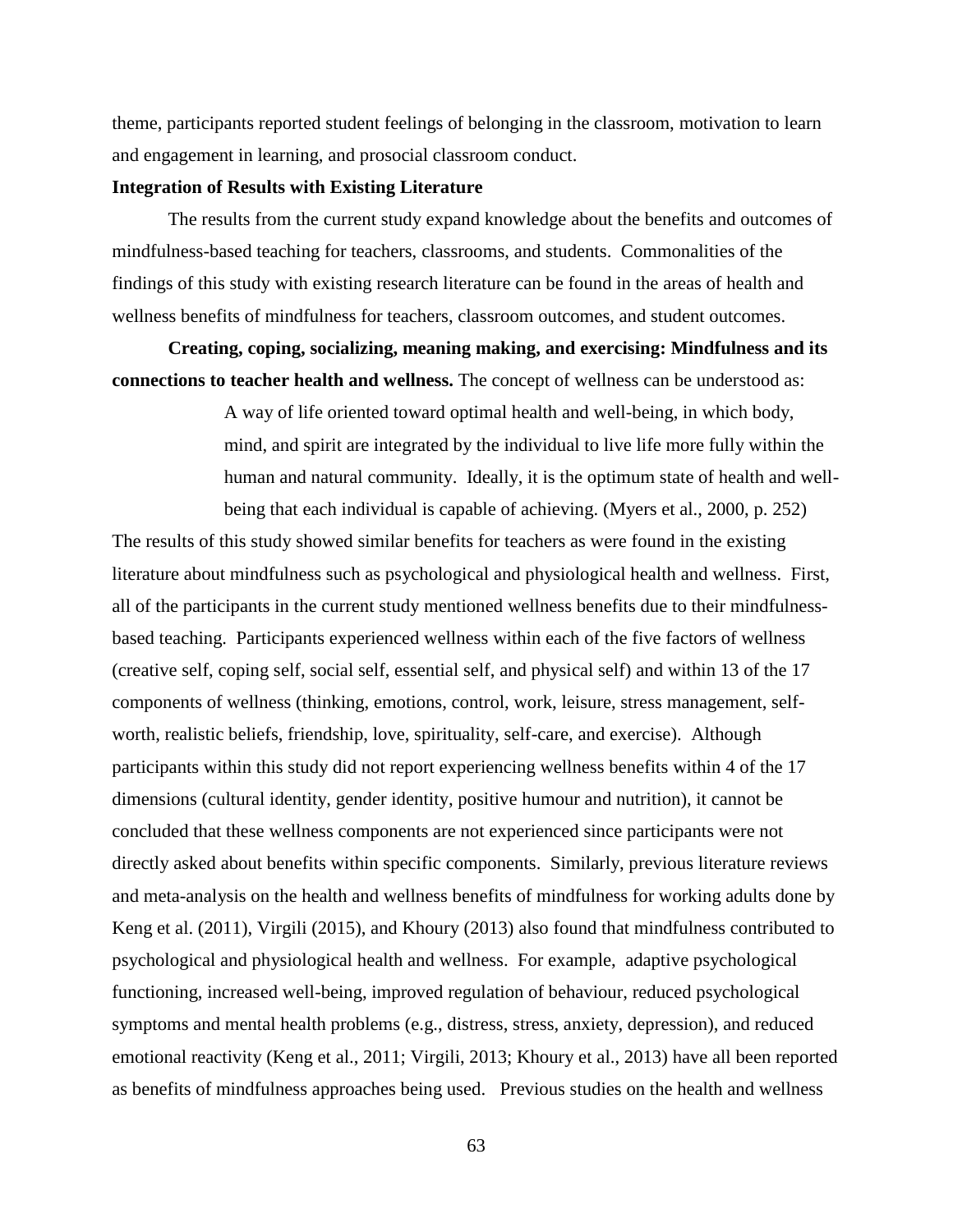benefits of mindfulness specifically for pre-service teachers (e.g., Hue & Lau, 2015; Poulin et al., 2009; Soloway, 2011) as well as elementary and high school teachers (e.g.; Franco, Manas, Cangas, Moreno, & Gallego, 2010; Gold et al., 2010; Jennings, Frank, Snowberg, Coccia & Greenberg, 2013; Manas, Justo, & Martinez, 2011; Roeser et al., 2013) found that mindfulness contributed to well-being, psychological and physiological health, while preventing stress and occupational burnout. Preventing stress and occupational burnout was mentioned in interviews. Lavena expressed that mindfulness "helped to relieve stress," while Enid said, "you wouldn't be so burnt out. I think it prevents burnout. "The current study expanded research on the wellness benefits of mindfulness for teachers by showing that teachers experienced 13 of the 17 components of wellness within each of the five factors of the IS-Wel model (Myers & Sweeney, 2008). Overall, several of the same health and wellness benefits for teachers were discovered in the present study as were discussed in existing literature, suggesting that these benefits may also extend to students within the classroom environment. Participants also discussed mindfulnessbased practices and their implications for classroom outcomes.

**Managing and supporting students: Mindfulness and its links to a caring classroom environment**. Participants reported the classroom outcomes of effective classroom management, emotionally supportive climate, and positive teacher-student relationships. Participants explained that their mindfulness-based approach, along with curriculums (e.g., Zones of Regulation, MindUP), and measurement tools and visual aids (e.g., timer, transition meter, voice level meter) contributed to effective classroom management and a classroom environment conducive to inquiry learning. Participants reported that mindfulness contributed to an emotionally supportive climate, such as self-regulation of behaviour and emotions, mental health management of students, and improved communication among staff members. Participants reported that mindfulness contributed to positive teacher-student relationships, including fostering caring, compassionate, and kind relationships and building trust. These reported classroom outcomes are similar to those proposed by Roeser et al. (2013), including: effective classroom management, emotionally supportive climate, and positive dyadic teacherstudent relationships. However, the classroom outcomes reported by participants in the current study expanded the reported observations within these three areas of classroom outcomes.

**Motivating, engaging, and meeting students' needs: Mindfulness and its benefits for students.** Participants reported that a mindfulness-based approach led to a variety of student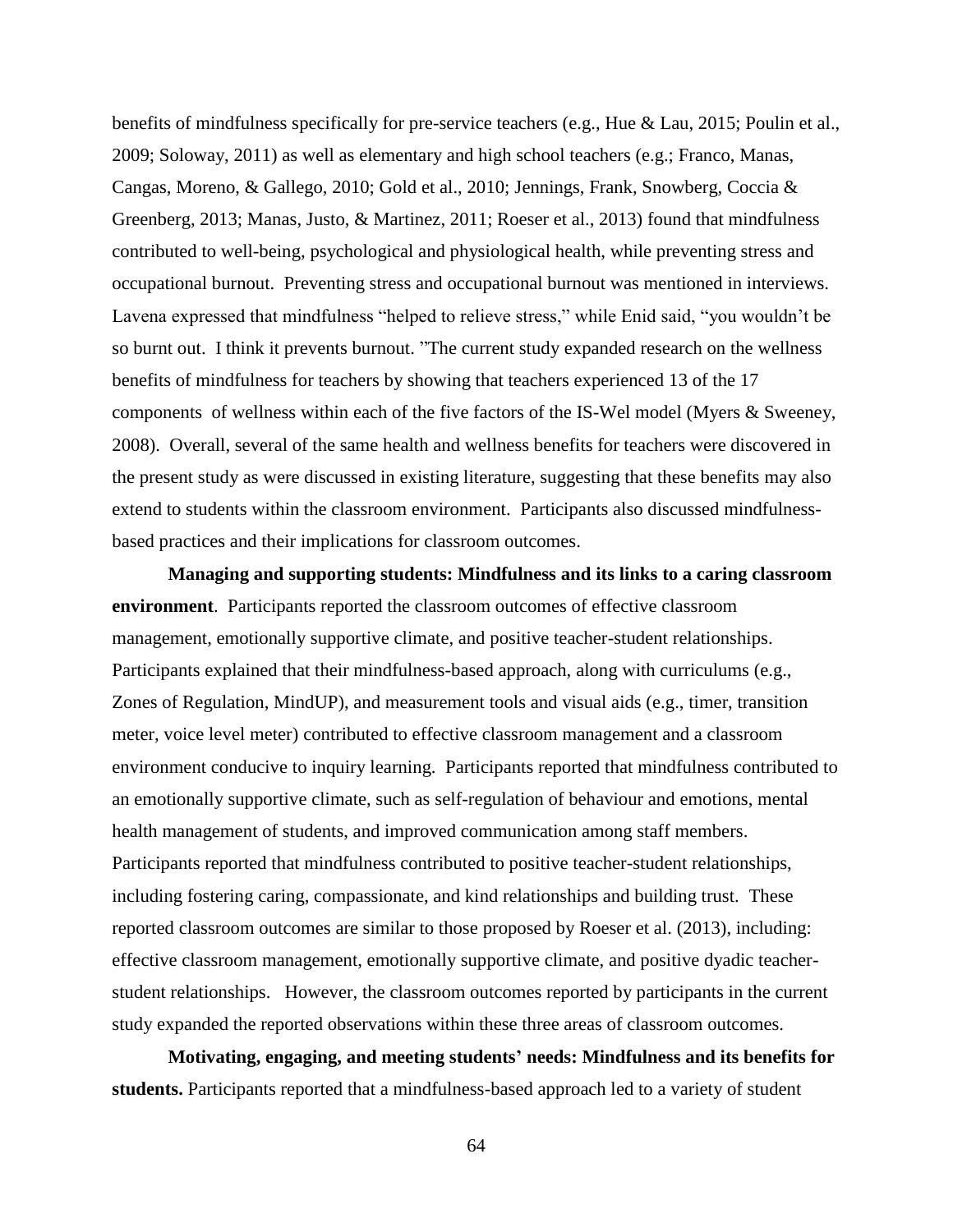outcomes, including feelings of belonging in the classroom, motivation to learn and engagement in learning, and prosocial classroom conduct. When discussing students' demonstrating feelings of belonging, participants observed student improvements when differentiated instruction was used in inclusive educational environments, and students were able to better resolve conflicts. Participants also witnessed students being motivated to learn and engaged in learning. Specific examples included seeing increased engagement for students with mental health problems such as depression, goal setting and monitoring through improved reflections, concentration and focus, and self-management and independence in learning. Participants also shared their students demonstrated prosocial classroom conduct, mindful behavior, self-awareness, selfregulation, and virtues of respect, empathy, and kindness. This observation adds to the current research findings in this area. These reported student outcomes are similar to those proposed by Roeser et al. (2013), including felt belonging in the classroom, motivation to learn, engagement in learning, and prosocial classroom conduct. However, the student outcomes reported by participants in the current study expanded the reported observations within these three areas of student outcomes. Similarly, previous literature showed that mindfulness-based interventions (MBI's) promote several areas of wellness for children and adolescents such as psychological health (e.g., emotion regulation; improvements on personal goals, increased attention, selfesteem, optimism, happiness, and mindful awareness, reduced anxiety and depression symptoms, reduced involuntary response to stress including rumination, intrusive thoughts, and emotional arousal, greater trust in friends; Biegel et al., 2009; Bogels et al., 2008; Liehr & Diaz, 2010; Schonert-Reichl & Lawlor, 2010; Zylowska, 2008), and physiological health (e.g., reduced blood pressure and heart rate, improved sleep, calmness, and relaxation, less reactivity, increased selfcare, self-awareness, and a sense of connection with nature; Gregoski et al., 2011; Wall, 2005) as well as ability to learn (e.g., improvements in executive functions, enhanced social skills, improved academic performance, increased attention, reduced test anxiety, and symptoms of AD/HD; Beauchemin et al., 2008; Flook et al., 2010; Napoli et al., 2005; Semple et al., 2010).

## **Strengths and Limitations of Current Study**

As with any research, the current study has strengths and limitations. One potential limitation is that all of the participants lived and worked in urban cities and schools, therefore the study lacks the perspective of teachers in rural schools. However, participants were quite diverse in the amount of education and training they had in mindfulness, and the number of years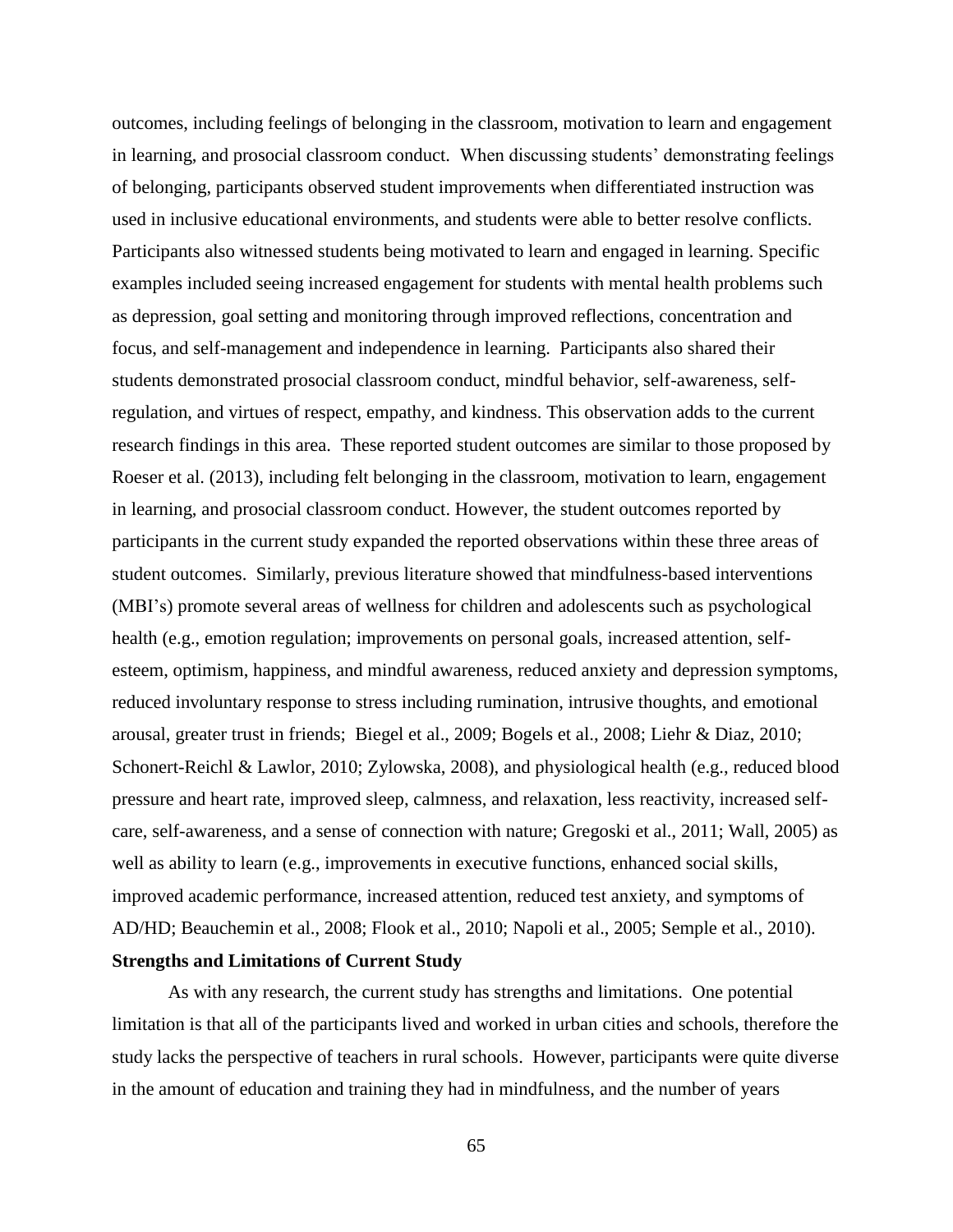teaching experience. Overall it was genuinely felt that the participants were interested and passionate about the topic, and contributed useful data to the study. A second potential limitation is that participants were not directly asked about benefits within specific components of the wellness model. Therefore, it cannot be concluded that they did not experience benefits within all of the components of the model.

There are three main strengths of this study. First, it allowed six mindfulness-based teachers from schools within Saskatchewan to share their perspectives and experiences. Participants had the opportunity to express the wellness benefits, classroom outcomes, and student outcomes they have experienced as a result of their mindfulness-based teaching. By sharing the experiences of the participants in this study, helping professionals (e.g., psychologists, counsellors, teachers, etc.) may use it to inform their own practice and take considerations from it when working with clients and students. For example, as a psychometrist working within school settings, the findings of this study will help to inform my practice in a number of important ways, including enabling me to: (1) teach mindfulness to helping professionals through PD sessions and training workshops, (2) facilitate classroom intervention and prevention programs (e.g., Zones of Regulation, MindUP), and, (3) recommend mindfulness as a universal intervention to support teacher and student health and wellness within schools.

Secondly, few previous studies have focused on the experiences of mindfulness-based teachers and only one qualitative study (Napoli, 2004) conducted in depth interviews with teachers. Therefore, this study has expanded knowledge on the subject and hopefully opened the door for future research in this area, as well as promoting mindfulness within education in Saskatchewan. For example, as a graduate student researcher I may expand on the findings of this study by conducting future research through a dissertation. I may also disseminate the findings of this study to others by (1) writing an article and submitting it to publish in an online journal or a professional publication such as the Saskatchewan Teachers' Federation (STF) bulletin, (2) conducting conference presentations at universities, and (3) offering professional development sessions and workshops to colleagues within my school division.

Last, this study is socially valuable in that it aids in better understanding the experiences and perspectives of mindfulness-based teachers. Findings from this study showed that mindfulness-based teachers experience wellness, classroom outcomes, and student outcomes within Saskatchewan urban schools (e.g., elementary, high school, and homeschool classrooms).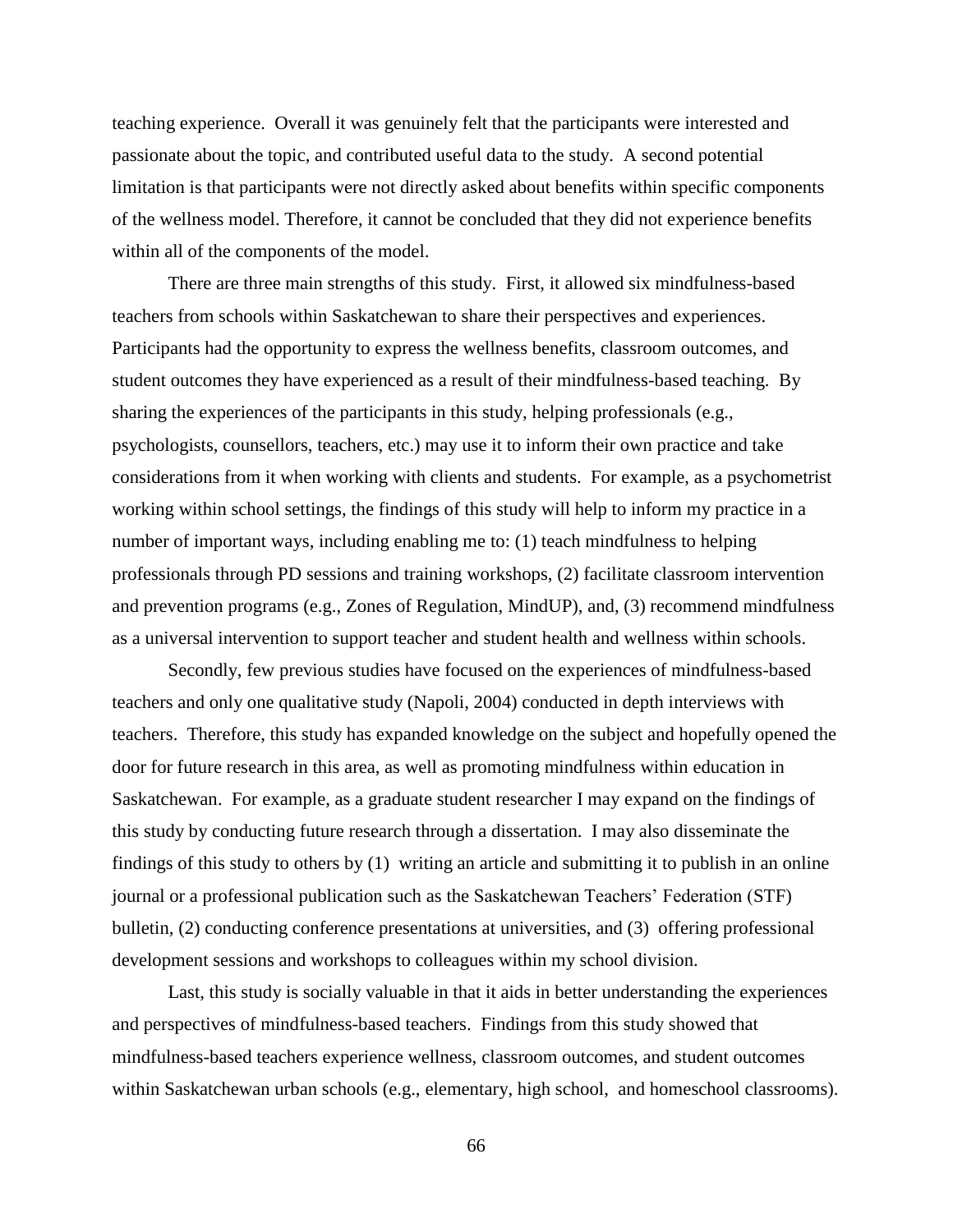In the last decade there has been a push to integrate mindfulness into the K-12 education system across Canada and internationally (e.g., Meikeljohn, 2012). Currently the World Health Organization, the Canadian Federal Government, and the Saskatchewan Provincial Government are promoting mental health and wellness for adults, children, and adolescents, and recommend that helping professionals integrate mental health intervention programs within schools.

#### **Implications for Practice**

The results of this study are applicable to all helping professionals who experience stress and/or work in school settings with children and adolescents (e.g., teachers, administrators, psychologists, counsellors, social workers, etc). The health and wellness benefits that participants experienced, as well as the classroom and student outcomes show the merit of MT and MBIs within education, particularly to enhance the health and wellness of teachers and students. Results of this study suggest that mindfulness-based teachers can experience many components of wellness within their creative, coping, social, essential, and physical self. Results also suggest that mindfulness-based teachers are able to create classroom environments with effective classroom management, an emotionally supportive atmosphere, and which foster positive teacher-student relationships. In addition, mindfulness-based teachers contribute to beneficial outcomes for students such as student feelings of belonging in the classroom, motivation to learn, engagement in learning, and prosocial classroom conduct. Realistically, all helping professionals are not expected to become mindfulness-based experts. However, the results of this study encourage helping professionals to consider implementing these programs within their classrooms and schools and refer students to MBI programs when appropriate.

#### **Implications for Future Research**

There are three main implications for future research based on the findings of this study for mindfulness-based teachers, classrooms, and students. First, this study provides a starting point for further qualitative research on the health and wellness benefits of mindfulness for teachers. Results of this study showed that participants experienced similar psychological and physiological health and wellness benefits of mindfulness as found in existing literature (e.g., Keng et al., 2011, Khoury, 2013; Virgili, 2015). Results also expanded knowledge on the topic of mindfulness and demonstrated that the IS-Wel (Myers & Sweeney, 2008) is an effective theoretical model to organize qualitative data and conceptualize the wellness benefits of mindfulness for teachers. This was evidenced by participant reported wellness within each of the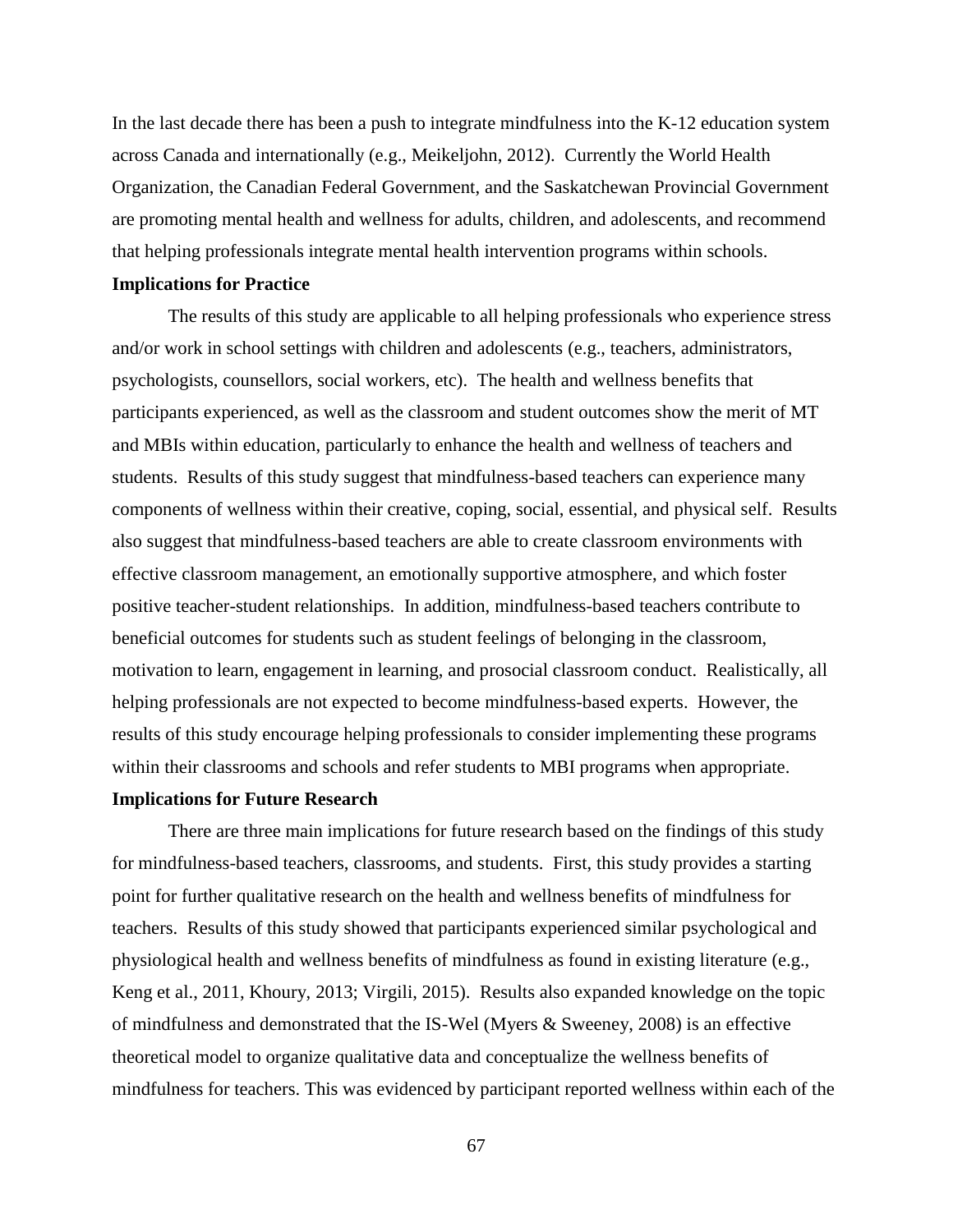five factors (creative self, coping self, social self, essential self, and physical self) and within 13 of the 17 components of wellness (thinking, emotions, control, work, leisure, stress management, self-worth, realistic beliefs, friendship, love, spirituality, self-care, and exercise). Future quantitative research could explore using the IS-Wel assessment tool to further understand the benefits of mindfulness on teacher wellness. Given that there is limited existing research on the experiences of mindfulness-based teachers, future research aimed at promoting and developing MT and MBIs within teacher education and PD programs is greatly needed. This in turn will help promote educating the public about mindfulness and help to support mindfulness-based teachers and other helping professionals.

A second area that could be further addressed in future research is exploring the classroom outcomes of mindfulness-based teaching. Participant viewpoints in this study related to classroom outcomes of effective classroom management, emotionally supportive climates, and positive teacher-student relationships, which were similar to the results reported in existing literature (e.g., Roeser et al., 2013). However, participants in this study also expanded on the findings previously reported in the area. Mindfulness-based teaching along with curriculums (e.g., Zones of Regulation, MindUP), and measurement tools and visual aids (e.g., timer, transition meter, voice level meter) contributed to effective classroom management and a classroom environment conducive to inquiry learning. Participants reported that mindfulness contributed to an emotionally supportive climate, such as self-regulation of behaviour and emotions, mental health management of students, and improved communication among staff members. In addition, participants felt that mindfulness contributed to positive teacher-student relationships, including fostering caring, compassionate, and kind relationships and building trust. Participants in this study frequently mentioned that along with their mindfulness-based mind-set, the integration of mindfulness with other programs (e.g., Zones of Regulation, Brain Gym, MeMoves etc.) and tools (e.g., visual aids, timers, breathing ball etc.) were helpful in order for them to be successful in teaching the skills of mindfulness to students within classroom environments. Therefore, understanding more about how these programs and tools are used and integrated by teachers' into their classroom management practices and routines is an important area to further explore. Future qualitative research could focus on extending understanding of the effects of mindfulness-based teaching on classroom environments and outcomes.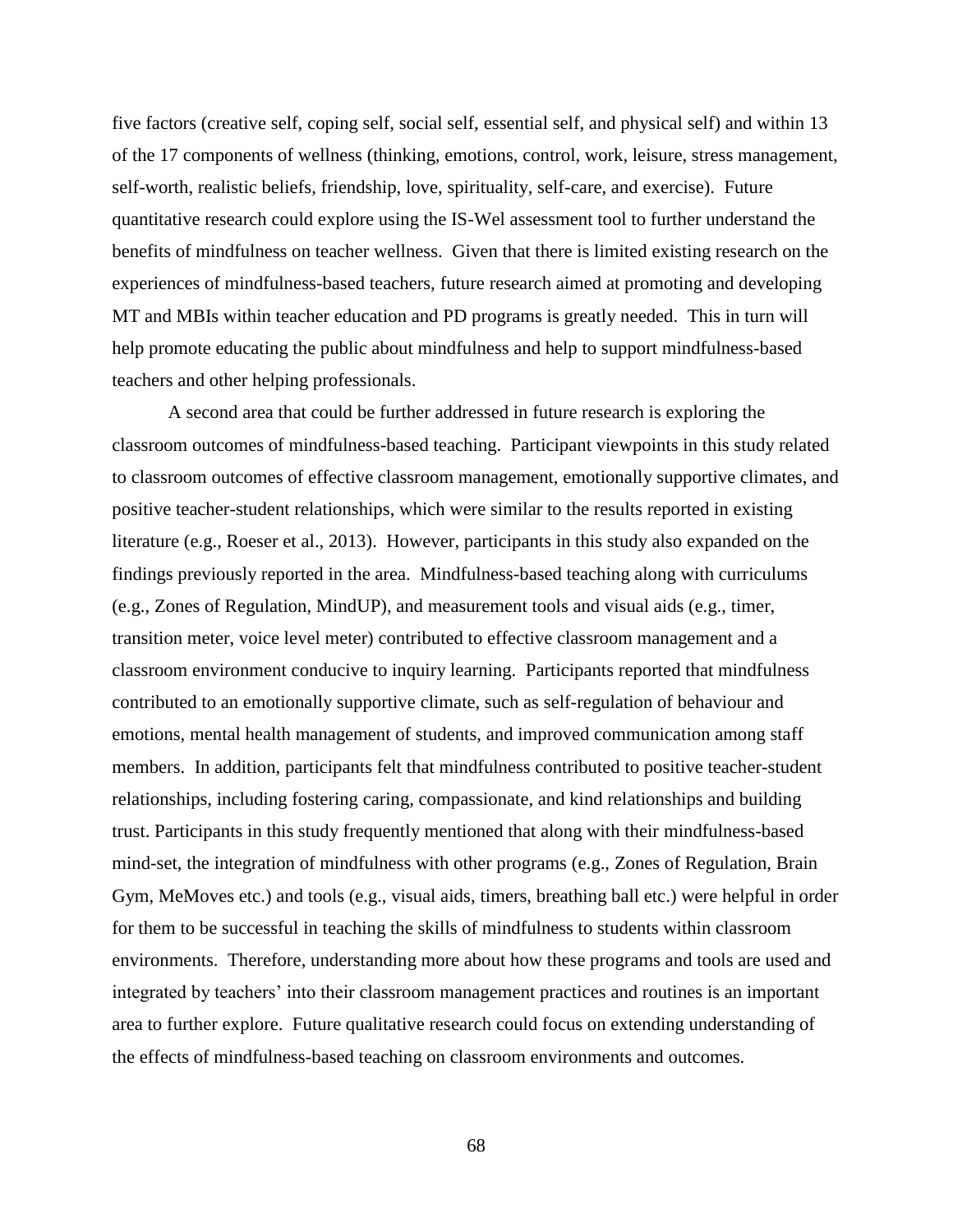A third area that could be further addressed in future research are the student outcomes of mindfulness-based teaching. Although the primary focus of this study was the experiences of mindfulness-based teachers and how they were using mindfulness in the classroom, participants often reported student outcomes. Participant viewpoints on student outcomes as a result of mindfulness-based teaching were insightful, and showed similar results to existing literature while expanding research in the area. Future qualitative research could explore researcher observed and student reported outcomes of mindfulness-based teaching in more depth (e.g., the health and wellness benefits that students experience).

#### **Conclusion**

The findings from this basic interpretative qualitative research that explored the experiences of mindfulness-based teachers are important to furthering research in the area of mindfulness education and wellness for teachers and students. The results of this study revealed three important findings. First, that mindfulness-based teachers experienced wellness within their: (1) creative self in the components of thinking, emotions, control, and work; (2) coping self in the components of leisure, stress management, self-worth, and realistic beliefs; (3) social self in the components of friendship and love; (4) essential self in the components of spirituality and self-care; and (5) physical self in the component of exercise. Secondly, teachers experienced the classroom outcomes of effective classroom management, emotionally supportive climate, and positive teacher-student relationships. Lastly, teachers reported student outcomes related to: feelings of belonging in the classroom, motivation to learn and engagement in learning, and prosocial classroom conduct.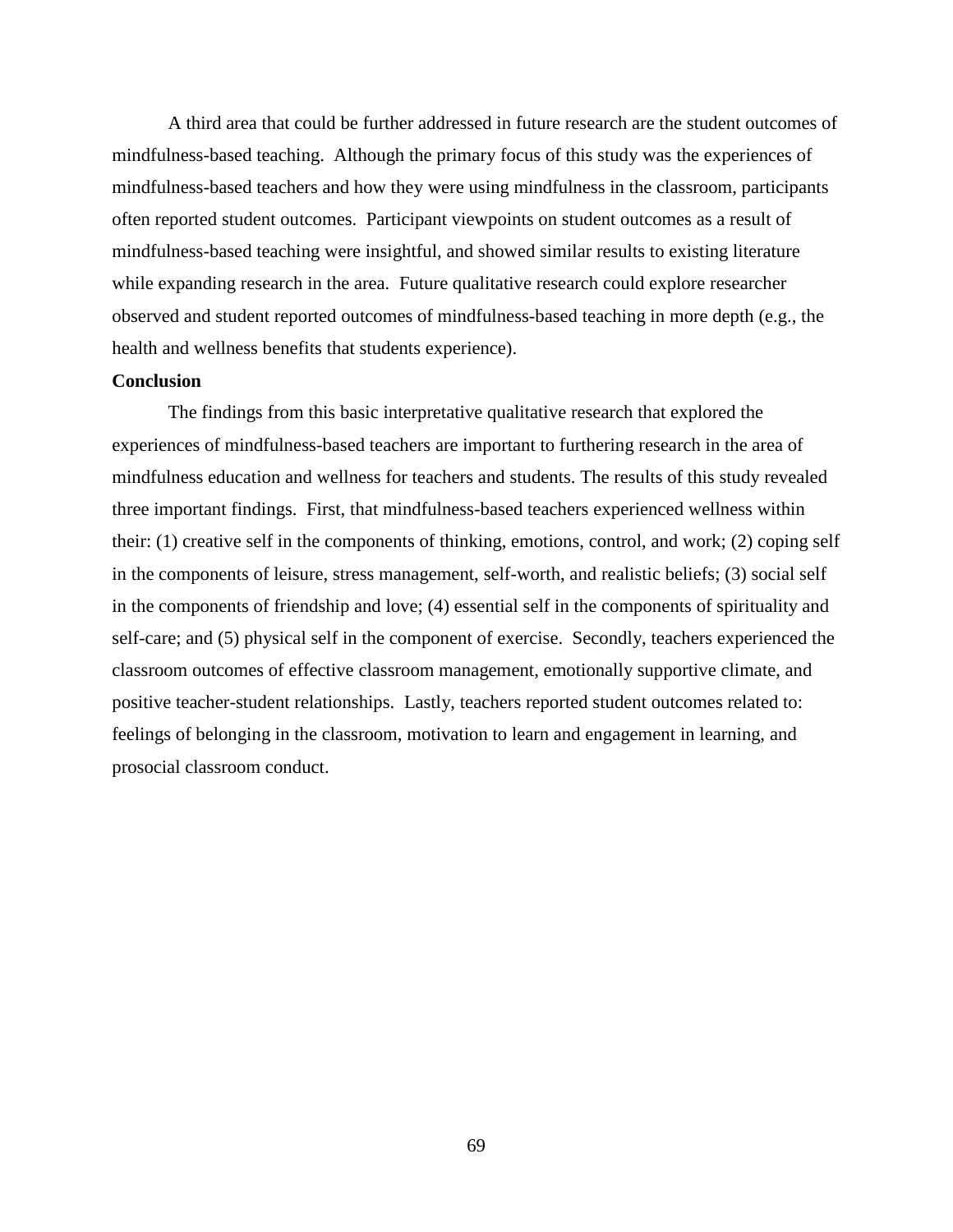#### **References**

- Adler, A. (1954). *Understanding human nature (H. Ansbadur, Trans.).* New York: Fawcett. (Original work published 1927).
- Baer, R.A. (2003). Mindfulness training as a clinical intervention: A conceptual and empirical review. *Clinical Psychology: Science and Practice, 10*, 125–143. doi:10.1093/clipsy.bpg015
- Baer, R. A. (2010). *Assessing Mindfulness and acceptance processes in clients: Illuminating the theory and practice of change.* New Harbinger.
- Bauer, J., Stamm, A., Virnich, K., Wissing, K., Muller, U., Wirsching, M., et al. (2006). Correlation between burnout syndrome and psychological and psychosomatic symptoms among teachers. *International Archives of Occupational and Environmental Health, 79*, 199-204.
- Beauchemin, J., Hutchins, T. L. & Patterson, F. (2008). Mindfulness meditation may lessen anxiety, promote social skills and improve academic performance amongst adolescents with learning difficulties. *Complementary Health Practice Review, 13*, 34-45.
- Biegel, G. M., Brown, K. W., Shapiro, S. L., & Schubert, C. M. (2009). Mindfulness-based stress reduction for the treatment of adolescent psychiatric outpatients: a randomized clinical trial. *Journal of Consulting and Clinical Psychology, 77*(5), 855-866.
- Bogels, S., Hoogstaf, B., Van Dun, L., De Schutter, S. & Restifo, K. (2008). Mindfulness training for adolescents with externalizing disorders and their parents. *Behavioural and Cognitive Psychotherapy, 36*(2), 193-209.
- Boyatzis, R. E. (1998). Transforming qualitative information: Thematic analysis and code development. Thousand Oaks, CA: Sage.
- Braun, V., & Clarke, V. (2006). Using thematic analysis in psychology. *Qualitative Research in Psychology, 3* (2), 77-101.
- Broderick, P. C. & Metz, S. (2009). Learning to BREATHE: A pilot trial of a mindfulness curriculum for adolescents. *Advances in School Mental Health Promotion, 2*(1), 35-45.
- Brown, K. W., & Ryan, R. M. (2003). The benefits of being present: mindfulness and its role in psychological well-being. *Journal of Personality and Social Psychology, 84*, 822-848.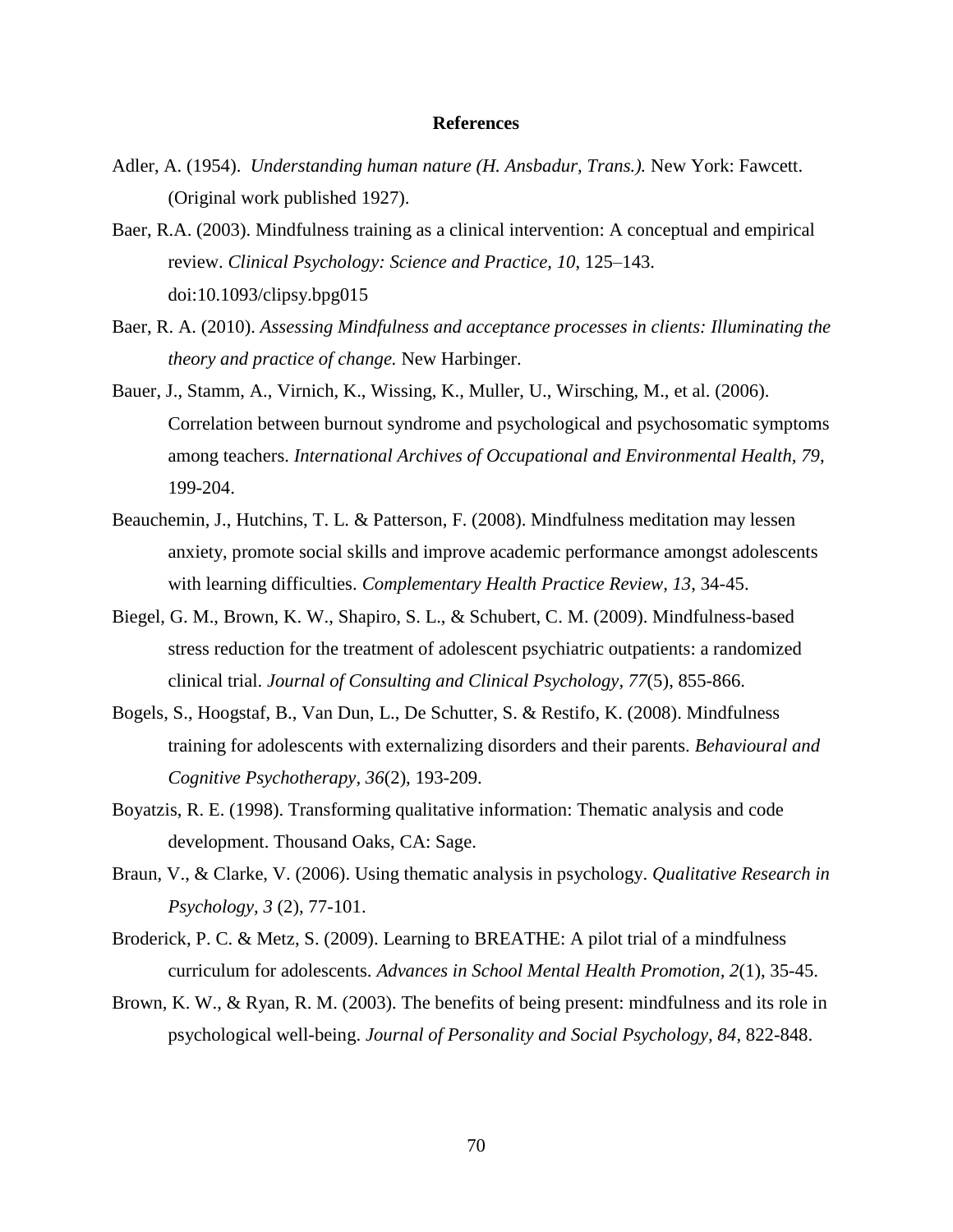- Burke, C. A. (2010). Mindfulness-based approaches with children and adolescents: A preliminary review of current research in an emergent field. *Journal of Child and Family Studies, 19*(2), 133-144. doi: 10.1007/s10826-009-9282-x
- Bye, C., & Scherf, R. (2014). *MeMoves.* Retrieved from: https://thinkingmoves.com/
- Canadian Mental Health Association (2016). Retrieved from: http://www.cmha.ca/media/fastfacts-about-mental-illness/#.V1xEkPkrLIU
- Coffey, A., & Atkinson, P. (1996) Making sense of qualitative data. Thousand Oaks: Sage.
- Corbin, J., & Strauss, A. (2007). *Basics of qualitative research: Techniques and procedures for developing grounded theory* (3rd ed.). Thousand Oaks, CA: Sage.
- Cook-Cottone, C. P., Tribole, E., & Tylka, T. L. (2013). *Healthy eating in schools. Evidencedbased interventions to help kids thrive.* Washington, DC: American Psychological Association.
- Creswell, J. W. (2009). *Qualitative inquiry & research design (2nd ed.).* Thousand Oaks, CA: Sage.
- DeMarrais, K. (2004). Qualitative interview studies: Learning through experience. In K. DeMarrais & S. D. Lapan (Eds.), *Foundations for research* (pp. 51-68). Mahwah, NJ: Erlbaum.
- Dennison, P., & Dennison, G. (2016). Educational Kinesiology Foundation. Brain Gym International, Santa Barbara, CA. Retrieved from: http://www.braingym.org/
- Dexter, L. A. (1970). *Elite and specialized interviewing*. Evanston, IL: Northwestern University Press.
- Ergas, O. (2014). Mindfulness in education at the intersection of science, religion, and healing. *Critical Studies in Education, 55*(1), 58-72. doi: 10.1080/17508487.2014.858643
- Flook, L., Goldberg, S. B., Pinger, L., Bonus, K. & Davidson, R. J. (2013). Mindfulness for teachers: A pilot study to assess effects on stress, burnout and teaching efficacy. *Mind, Brain and Education, 7*(3), 10.
- Flook, L., Smalley, S. L., Kitil, M. J., Galla, B.M., Kaiser-Greenland, S., Locke, J., …, & Kasari, C. (2010). Effects of mindful awareness practices on executive functions in elementary school children. *Journal of Applied School Psychology, 26*(1), 70-95. doi: 10.1080/15377900903379125Franco, C., Mañas, I., Cangas, A., Moreno, E. & Gallego, J.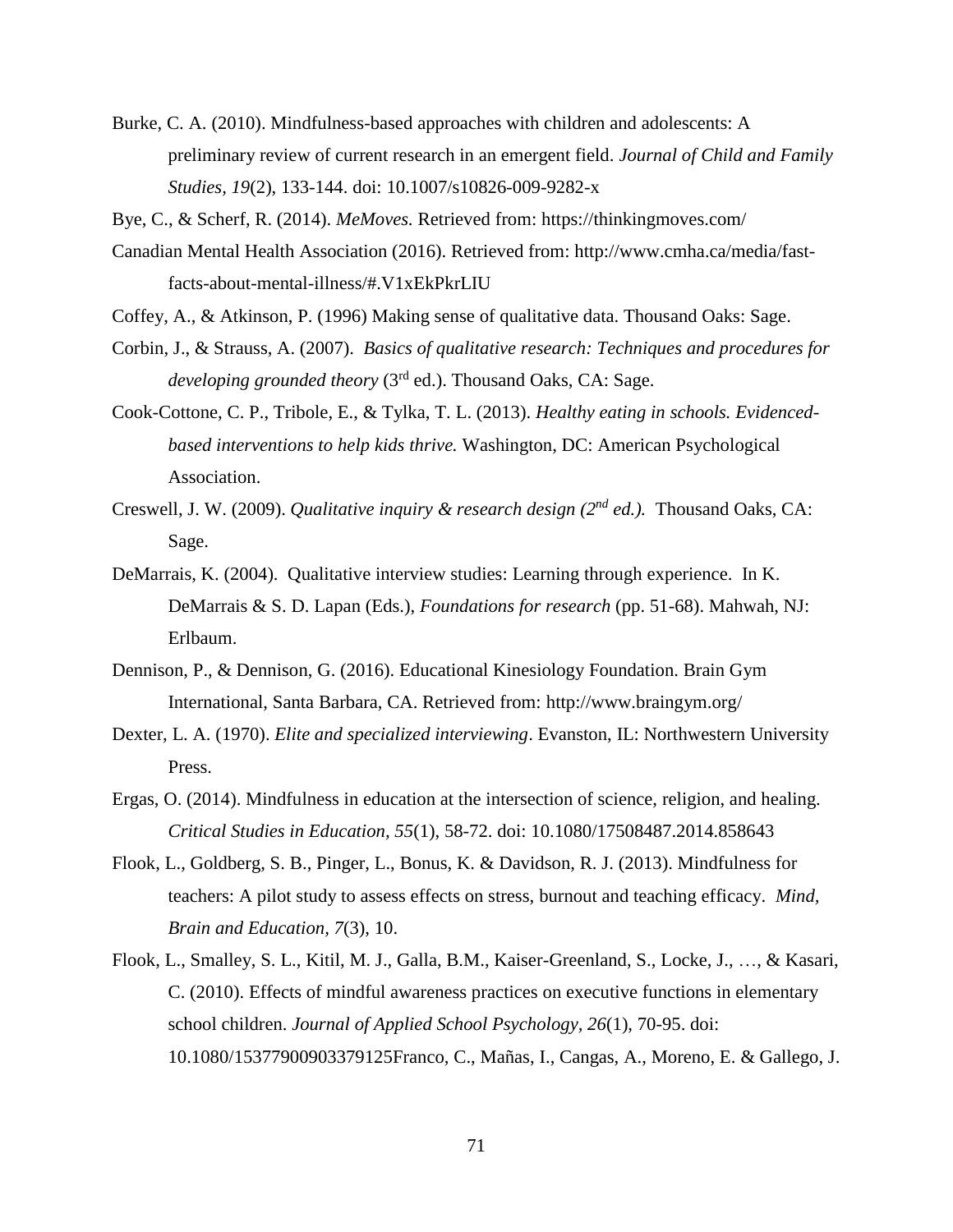(2010). Reducing teachers' psychological distress through mindfulness training. *Spanish Journal of Psychology, 13*(2), 655-666.

- Frith, H., & Gleeson, K. *(*2004*).* Clothing and embodiment: Men managing body image and appearance*. Psychology of Men and Masculinity,* 5*(*1*),* 40*-*48*.*
- Glaser, B. G., & Strauss, A. (1967). *The Discovery of Grounded Theory: Strategies for Qualitative Research.* Chicago, IL: Aldine Publishing Co.
- Grabovac, A. D., Lau, M. A., & Willett, B. R. (2011). Mechanisms of mindfulness: A Buddhist psychological model. *Mindfulness, 2*(3), 154-166. doi:10.1007/s12671-011-0054-5
- Greco, L. A., & Hayes, S. C. (2008). *Acceptance and mindfulness treatments for children and adolescents: A practitioner's guide.* Oakland, CA: New Harbingers Press.
- Greeson, (2009). Mindfulness research update: 2008. *Complementary Health Practice Review, 14*(1), 10-18. doi:10.1177/1533210108329862.
- Gregoski, M. J., Barnes, V. A., Tingen, M. S., Harshfield, G. A., & Treiber, F. A. (2011). Breathing awareness meditation and LifeSkills Training programs influence upon ambulatory blood pressure and sodium excretion among African American adolescents. *Journal of Adolescent Health, 48*, 59-59.
- Gold, E., Smith, A., Hopper, I., Herne, D., Tansey, G., & Hulland, C. (2010). Mindfulness based stress reduction (MBSR) for primary school teachers. *Journal of Child and Family Studies, 19*(2), 184-189.
- Government of Canada (2006). *The human face of mental health and mental illness in Canada*. Ottawa: Minister of Public Works and Government Services Canada.
- Guba, E. & Lincoln, Y. (2005). Paradigmatic controversies, contradictions and emerging confluences. In Merriam, B. S. (2009). *Qualitative Research: A Guide to Design and Implementation.* San Francisco, USA: Jossey-Bass.Harnett, P. S. & Dawe, S. (2012). Review: The contribution of mindfulness-based therapies for children and families and proposed conceptual integration. *Child and Adolescent Mental Health, 17*(4), 195-208. doi:10.1111/j.1475-3588.2011.00643.x
- Hue, M. & Lau, N. (2015). Promoting well-being and preventing burnout in teacher education: a pilot study of a mindfulness-based programme for pre-service teachers in Hong Kong, *Teacher Development, 19*(3), 381-401. doi: 10.1080/13664530.2015.1049748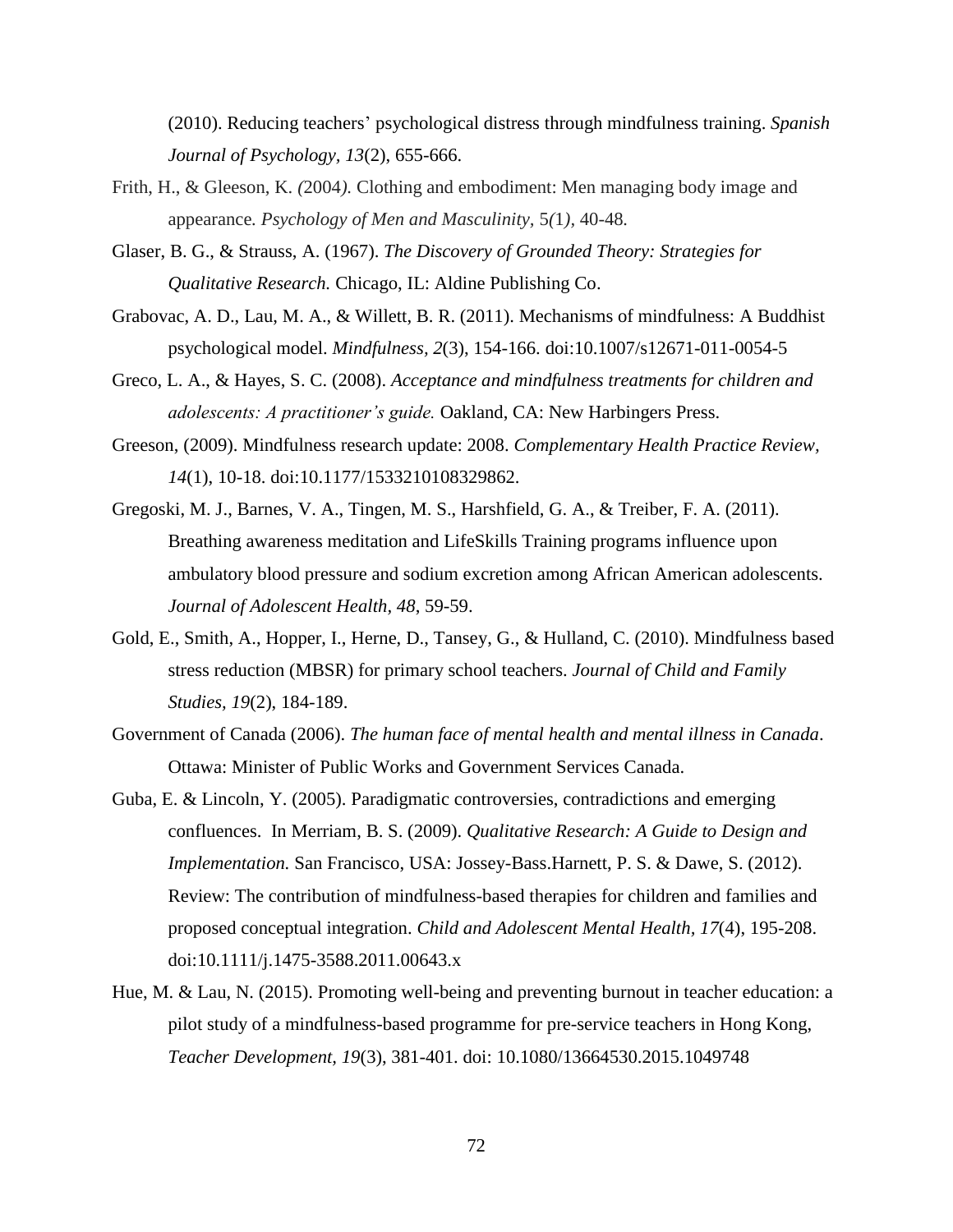- Huppert, F. A., & Johnson, D. M. (2010). A controlled trial of mindfulness training in schools: The importance of practice for an impact on well-being. *The Journal of Positive Psychology, 5*, 264-274. doi:10.1080/17439761003794148
- Jennings, P. A., Frank, J. L., Snowberg, K. E., Coccia, M. A., & Greenberg, M. T. (2013). Improving classroom learning environments by cultivating awareness and resilience in education (CARE): Results of a randomized controlled trial. *School Psychology Quarterly, 28*(4), 374-390. doi: 10.1037/spq0000035
- Jennings, P. A., & Greenberg, M. (2009). The prosocial classroom: Teacher social and emotional competence in relation to child and classroom outcomes. *Review of Educational Research, 79*, 491–525.
- Johnson, S., Cooper, C., Cartwright, S., Donald, I., Taylor, P., & Millet, C. (2005). The experience of work-related stress across occupations. *Journal of Managerial Psychology, 20*, 178-187.
- Joyce, A., Etty-Leal, J., Zazryn, T., Hamilton, A., & Hassed, C. (2010). Exploring a mindfulness meditation program on the mental health of upper primary children: A pilot study. *Advances in School Mental Health Promotion, 3*, 17-17.
- Kabat-Zinn J. (1994). *Wherever You Go, There You Are: Mindfulness Meditation in Everyday Life.* New York: Hyperion.
- Kabat-Zinn, J. (2003). Mindfulness-based interventions in context: past, present, and future. *Clinical Psychology: Science and Practice, 10*, 144-156.
- Kemeny, M. E., Foltz, C., Cavanagh, J.F., Cullen, M., Giese-Davis, J., Jennings, P., … Ekman, P. (2012). Contemplative/emotion training reduces negative emotional behavior and promotes prosocial responses. *Emotion, 12*(2), 338–350.
- Keng, S., Smoski, M. J., Robins, C. J. (2011). Effects of mindfulness on psychological health: a review of empirical studies. *Clinical Psychology Review, 31*(6), 1041-1056. doi: 10.1016/j.cpr.2011.04.006.
- Kessler, R. C., Chiu, W. T., Demler, O., & Walters, E. E. (2005). Prevalence, severity, and comorbidity of 12-month DSM-IV disorders in the national comorbidity survey replication. *Archives of General Psychiatry, 62*(6), 617-627.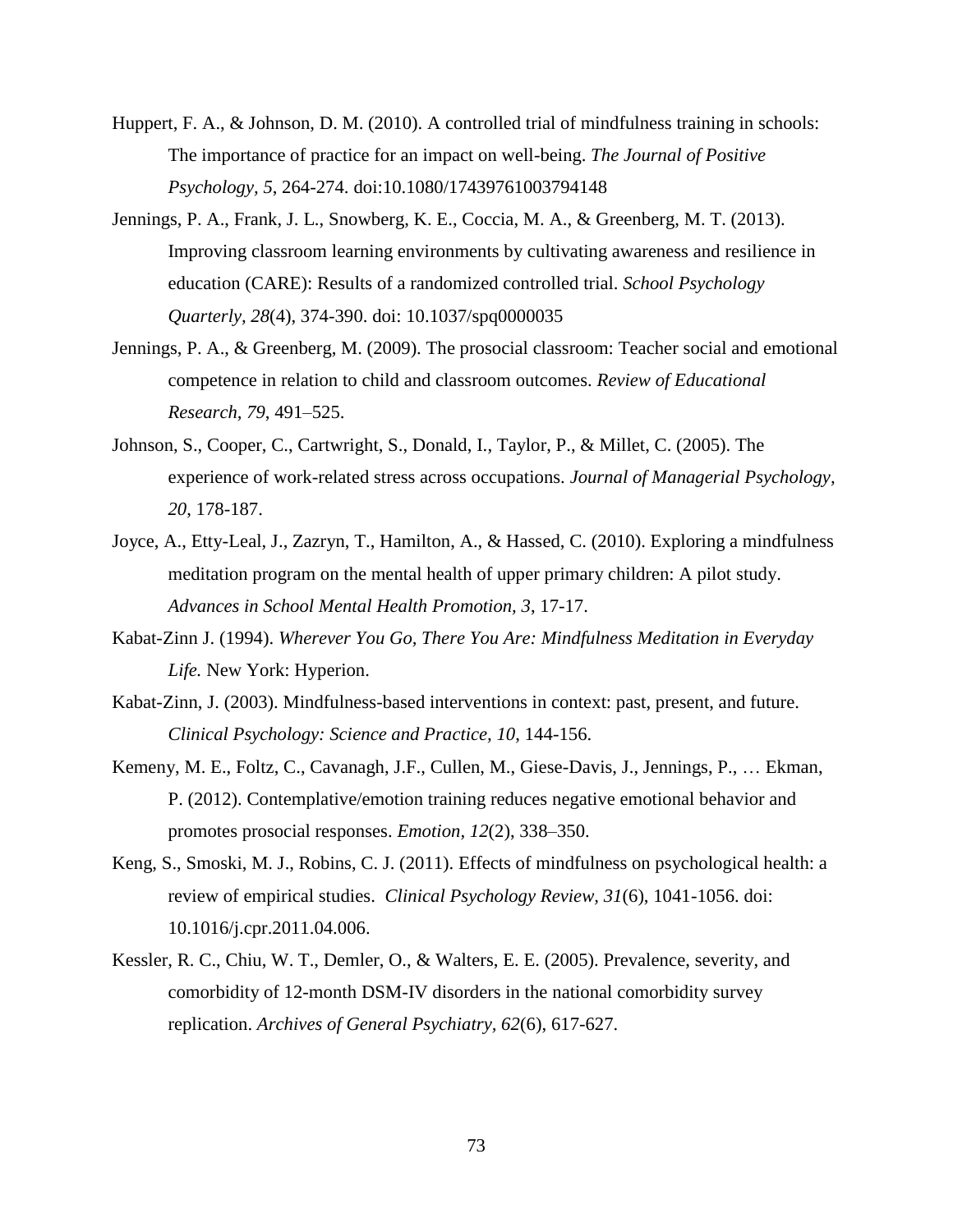- Khoury, B., Lecomte, T., Fortin, G. Masse, M., Therien, P., Bouchard, V., … Hofmann, S.G. (2013). Mindfulness-based therapy: a comprehensive meta-analysis. *Clinical Psychology Review, 33*(6), 763-771.
- Kuypers, L. M. (2011). *The Zones of Regulation: A Curriculum Designed to Foster Self-Regulation and Emotional Control.* Social Thinking Publishing.Langer, E. J., & Moldoveanu, M. (2000). Mindfulness research and the future. *Journal of Social Issues, 56*(1), 129-139.
- Liehr, P., & Diaz, N. (2010). A pilot study examining the effect of mindfulness on depression and anxiety for minority children. *Archives of Psychiatric Nursing, 24*, 69-71.
- Lutz, A., Slagter, H. A., Dunner, J. D., Davidson, R. J. (2008). Attention regulation and monitoring in meditation. *Trends in Cognitive Sciences, 12*(4), 163-169. [doi](http://en.wikipedia.org/wiki/Digital_object_identifier)[:10.1016/j.tics.2008.01.005.](http://dx.doi.org/10.1016%2Fj.tics.2008.01.005) Manas, I.M., Justo, C.F., and Martinez, E.J. (2011). Reducing levels of teacher stress and the days of sick leave in secondary school teachers through mindfulness training programs.*Clinical Psychology and Health, 22*(2), 121-137.
- Maxwell, J. A. (2005). *Qualitative research design: An interactive approach (2nd ed.).* Thousand Oaks, CA: Sage.
- Mental Health Commission of Canada. (2009). *Toward recovery & well-being: A framework for a mental health strategy for Canada.* Retrieved from: [http://www.mentalhealthcommission.ca](http://www.mentalhealthcommission.ca/)
- Mental Health Commission of Canada. (2012). *Changing Directions, changing lives: The mental health strategy for Canada*. Calgary, AB: Author.
- Meiklejohn, J., Phillips, C., Freedman, M. L., Griffin, M. L., Biegel, G., Roach, A.,…Saltzman, A. (2012). Integrating mindfulness training into K-12 education: Fostering the resilience of teachers and students. *Mindfulness, 3*, 291–307. doi:10.1007/s12671-012-0094-5
- Mendelson, T., Greenberg, M. T., Dariotis, J. K., Gould, L. F., Rhoades, B. L., & Leaf, P. J. (2010). Feasibility and preliminary outcomes of a school-based mindfulness intervention for urban youth. *Journal of Abnormal Child Psychology, 38(7)*, 985-994. doi:10.1007/s10802-010-9418-x
- Merriam, B. S. (2002). *Qualitative research in practice: Examples for discussion and analysis.* San Francisco: Jossey-Bass. In Merriam, B. S. (2009). *Qualitative Research: A Guide to Design and Implementation.* San Francisco, USA: Jossey-Bass.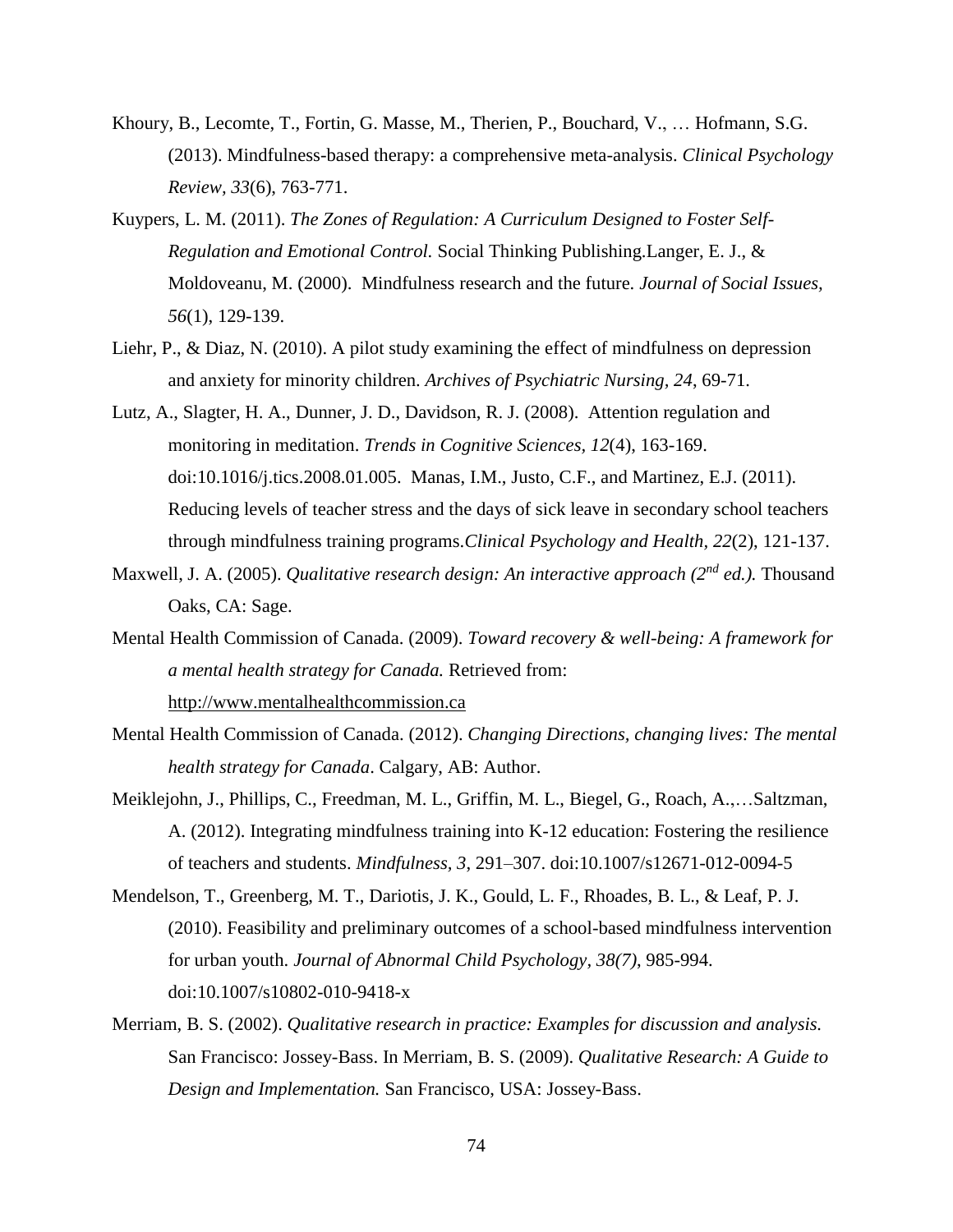- Mikulas, W. (2011). Mindfulness: Significant common confusions. *Mindfulness, 2*, 1–7. doi:10.1007/s12671-010-0036-z.
- Montgomery, C., & Rupp, A. A. (2005). A meta-analysis exploring the diverse causes and effects of stress in teachers. *Canadian Journal of Education, 28*, 458-486.
- Morse, J. M., & Richards, L. (2002). *Readme First for a User's Guide to Qualitative Methods*. Thousand Oaks, CA: Sage Publications.
- Myers, J. E., & Sweeney, T. J. (2005). The Indivisible Self: An evidenced-based model of wellness. *Journal of Individual Psychology; 61*, 234-245.
- Myers, J. E., & Sweeney, T. J. (2008). Wellness counseling: The evidence base for practice. *Journal of Counseling & Development, 86*, 482-493.
- Napoli, M. (2004). Mindfulness training for teachers: A pilot program. *Journal of Evidenced-Based and Complementary and Alternative Medicine, 9*(1), 31-42.
- Napoli, M., Krech, P. R., & Holley, L. C. (2005): Mindfulness training for elementary school students. *Journal of Applied School Psychology, 21*(1), 99-125.
- Olendzki, A. (2010). *Unlimiting mind: The radically experiential psychology of Buddhism*. Somerville, MA: Wisdom Publications.
- Ormrod, J.E., & Jones, B. (2015). *Essentials of educational psychology: Big ideas to guide effective teaching (4th Ed.).* Boston: Pearson Education.
- Patton, M. Q. (1990). *Qualitative evaluation and research methods.* Thousand Oaks, CA: Sage.Patton, M. Q. (2002). *Qualitative research and evaluation methods (3rd ed.).* Thousand Oaks, CA: Sage.
- Petch, J. & Tepper, J. (2013). Strengthening Primary Care for Child and Youth Mental Health. Retrieved from: [http://healthydebate.ca/2013/01/topic/managing-chronic-diseases/child](http://healthydebate.ca/2013/01/topic/managing-chronic-diseases/child-and-youth-mental-health)[and-youth-mental-health](http://healthydebate.ca/2013/01/topic/managing-chronic-diseases/child-and-youth-mental-health)
- Pintrich, P. R. (2000). Educational psychology at the millennium: A look back and a look forward. *Educational Psychologist, 35*, 221-226.
- Poulin, P. A., Mackenzie, C. S., Soloway, G., & Karayolas, E. (2008). Mindfulness training as an evidenced-based approach to reducing stress and promoting well-being among human services professionals. *International Journal of Health Promotion and Education, 46*, 35–43.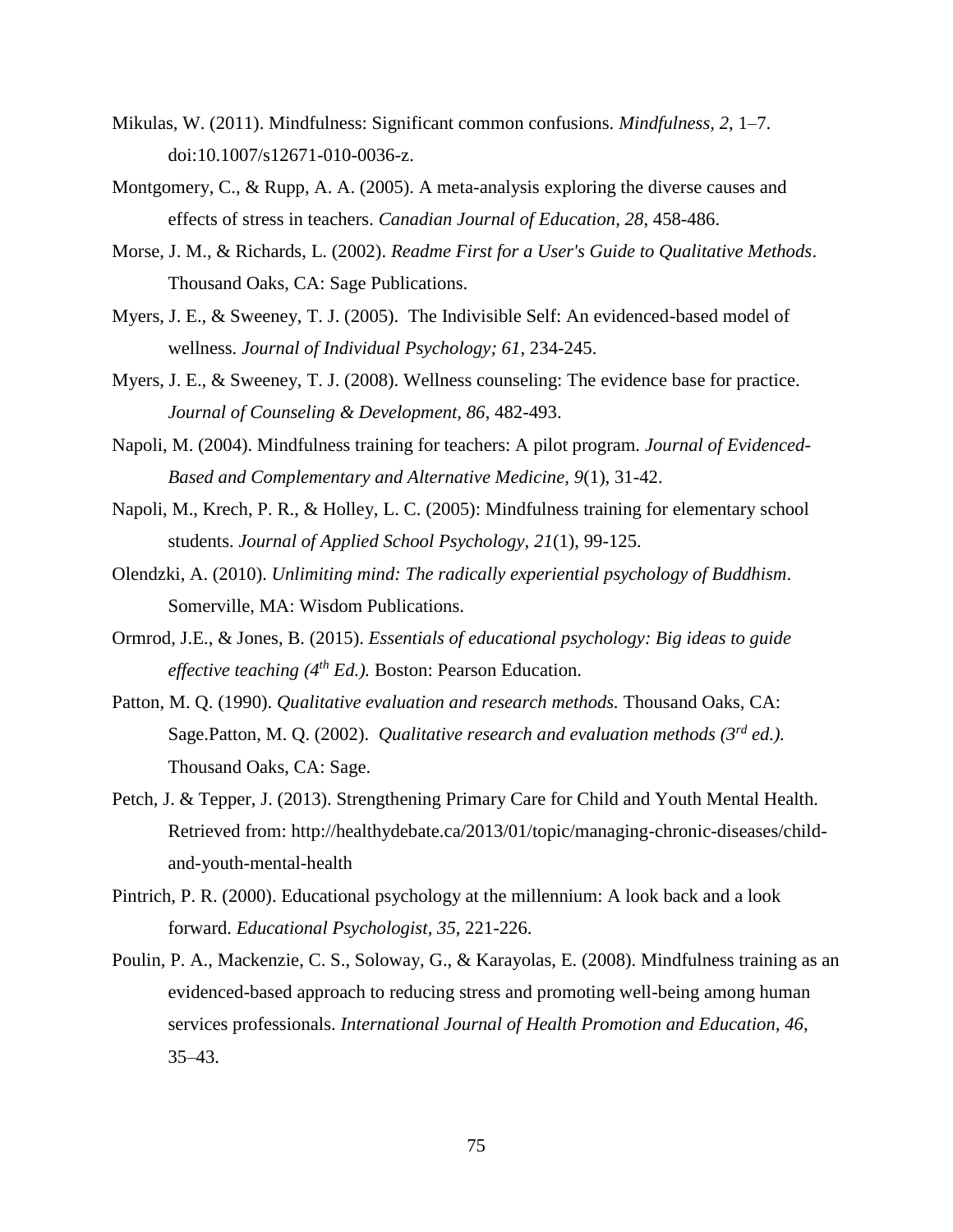- Rempel, K. (2012). Mindfulness for children and youth: a review of the literature with an argument for school-based implementation. *Canadian Journal of Counselling and Psychotherapy, 46*(3), 201-220.
- Rones, M., & Hoagwood, K. (2000). School-based mental health services: a research review. *Clinical Child and Family Psychology Review, 3*, 223-241.
- Roeser, R. W., Skinner, E., Beers, J., & Jennings, P. A. (2012). Mindfulness training and teachers' professional development: an emerging area of research and practice. *Child Development Perspectives*, *6*(2), 167-173. doi: 10.1111/j.1750-8606.2012.00238.x
- Roeser, R. W., Schonert-Reichl, K. A., Jha, A., Cullen, M., Wallace, L., Wilensky, R., … Harrison, J. (2013). Mindfulness training and reductions in teacher stress and burnout: results from two randomized, waitlist-control field trials. *Journal of Educational Psychology, 105*(3), 787-804. doi: 10.1037/a0032093
- Saltzman, A., & Goldin, P. (2008). Mindfulness based stress reduction for school-age children. In S. C. Hayes & L. A. Greco (Eds.), *Acceptance and mindfulness interventions for children, adolescents, and families* (pp. 139-161). Oakland, CA: Context Press/New Harbinger.
- Saskatchewan Curriculum. (2016). Retrieved from:

https://www.curriculum.gov.sk.ca/webapps/moe-curriculum-

BBLEARN/index.jsp?lang=en&subj=physical\_education&level=wellness10#

- Saskatchewan Teachers Federation. (2013). *Teacher time: A study of the intensification of Saskatchewan teachers' professional time.* Retrieved from: https://www.stf.sk.ca/sites/default/files/teacher\_time.pdf
- Schonert-Reichl, K. A., & Hymel, S. (2007). Educating the heart as well as the mind: why social and emotional learning is critical for students' school and life success. *Education Canada, 47*, 20-25.
- Schonert-Reichl, K. A., & Lawlor, M. S. (2010). The effects of a mindfulness-based education program on pre- and early adolescents' well-being and social and emotional competence. *Mindfulness, 1*, 137–151. doi:10.1007/s12671-010- 0011-8
- Segal, Z. V., Williams, J. M. G., & Teasdale, J. D. (2002). *Mindfulness-based cognitive therapy for depression: A new approach to preventing relapse.* New York: Guilford Press.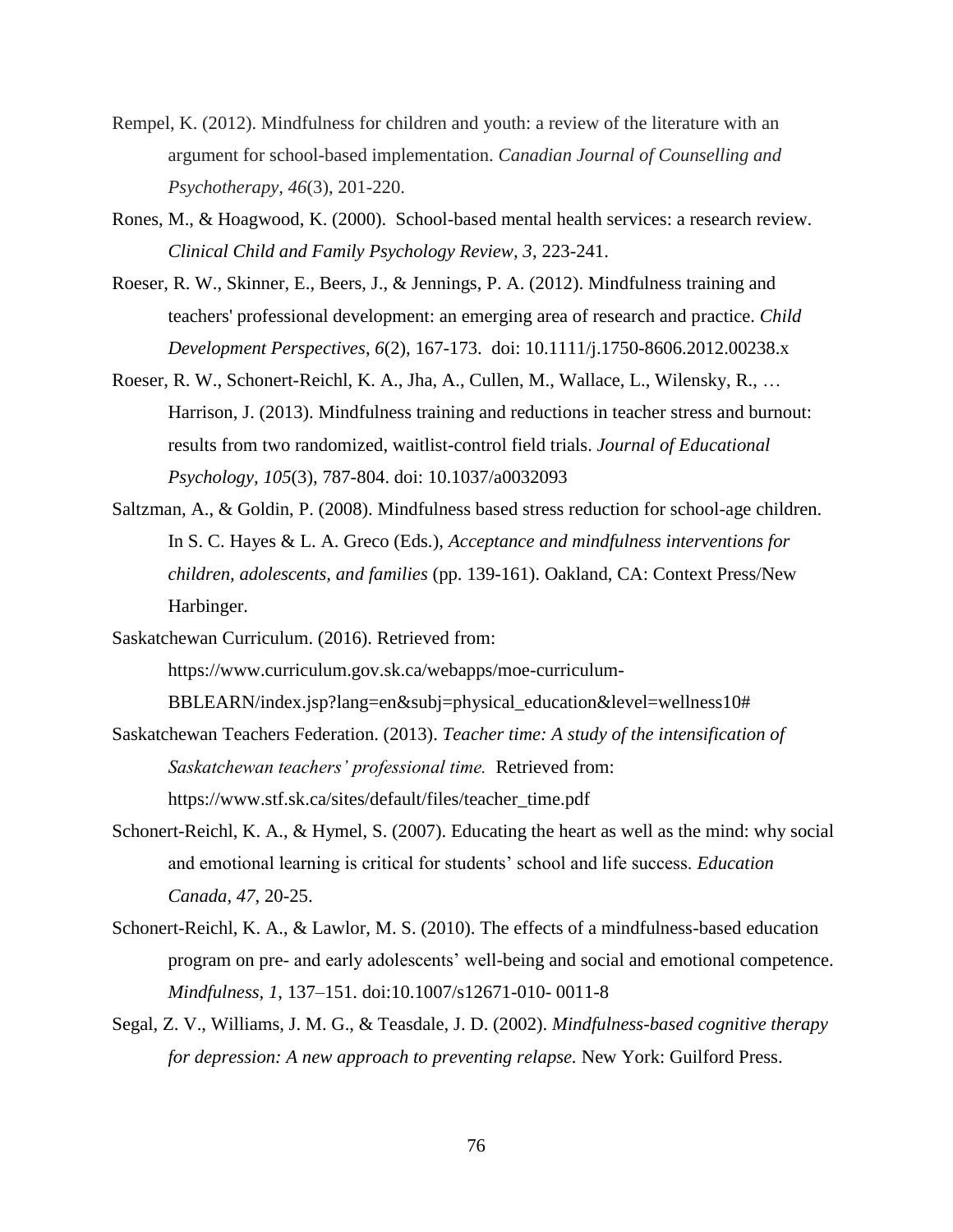- Semple, R. J., Lee, J., Rosa, D., & Miller, L. F. (2010). A randomized trial of mindfulness-based cognitive therapy for children: Promoting mindful attention to enhance social-emotional resiliency in children. *Journal of Child and Family Studies, 19*, 218-229. doi:10.1007/s10826-009-9301-y
- Strauss, A. L., & Corbin, J. (1994). *Grounded theory methodology: An overview.* In N. K. Denzin & Y.S. Lincoln (Eds.), *Handbook of qualitative research*. Thousand Oaks, CA: Sage
- Teich, J.L., Robinson, G. & Weist, M.D. (2007). What kinds of mental health services do public schools in the United States provide? *Advances in School Mental Health Promotion*, Inaugural issue.
- Virgili, M. (2015). Mindfulness-based interventions reduce psychological distress in working adults: a meta-analysis of intervention studies. *Mindfulness*, *6*(2), 326-337. doi:10.1007/s12671-013-0264-0.
- Wall, R. B. (2005). Tai chi and mindfulness-based stress reduction in a Boston public middle school. *Journal of Paediatric Health Care, 19*(4), 230-237.
- Winder, F.S. (2014). *Working Together for Change: A 10 Year Mental Health and Addictions Action Plan for Saskatchewan.* Retrieved from: [https://www.saskatchewan.ca/~/media/files/health/health and healthy living/health topics](https://www.saskatchewan.ca/~/media/files/health/health%20and%20healthy%20living/health%20topics%20awareness%20and%20prevention/mental%20health%20and%20addictions/mental%20health%20and%20addictions%20action%20plan%20full%20report.pdf)  [awareness and prevention/mental health and addictions/mental health and addictions](https://www.saskatchewan.ca/~/media/files/health/health%20and%20healthy%20living/health%20topics%20awareness%20and%20prevention/mental%20health%20and%20addictions/mental%20health%20and%20addictions%20action%20plan%20full%20report.pdf)  [action plan full report.pdf](https://www.saskatchewan.ca/~/media/files/health/health%20and%20healthy%20living/health%20topics%20awareness%20and%20prevention/mental%20health%20and%20addictions/mental%20health%20and%20addictions%20action%20plan%20full%20report.pdf)
- World Health Organization Constitution (1946). Retrieved from: http://apps.who.int/gb/bd/PDF/bd47/EN/constitution-en.pdf?ua=1
- World Health Organization. (2004). *Promoting mental health: concepts, emerging evidence, practice.* Retrieved from: http://www.who.intlmental health/evidence/en/promoting mhh.pdf
- World Health Organization (2013). *Mental health action plan: 2013-2020.* Retrieved from: [http://apps.who.int/iris/bitstream/10665/89966/1/9789241506021\\_eng.pdf](http://apps.who.int/iris/bitstream/10665/89966/1/9789241506021_eng.pdf)
- Williams, J. M. G., Teasdale, J. D., Segal, Z. V., & Kabat-Zinn, J. (2007). The mindful way through depression: Freeing yourself from chronic unhappiness. New York: Guilford.Wisner, B. L., Jones, B., & Gwin, D. (2010). School-based meditation practices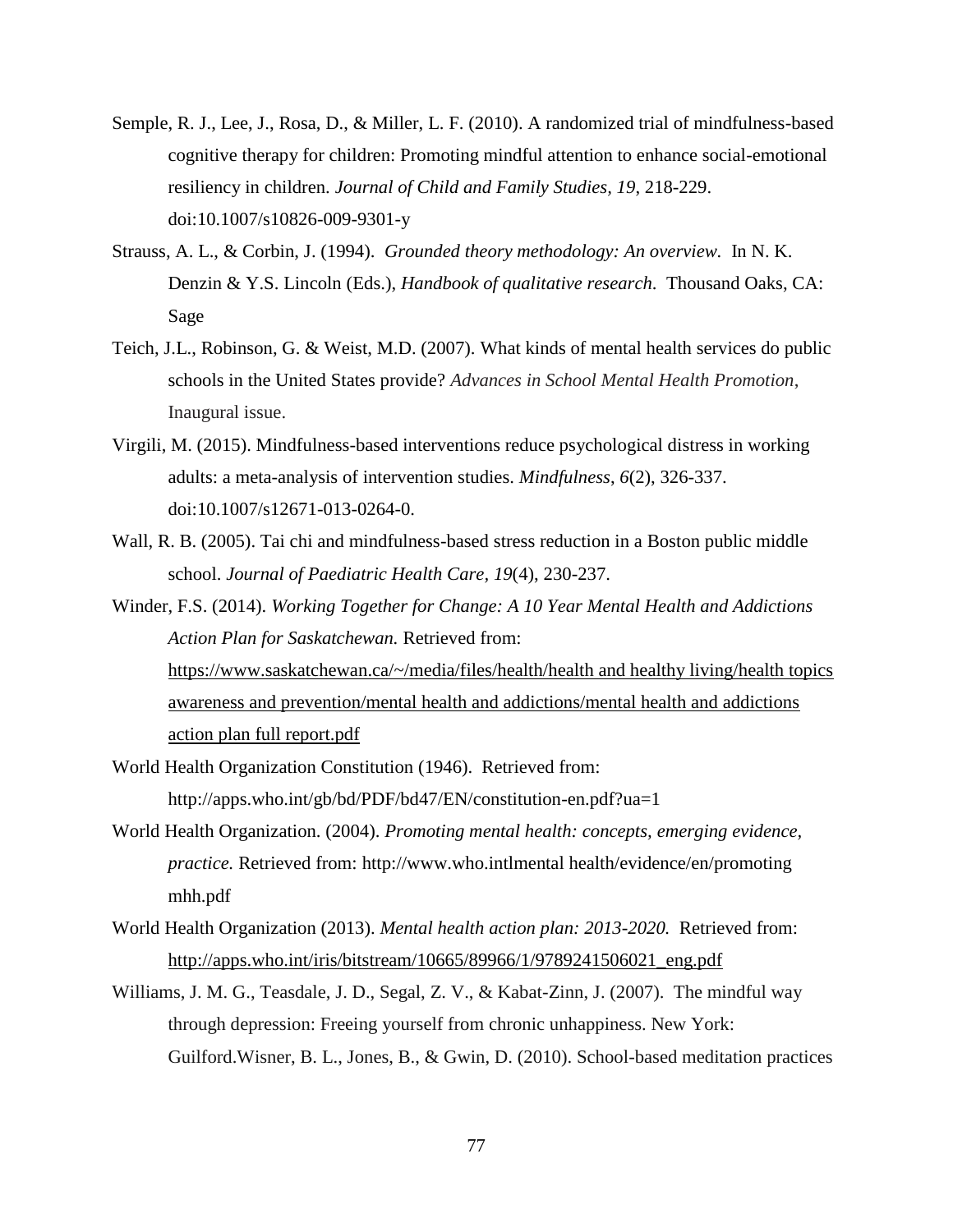for adolescents: A resource for strengthening self-regulation, emotional coping, and selfesteem. *Children & Schools, 32*(3).

- Woolfolk, A.E., Winne, P. H., Perry, N.E., & Shapka, J. (2009). *Educational Psychology 4th Canadian Edition.* Canada: Pearson Education Canada.
- Zenner, C., Herrnleben-Kurz, S., & Walach, H. (2014). Mindfulness-based interventions in schools—a systematic review and meta-analysis. *Frontiers in Psychology*, *5*, 603. http://doi.org/10.3389/fpsyg.2014.00603
- Zylowska, L. (2008). Mindfulness meditation training in adults and adolescents with ADHD: A feasibility study. *Journal of Attention Disorders, 11*(6), 737-746.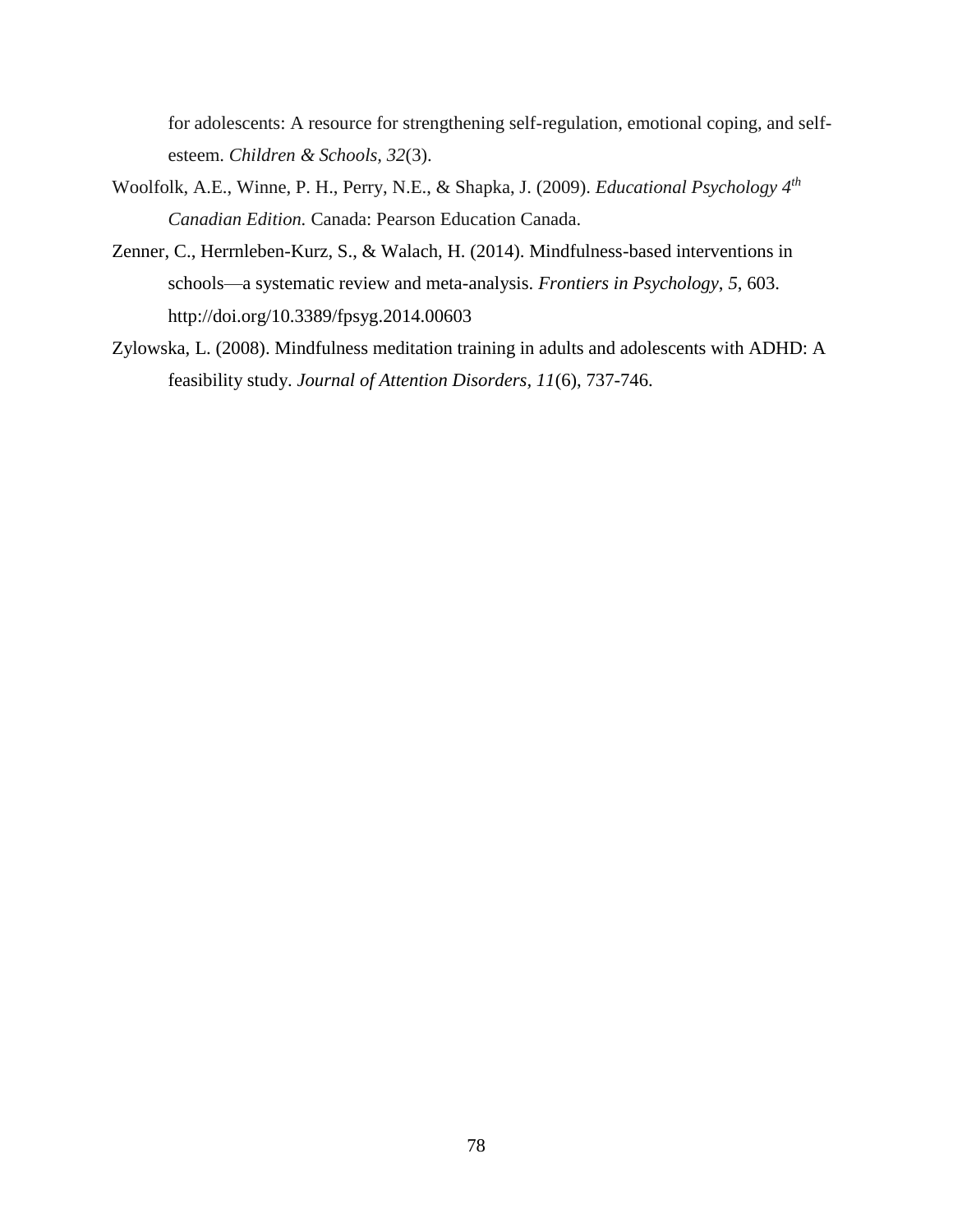### **Appendix A: Recruitment Poster**

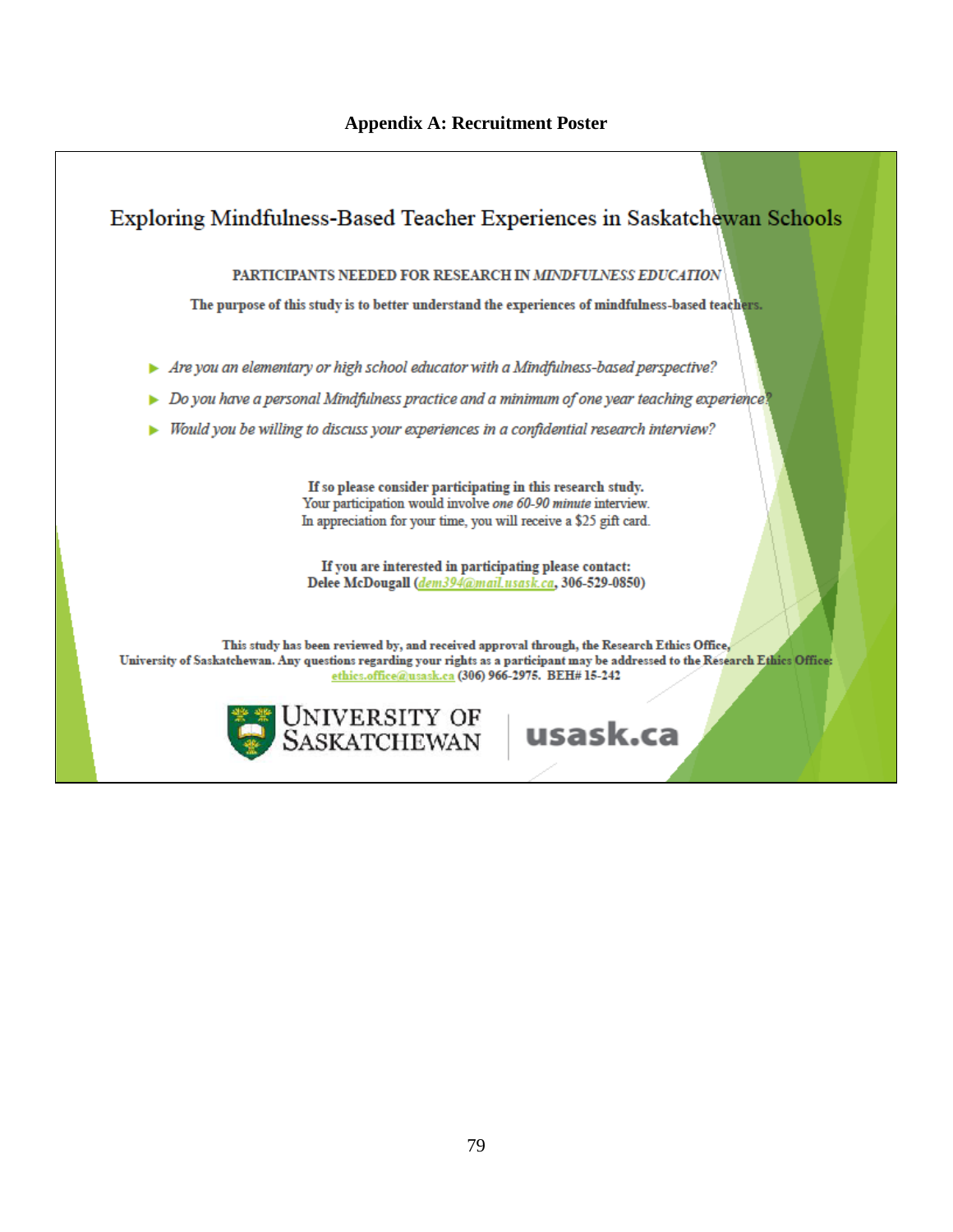## **Appendix B: Participant Consent Form**



Department of Educational Psychology & Special Education Education Building Room 3021 28 Campus Drive, Saskatoon, SK, S7N 0X1 Telephone: (306) 966-5255 Fax: (306) 966-7719

## **PARTICIPANT CONSENT FORM**

Please read this form carefully and feel free to ask any questions you have.

**Project Title:** "Exploring Mindfulness-Based Teacher Experiences in Saskatchewan Schools"

This research project has been approved on ethical grounds by the University of Saskatchewan Behavioural Ethics Board on the second of the second of the second of the second of the second of the second of the second of the second of the second of the second of the second of the second of the second of the second o your rights as a participant may be addressed to that committee through the Ethics Office (REB: 306-966-2084 or toll free 1-888-966-2975).

**Researchers:** Delee McDougall (B.A. Psych., Graduate Student) & Dr. Laureen McIntyre (Thesis Supervisor), Department of Educational Psychology & Special Education, University of Saskatchewan (email: [dem394@mail.usask.ca,](mailto:dem394@mail.usask.ca) phone: 306-529-0850).

### **Purpose(s) and Objective(s) of the Research:**

The purpose of the research is to advance understanding about mindfulness instruction and learning in the classroom, specifically the mindfulness strategies and experiences of Saskatchewan teachers.

### **Procedures:**

- You are being asked to take part in one 60-90 minute interview and one follow-up meeting. All interviews will be at a time and place that works for you. The interviews will be audio recorded. I encourage you to talk freely about your experiences.
- Please feel free to ask any questions about the study's goals, procedures, and your role. You may decide not to participate at any time.
- Interviews will be transcribed, then thematically analyzed and presented with attention to maintaining confidentiality and anonymity.
- You will be given a shortened copy of the interview to read at the follow up meeting. The-follow-up meeting will be approximately 30 minutes. The information from the taped recordings will only be heard by me and my supervisor. Your name and identity will be kept private by using a different name.
- The findings will be used for my thesis. I might use these findings to write an article or talk about it at large meetings.

**Potential Risks:** Any risk for being involved in this study is low. It is possible that you may have some discomfort in talking about your experiences. To address these risk(s) you will be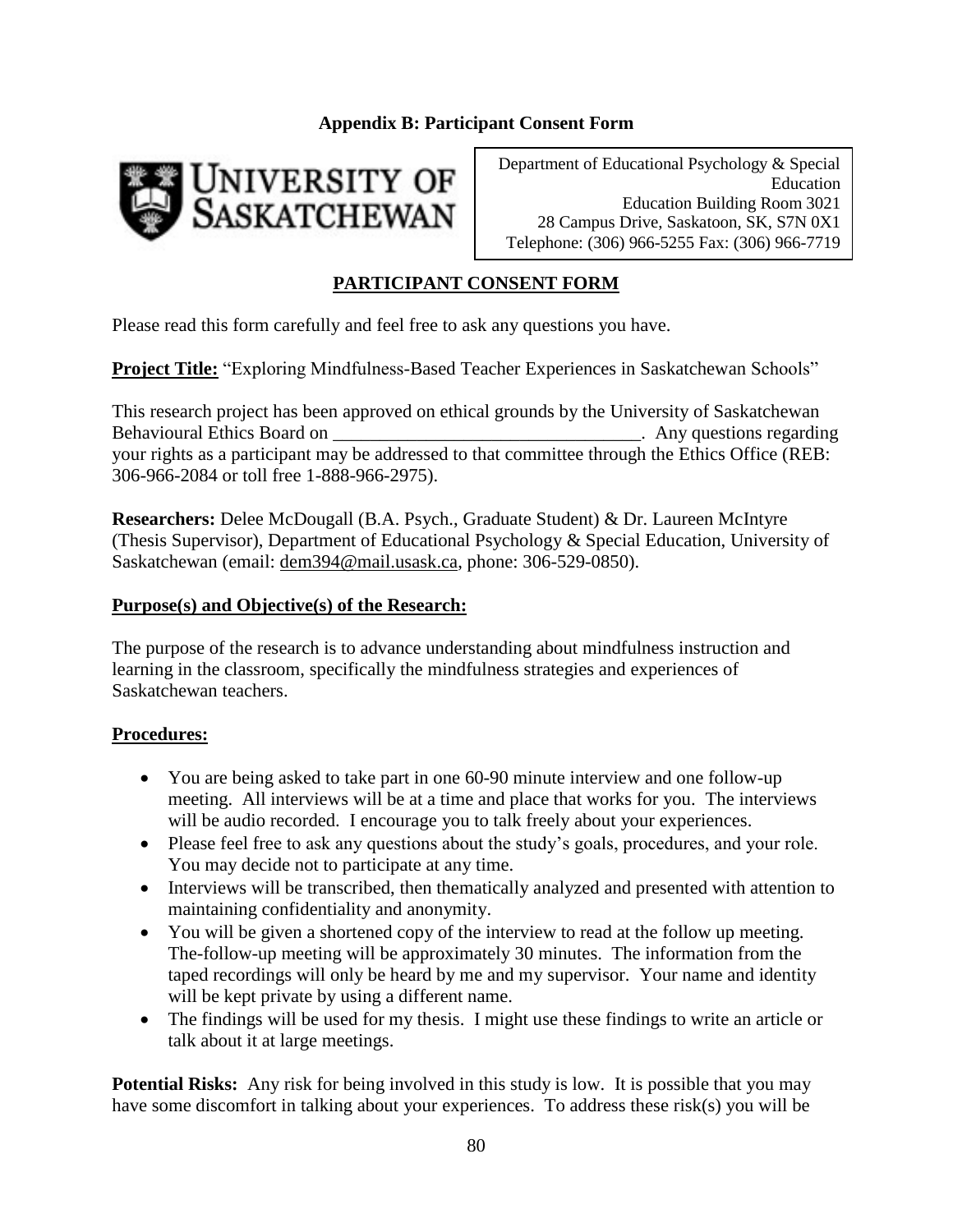treated with respect, and informed that taking part in this study is your choice. At all times you are free to decide what you want to discuss. You can end a discussion or choose not to answer any question. You have the right to leave at any time. If you experience any bad feelings because of the study you can phone:

Saskatoon Mobile Crisis Intervention Telephone: 306-933-6200

The Mobile Crisis Intervention Centre is a 24-hour telephone counselling service for individuals who are experiencing a crisis situation in their lives. The counsellors are willing to visit individuals in their homes if it is convenient.

**Potential Benefits:** Talking about your experiences of teaching mindfulness/meditation may be helpful to you. You may gain new insights into teaching mindfulness in the classroom. You will be contributing to a new area of research which has the potential to help us understand how to improve mindfulness within education.

**Confidentiality:** To ensure participant confidentiality and anonymity is protected: transcripts and summaries of interviews will be (a) password protected on the student researcher's computer and stored on the University of Saskatchewan Secure Cabinet on PAWS, (b) a coding system will be used to keep your name and contact information separate from data collected during the research and this data link will be destroyed upon completion of data collection, (c) any potentially identifying information will be altered to make it anonymous, and (d) you will be given the opportunity to review the final transcript and summary of your interview and asked to sign a data release form authorizing its use in future presentations and publications.

Although the information from this study will be shared with the public your name will be kept private through the use of a different name. This form will be kept separate from the information you give in the interview. Then it will not be possible to connect your name with any information you give. The interview tapes will also be known by a different name. There is still the chance that you could be known to others because of the things you say during the interview. You can ask for parts of the interview not to be included in the thesis. At the follow-up-meeting, you can look over the shortened interview and add, change, or delete any information you want.

**Storage of Data:** To protect your privacy, all the information obtained during this study will be stored in a locked filing cabinet in Dr. Laureen McIntyre's office. After 5 years the data will not be needed and it will be destroyed.

**Right to Withdraw:** It is your choice to take part in the study. You can choose to only answer questions you want. You can also ask the recorder to be turned off at any time. You can leave the interview for any reason, at any time, without punishment of any kind. Your right to withdraw your interview data from the study will apply until the results have been summarized. After this it may not be possible to withdraw your data.

If you do decide to leave the study, this will not affect you professionally in any way. If you leave the study, any information that you have given will be destroyed.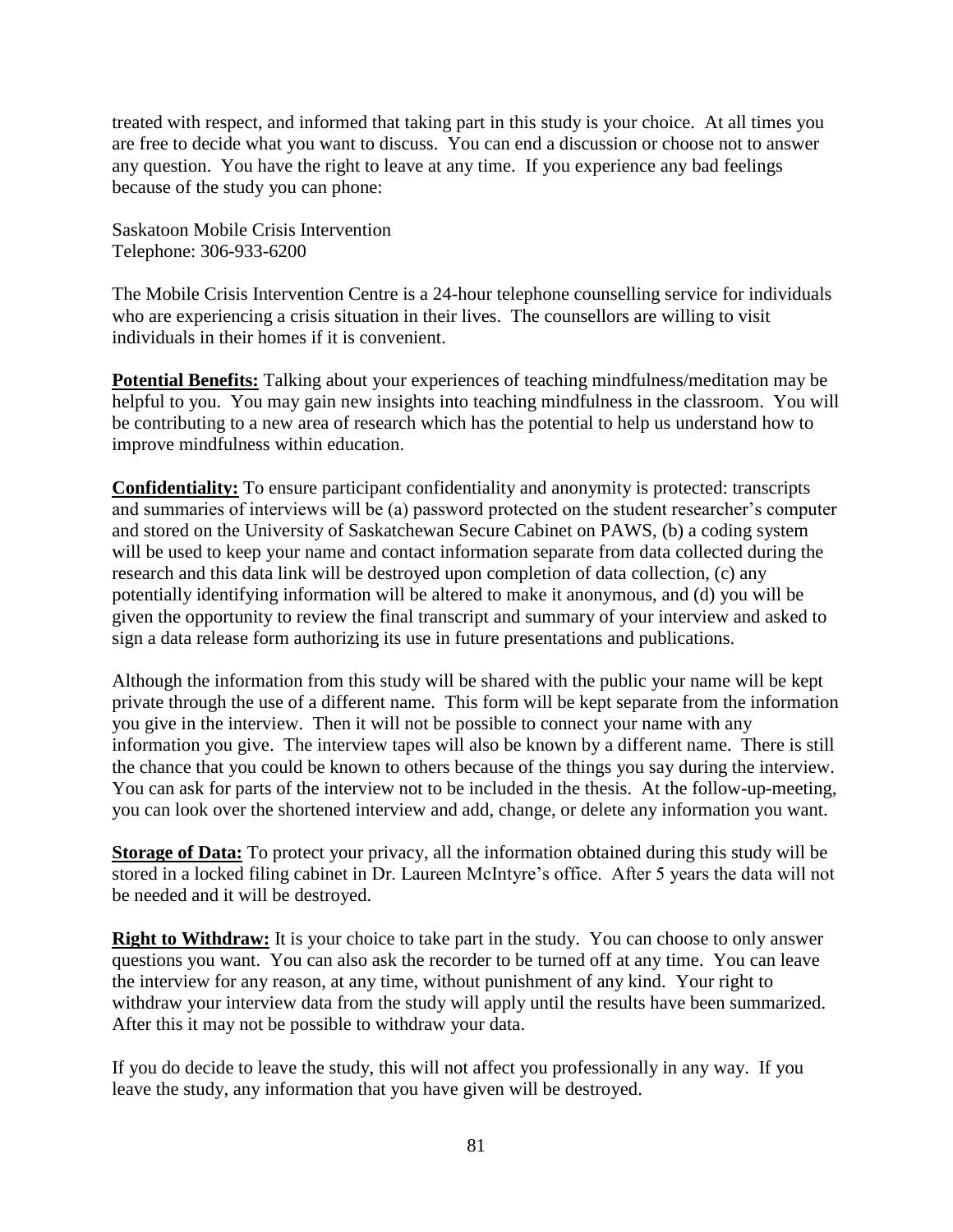Your right to remove your information will apply until the results have been turned into a completed document and made available to the public. After this it may not be possible to remove your information from the study.

**Questions:** If you have questions about the study, please feel free to ask at any time. You are also free to call the researchers at the numbers provided below if you have questions later.

If you would like a copy of the completed study you can request a copy by calling myself at 306- 529-0850 or emailing me at [dem394@mail.usask.ca](mailto:dem394@mail.usask.ca) or by calling my thesis supervisor Dr. Laureen McIntyre at 306-966-5266.

**Consent to Participate:** Your signature below indicates that you have read and understand the information above. I have been able to ask questions and my questions have been answered. I agree to participate in the study described above. A copy of this consent form has been given to me to keep.

\_\_\_\_\_\_\_\_\_\_\_\_\_\_\_\_\_\_\_\_\_\_\_\_\_\_\_\_\_\_\_\_\_\_\_\_\_ \_\_\_\_\_\_\_\_\_\_\_\_\_\_\_\_\_\_\_\_\_\_\_\_\_\_\_\_\_\_

\_\_\_\_\_\_\_\_\_\_\_\_\_\_\_\_\_\_\_\_\_\_\_\_\_\_\_\_\_\_\_\_\_\_\_\_\_ \_\_\_\_\_\_\_\_\_\_\_\_\_\_\_\_\_\_\_\_\_\_\_\_\_\_\_\_\_\_

**(Name of Participant) (Date)**

**(Signature of Participant) (Signature of Researcher)**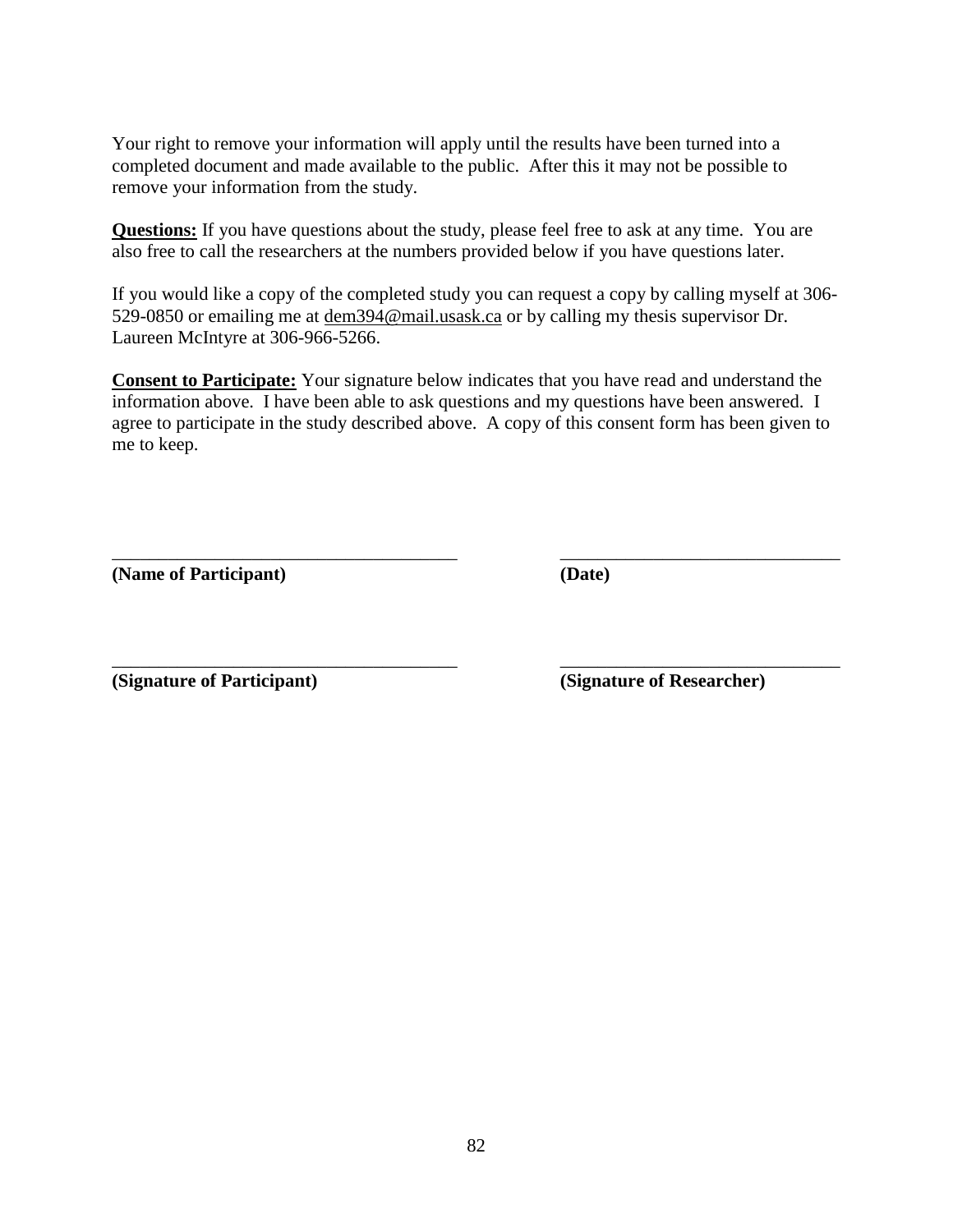### **Appendix C: Interview Guide**

Demographics:

Birthday:

Ethnicity/Cultural Background:

Religion:

Number of Years Teaching:

The following questions will be asked in individual interviews with participants:

- 1. How did you first get involved with Mindfulness? (E.g., how did you hear about it? What made you want to practice Mindfulness? How long have you been involved? Teacher training education program?)
- 2. Tell me the story of how Mindfulness became part of your teaching experience?
- 3. How did you connect Mindfulness to the Saskatchewan Curriculum?
- 4. What do you think about Mindfulness-based approaches to teaching? Why do you teach them? What do you like most?
- 5. Have there been any challenges associated with implementing Mindfulness (e.g., in your classroom or school?).
- 6. Can you think of a strong memory associated with using Mindfulness? Please tell me about it? Can you think of another standout positive memory? (Continue to identify and explore as many examples as the participant volunteers).
- 7. Can you share your ideas on Mindful vs. Mindless behaviour in the classroom?
- 8. How do you think using a Mindfulness-based approach has helped you/your students? What do you see as the benefits of using a Mindfulness-based approach? (E.g. in your classroom/school/education in general).
- 9. Has your Mindfulness-based approach to teaching affected your health or wellbeing? Have you noticed any specific improvements in (i.e., overall and holistic as well as components physical, emotional/psychological, social, spiritual/meaning or purpose) since implementing Mindfulness? In wellbeing (i.e., insert definition). WILL PROVIDE A DEFINITION IF CLARIFICATION NEEDED
- 10. What Mindfulness resources have you used? (E.g., teaching tools, programs, curriculums, practices/strategies/methods/techniques).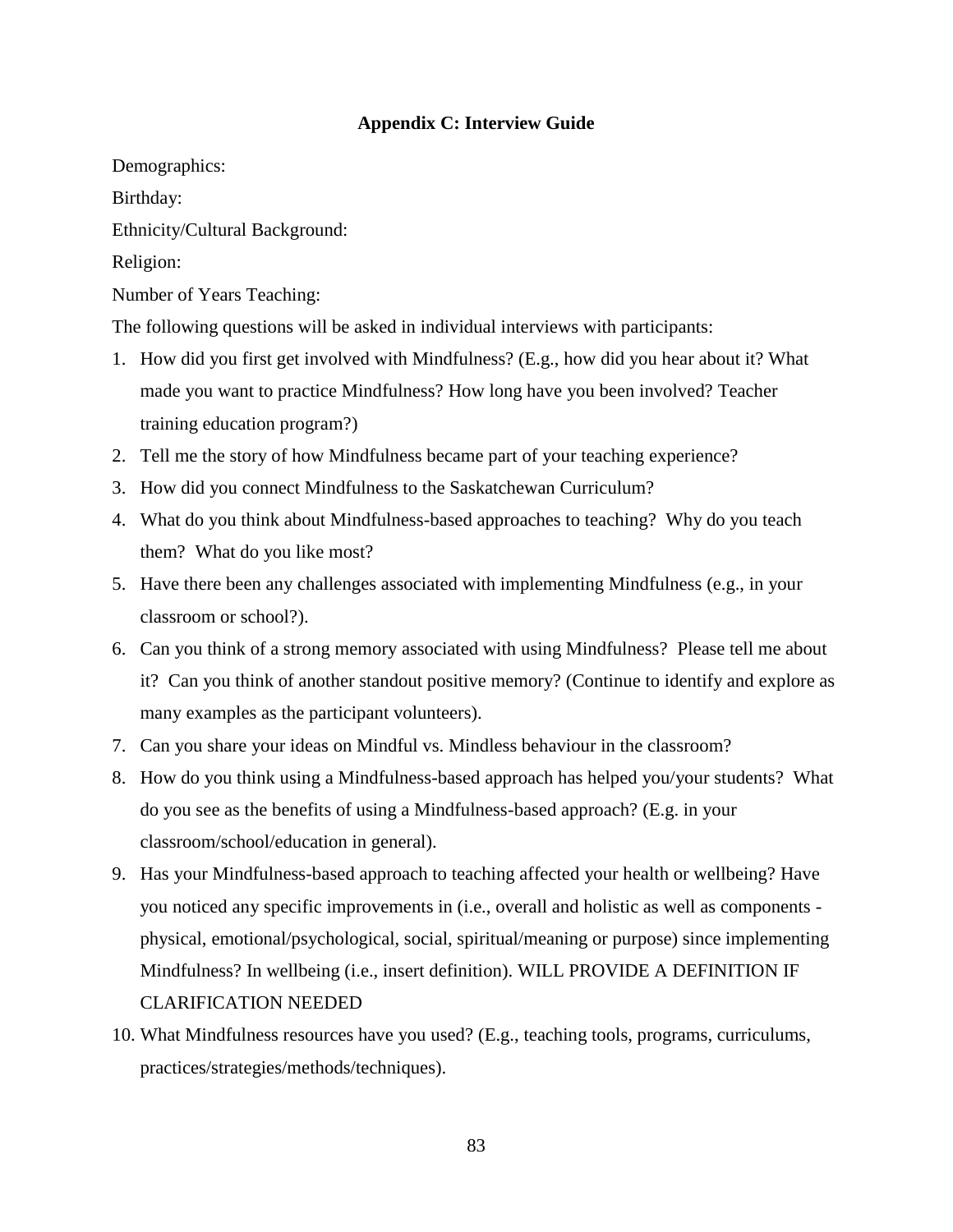- 11. Are there things about a Mindfulness-based approach that you don't like? Anything you think could be improved?
- 12. Why would others consider Mindfulness? Would you recommend that other teachers implement Mindfulness in their classrooms? If so, why?
- 13. When do you use Mindfulness in your daily classroom routine?
- 14. What are some things that have helped you be successful in teaching this skill to students?
- 15. What benefits do you think others could get from a similar experience to your own?

16. Is there anything we haven't talked about/discussed that you'd like me to know about your experiences teaching Mindfulness?

Possible further questions will be responsive to each participant's story. As data collection and analysis progress, these general questions will be revised and become more focused as discovered to be pertinent or not.

### **Questions for Follow-up Meeting**

- 1. After looking over the shortened version of the interview and your quotations is there anything you have thought of that you would like to add, change, or delete?
- 2. Have you had any new thoughts or ideas since our last interview?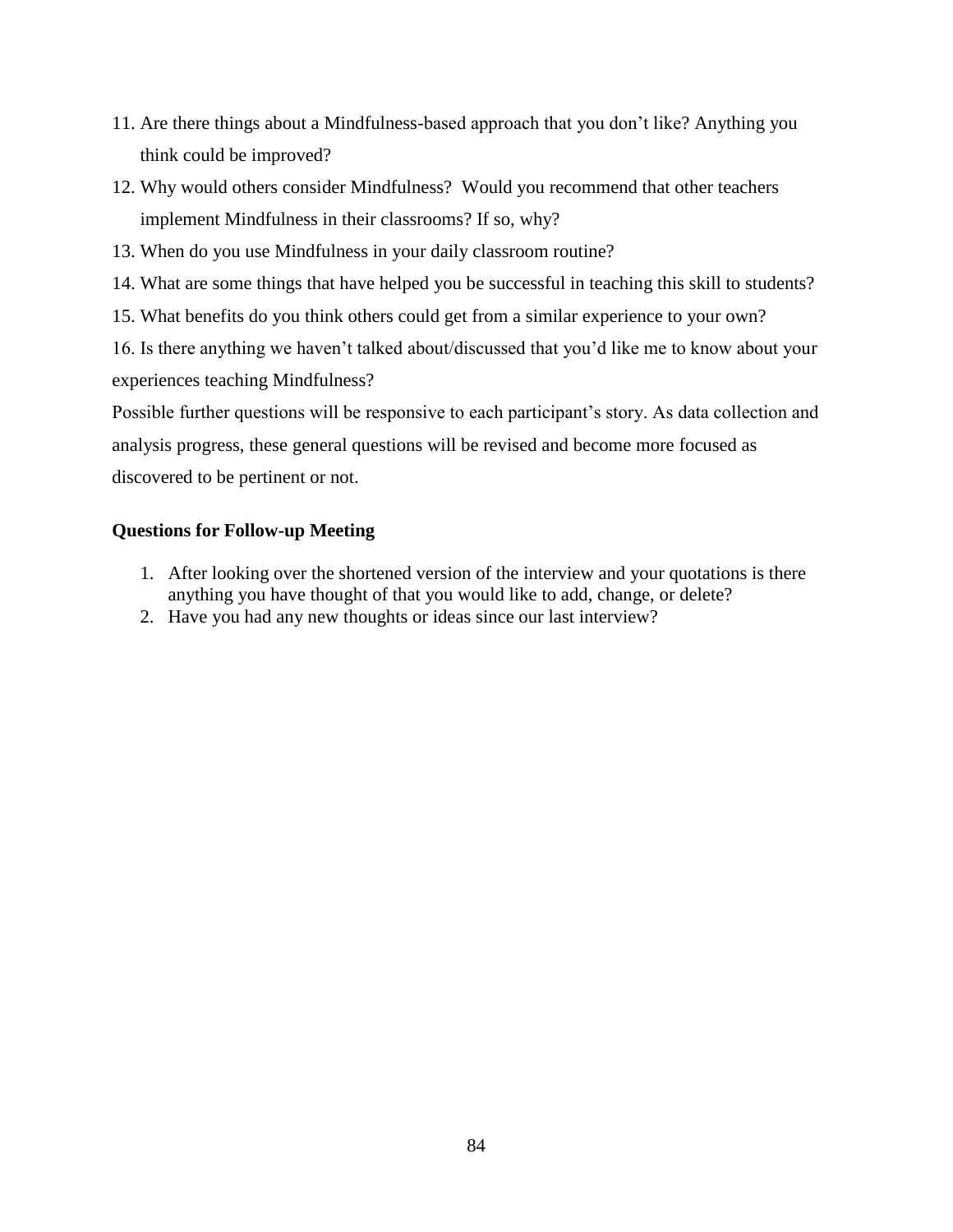## **Appendix D: Data/Transcript Release Form**

I, \_\_\_\_\_\_\_\_\_\_\_\_\_\_\_\_\_\_\_\_\_\_\_\_\_\_\_\_\_\_\_\_\_\_\_\_\_\_\_\_, hereby authorize the release of the transcript and transcript summary of my interview to Dr. Laureen McIntyre and Delee McDougall to be used in the manner described in the consent form.

### PLEASE CHECK ONE OF THE FOLLOWING OPTIONS:

\_\_\_\_ I authorize the release of data without reviewing the transcript/transcript summary from my interview with the student researcher.

\_\_\_\_ I authorize the release of data only after I have been provided the opportunity to review, add, alter, or delete information as appropriate from the transcript/transcript summary of my interview with the student researcher.

I acknowledge that the transcript/transcript summary accurately reflects what I said in my interview. I have received a copy of the Data/Transcript Release Form for my own records.

\_\_\_\_\_\_\_\_\_\_\_\_\_\_\_\_\_\_\_\_\_\_\_\_\_\_\_\_\_\_\_\_\_\_\_\_\_\_\_\_\_\_ \_\_\_\_\_\_\_\_\_\_\_\_\_\_\_\_\_\_\_\_\_\_\_\_\_\_\_\_\_\_

\_\_\_\_\_\_\_\_\_\_\_\_\_\_\_\_\_\_\_\_\_\_\_\_\_\_\_\_\_\_\_\_\_\_\_\_\_\_\_\_\_\_ \_\_\_\_\_\_\_\_\_\_\_\_\_\_\_\_\_\_\_\_\_\_\_\_\_\_\_\_\_\_

Participant Date

Student Researcher Date